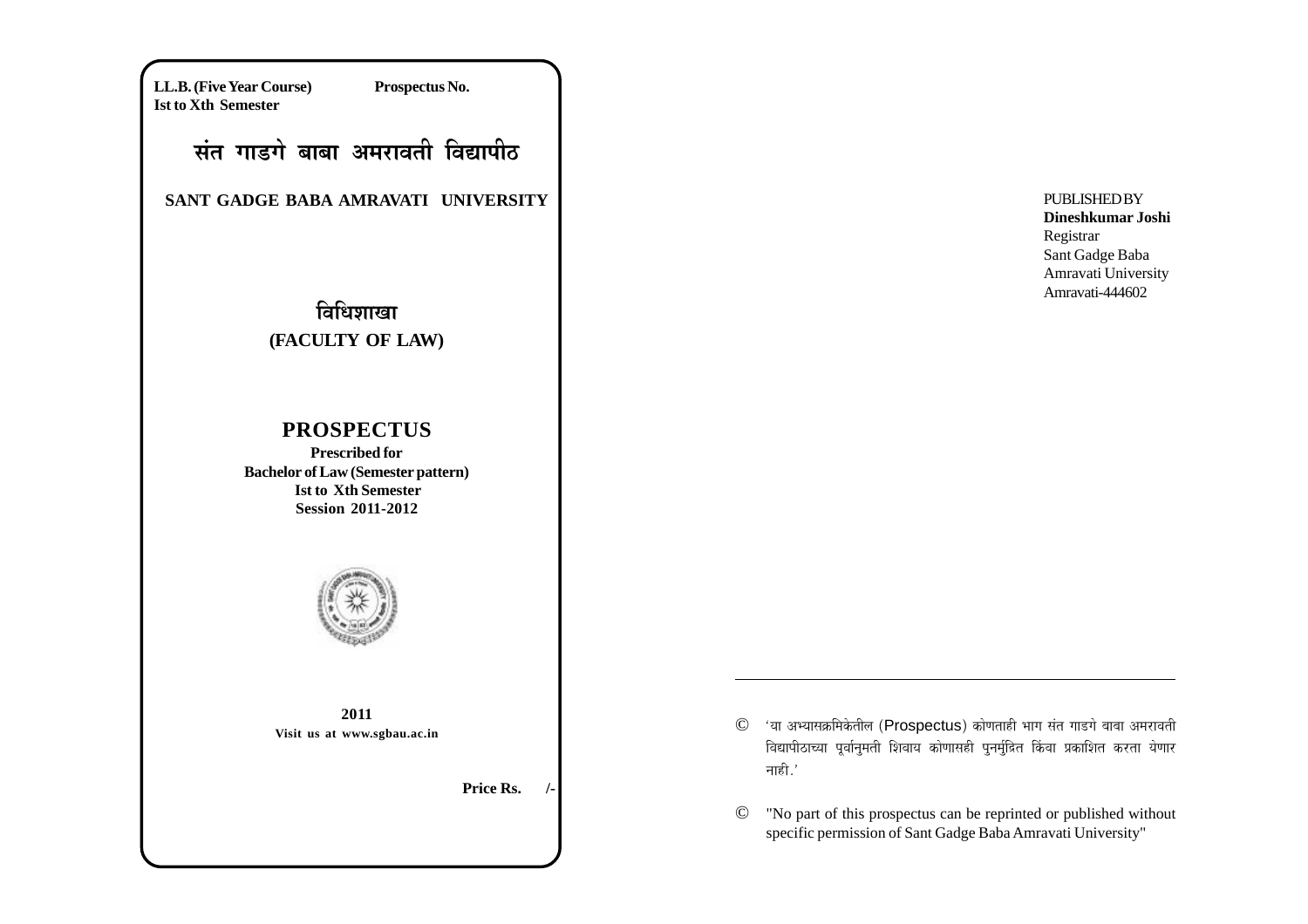| ш |  |
|---|--|
|   |  |

**Syllabus of LL.B. (5 Year Course) Semester Ist**

**Paper-English**

(Implemented from the session 2009-2010)

#### Total Marks : 100

#### **1. Seven Prose Selections from EASY ENGLISH by Suresh Chandra,**

- **S. Chand Publications** (25 Marks) 1. Essential of Education ... Sir. Richard Livingstone 2. Child Marriage ... M.K. Gandhi 3. The panorama of India's Past ... J.L. Nehru 4. My Lost Dollar ... Stephen Leacock
- 5. The Tiger for Malgudi ... R.K. Narayanan
- 6. The Golden Wathc ... Mulk Raj Anand
- 7. The Two Friends ... Margret Atwood

## **2. Seven Poetic Selections from EASY ENGLISH by Suresh**

**Chandra, S. Chand Publications** (25 Marks) 1. Wander Thirst ... Gerard Gould 2. Trees ... Keshav Meshram 3. The Cloud ... P.B. Shelley 4. Stopping by Woods on ... Robert Frost a Snowy Evening 5. The Railway Clerk ... Nissim Ezekeil 6. The Unknown Citizen ... W.H. Auden 7. Yussouf ... James russell Lowell **3. Composition** (20 Marks) 1. An Essay of 250 words on Socio – Cultural Topics 2. Letter Writing – Formal, Informal and Letter to the Editor **4. Vocabulary** (10 Marks) 1. Synonyms 2. Antonyms 3. One Word Substitution **5. Grammar** (10 Marks) 1. Active and Passive Voice 2. Direct and Indirect Speech 3. Question Tag 4. Affirmative and Negative Sentence 5. Exclamatory Sentence **6. Comprehension** (10 Marks) 1. Unseen passage with five questions 2. Precis Writing

\*\*\*\*\*

 $\frac{1}{2}$ 

#### **Paper-I Political Science**

Total Marks : 100

- 1. Nature and scope of Political Science
- 2. The State, Elements of State, State distinguished from Society, Government, Association and nation.
- 3. Sovereignty Meaning, Characteristics and kinds.
- 4. Pluralism Meaning and essential features.
- 5. Nation and Nationality.
- 6. Constitution, Characteristics of good Constitution, Classification of Constitutions, Constitutionalism.
- 7. Political Ideas of Karl Mark
- 8. Democracy Meaning, Kinds, conditions necessary for successful working of democracy
- 9. Socialism, Meaning and Arguments, Democratic Socialism.
- 10. Political Ideas of M. Gandhi.

## **Recommended Books**.

- 1. Principles of Political science A.C. Kapoor.
- 2. Principles of Political Science R.C. Agrawal
- 3. Principles of Political Science J.C. Johari.

## \*\*\*\*\*

## **Paper-I**

## **History (Ancient Times)**

- I**. Sources of Ancient Indian History.**
	- **A. Literary Sources**
		- 1) Religious Hindu Text
			- Buddhist Text

## Jain Text

- 2) Foreign Travelers and Writers.
- 3) Contemporary works.

## **B. Archaeological Sources**

- 1) Monuments
- 2) Inscriptions
- 3) Numis Maties.

## **II. Origin of Kinship**

- 1. Origin of Kinship
- 2. Duties and Checks on King
- 3. Council of Ministers
- 4. Sabha and Samiti

## **III. Republics in Ancient India**

1. Lichchhavis – Origin – Constitution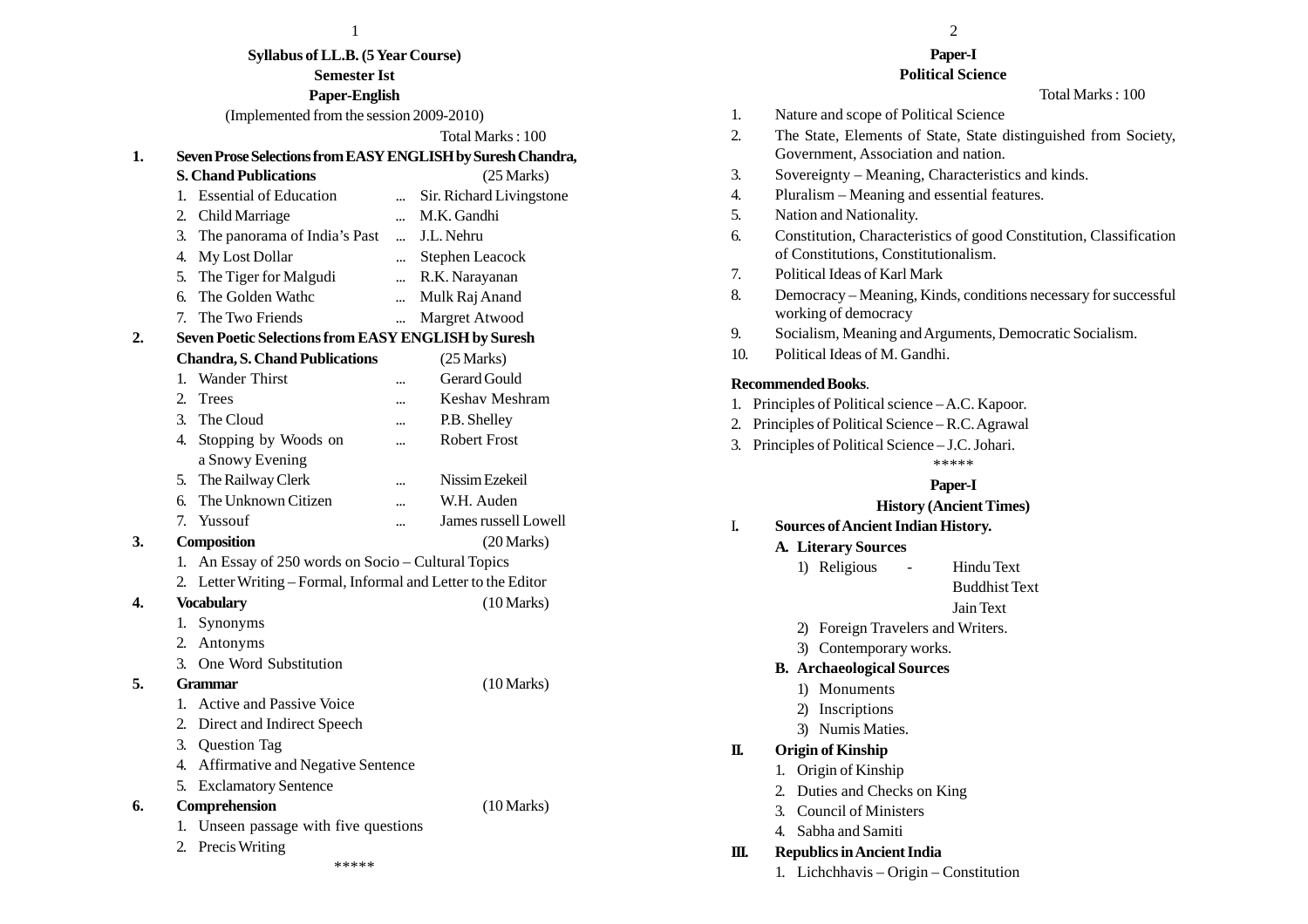| $\overline{\phantom{a}}$ |  |  |  |
|--------------------------|--|--|--|
|                          |  |  |  |

2. Magadhe – Bimbisane Ajestshatru

## **IV. Systems of Administration**

- (A) Mourya Central Administration Provincial Administration Judicial Administration Municipal Administration (B) Guptas - Central Administration
- Provincial Administration Local Administration Judicial Administration
- **V. Age of Satavahena.**

## **VI. Religions**

- (A) Buddhism
- (B) Jainism
	- 1) Teaching
	- 2) Causes of Spread
	- 3) Decline

## **VII. (A) Art and Architecture in Ancient India**

- 1) Buddhist
- 2) Jain
- 3) Hindu
- 4) Kushan

## **(B) Literature**

Sangam Literature

- (C) Education Nalanda
	- Takshasheela
- (D) Society Position of Women

## **VIII. Judicial Administration in Ancient India**

- 1) Ancient Law givers
- 2) Jurry System
- 3) Judges and their Duties
- 4) Royal Court and other Popu. Courts.
- 5) Judicial Procedure.
- 6) Crimes and Punishments.

#### **Books recommended** :-

- 1) A.S. Altekar State and Govt. in Ancient India
- 2) Beni Prasad The Political Theory in ancient India
- 3) R.C. Mujumdar Ancient India
- 4) D.D. Kosambi The Culture and Civilization of Ancient India
- 5) R.K. Mookerji Hindu Civilization

6) V.D. Mahajan - Ancient India 7) K.L. Khurana - Ancient India 8) K.P. Jaiswal - Hindu Polity 9) Beni Prasad - State in Ancient India 10) D.R. Bhandakar - Some aspects of Ancient India.

\*\*\*\*\*

## **ECONOMICS – I**

## **MICRO ECONOMICS**

#### 100 Marks

## **Unit – I NATURE AND SCOPE OF ECONOMICS**

- Definition of Economics Adam Smith, Marshall, Robbins and P.A. Samuelson.
- Critical Evaluation of Robbin's Definition
- Positive Economics and Normative Economics
- Approaches to Economic Analysis : Micro Economics and Macro Economics
- Relevance of Economics to Law, What is Law, Salient features of Laws.

## **Unit-II METHODS AND LAW OF ECONOMICS**

- Deductive Method and Inductive Method.
- Fundamental Problems of an Economy
- Nature and Limitations of Economic Laws.
- Difference between : Economic Laws, Laws of Physical Sciences, Laws of State and Moral Laws.

## **Unit-III THE THEORY OF CONSUMER'S BEHAVIOUR**

- Utility Cardinal and ordinal approaches, meaning of utility total utility and marginal utility, characteristics of utility
- Law of Diminishing Marginal Utility : Assumptions, Explanation, Importance and Limitations to the Law.
- Critical evaluation of Marshall's Cardinal Marginal Utility Analysis.

## **Unit-IV UTILITY ANALYSIS OF DEMAND.**

- Demand :- Its meaning types, factors influencing demand, (variations and changes in demand) Extension of demand and contraction in demand, Increase and decrease in demand.
- Law of Demand : Assumptions, Explanation and Exceptions to the Law.
- Elasticity of Demand : Kinds, Concept and Measurement of Price Elasticity of Demand, Determinants of elasticity of demand, Importance of Elasticity of demand.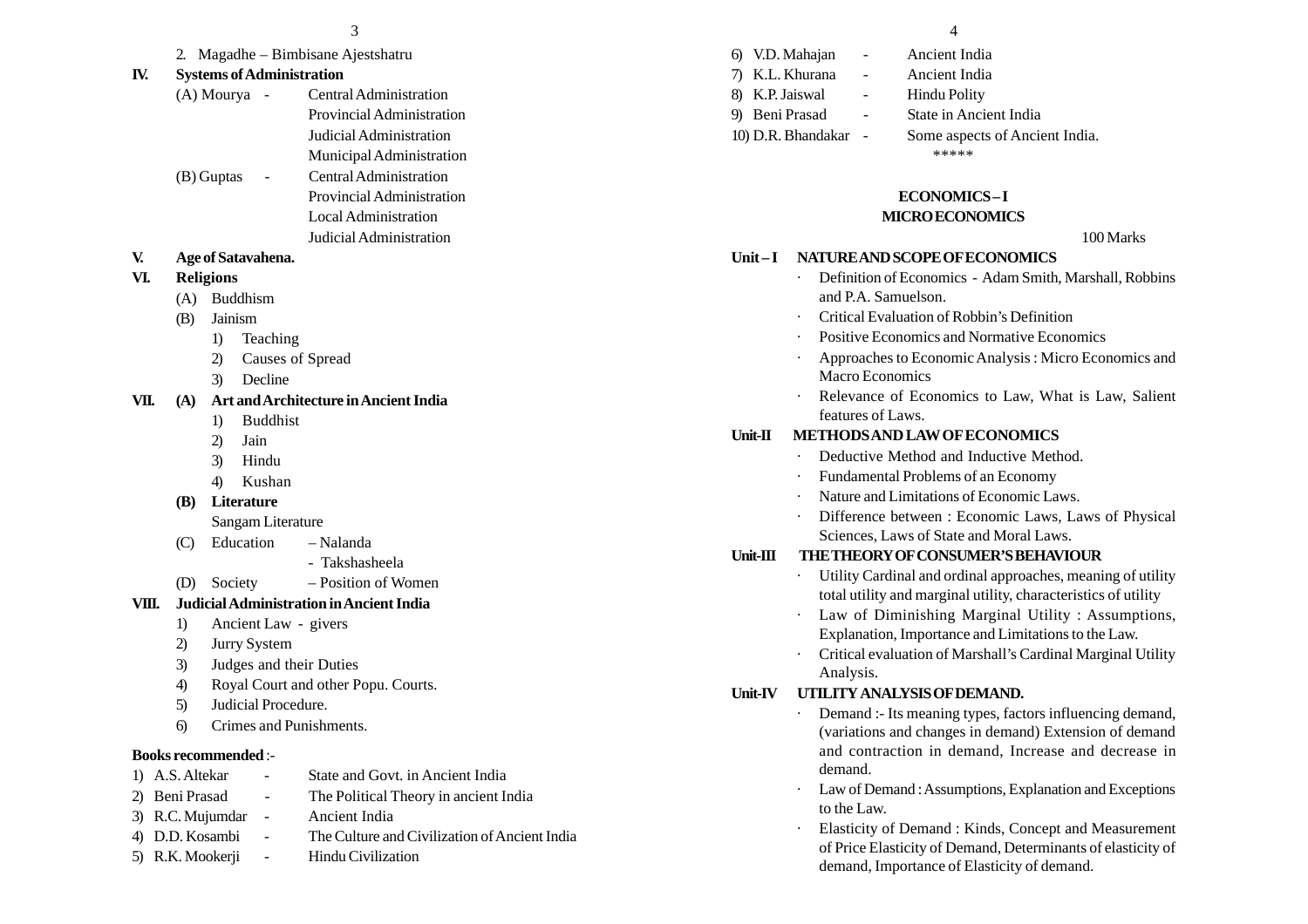## **Unit-V SUPPLY**

- Meaning of supply, supply land stock, factors determining supply
- Law of supply : Supply Schedule, Supply Curve, assumptions and exceptions.
- Extension land contraction in supply ; Changes in supply.

## **Unit-VI THEORY OF PRODUCTION**

- Factors of Production
- Meaning of Production
- · Land, Labour, Capital characteristics entrepreneur functions.

## **Unit-VII COST OF PRODUCTION**

- · Concept of Cost of Production.
- Nominal and Real Cost, Economic Cost.
- Implicit and Explicit Cost.

## **Unit-VIII MARKET STRUCTURE**

- Meaning of Market and classification of market structure.
- Perfect competition : characteristics
- Monopoly, Oligopoly, Monopolistic competition characteristics
- · Concept of Revenue Average Revenue; Marginal Revenue.

## **Unit-IX PRICE-OUTPUT DETERMINATION UNDER PERFECT COMPETITION**.

- Price determination under perfect competition.
- ·Equilibrium price.

## **Unit-X BUSINESS ORGANIZATION**

- Chief forms of Business organization.
- ·Advantages and disadvantages of business organization.

## **Suggested Books.**

- 1) M.L. Jhingan -Micro Economics (Konark Publishers, New Delhi)
- 2) Gauld, U.P. and Edward P.L.(1996), Microeconomic Theory Richard Irwin. Homewood.
- 3) Ray, N.C. An Introduction to Microeconomics, Macmillon Company of India Ltd. Delhi.
- 4) Myneni S.R. Principles of Economics for Law Students.
- 5) K.K. Dewett Modern Economics Theory
- 6) Meyers Elements of Modern Economics Varian, H.R. (2000) Intermediate Microeconomics; A modern Approach (5th Edition), East – West press New Delhi.
- 7) E. Benham- Economics
- 8) Prof.Pimparkar and Baper E. Business Economics Part-I Orient Longmans.

#### \*\*\*\*\*

## **PHILOSOPHY-I PAPER-I (LOGIC)**

Marks : 100

- 1. Definition and Scope of Logic
	- (a) Nature and definition of logic
	- (b) Knowledge
		- · Sources of knowledge.
		- Forms of knowledge
	- (c) Argument
		- Structure of argument.
		- Premise and conclusion
		- Deductive and inductive argument.
		- Form and matter.
		- Truth and Validity.
		- Formal and material truth..
	- (d) Science :- Positive and normative.
	- (e) Logic and Psychology .
- 2. Terms
	- (a) Words and terms : Categorematic and syncategorematic words
	- (b) Definition of term.
	- (c) Division of terms.
		- Simple and composite.
		- Singular and general
		- Collective and non collective.
		- Positive Negative and privative.
		- · Concrete and abstract.
- 3. Proposition
	- (a) Sentence and proposition.
	- (b) Kinds of proposition
	- (c) Categorical proposition.
		- ·Quality
		- **Ouantity**
		- General Schema of Standard form of categorical proposition.
	- (d) Simplification of proposition.
		- Forms of proposition according to quality and quantity.
		- Distribution of terms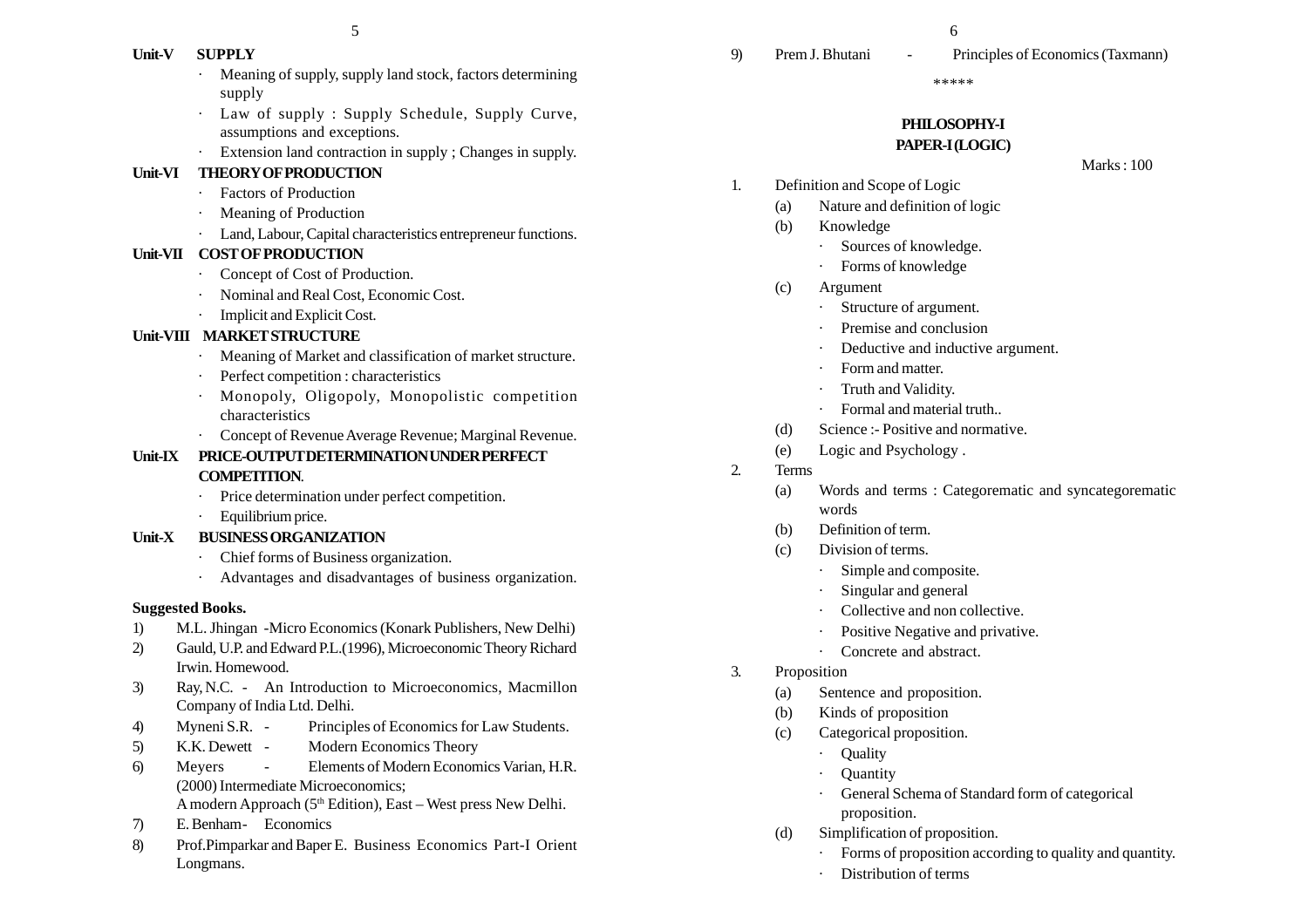- Reduction of sentences into logical form of proposition.
- 4. Opposition of Proposition
	- (a) Forms of opposition.
		- Contraries.
		- Sub-contraries
		- Sub-alternation
		- Contradictories.
	- (b) The square of opposition.
- 5. Immediate inference.
	- (a) Inference.
		- Deductive and inductive inference.
		- Mediate and immediate inference.
	- (b) Conversion
		- Definition and rules of conversion
		- Kinds of conversions
	- (c) Obversion
		- · Definition and rules of obversion.
	- (d) Definition and rules of contraposition.
- 6 Syllogism
	- a) Categorical Syllogism.
		- \*Definition of Syllogism – its characteristics.
		- \*Structure of syllogism.
		- \*Kinds of syllogism
		- \*Rules of Categorical syllogism and fallacies.
		- \*Figure of syllogism
		- \*Mood of syllogism
		- \* Determination of valid mood (special rules of figures.).
- 7. Mixed Syllogism
	- (a) Hypothetical categorical syllogism
		- Definition
		- -Rules
		- Fallacies.
	- (b) Disjunctive categorical syllogism
		- -Definition
		- -Rules
		- Fallacy
	- (c) Dilemma
		- Structure of dilemma.
		- Forms of dilemma
		- Rebutting dilemma
		- Testing a dilemma.
- 8. Enthymeme
- 9. Non-formal fallacies
	- (a) Definition of fallacy
	- (b) Fallacies of relevance
		- \*argument ad ignarantiam
		- \*Argument ad Verecundiam
		- \* Argument ad hominem
		- \*Argument ad populum
		- \* Argument ad misericordiam
		- \*Argument ad baculum.
	- (c) Fallacies of presumption
		- \*Begging the question : Petitio Principii
		- \*Accident
		- \*Converse accident
	- (d) Fallacies of ambiguity
		- Composition
		- Division
		- Equivocation
		- Accent.

#### **Books Prescribed** :-

Text – Book of deductive logic – Bholanath Roy. Introduction to logic - I.M. Copi.

\*\*\*\*\*

#### **Paper-I**

## **Contract-I**

#### **(General Principles of Contract and Specific Relief)**

- A. General Principles of Law of Contract :
	- 1. Agreement and contract : definition, elements and kinds -
	- 1. Proposal and acceptance.
	- 2. Consideration
	- 3. Capacity to contract meaning incapacity arising out of status and mental defect, minor's agreements – definition of minor – accessories supplied to a minor – agreements beneficial and detrimental to a minor – affirmation – restitution in cases of minor's agreements and estoppels – evolution of the law relating to minor's agreements other illustration of incapacity to contract.
	- 4. Free Consent its need and definition factors vitiating free consent.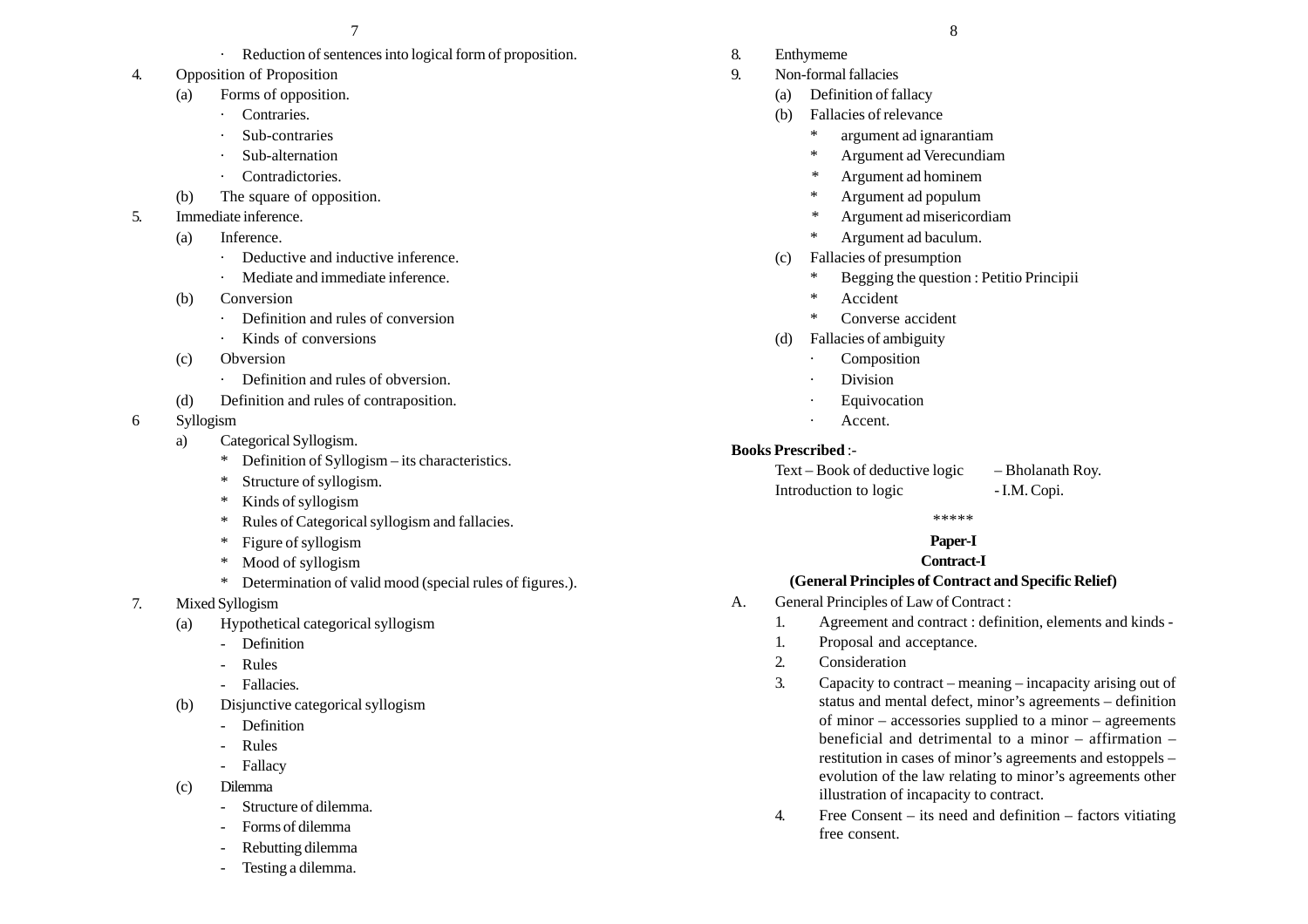- i. Coercion definition essential elements duress and coercion – various illustrations of coercion – doctrine of economic duress – effect of coercion.
- ii. Under Influence definition essential elements between which parties can its exist ? Who is to prove it ? Illustrations of undue influence – independent advice – pardhanasin women – unconscionable bargains – effect of undue influence.
- iii. Misrepresentation definition misrepresentation of law and of fact their effects and illustration.
- iv. Fraud definition essential element suggestion falsi suppresio veri – when does silence amounts to fraud ? Active – concealment of truth – importance of intention.
- v. Mistake definition kinds fundamental error mistake of law and fact their effect – when does it does not vitiate free consent ?

## 5. Legality of objects :

- a) Void agreement lawful and unlawful consideration, and objects – void, voidable, illegal and unlawful agreements and their effects.
- b) Unlawful consideration and objects :
	- i) Forbidden by Law
	- ii) Defeating the provision of any law
	- iii) Fraudulent
	- iv) Injurious to person or property
	- v) Immoral
	- vi) Against public policy
- c) Void Agreement :
	- i) Agreement without consideration
	- ii) Agreement in restraint of marriage
	- iii) Agreement in restraint of trade-its exceptions.
	- iv) Agreement in restraint of legal proceedings its exceptions.
	- v) uncertain agreements.
	- vi) Wagering agreements its exception.
- 6. Discharge of Contract and its various modes
	- a. By performance
	- b. By breach
	- c. Impossibility of performance
	- d. By periods of limitation
	- e. By agreement
- 7 Quasi Contracts or certain relations resembling those created by contract.
- 8. Remedies in contractual relations
	- a. Damages kinds remoteness of damages ascertainments of damages.
	- b. Injunction when granted and when refused and Why ?
	- c. Refund restitution
	- d. Specific performance When ? Why ?
	- **B. Government as Contracting Party**

Constitutional provision – government power to contract – procedural requirements kinds of government contract – their usual clauses performance of such contract – settlements of disputes and remedies.

## **C. Standard Form of Contract**

Nature, advantages – unilateral character, principles of protects on against the possibility of exploitation – judicial approach to such contracts – exemption clauses clash between two standard form of contracts.

## **D. Strategic and constraint to enforce contractual obligations**.

- a. Judicial methods redressal forum, remedies.
- b. Other methods like arbitration Lok Adalat, Nyaya Panchayat and other such non formal methods.
- c. Court fees, Service of summons, injunctions, delay.

## **E. Specific relief**

- a. Specific performance of contract
	- i) Contracts that can be specifically enforced.
	- ii) Persons against whom specific enforcement can be ordered.
- b. Rescission and cancellation
- c. Injunction
	- i) Temporary
	- ii) Perpetual
- d. Declaratory orders.
- e. Discretion and power of the court.

## **Reference Books** :

- 1. Beatsen (ed), Anson's Law of Contract  $(27<sup>th</sup>$  ed 1998)
- 2. P.S. Atiya, Fig. 2. Introduction to the law of Contract 1992 reprint.
- 3. Avtar Singh Law of Contract 2000
- 4. M. Krishnan Nair Law of Contract (1998)
- 5. Banerjee S.C. Law of Specific Relief (1998) Universal.
- 6. Anand and Aiyer Law of Specific Relief (1999) Universal.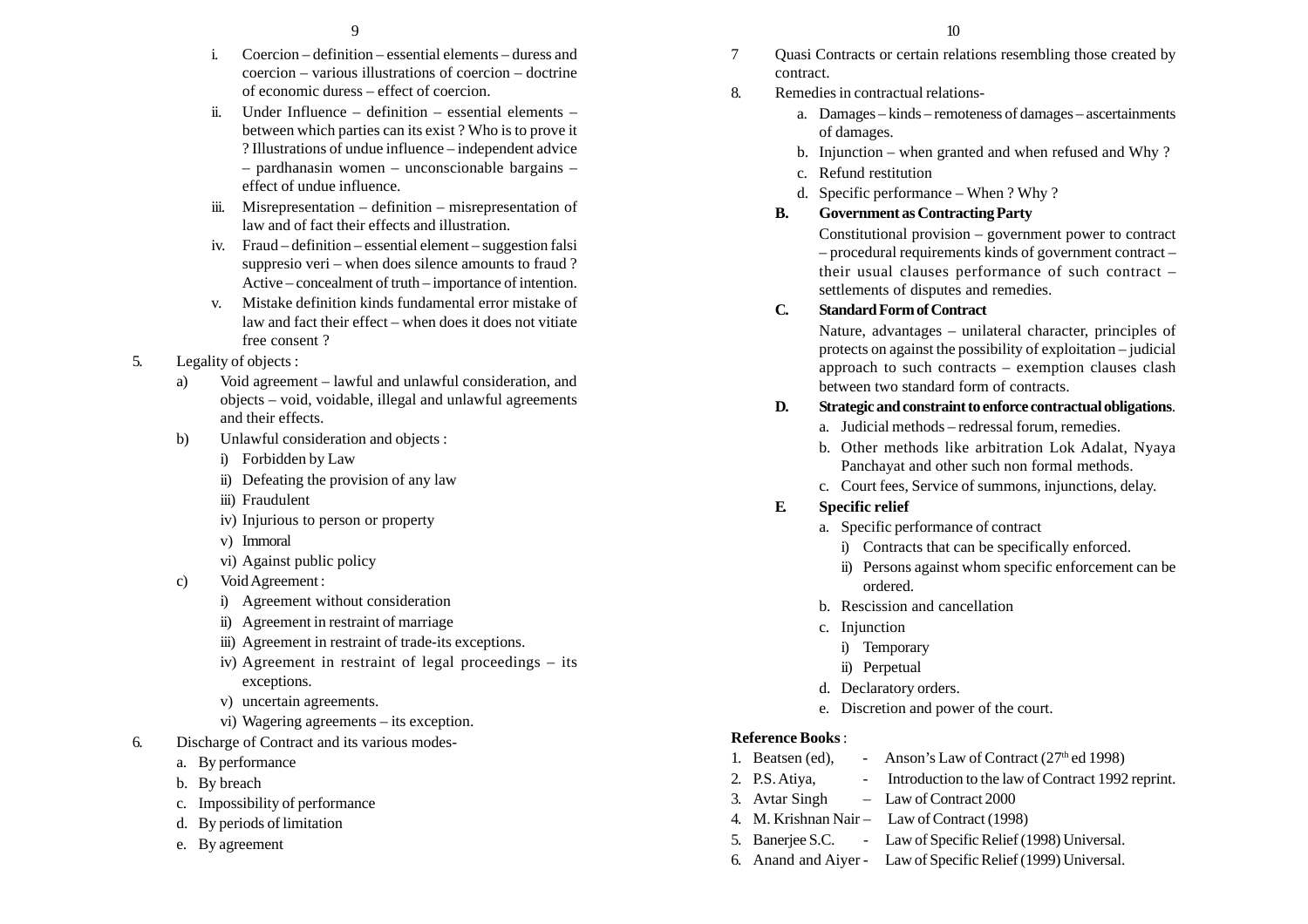11

7. J.H. Dalal - Mulla on Contract : Commentory \*\*\*\*\*

#### **Paper-II**

#### **Law of Torts**

- 1. Definition, Nature, Scope and objects.
	- a. A wrongful act violation of duty imposed by law , duty which is owed to people generally (in rem) – damnum sine injuria and injuria sine damnum.
	- b. Tort distinguished from crime and breach of contract.
	- c. concept of unliquidated damages.
	- d. Object prescribed standards of human conduct, redresses of wrong by payment of compensation, prescribed unlawful conduct by injunction.
- 2. Principles Liability in Torts :
	- a. Fault :- i) Wrongful intent ii) Negligence
	- b. Liability without fault
	- c. Violation of ethical codes
	- d. Statutory Liability
	- e. Place of motive in torts
- 3. Justification in Tort
- 4. Extinguishments of liability in certain situations
- 5. Standing
	- a. Who may sue aggrieved individual class action social action group
	- b. Statutes granting standing to certain persons or group.
	- c. Who may not be sued.
- 6. Doctrine of sovereign immunity and its relevance in India
- 7. Vicarious Liability
- 8. Torts against persons and personal relations.
- 9. Wrongs affecting property
- 10. Negligence
- 11. Nuisance
- 12. Absolute / Strict liability
- 13. Legal remedies.

#### **Reference Books :-**

- 1. Paras Diwan Law of Torts
- 2. D.D. Basu law of Torts (1982)
- 3. Ratanlal & Dhirajlal Laws of Torts (1997)

#### **COURT VISITS**

The students from  $1<sup>st</sup>$  to  $4<sup>th</sup>$  Semester (5 Years law course) and the students of  $1^{st}$  to  $2^{nd}$  Semester (3 Years law course) will have to visit the court on every  $1^{st} \& 3^{rd}$  Saturday of the month. If it is not possible to visit on  $1^{st}$  and  $3^{rd}$  Saturday then on any other day the court visit can be arranged.

There shall be 30 visits in a Semester. For these visits, a lawyer shall be approved by the college as the Guide, who must have 10 years standing in the Bar, a core faculty (Full Time Teacher) shall be the Supervisor and shall also be responsible to make these visits fruitful. He shall be responsible as a Supervisor for maintaining the attendance of students and signing the diaries of students on day to day basis for maintaining the records along with the dates.

There shall be a viva by the internal and external examiner. The viva shall carry 100 marks and the marks are to be allotted on the basis of the written diary and viva.

\*\*\*\*\*

**Court Visit is also on Page No. 23 & 24**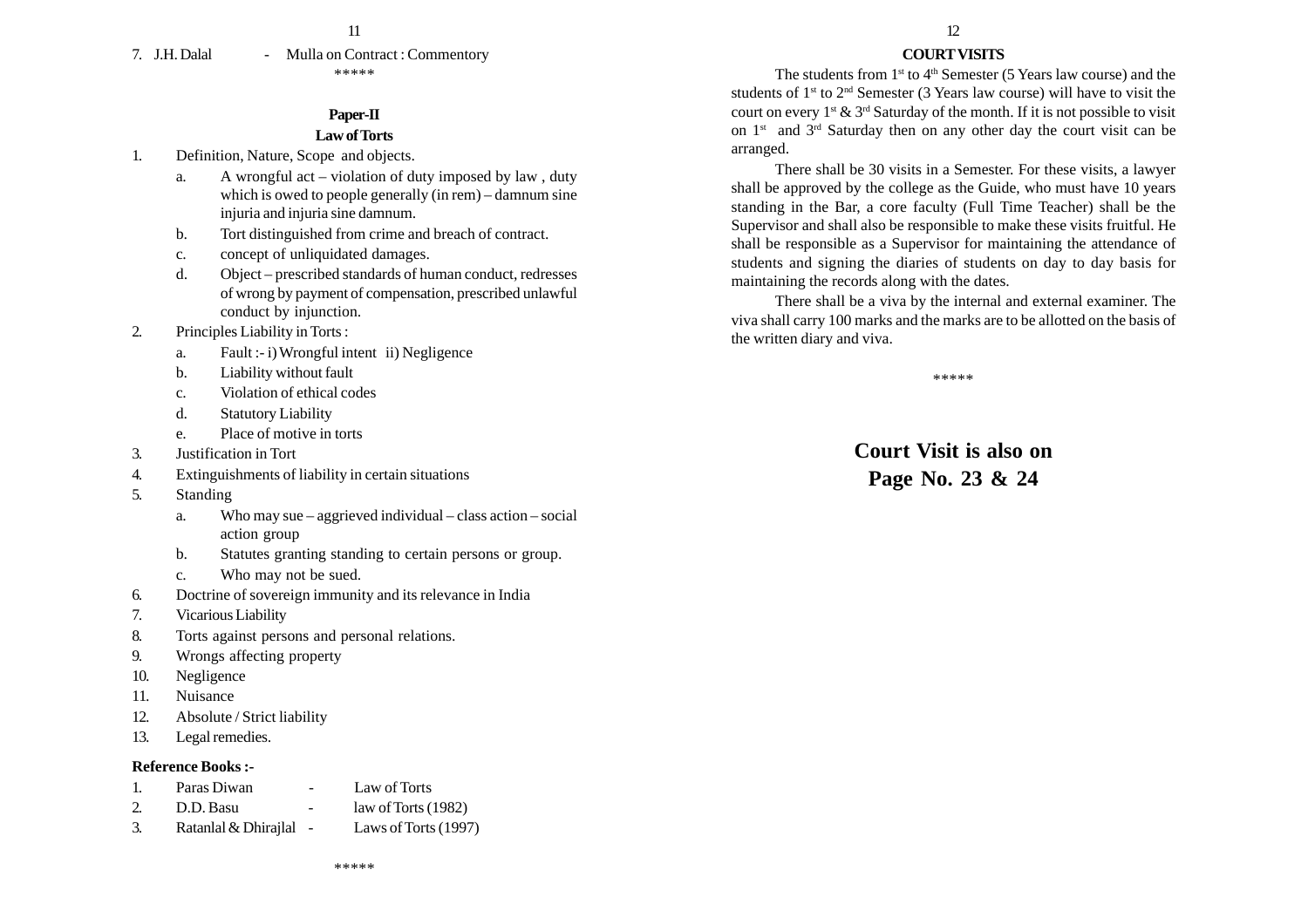## **Syllabus of LL.B. (5 Year Course) SECOND SEMESTER ENGLISH - II**

## Total Marks : 100 1. Seven Prose Selections from THE EAST AND THE WEST by N. Mukherji, S. Chand Publications Marks 25 1. The Gifts ... C. Henry 2. A Day's Wait ... Ernest Hemingway 3. The Refugee ... Pearl S. Buck 4. The Ant and the Grasshopper ... Somerset Maugham 5. The Doctor's Word ... R.K. Narayan 6. The Bet ... Anton Chekov 7. The Postmaster ... Rabindranath Tagore 2. Seven Poetic Selections from FIVE CENTURIES OF POETRY by N. Ramchandran and Radha Achar Macmillan Publications Marks 25 1. When to the Session ... William Shakespeare 2. Song ... John Donne 3. To His Coy Mistress ... Andrew Marvell 4. To a Skylark ... P.B. Shelly 5. Snake ... D.H. Lawrence 6. Church Going ... Philip Larkin 7. Mirror ... Sylvia Plath 3. Composition Marks 30 1. Report Writing 2. Paragraph Writing 3. Drafting Notice of General Nature 4. Vocabulary Marks 10 1. Use as Noun and Verb 2. Idioms and Phrases 5. Grammar Marks 10 1. Simple to Complex and Compound Sentence 2. Complex to Simple and Compound Sentence 3. Compound to Simple and Complex Sentence 4. Use of 'No Sooner ... Than' 5. Sentence with 'to' / 'so' \*\*\*\*\*

#### **Political Science – Paper -II**

#### Marks :100

1. Organs of Government –Legislature Functions of Legislature, Methods of Legislation

- 2. Executive Types of Executive, Function of Executive.
- 3. Judiciary Function of Judiciary, Independence of Judiciary
- 4. Unitary form of Government Merits and Demerits of Unitary form of Government.
- 5. Federal form of Government Essential features, Merits and Demerits of federal form of Government
- 6. Confederation
- 7. Theory of Separation of Powers
- 8. Parliamentary form of Government, Features, Merits and Demerits.
- 9. Presidential form of Government, Features, Merits, and Demerits.
- 10. Political Parties, Importance of Political Parties in Democracy, Functions of Political Parties.

#### **Recommended Books.**

- 1. Principles of Political Science A.C. Kapoor
- 2. Principles of Political Science R.C. Agrawal, S. Chand and Company Ltd. New Delhi
- 1. Principles of Political Science J.C. Johari Strerling Publishers Pvt. Ltd. New Delhi -032

\*\*\*\*\*

## **History - II**

## **Medieval Period – From 713-14 A.D. to 1800 A.D.**

(Medieval Indian ideas and institutions with special emphasis on the administrative, socio-economic and judicial history of the Muslim and the Maratha Period)

- 1. Advent of Islam :
	- 1.1 Early life and career of Prophet Mohammad.
	- 1.2 Teachings of Prophet Mohammad.
	- 1.3 Spread of Islam.
- 2. Nature and State of Government in Medieval India :
	- 2.1 State and Government under the Delhi Sultanate.
	- 2.2 State and Government under the Mughals.
	- 2.3 Administration of the Vijayanagar Empire.
	- 2.4 Central, Provincial and Local Administration.

## **3. Rise of Maratha Empire** :

- 3.1 Early life and career of Shivaji.
- 3.2 Maratha Administration under Shivaji
- 3.3 Maratha Administration under Peshwas.
- 4. Economic and Revenue Administration :
	- 4.1 Under the Delhi Sultanate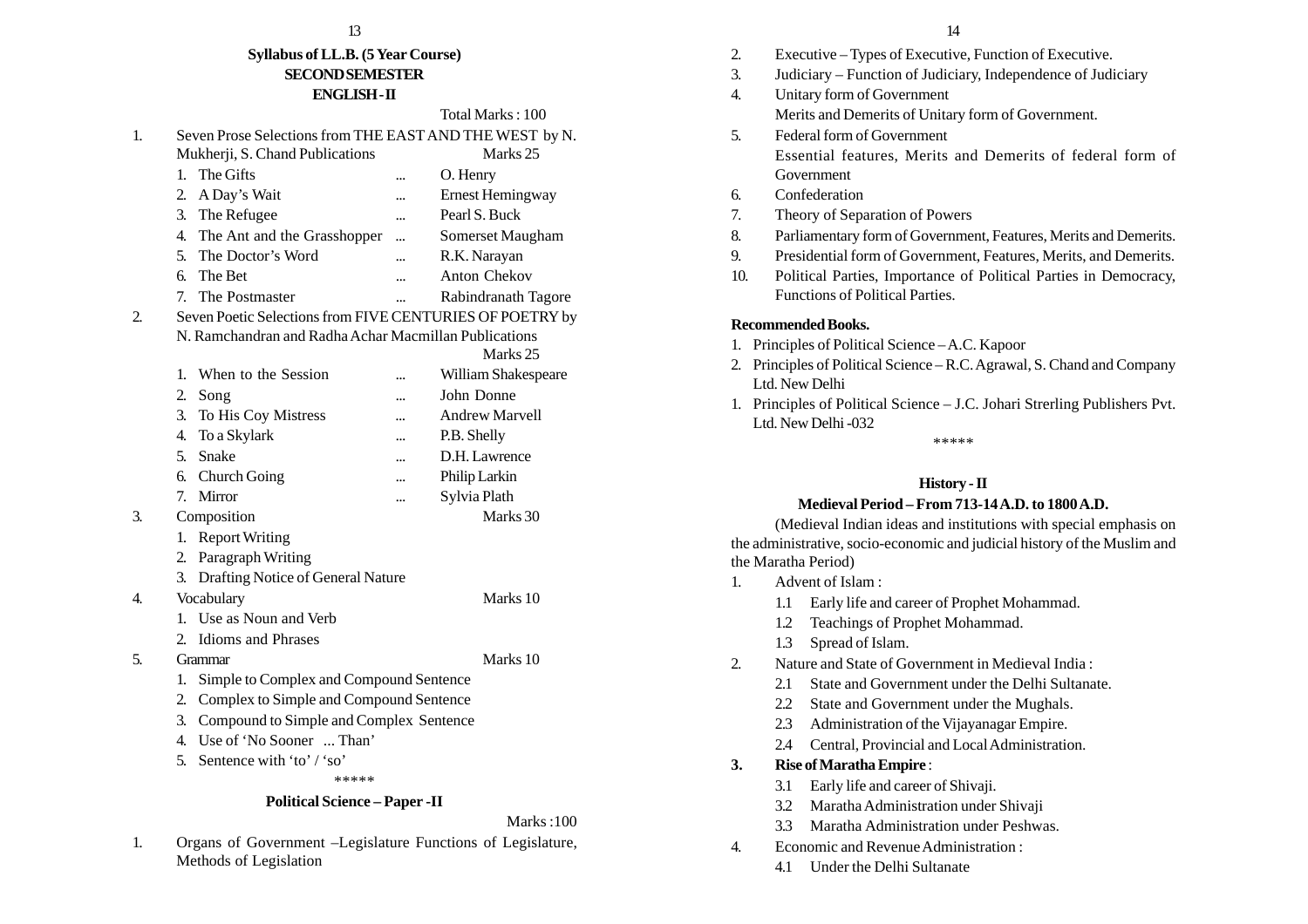- 4.2 Under the Mughals
- 4.3 Under the Marathas
- 4.4 Agrarian System under the Mughals and the Marathas.
- 5. Growth of Industries in the Medieval Period :
	- 5.1 Kinds of Industries
	- 5.2 Agro-based Industries
	- 5.3 Foreign Trade
- 6. Position of Women in the Medieval Period
- 7. Judicial Administration in the Medieval Period
	- 7.1 Sources of Law
	- 7.2 Popular Courts
	- 7.3 Judicial Procedure
	- 7.4 Crimes and Punishments
	- 7.5 Judicial Innovations.
- **8. Emergence of Synthetic Culture** :
	- 8.1 Bhakti Movement
	- 8.2 Sufi Movement and Popular Sufi Orders in India.
	- 8.3 Sikhism

#### **9. Certain Important Events** :

- 9.1 Invasion of Mohammad bin Qasim
- 9.2 Mahmud of Ghanzni's Indian Invasion.
- 9.3 battles of Tarain.
- 9.4 Alauddin Khilji's Southerh Invasion
- 9.5 Battles of Panipat
- 9.6 Battles of Chausa and Kanauj
- 9.7 Nadir Shah's Indian Invasion.

#### **Recommended Books :**

- 1) A.S. Shrivastava : The Mughal Empire.
- 2) K.N. Chitnis : Socio-Economic Aspects of Medieval India.
- 3) K.N. Chitnis : Glimses of Medieval Indian States and Institutions.
- 4) S.R. Sharma : Mughal Government and Administration.
- 5) I.A. Qureshi : The Administration of Mughal Empire
- 6) R.L. Khurana : History of India.
- 7) V.D. Mahajan : Medieval India.
- 8) Satish Chandra : Medieval India, A History Text Book.
- 9) Jadunath Sarkar : Mughal Administration.
- 10) U.N. Dey : The Government of the Sultanate.
- 11) A.L. Shrivastava : Medieval Indian Culture.

 $15$  15

#### **ECONOMICS - II MACRO ECONOMICS**

#### 100 Marks

#### **Contents :-**

#### Unit – I NATIONAL INCOME : CONCEPTS AND MEASUREMENT

- National Income : Meaning, Circular flow of National Income, features of National Income
- Concepts of National Income.
- Measurement of National Income.
- Difficulties in the Measurement of National Income in India.

#### Unit – II UNEMPLOYMENT AND FULL EMPLOYMENT POLICY

- Types of unemployment
- Meaning of full employment
- Measures to achieve full employment
- Remedies of unemployment.

#### Unit – III CETRAL BANKING

- Definition and importance of Central Banks.
- Principles of Central Banking.
- Functions of Central Banks.

#### Unit – IV COMMERCIAL BANKING

- Definition and types of Commercial Banks
- Functions of Commercial Banks
- · Credit creation by Commercial Banks.

#### Unit – V PUBLIC FINANCE

- Principles of Public Finance
- Taxation : Definition, characteristics and Canons of Taxation.
- Proportional, Progressive and Regressive Taxation System – Direct and Indirect Taxation.

#### Unit – VI PUBLIC DEBT

- Public-debt Classification, Causes and effects.
- Public expenditure Meaning, Principles and classification.

#### Unit – VII ECONOMIC PLANNING

- Meaning and objectives of economic planning.
- Broad achievements.
- Current five year plan objectives, allocation and targets.
- Types of economic planning.

#### Unit – VIIICO-OPERATIVE BANKS

- Functions
- Co-operative credit societies
- Sources of Agricultural Finance.

#### Unit – IX AGRICULTURAL CREDIT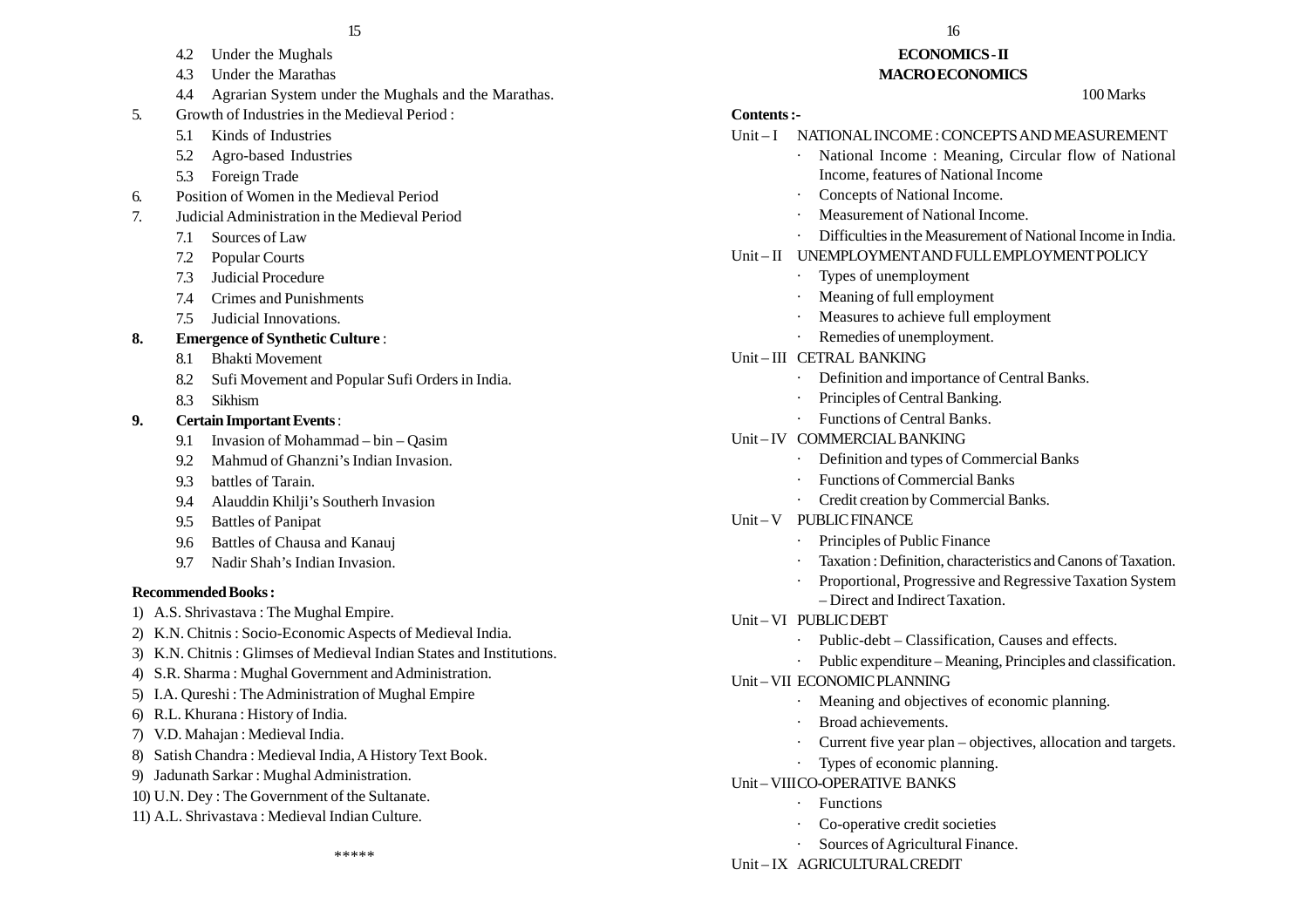- Non Institutional sources
- ·Institutional credit.
- Unit X TRADE CYCLES
	- · Meaning of a Trade Cycle
	- Characteristics of a Trade Cycle.
	- ·Phases of a Trade Cycle.

## **Suggested Books :**

- 1. Misra and Puri : Modern Macro Economic Theory (Himalaya Publishing House, New Delhi.
- 2. Sharpo E : Macro Economic Analysis, Galgotia Publications, New Delhi (1984)
- 3. Dalt, R. and K.P.M. Sundharam (2001), Indian Economy, S. Chand Company Ltd., New Delhi.
- 4. Dhingra, I.C. (2001), The Indian Economy, Environment and Policy, Sultan Chand and sons, New Delhi.
- 5. Misra, S.K. and V.K. Puri (2001), Indian Economy its development experience, Himalaya Publishing House, Mumbai.
- 6. Jalan B. (1992), The Indian Economy : Problems and prospects, Viking, New Delhi.
- 7. Bhagwati J. and P. Desai (1970), India : Planning for Industrilizaion Oxford University Press, London.
- 8. Slok Ghosh : Indian Economy : Its Nature and problem.

\*\*\*\*\*

## **Philosophy – Paper-II**

**(Logic)**

Symbolic Logic Marks : 100 Argument forms and argument Statement forms and Material Equivalence

Logical Equivalence

- The Paradoxes of Material Implication.
- The three laws of thought
- The method of deduction
- Quantification Theory
- Definition

## **Books Prescribed**

Text book of Deductive Logic – Bholanath Roy Introduction to logic —— I.M. Copi.

\*\*\*\*\*

#### $17$

# **Paper – VI**

## **CONTRACT - II**

(Indian Contract Act, Indian Partnership Act, Sale of Goods Act and other Specific Contracts )

- 1. Indemnity
	- 1.1 The Concept.
	- 1.2 Need for indemnity to facilitate the commercial transactions.
	- 1.3 Methods of creating indemnity obligations.
	- 1.4 Definition of Indemnity.
	- 1.5 Nature and extent of liability of the indemnifier.
	- 1.6 Commencement of liability of indemnifier.
	- 1.7 Situations of various types of indemnity creations
	- 1.8 Documents/Agreements of indemnity.
	- 1.9 Nature of indemnity clauses.
	- 1.10 Indemnity in cases of international transactions.
	- 1.11 Indemnity by Government during interstate transactions.
- 2. Guarantee
	- 2.1 The concept.
	- 2.2 Definition of Guarantee :- As distinguished from Indemnity.
	- 2.3 Basic essentials for a valid guarantee contract.
	- 2.4 The place of consideration and the criteria for ascertaining the existence of consideration in Guarantee Contracts.
	- 2.5 Position of Minor and validity of guarantee when the minor is Principle Debtor, Creditor or Surety.
	- 2.6 Continuing Guarantee.
		- 2.6.1 Nature of surety's liabilities.
		- 2.6.2 Duration and termination of such liability.
	- 2.7 Illustrative situations of existence of Continuing Guarantee.
		- 2.7.1 Creation and Identification of Continuing Guarantees.
	- 2.8 Letters of Credits and Bank Guarantees as instances of guarantee transaction.
	- 2.9 Rights of Surety.
		- 2.9.1 Position of Surety in the eye of Law.
		- 2.9.2 Various judicial interpretations to protect the surety.
	- 2.10 Co-surety and manner of sharing liability and rights.
	- 2.11 Extent of surety's liabilities.
	- 2.12 Discharge of surety's liability.
- 3 Bailment
	- 3.1 Identification of Bailment Contract in day to day life.
		- 3.1.1 Manner of creation of such contract.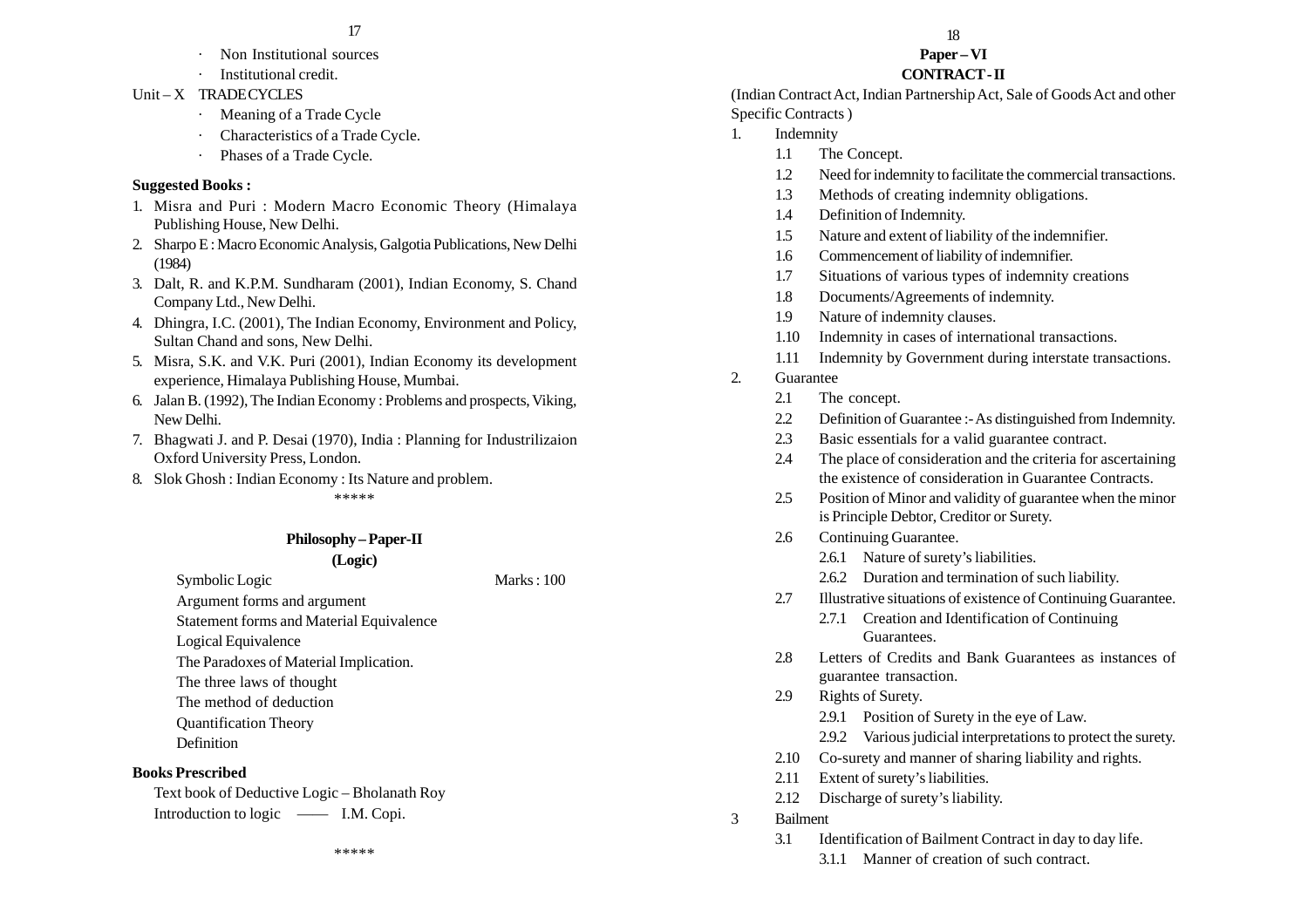- 3.2 Commercial utility of bailment contracts.
- 3.3 Definition of Bailment.
- 3.4 Kinds of bailees.
- 3.5 Duties of bailor land bailee.
- 3.6 Rights of bailor and bailee.
- 3.7 Finder of goods as la bailee.
	- 3.7.1 Liability towards the true owner.
	- 3.7.2 Obligation to keep the goods safe.
	- 3.7.3 Right to dispose off the goods.
- 4 Pledge
	- 4.1 Pledge :- Comparison with Bailment.
	- 4.2 Commercial utility of pledge transactions.
	- 4.3 Definition of Pledge under the Indian Contract Act.
	- 4.4 Other statutory regulations (State & Centre) regarding pledge, reasons for the same.
	- 4.5 Rights of the Pawner and pawnee.
		- 4.5.1 Pownee's right of sale as compared to that of an ordinary bailee.
	- 4.6 Pledge by certain specified person mentioned in the Indian Contract Act.
- 5 Agency
	- 5.1 Identification of different kinds of agency transactions in day to day life in the commercial world.
	- 5.2 Kinds of agents and agencies.
	- 5.3 Distinction between Agent and Servant.
	- 5.4 Various methods of creation of agency.
	- 5.5 Delegation
	- 5.6 Duties and rights of agent.
	- 5.7 Scope and extent of agent's authority.
	- 5.8 Liability of principal for acts of the agents including misconduct and tort of the agent.
	- 5.9 Liability of the agent towards the principal.
	- 5.10 personal liability towards the party.
	- 5.11 Methods of termination of agency contract.
- 6 Sale of Goods
	- 6.1 Concept of sale as a contract.
	- 6.2 Illustrative instances of sale of goods and nature of such contract.
	- 6.3 Essentials of Contract of Sale.
	- 6.4 Essential conditions in every Contract of Sale.
	- 6.5 Implied terms in Contract of Sale.
- 6.6 The rule Caveat Emptor and the exceptions there to under Sale of Goods Act.
- 6.7 Changing concept of Caveat Emptor.
- 6.8 Effected meaning of implied warranties in a sale.
- 6.9 Transfer of title and passing of risk.
- 6.10 Delivery of goods various rules regarding delivery of goods.
- 6.11 Unpaid seller and his rights.
- 6.12 Remedies for breach of contract.
- 7 Partnership
	- 7.1 Nature of partnership :- Definition.
	- 7.2 Distinct advantages and disadvantages vis-a-vis Partnership and Private Limited Co.
	- 7.3 Mutual relations between partners.
	- 7.4 Authority of partners.
	- 7.5 Admission of partners.
	- 7.6 Outgoing partners.
	- 7.7 Registration of partnership.
	- 7.8 Dissolution of partnership.
- 8 Negotiable Instrument Act
	- 8.1 The Concept
	- 8.2 Various kinds.
	- 8.3 Essentials requirements to make an instrument negotiable.
	- 8.4 Competent parties for making and negotiation.
	- 8.5 Acceptance of the instrument.
	- 8.6 Dishonour by non-acceptance and remedies available to the holder.
	- 8.7 Holder and Holder-in-due-course :- meaning, essential conditions, rights and privileges in course and endorsee's from the holder in due course.
	- 8.8 Negotiation of the instrument.
	- 8.9 Presentation of the instrument.
	- 8.10 Cheques :- Rules regarding payment of cheques. 8.10.1 Liability of the collecting and paying banker 8.10.2 Dishonour of cheque and it's effects. 8.10.3 Discharge from the liability.
	- 8.11 Kinds of Bills.
	- 8.12 Evidence.
		- 8.12.1 Special rules of evidence regarding negotiable instrument.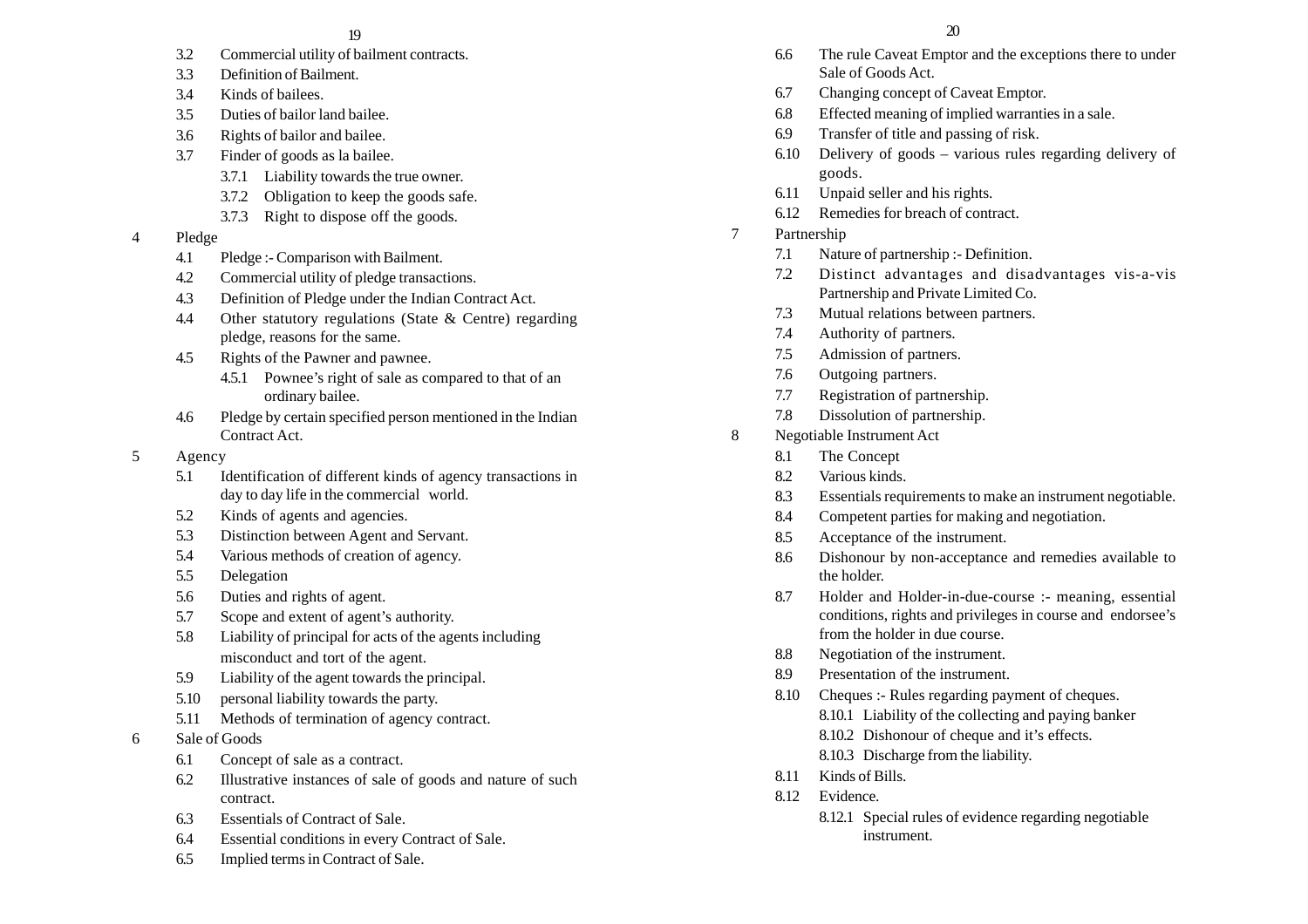#### **Books**

- (1) R.K. Abhichandani; (Ed), Pollock & Mulla on Contract and specific Relief Act; Tripathy; Bombay.
- (2) Avtar Singh; Contract Act; Eastern, Lucknow.
- (1) Avtar Singh; Principles of the Law of Sale of Goods and Hire Purchase; Eastern, Lucknow.
- (2) J.P. Verma; (Ed) Singh and Gupta; The Law of Partnership in India; Orient Law House New Delhi.
- (3) M.S. Parthasarathy; (Ed) J.S. Khergamvala; The Negotialble instrument Act.
- (4) Beatson; (Ed) Anson's Law of Contract; Oxford; London.
- (5) Saharay H.K.; Indian Partnership and Sale of Goods Act; Universal. \*\*\*\*\*

## **Paper-VII**

#### **Constitutional Law – I**

- 1) Nature, Salient features of Indian Constitution
- **2) Parliamentary Government**.
	- a. Westiminister model choice of parliamentary government at the Centre and States.
	- b. President of India
	- c. Election, qualification, salary and impeachment
	- d. Powers : legislative, executive and discretionary powers
	- e. Council of ministers.
	- f. Governor and state government Constitutional relationship
	- g. Legislative process
	- h. Practice of law making.
	- i. Legislative privileges and fundamental rights.
	- j. Prime Minister Cabinet system collective responsibility individual responsibility.
	- k. Coalition Government : Anti defection law

## **3) Federalism**

- a. Indian federalism : identification of federal features
	- i. Legislative relations
	- ii. Administrative relation
	- iii. Financial relation.
- b. Governor's role
- c. Center's power over the states emergency.
- d. J. & K. special status.
- **4) Constitutional Processes of Adaptation and Alteration**
	- a. Methods of constitutional amendment
- b. Limitations upon constituent power
- c. Development of the basic Structure : Doctrine of Judicial activism restraint

## **5) Judiciary under the Constitution**

- 6) Services under the Constitution
	- a. Doctrine of Pleasure
	- b. Protection against arbitrary dismissal, removal or reduction in rank (Art 311)
	- c. Exception to Art 311.
- **7) Trade Commerce & Inter course (Art 301 to 307)**

\*\*\*\*\*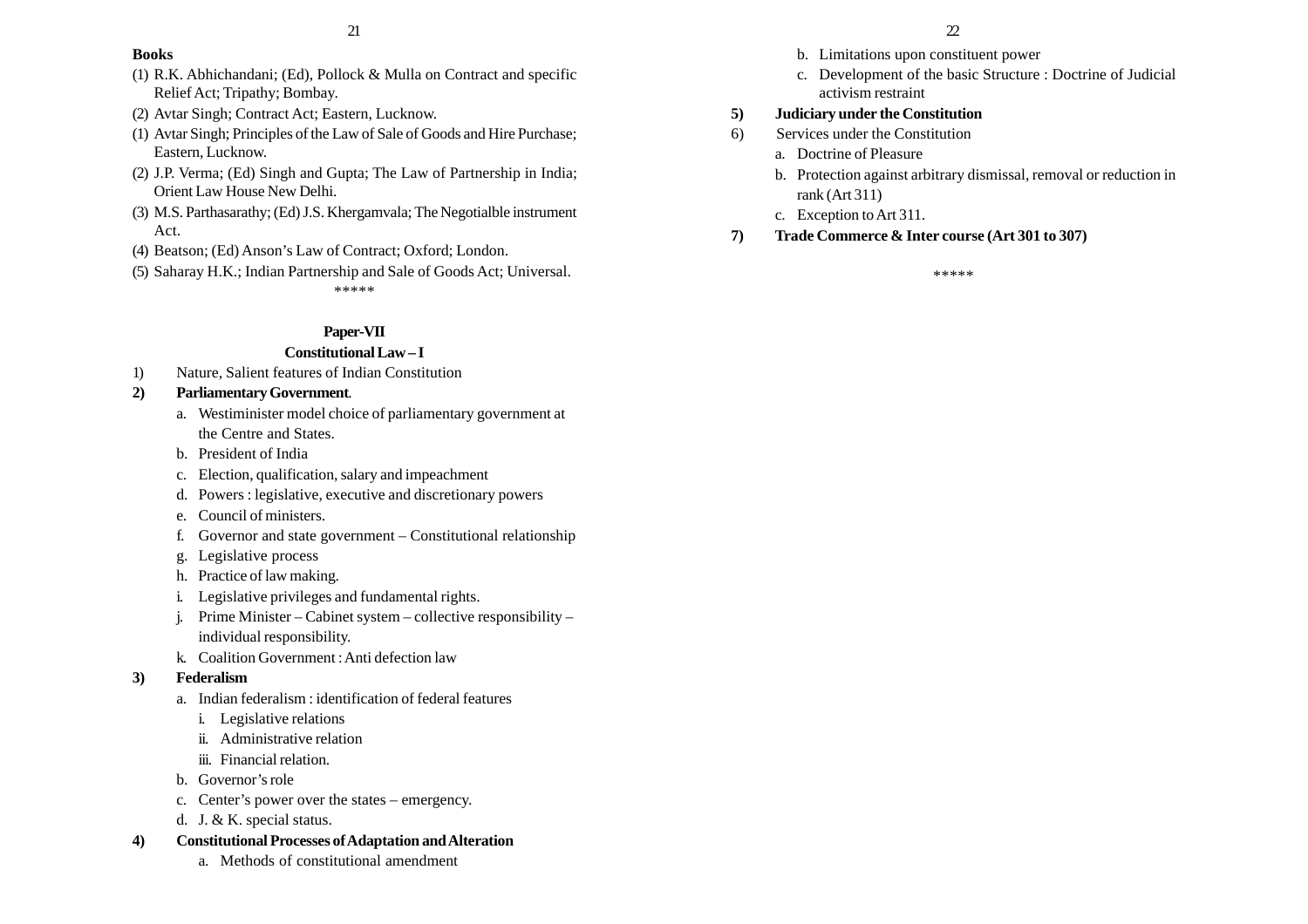#### **COURT VISITS**

#### **NOTE**

- 1 The 'concept of court visit' need to be made crystal clear.
- 2 The 'concept internship' need to be clarified further and also to be stated to whom it is applicable

## **NOTE ON INTERNSHIP**

Minimum period of Internship

For 5 years course Minimum 20 weeks

During the entire period of legal studies under NGO, Trial & Appellate advocates, Judiciary, Legal Regolatory Authorities, Legislature and Parliament, other legal functionaries, market Institutions, Law Firms, Companies, Local Self-Government and other such bodies where law is practice either in action or in dispute resolution or in management. In an academic session the internship is limited only to 4 weeks continuously and not more than that. All students shall atleast gone through once in the entire academic period with trial and appellate advocates i.e. one full session the student must attend the office of trial and appellate advocates. After completion of Internship the student shall acquire a certificate from the concerned lawyer that he has completed internship of 12 weeks for 3 years course and of 20 weeks for 5 years course.

During the internship period the student shall maintain the diary of his day-to-day attendance and shall be signed by the concerned lawyer. A full time teacher shall act as supervisor for the said internship. The Student has to brief the supervisor about his day-to-day attendance and all that he has learnt in the internship. The supervisor shall sign his diary and shall give a certificate to the effect that the student has completed internship under his supervision. There shall be 100 marks allotted on this internship alongwith viva-voce. There shall be internal and external examiners who shall conduct the viva-voce and allot the marks on the basis of the maintenance of the diary, the certificates issued by the lawyer and supervisor and the viva-voce.

#### \*\*\*\*\*

#### **Court visits for Ist Semester -5 years course**

The students of 1<sup>st</sup> Semester -5 years course shall cover the following course in their court visits :-

- (A) Entire of process of civil Litigation.
- (B) The Registration of the documents and the office of the registrar of the /sub-registrar

## **Court visits for IInd Semester -5 years course**

The students of <sup>2nd</sup> Semester -5 years course shall cover the following course in their court

visits :-

- (A) The procedure, process, working of Labour and Industrial Courts and Tribunals.
- (B) Civil Appeal in the District Court, High Court and the Supreme Court.

#### **Court visits for IIIrd Semester -5 years course**

The students of 3rd Semester -5 years course shall cover the following course in their court

visits :-

- (A) Criminal Trials, Criminal Procedures, Criminal Appellate side in the District Court.
- (B) Procedure for filing writs in High Court and the Supreme Court and Appeals in District Court, High Court and the Supreme Court.

#### **Court visits for IVth Semester -5 years course**

The students of <sup>4th</sup> Semester -5 years course shall cover the following course in their court

visits :-

- (A) The working and the process of different and various tribunals..
- (B) The working and functioning of Charity Commissioner's Office, Co-operative Courts.
- (C) Registration of Societies, and other similar bodies.
- (D) The procedure for filing Social lLitigation and other litigation for the Public Welfare and for the Public Interest.

\*\*\*\*\*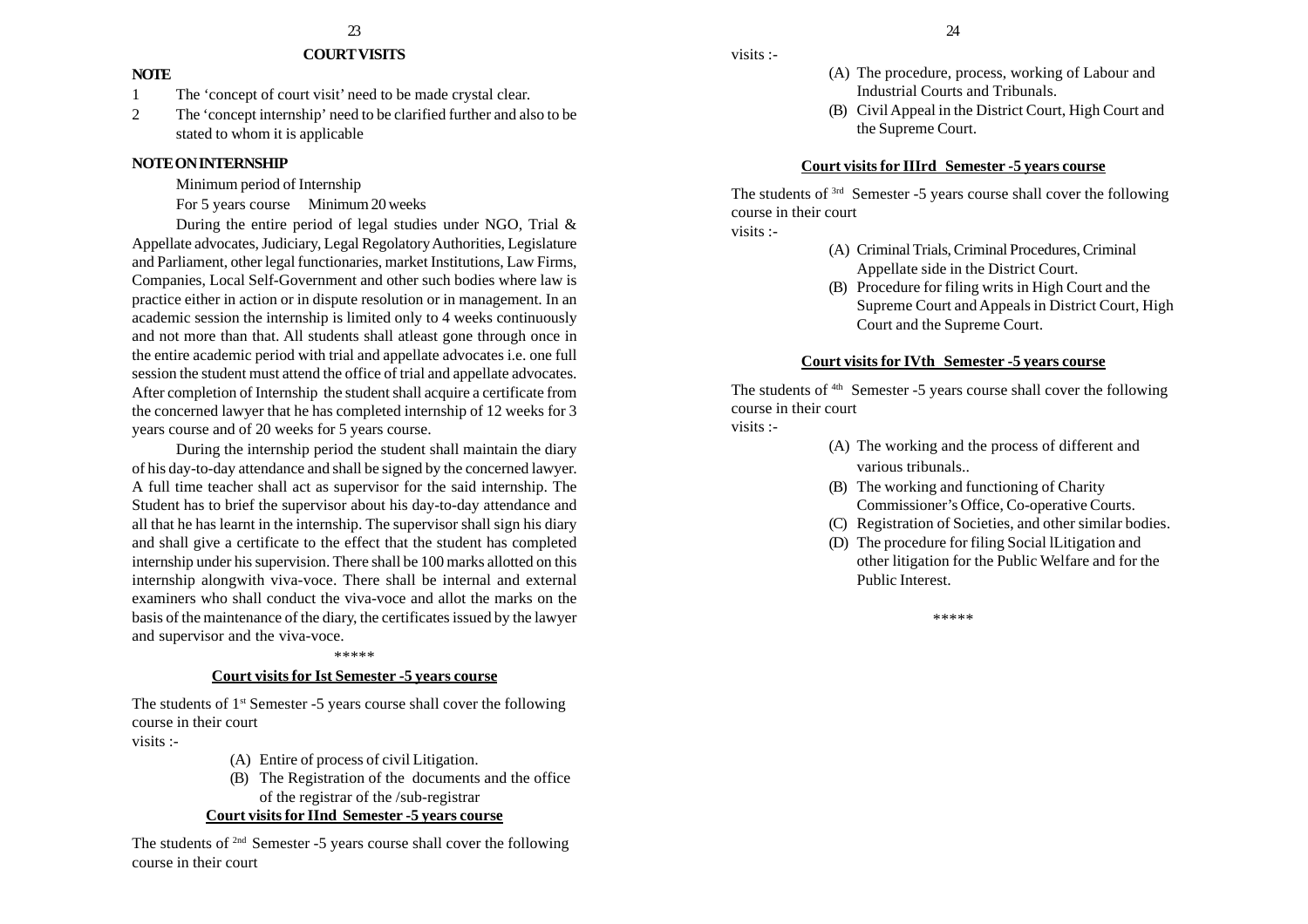#### **LL.B. (5 Year Degree Course) THIRD SEMESTER**

(Implemented from the session 2010-2011)

#### **English – III**

| Seven Prose Selections from SESAME by K.K. Reddy, S. Chand |          |
|------------------------------------------------------------|----------|
| Publications                                               | Marks 25 |

|    |    | 1 импеации                                              |           | ., <i></i>       |
|----|----|---------------------------------------------------------|-----------|------------------|
|    | 1. | The First Case                                          | $\ddotsc$ | M.K. Gandhi      |
|    | 2. | Socrates                                                | $\ddotsc$ | J.B. Nelson      |
|    | 3. | The Verger                                              | $\cdots$  | Somerset Maugham |
|    | 4. | On the Rule of the Road                                 |           | A.G. Gardiner    |
|    | 5. | Tolstoy's Home                                          |           | K.P.S. Menon     |
|    | 6. | How to Make a Speech                                    |           | Edgar I. Baker   |
|    | 7. | Marriage is a Private Affair                            |           | Chinua Achebe    |
| 2. |    | Seven Poetic Selection from THE MYSYTIC DRUM by Vilas   |           |                  |
|    |    | Salunke, H.O. Parashar, V.B. Jadhav etc, Orient Longman |           |                  |
|    |    | <b>Publication</b>                                      |           | <b>Marks</b> 25  |

|    |             | 1. The Sunne Rising                               | <br>John Donne        |
|----|-------------|---------------------------------------------------|-----------------------|
|    | $2^{\circ}$ | London                                            | <br>William Blake     |
|    |             | 3. Kubla Khan                                     | <br>Coleridge         |
|    | 4.          | Journey of the Magi                               | <br>T.S. Eliot        |
|    |             | 5. Hunger                                         | <br>Jayanta Mahapatra |
|    |             | 6. Father Returning Home                          | <br>Dilip Chitre      |
|    |             | 7. The Old Playhouse                              | Kamala Das            |
| 3. |             | <b>Composition</b>                                | Marks 30              |
|    |             | 1. Expansion of a passage                         |                       |
|    |             | 2. Dialogue Writing                               |                       |
|    |             | 3. Letter Writing                                 |                       |
| 4. |             | Vocabulary                                        | Marks 10              |
|    |             | 1. Synonyms                                       |                       |
|    |             | 2. Antonyms                                       |                       |
| 5. |             | Grammar                                           | Marks 10              |
|    |             | 1. Two or more sentences into one simple sentence |                       |

- 2. Two or more sentences into one complex sentence
- 3. Two or more sentences into one compound sentence.

\*\*\*\*\*

#### **Political Science – III**

Marks : 100

- 1. Law, Meaning, Sources, Specific Kinds, Law and liberty, law and morality, Rule of law.
- 2. Liberty, Meaning and Nature, Specific Kinds, liberty and authority.
- 3. Equality, Meaning and nature, Specific Kinds, Equality and Liberty.
- 4. Justice, Meaning and nature, Political economic, Social and Distributive Justice.
- 5 Property, Meaning and nature, forms of property.
- 6. Rights Meaning and Nature, Kinds of Rights.
- 7. Power , Legitimacy and Authority, types of Authority.
- 8. Political obligation, Meaning and Nature, Characteristics.
- 9. Political Participation
- 10. Secularism, Meaning and Importance

## **Recommended Books.**

- 1. Contemporary Political Theory J.C. Johary
- 2. Principles of Political Science A.C. Kapoor.

\*\*\*\*\*

## **History – III**

## **(Modern Period – From 1498 A.D. to 1857 A.D.)**

(Foundation and expansion of the British Empire in India between 1600 A.D. to 1857 A.D. under the East India Company with special reference to the administrative and constitutional developments)

- 1. Advent of the Europeans :
	- 1.1 Factors leading to the arrival of European companies in India.
	- 1.2 The Portuguese
	- 1.3 The Dutch
	- 1.4 The English
	- 1.5 The French
- 2. Administration of Justice in Bombay, Madras and Calcutta.
	- 2.1 Early Charters of the East India Company.
	- 2.2 Transformation of the East India Company from a trading corporation into a territorial power.
	- 2.3 Administrative of Justice in Madras from 1639 to 1726.
	- 2.4 Administrative of Justice in Bombay from 1668 to 1726.
	- 2.5 Administrative of Justice in Calcutta from 1690 to 1726.
- 3. Growth of British Empire in Bengal :
	- 3.1 Battle of Plassey.
	- 3.2 Battle of Buxar.
	- 3.3 Dual Government in Bengal.
	- 3.4 Grant of Diwani.
- 4. Administrative Structure under the East India Company.
	- 4.1 Administrative Reforms under Lord Warren Hestings.
	- 4.2 Lord Cornwallis and his Permanent Land Settlement.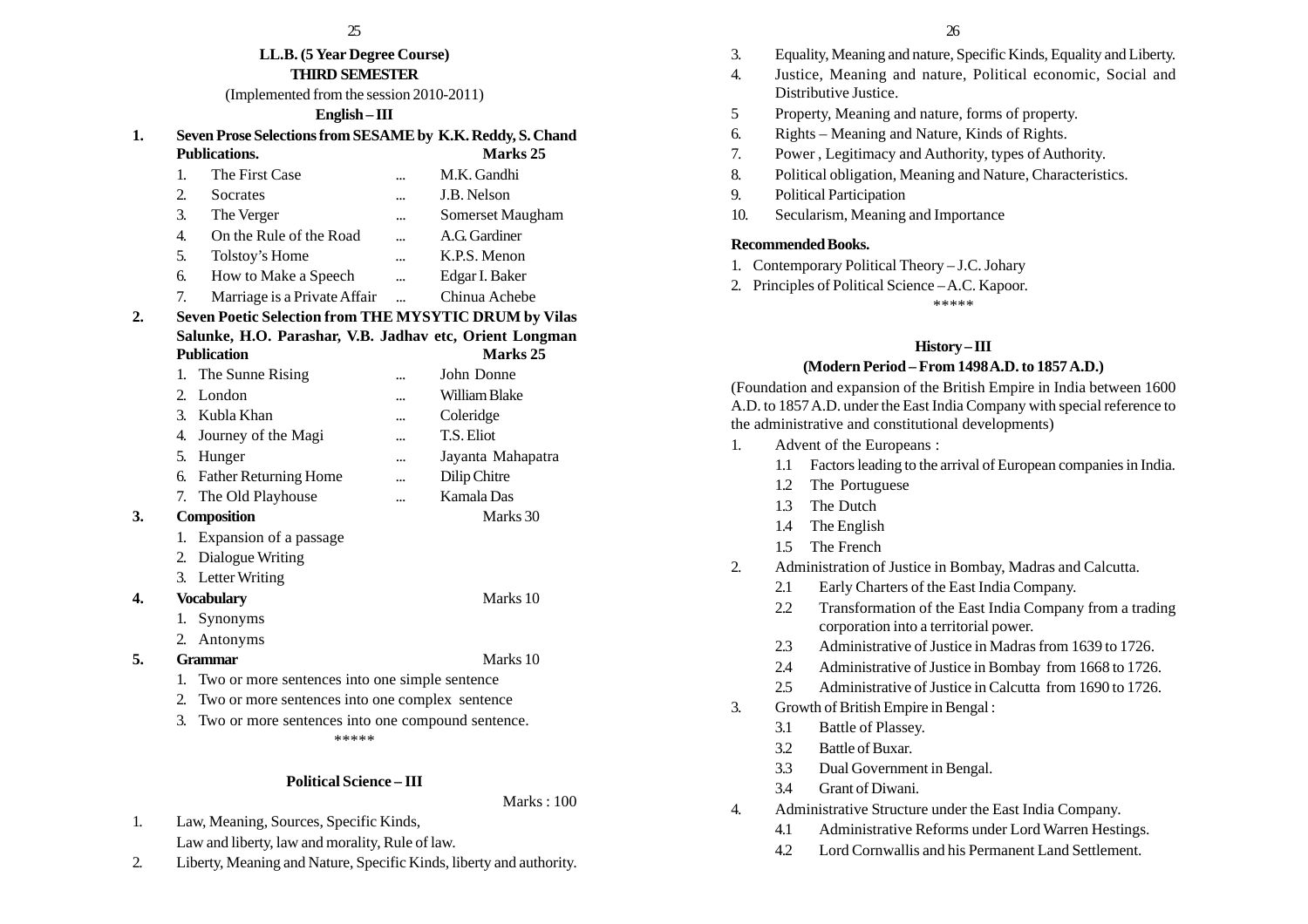- 4.3 Administrative reforms under Lord William Bentinck.
- 4.4 Lord Wellesley's Subsidiary alliance System
- 4.5 Lord Dalhousie's administrative measures with special reference to his policy of Doctrine of Lapse.
- 5. Mayor's Court :-
	- 5.1 Genesis of Charter of 1726
	- 5.2 Provisions of the Charter of 1726
	- 5.3 Charter of 1753
	- 5.4 Defects of Judicial System.
- 6. Growth of Modern Communication System and Educational Policy under the British :
	- 6.1 Development of Railways, Telegraph System, Postal System and public Works Department.
	- 6.2 Introduction of English Education in India;
	- 6.3 Woods dispatch as the Magna Carta of Modern Education in India.
- 7. Adalat System under the Company and some important cases :
	- 7.1 Judicial plan of 1772
	- 7.2 Regulating Act of 1773
	- 7.3 Charter of 1774
	- 7.4 Re-organization of Adalats in 1780
	- 7.5. Act of Settlement of 1781
	- 7.6 Raja Nandkumar's case (1775)
	- 7.7 The Patna Case (1777-79)
	- 7.8 The Cossijurah Case (1779-80)
- 8. Judicial Reforms :
	- 8.1 Reforms of Lord Cornwallis
	- 8.2 Reforms of Sir John Shore.
	- 8.3 Reforms of Lord Wellesley.
	- 8.4 Reforms of Lord Minto
	- 8.5 Reforms of Lord William Bentick.
- 9. Revolt of 1857 :
	- 9.1 Causes of the Revolt
	- 9.2 Nature of the Revolt
	- 9.3 Queen's Proclamation of 1858
	- 9.4 Act of Better Governance 1858.

## **Recommended Books :**

- 1. B.L. Grover and S. Grover, A New Look at Modern Indian History.
- 2. V.D. Mahajan : Modern Indian History from 1707 to the Present Day.
- 3. B.B. Mishra : Administration of East India Company.
- 4. Majumdar, Raychaudhari and Dutta : An Advance History of India
- 5. M.P. Jain : Outlines of Legal History.
- 6. M.P. Jain : Constitutional Law of India.
- 7. M.Rama Jois : Legal and Constitutional History of India.
- 8. A.B. Keith : Constitutional History of India
- 9. J.K. Mittal : Indian Legal and Constitutional History
- 10. K.B. Keshwani : History of Modern India.
- 11. P.K. Mishra : Political History of India.
- 12. P.E. Robert : History of British India.
- 13. S.C. Sarkar and K.K. Dutta : Modern Indian History.
- 14. R.P. Manasi : British in India.

\*\*\*\*\*

## **ECONOMICS-III**

## **INTERACTIONAL DIMENSIONS OF ECONOMICS AND LAW CONTENTS**

Marks 100 Unit-I CONCEPT AND FUNCTION OF MONEY Difficulties of Barter System Evolution, definition, nature and functions of money. · Types of money Unit – II ROLE OF MONEY Role of money in a capitalistic economy and Socialistic economy · Advantages and devils of money. Unit-III VALUE OF MONEY · Quantity Theory of Money. · Fisher's version and Cambridge's version with their limitations. Unit-IV CHANGES IN THE VALUE OF MONEY · Inflation Disinflation Stagflation · Deflation Reflation. Their effects on the economy. Unit-V FEATURE OF LABOUR Definition Division of labour : Advantages and disadvantages. Unit-VI WAGES Concept of wages Types of wages Functions of wage boards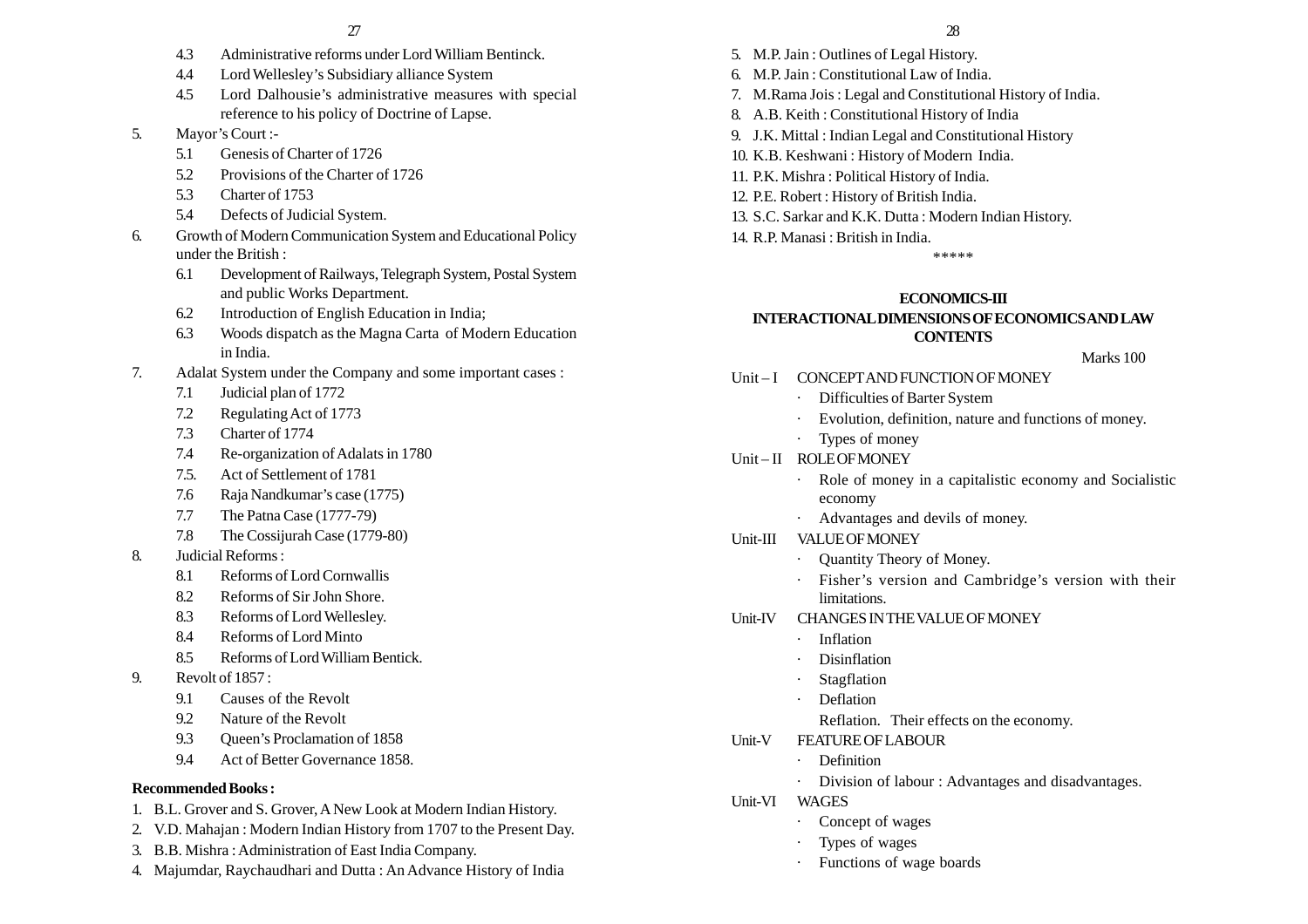# Wage differentials.

## Unit-VII INDUSTRIAL DISPUTE

- ·Main features
- Reasons for Industrial dispute
- Machinery for prevention and settlement of Industrial disputes
- · Effects of disputes on : Workers, Employers and society.

## Unit-VIII ECONOMIC LEGISLATION

- ·Meaning
- Nature and scope
- Need and Importance of Industrial legislation Principles Labour Legislation – Principles
- Unit-IX ECONOMIC ANALYSIS OF LAW
	- Introduction to legal reasoning
	- **Efficiency**
	- Market and Efficiency
	- Market failure
	- Legal Education
- Unit-X MICRO-MACRO ECONOMICS AND LAW
	- ·Broad view with Illustrations.

## **Suggested Books :**

- 1. S.B. Gupta, Monetary Economics, S. Chand & Co.
- 2. T.T. Sethi, "Money, Banking and International Trade".
- 3. D.M. Mithani, "Money theory and Banking".
- 4. D.N. Jhingam, "Money, Banking and International Theory, Public Finance
- 5. Dalt, R and K.P.M. Sundharam (2001), Indian Economy, S. Chand & Company Ltd., New Delhi.
- 6. Dhingra, I.C. (2001), The Indian Economy : Environment and Policy, Sultan Chand and Sons, New Delhi.
- 7. Posner R.A. (1998), Economic Analysis of Law, Little Brown, Boslon
- 8. Posner R.A. and F. Parizi (1997) "Law and Economics" Edward Elgar Publishing Ltd., U.K.
- 9. S.R. Myneine : Principles of Economics for Law Students.
- 10. K.C. Gopalkrishnan "Legal Economics".

\*\*\*\*\*

## $29$  30

#### **Paper-III Philosophy (Logic)**

Marks : 100

## Induction

- 1. Law of Nature
	- ·Meaning & types of Laws
	- What is Law of nature
	- Law of nature & Law of state.
- 2. Inductive generalization
	- ·Need for Induction
	- Inductive / Deductive
	- Simple enumeration
	- Analogy, legal & moral reasoning
	- ·Scientific Induction.
- 3. Hypothesis
	- ·Definition & nature of hypothesis
	- Origin of Hypothesis
	- Condition of good Hypothesis
	- Ad-hoc-Hypothesis
	- Verification & Proof of Hypothesis
- 4. Causality & Mill's Methods
	- Causal reasoning Its nature
	- What is cause
	- Necessary condition
	- Sufficient condition
	- Mill's methods
	- Method of Agreement
	- Method of difference
	- Joint method of Agreement & difference
	- Method of Residues
	- Method of concomitant variation
	- Limitations of Mill's methods.

## **Books recommended :-**

- 1. Introduction to Logic Patrick J Hurley
- 2. Logic Informal, Symbolic & Inductive Chhanda Chakraborti
- 3. Inductive Logic Bholanath Roy
- 4. Introduction to Logic I.M. Copi

\*\*\*\*\*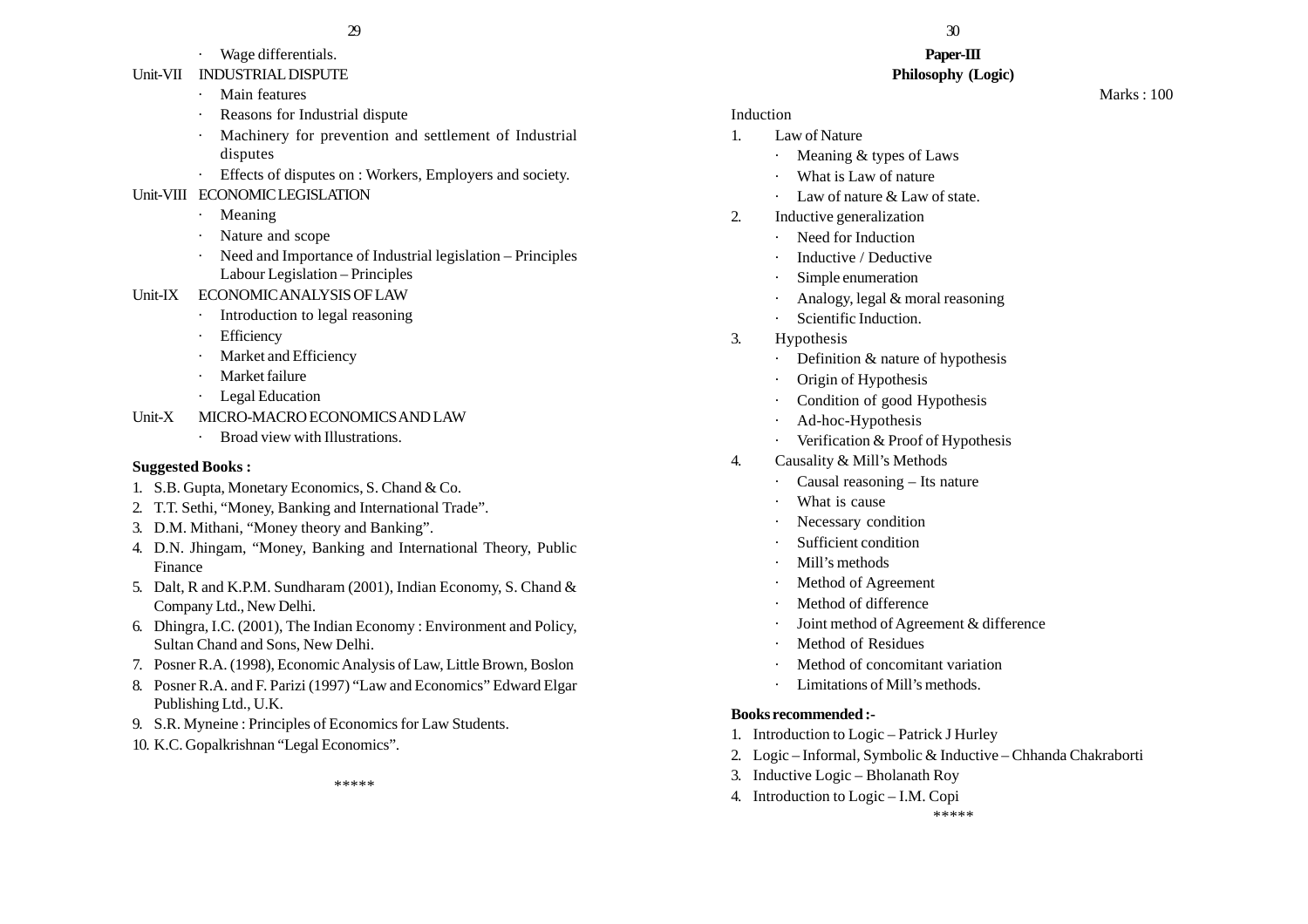#### **Paper –VI Constitutional Law – II**

- 1. Secularism
	- 1.1 Concept of secularism : Historical Perspective.
	- 1.2 Indian Constitutional Provisions
	- 1.3 Freedom of Religion Scope.
	- 1.4 Religion and the State Limits.
	- 1.5 Minority Rights.
	- 1.6 Rights of Minority educational institutions.
- 2. Equality and Social Justice
	- 2.1 Equality before law and equal protections of law.
	- 2.2 Classification for differential treatment constitutional validity.
	- 2.3 Gender Justice.
	- 2.4 Justice to the weaker sections of society :- Schedule Caste, Schedule Tribe and other Backward classes.
	- 2.5 Strategies for ameliorative justice.
	- 2.6 Freedom and Social Controls.
		- 2.6.1 Freedom of speech and expression.
		- 2.6.2 Media, Press and information.
		- 2.6.3 Freedom of Speech and Contempt of Court.
		- 2.6.4 Freedom of Assembly.
		- 2.6.5 Freedom of Association.
		- 2.6.6 Freedom of Movement
		- 2.6.7 Freedom to Reside and Settle.
		- 2.6.8 Freedom of Profession/Business.
		- 2.6.9 Property From Fundamental Right to Constitutional Rights.
- 3. **Personal Liberty**
	- 3.1 Rights of an accuse.
		- a) Double Jeopardy.
		- b) Self-incrimination.
		- c) Retrospective punishment.
		- d) Right to Life and Personal Liberty Meaning, Scope and Limitations.
		- e) Preventive Detention Constitutional Policy.

## 4. **Fundamental Rights and Directive Principles**

- 4.1 Directive Principles Directions for social change A new social order.
- 4.2 Fundamental Rights and Directive Principles. Interrelationship – Judicial Balancing.
- 4.3 Constitutional Amendments to strengthen directive principles.
- 4.4 Reading directive principles into fundamental rights.
- 5. Fundamental Duties
	- 5.1 Need and status in Constitutional set-up.
	- 5.2 Inter-relationship with Fundamental Rights and Directive Principles.
- 6. Emergency
	- 6.1 Emergency Meaning and Scope.
	- 6.2 Proclamation of Emergency Conditions Effects of emergency on Central State Relations.
	- 6.3 Emergency and suspension of fundamental rights.
- 7. Judiciary under Constitution
	- 7.1 Judicial Process.
	- 7.2 Court System :- The Supreme Court, High Court, Subordinate Judiciary and their jurisdiction.
	- 7.3. Judges :- Appointment, Removal, Transfer and conditions of Service.
	- 7.4 Judicial independence.
	- 7.5 Judicial Review : Nature an Scope.
- 8. Article 12. The State
	- 8.1 Is judiciary the State ?
	- 8.2 The other and Local Authorities within the territory of India.
- 9. Article 13
	- 9.1 Doctrine of Eclipse.
	- 9.2 Doctrine of severability.
- 10. Judicial Remedies
	- 10.1 Constitutional remedies.
	- 10.2 Statutory remedies.
	- 10.3 Equitable remedies.
	- 10.4 Common law remedies.
- 11. Liability of the State
	- 11.1 Contractual liability.
	- 11.2 Tortious liability.

## **Books :-**

- (1) D.D. Basu Shorter Constitution of India; Prentice Hall India; Delhi.
- (2) M.P. Jain Constitution of India.
- (3) M.P. Jain constitutional of India; Vol. I & Vol. II.
- (4) H.M. Seervai Constitutional of India; Vol. I and Vol. II and Vol. III; Tripathi; Bombay.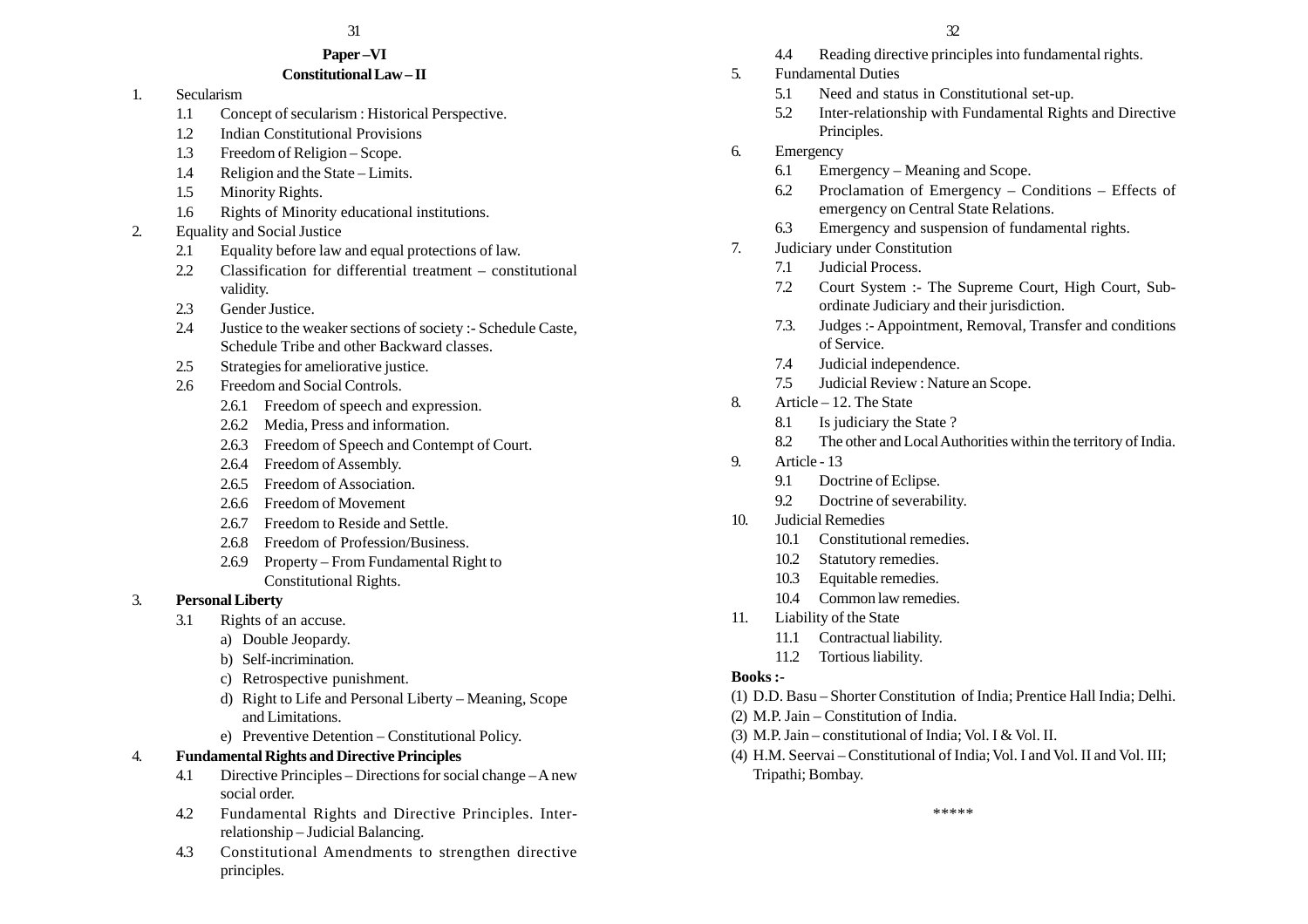# **Paper – VII**

## **Family Law – I (Hindu Law)**

- 1. Ancient and Modern Sources of Hindu Law, Schools of Hindu Law.
- 2. Joint Family Mitakshara and Dayabhaga Coparcenary, Separate and coparcenary property, Karta

- his position, Power, Doctrine of pious obligation, partition and reunion.

- 3. Joint Hindu Family as a social security institution and impact of Hindu Gains of learning Act and various Tax law on it.
- 4. Martrilineal Joint Family.
- 5. Hindu Succession Act, 1956.
- 6. Hindu Maintenance Act, 1956.
- 7. Study of equal property Rights for Women- State Amendments of coparcenary Rights for daughters.
- 8. Comparative study of property law under Christian, Parsi & Jews for men & women.
- 9. Evolution of the institution of marriage and family.
- 10. Hindu Marriage Act 1955.
- 11. Family and its Changing pattern now emerging trends. Composition of family. Status, role of women, Legislative, religious environmental factors affecting the family.
- 12. Need for development of law relating to settlement of spousal property. Child and the family – Legitimacy Adoption (Hindu Adoption and Maintenance Act 1956) Custody, Education, maintenance of child, Hindu Minorities and Gardianship Act 1956 and Parental Rights – Welfare of Child Principle. Family Courts – Constitution, Power and function (Family Courts Act 1984)
- 13. Uniform Civil Code Implication of religious Pluralism. Article 44 of Indian Constitution Impediments to the formulation of Uniform Civil Code, the Idea of optional Uniform Civil Code.

#### **Reference Books :-**

1) Paras Diwan – Law of intestate and testamentary succession (1998)

\*\*\*\*\*

- 2) Alladi Kuppuswami Mayen's Hindu Law and Usage (1986)
- 3) Paras Diwan Family law of marriage and divorce in India (1984)
- 4) S. Subbarao Family Law in India.
- 5) S.T. Desai Mullas Principles of Hindu Law 1998.

# There shall be 30 visits in a Semester. For these visits, a lawyer

arranged.

shall be approved by the college as the Guide, who must have 10 years standing in the Bar, a core faculty (Full Time Teacher) shall be the Supervisor and shall also be responsible to make these visits fruitful. He shall be responsible as a Supervisor for maintaining the attendance of students and signing the diaries of students on day to day basis for maintaining the records along with the dates.

There shall be a viva by the internal and external examiner. The viva shall carry 100 marks and the marks are to be allotted on the basis of the written diary and viva.

\*\*\*\*\*

#### **Family Law-I (Hindu Law) PAPER - VII**

- 1 Ancient and Modern sources of Hindu Law, Schools of Hindu Law.
- 2 Joint Family Mitakshara and Dayabhaga Coparcenary., separate and coparcenary property, Karta - His position, power, doctrine of pious obligation, partition and reunion
- 3 Joint Hindu Family as social security institution and impact of Hindu gains of learning Act and various Tax Law on it.
- 4 Matrilineal Joint Family
- 5 Hindu Succession Act, 1956
- 6 Hindu Maintenance Act, 1956
- 7 Study of equal Property Rights for Women State amendments of coparcenary rights for daughters
- 8 Comparative study of Property Law under Christian, Parsi and Jews for men and women
- 9 Evolution of the institution of marriage and family
- 10 Hindu Marriage Act 1955
- 11 Family and its changing pattern now emerging trends. Composition of family. Status, role of women. Legislative, Religious environmental factors affecting the family.
- 12 Need for development of law relating to settlement of spousal property. Child and the family - Legitimacy, Adoption (Hindu Adoption and Maintenance Act 1956) Custody, Education, maintenance of child, Hindu Minorities and Guardianship Act 1956

 $33$  33

**COURT VISITS** The students from 1<sup>st</sup> to 4<sup>th</sup> Semester (5 Years law course) and the students of  $1<sup>st</sup>$  to  $2<sup>nd</sup>$  Semester (3 Years law course) will have to visit the court on every  $1^{st} \& 3^{rd}$  Saturday of the month. If it is not possible to visit on  $1^{st}$  and  $3^{rd}$  Saturday then on any other day the court visit can be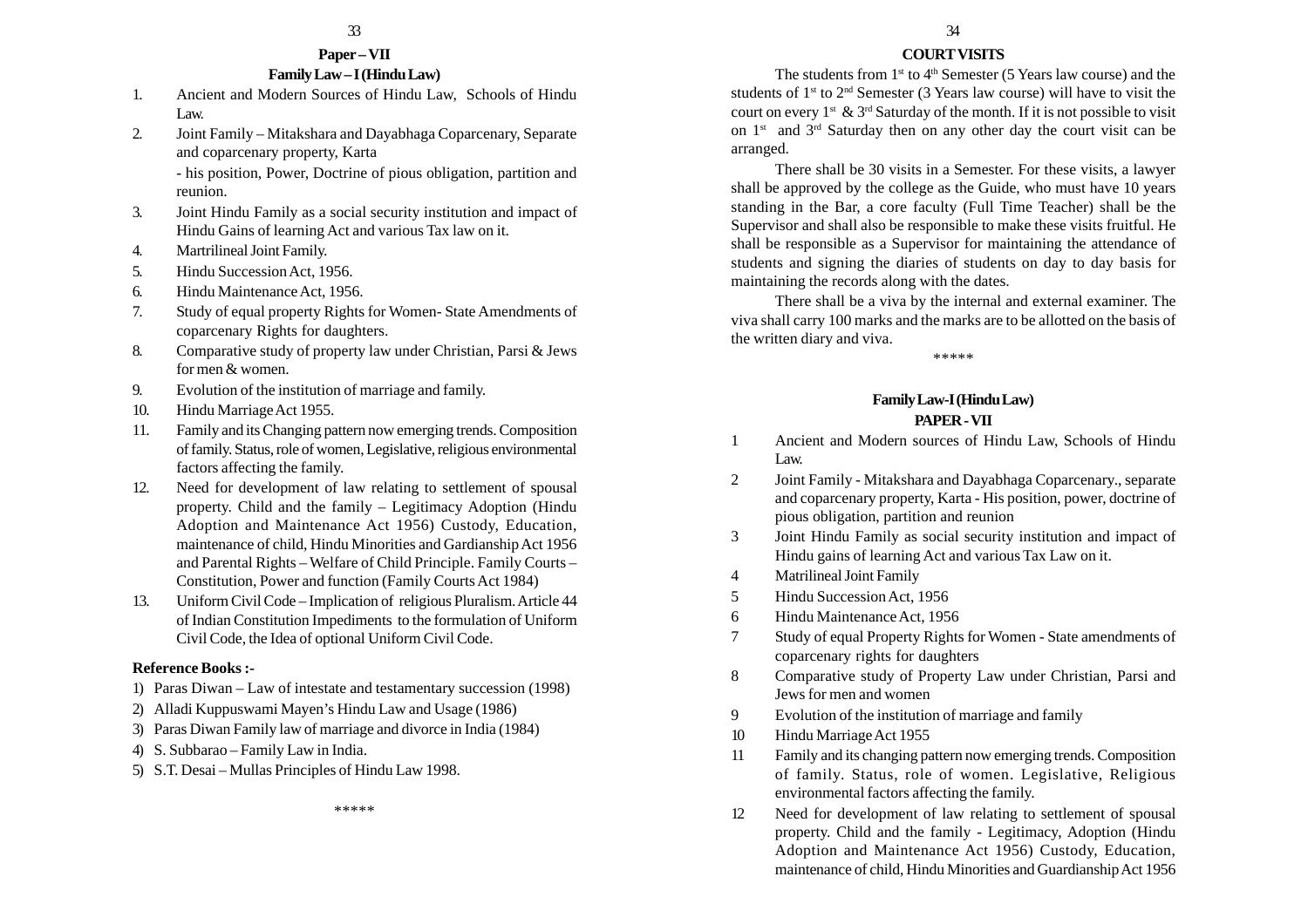and parental Rights - Welfare of child principle.

Family Courts - Constitution, Power and Function (Family Courts Acvt 1984)

- 13 Uniform Civil Code Implication of religious Pluralism, Article 44 of Indian Constitution, Impediments to the formulation of Uniform Civil Code, the idea of optional Uniform Civil Code
- 14
- 14.1 Role of religious rituals and practices in moulding the rules regulating to marital relations.
- 14.2 Types of family baised upon.
- 14.3 Lineage Patrilineal, Matrilineal.
- 14.4 Authority structure Patriarchal and matriarchal.
- 14.5 Location Patri-local and Matri-local.
- 14.6 Number of conjugal units Nuclear, extended, joint and composite.
- 14.7 Emerging concept Maitri Sambandh and divided home.
- 15 Customary Practices and State Regulation
	- 15.1 Polygamy.
	- 15.2 Concubinage.
	- 15.3 Child marriage.
	- 15.4 Sati.
	- 15.5 Dowry.
- 16 Conversion and it's effect on family
	- 16.1 Marriage.
	- 16.2 Adoption.
	- 16.3 Guardianship.
	- 16.4 Succession.
- 17 Family and it's changing patterns
	- 17.1 Attenuation of family ties.
	- 17.2 Working women and their impact on spousal relationship. Composition of family status and role of women.
	- 17.3 New property concept, such as skill and job as new forms of property.
	- 17.4 Processes of social change in India : Sanskritization, Westernization, Secularization, Universalization, Parochialization, Modernization, Industrialization and Urbanization.

## **BOOKS**

- 1 Paras Diwan Law of Intestate and Testamentary Succession (1998)
- 2 Alladi Kuppuswami Mayen's Hindu Law and Usage (1986)
- 3 Paras Diwan Family Law of Marriage and Divorce in India (1984)
- 4 S. Subbarao Family Law in India
- 5 S.T.Desai Mullas Principles of Hindu Law (1998)

\*\*\*\*\*

## **Syllabus of LL.B. 5th Years Degree Course Semester IVth Paper-I**

## **English-IV**

## $M = 1.100$

|    |                                                          |  | <b>WEARS</b> .IVV      |  |  |
|----|----------------------------------------------------------|--|------------------------|--|--|
| 1. | Five Short Stories from Modern Short Stories by S.Chand  |  |                        |  |  |
|    | Publications                                             |  | Marks: $20$            |  |  |
|    | 1. The Grave                                             |  | Katherine Anne Porter  |  |  |
|    | The Rocking Horse Winner<br>2.                           |  | D.H. Lawrence          |  |  |
|    | 3. The Man from Kabul                                    |  | Rabindranath Tagore    |  |  |
|    | 4. The Axe                                               |  | R.K. Narayan           |  |  |
|    | 5.<br>Cargo from Singapore                               |  | Manohar Malgonkar      |  |  |
| 2. | Three One Act Plays from EASY ENGLISH by Suresh Chandra, |  |                        |  |  |
|    | S. Chand Publications                                    |  | Marks: 15              |  |  |
|    | Refund<br>1.                                             |  | Fritz Karinthy         |  |  |
|    | 2. Michael                                               |  | Miles Malleson         |  |  |
|    | 3. Abu Hassan Pays His Debts                             |  | Ronald Hadlington      |  |  |
| 3. | Seven Poetic Selections from THE MYSTIC DRUM by          |  |                        |  |  |
|    | Vilas Salunke etc, Orient Longman Publications.          |  |                        |  |  |
|    |                                                          |  | Marks: $25$            |  |  |
|    | The Invocation<br>1.                                     |  | John Milton            |  |  |
|    | To His Coy Mistress<br>2.                                |  | <b>Andrew Marvel</b>   |  |  |
|    | Ode to the West Wind<br>3.                               |  | P.B. Shelley           |  |  |
|    | After Great Pain<br>4.                                   |  | <b>Emily Dickinson</b> |  |  |
|    | 5.<br>Refugee Mother and Child                           |  | Chinnu Achebe          |  |  |
|    | This is a Photograph of Me<br>6.                         |  | Margaret Atwood        |  |  |
|    | I'm Getting Old Now<br>7.                                |  | Robert Kroetsch        |  |  |
| 4. | <b>Communication Skills</b>                              |  | Marks: $25$            |  |  |
|    | Self Image<br>1.                                         |  |                        |  |  |
|    | <b>Body Language</b><br>2.                               |  |                        |  |  |
|    | <b>Effective Public Speaking</b><br>3.                   |  |                        |  |  |
|    | <b>Effective Communication</b><br>4.                     |  |                        |  |  |
|    | 5.<br>Leadership Skills                                  |  |                        |  |  |
|    |                                                          |  |                        |  |  |

- 5. Composition Marks : 15
	- 1. General Essay of 250 words on any Legal Topics
	- 2. Peraphrasing
- 
- 
- -
- \*\*\*\*\*
- 
-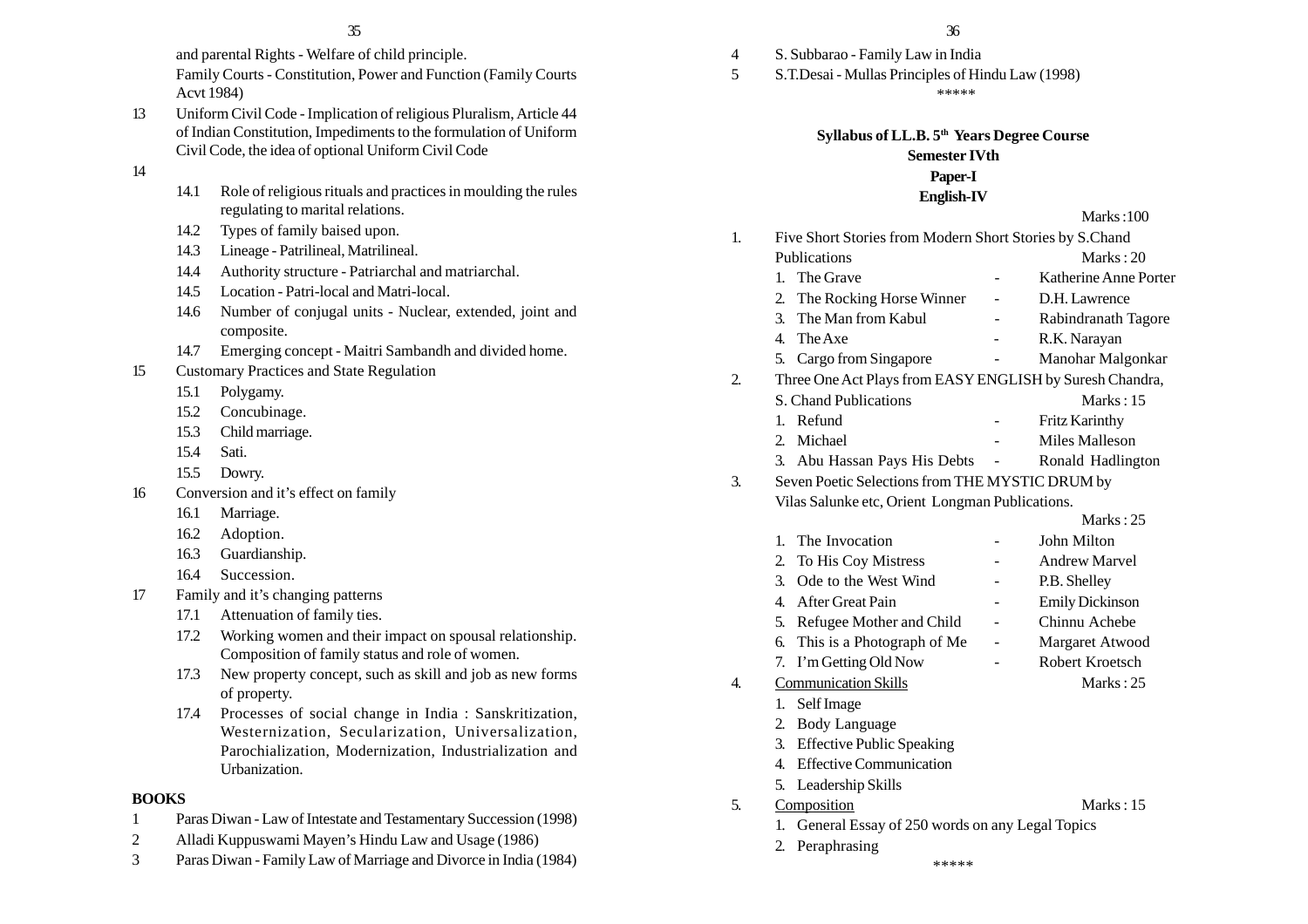#### **Paper-II Political Science IV**

#### Marks : 100

- 1. International Relations Meaning, nature and Importance.
- 2. Elements of National Power.
- 3. National Interest, Kinds and Methods for the Promotion of National Interest.
- 4. Impact of Cold war and New Cold war on International Relations.
- 5. Non Alignment, Meaning, factors responsible for adoption of Non Alignment. Relevance of Non Alignment.
- 6. Asian African resurgence and its impact on international Relations.
- 7. Role of international law in international Relations.
- 8. The United Nations, Objectives, Principals, Functions and Security Council, ECOSOC, ICI..
	- Specialized Agencies ILO, UNICEF, WIPO, IAEA, WTO, GATT..
- 9. Diplomatic Theory. Types of Diplomacy, Immunities and Privileges of Diplomats.
- 10. Basic Principles of India Foreign Policy.

#### **Recomended Books :**

- a. B.S. Murthy International Relations and Organizations Eastern Book Company 34, Lalbagh, Lucknow.
- b. Prakash Chander, Prem Arora International Relations
- c. Quincy Wright The study of International Relations.

\*\*\*\*\*

## **Paper-III**

## **History IV**

## **Modern Period – From 1857 A.D. to 1965 A.D.**

#### Marks : 100

(Legal and Constitutional Developments under the Crown with special reference to the History of Freedom Movement in India)

- 1) Growth of Nationalism :
	- 1.1 Causes responsible for the rise of Nationalism in the  $19<sup>th</sup>$ Century.
	- 1.2 Birth of Political Associations.
	- 1.3 Circumstances leading to the birth of Indian National Congress.
- 2) Socio-Religious Reforms in India :
	- 2.1 Brahmo Samaj and Raja Ram Mohan Roy
	- 2.2 Arya Samaj and Swami Dayanand
	- 2.3 Prarthana Samaj
- 2.4 Ramkrishna Mission
- 2.5 Theosophical Society
- 2.6 Muslim Reform Movement
- 2.7 Parsi Reform Movement
- 2.8 Sikh Reform Movement
- 2.9 Lower Caste Movement and Role of of Mahatma Jotiba Phule and Dr. Babasaheb Ambedkar.
- 3. Changes in the Administrative Structure and Politics under the Crown :
	- 3.1 Judiciary
	- 3.2 Local Self-Government
- 4. Freedom Struggle :
	- 4.1 Era of Moderates (1885-1905)
	- 4.2 Era of Extremists (1905-1919)
	- 4.3 Gandhian Era (1919-1947)
	- 4.4 Non-Cooperation Movement
	- 4.5 Civil Disobedience Movement
	- 4.6 Quit India Movement
- 5. British Policy of Divide and Rule :
	- 5.1 Partition of Bengal (1905)
	- 5.2 Birth of Muslim League (1906)
	- 5.3 Factors Leading to the Growth of Communalism
	- 5.4 Communial Award (1932)
	- 5.5 Mountbatten Plan
- 6. Growth of Modern Education after 1857 :
	- 6.1 Hunter Commission Report
	- 6.2 Indian Universities Act
	- 6.3 Sadler Commission
	- 6.4 Wardha Scheme of Basic Education
	- 6.5 Radhakrishna Commission
	- 6.6 Creation of University Grants Commission
- 7. Constitutional Development from 1909-1947 :
	- 7.1 Morley-Minto Reform Act, 1909
	- 7.2 Government of Indian Act, 1919
	- 7.3 Simon Commission 1927
	- 7.4 Nehru Report 1928
	- 7.5 Round Table Conferences 1930, 1931 and 1932
	- 7.6 Poona Pact, 1932
	- 7.7 Government of India Act, 1935
	- 7.8 August Offer 1940
	- 7.9 Cripps Mission 1942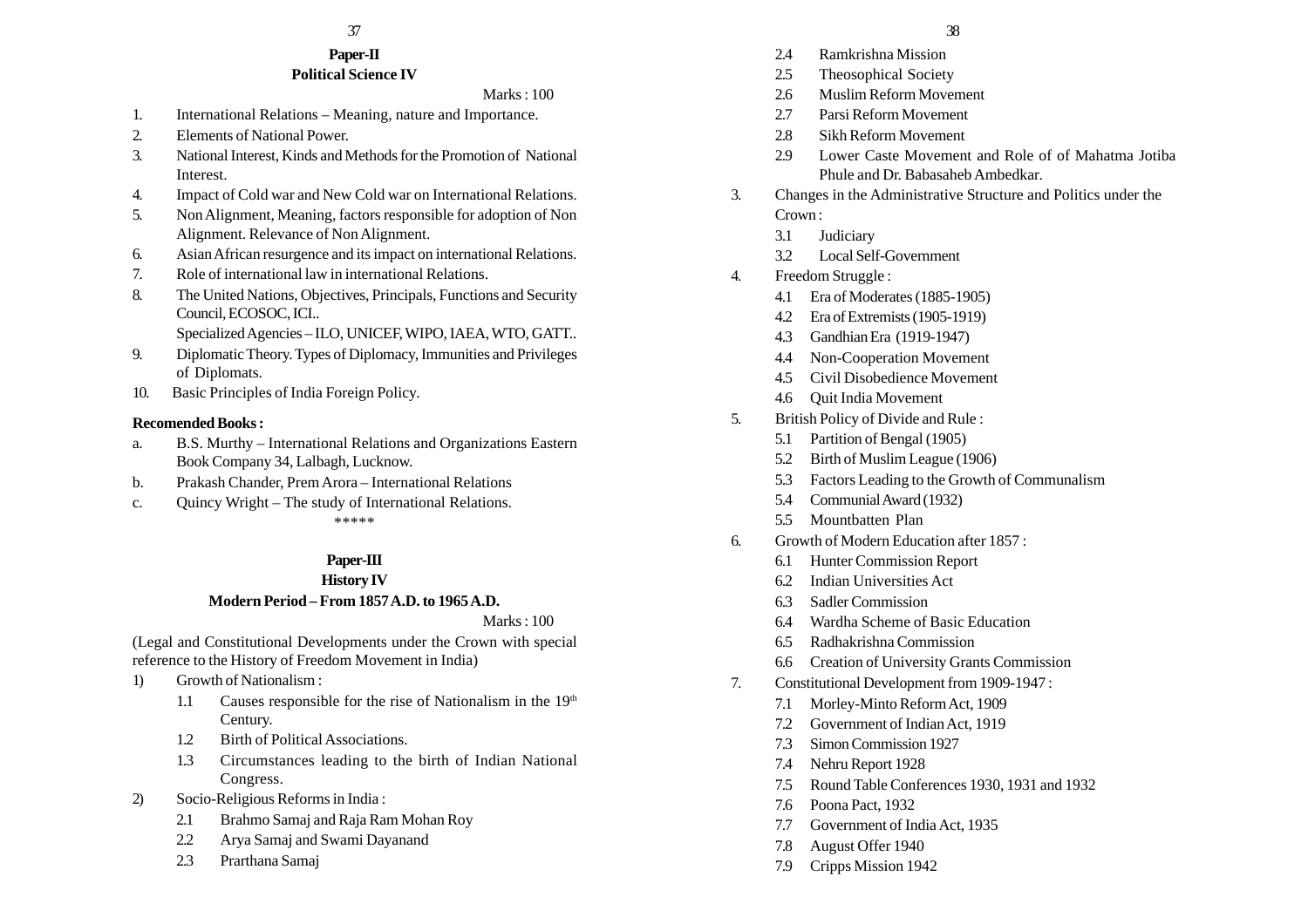- 7.10 Cabinet Mission Plan 1946
- 7.11 Indian Independence Act, 1947
- 8. Contribution of Some Prominent Leaders to Indian National Movement :
	- 8.1 Bal Gangadhar Tilak
	- 8.2 Role of Gandhiji
	- 8.3 Jawaharlal Nehru
	- 8.4 Subhash Chandra Bose
- 9. Establishment of High Courts and Supreme Court of India :
	- 9.1 The Indian High Courts Act of 1861 and 1911
	- 9.2 Charter of Calcutta High Court
	- 9.3 Jurisdiction of High Courts
	- 9.4 Origin, Constitution and Jurisdiction of the Supreme Court

## **Recommended Books :**

- 1) Courtney Ilbert : Government of India (1962)
- 2) Courtney Ilbert : The Mechanics of Law Making (1914)
- 3) B.L. Grover and S. Grover : A New Look at Modern Indian History.
- 4) M.P. Jain : Constitutional Law of India
- 5) M.P. Jain : Outlines of Legal History
- 6) G.C. Rankin : Background of Indian Law
- 7) V.D. Kulshrestha : Landmarks in Indian Legal History (1992)
- 8) Erik Stakes : The English Utilitarians and India (1962)
- 9) V.D. Mahajan : Modern Indian History from 1907 to Present Day.
- 10) Majumdar, Raychaudhari and Dutta : An Advanced History of India.
- 11) M. Rama Jois : Legal and Constitutional History of India.
- 12) A.B. Kaith : Constitutional History of India.
- 13) J.K. Mittal : Indian Legal and Constitutional History.
- 14) K.B. Keshwani : History of Modern India.
- 15) P.E. Robert : History of British India.
- 16) R.P. Manasi : British in India.

\*\*\*\*\*

## **Paper-IV**

## **ECONOMICS - IV**

# **INDIAN ECONOMY, ECONOMIC DEVELOPMENT AND ECONOMIC GROWTH**

Marks : 100

## Unit-I STRUCTURE OF THE INDIAN ECONOMY :

- -Basic features
- -Natural resources – Land, Water and forest resources.

- Broad demographic features Population size and growth rates, Sex composition, Problem of over population
- Occupational distribution
- Infrastructure development
- Unit-II ECONOMIC DEVELOPMENT AND GROWTH :
	- Concept
	- **Differences**
	- Developed, Underdeveloped and Developing Countries their features
	- Factors affecting economic growth.

## Unit-III PLANNING : BROAD FEATURES OF INDIAN PLANNING :

- Role of planning commission
- New Economic Reforms Liberalization, Privatization and Globalization.
- Concepts : Privatisation, Disinvestment, Public Sector, Private Sector, Joint Sector.

## Unit-IV AGRICULTURE AND INDUSTRY :

- Nature and Importance
- Trends in agricultural production and productivity
- Broad features of reforms
- -Recent Industrial Policy of 1991.
- Growth and problems of small scale industries.
- Unit-V CENTRE STATE FINANCIAL RELATIONS :
	- Features
	- Problems
	- Suggestions
- Unit-VI BROAD FEATURES OF :
	- Labour Policy
	- Monetary Policy
	- Fiscal Policy
- Unit-VII CONCENTRATION OF ECONOMIC POWER :
	- Causes
	- Effects
- Unit-VIII MRTP Act 1969 AND COMPETITIONS Act, 2002 :
	- Objectives
	- Features
	- Effects : Favourable & Unfavourable.

## **Suggested Books :**

 Datt, R. and K.P.M. Sundharam (2001), Indian Economy, S. Chand & Company Ltd, New Delhi.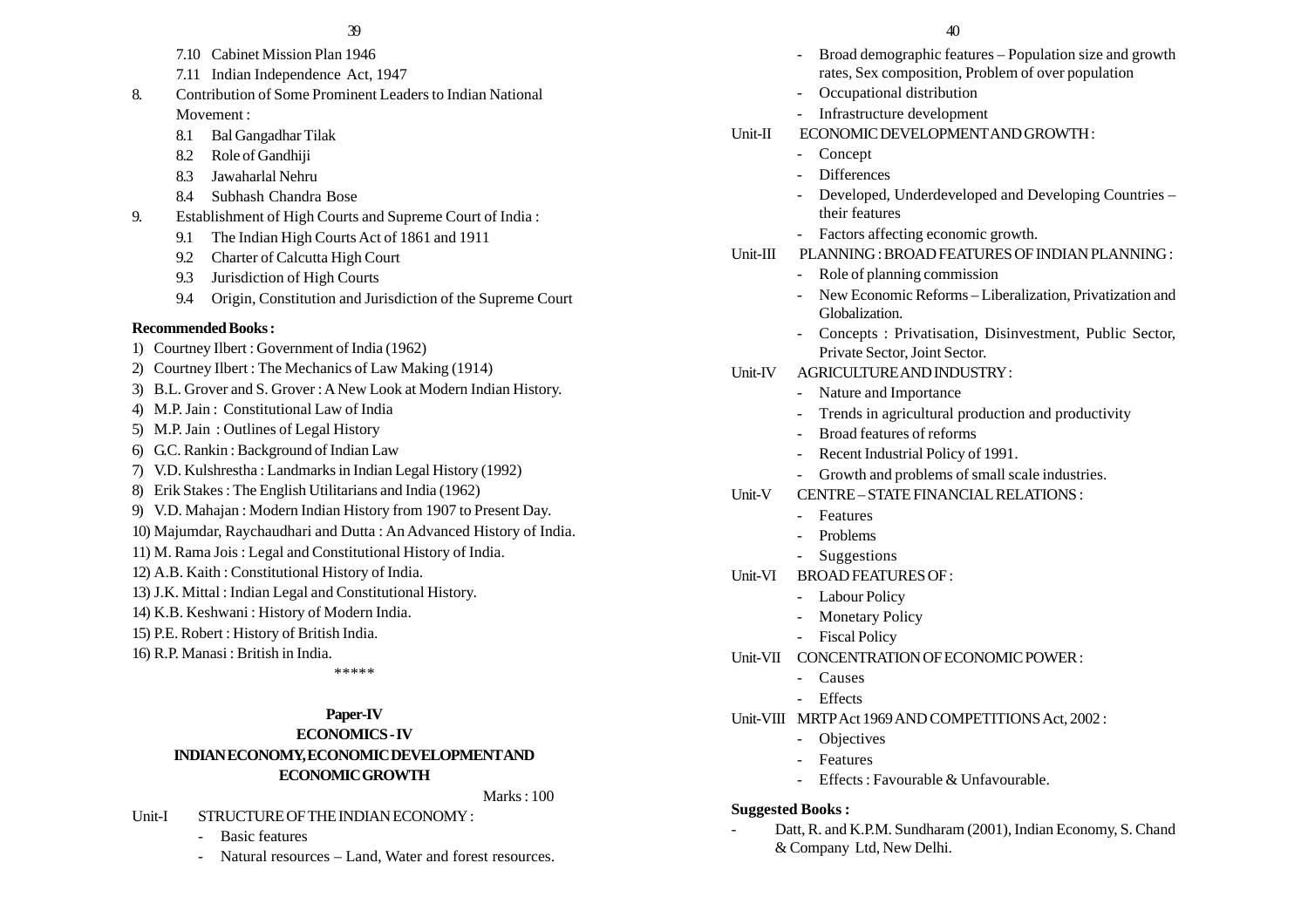- Misra, S.K. and V.K. Puri (2004), Indian Economy Its Development experience, Himalaya Publishing House, Mumbai.
- Ahluwalia, I.J. and I.M.D. Little (Eds.) (1999) India's Economy reforms and development (Essays in honour of Manmohan Singh), Oxford University Press, New Delhi.
- - Jalan B. (1996) India's Economic Policy – Preparing for the twenty first century, Viking, New Delhi.
- - Datt R (Ed.) (2001), Second generation economic reforms in India, Deep and Deep publications, New Delhi.
- Hayami, Y. (1997), Development Economics, Oxford University Press, New York.
- Thirlwal, AP. (1999), Growth and development Macmillan, London.
- - Brahmananda. P.R. and C.N. Vakil (1956), Planning for and expanding economy, Vora and Co., Bombay.
- Jathar and Jathar : Indian Economic
- Slok Ghosh. Indian Economy, Its Nature and problem
- Mehrotra, S. and J. Richard (1998), Development with a Human face, Oxford University Press, New Delhi.

\*\*\*\*\*

# **Paper-IV**

## **Philosophy (Logic)**

Marks : 100

Practical Ethics / Applied Ethics

- About Ethics
- Equality & its Implication
- -Equality for Animals
- -What is wrong with killing ?
- Taking life the embroyo ? The foetus
- Rich & Poor
- The Environment
- Ends & means
- Why act morally ?

**Books Recommended**

Practical Ethics – Peter Singer.

## **Paper-IV (Philosophy) Practical Ethics IV Seme. Philosophy**

 $Chapter - I$ 

About Ethics What Ethics is not.

## $41$   $42$

What Ethics is ?  $Chapter - 2$ Equality & Its Implication The Basis of Equality Equality & Genetic Diversity Sexual differences & Sexual Equality From Equality of opportunity to Equality of Consideration Affirmative Action Equality & disability. Chapter  $-3$ Equality for Animals ? Racism & Speciasism Speciesism in Practice Experimenting on animals How Do We Know that animals can feel Pain Difference between human & Animals Ethics & Reciprocity  $Chapter - 4$ What wrong with killing Human life The Value of persons life Does the Person Have a Right to Life ? People & Respect for Autonomy Conscious Life Should we Valu Conscious Life Comparing the Value of different lives  $Chapter - 5$ Taking Life Animals Can A Non-Human Animals Be Human Killing Non-Human Persons Killing other Animals Conclusion  $Chapter - 6$ Taking Life : The Embrjo & The Fetues The Problem Birth Viability Quickening Some Liberal Arguments a) The consequences of Restructive Laws b) Not the Laws Business ?

c) Feminist Arguments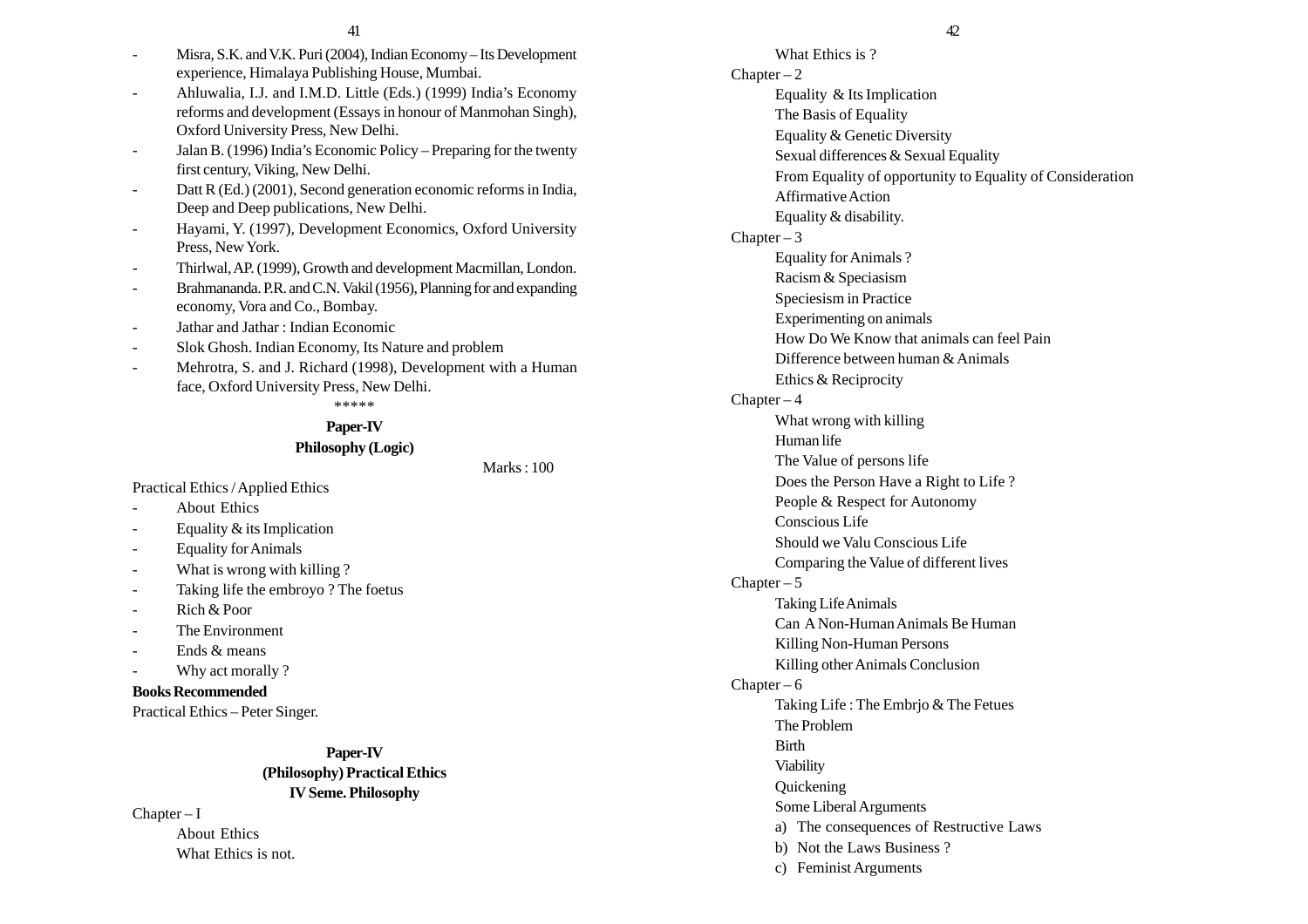- d) The Value of Fetal Life
- e) The Futues as Potential Life
- f) The State of the imbrjo in the Laboratory
- g) Making use of the fetus

#### Chapter -7

- Rich & Poor
- Some facts about Poverty
- Some facts about weakth
- Moral equivalent to Murder
- The Obligation to Assist.

#### $Chapter - 8$

- The Environment
- Western Tradition
- Future generations
- Is there Value Beyond Sentient Beings ?
- Reverence for Life
- Deep Ecology
- Developing An Environmental Ethic

#### $Chapter - 9$

- End & Means
- Individual Conscience & The Laws
- Law & Order
- **Democracy**
- Disobedience, Civil OR Otherwise
- Violence

## Chapter – 10

- Why Act Morally
- Understanding the Question
- Reason & Ethics
- Ethics & Self interest
- Has Life a meaning

\*\*\*\*\*

#### **Family Law - II Muslim Law**

# **Paper - VI**

- 1 Sources of Mohammedan Laws.
- 2 Schools of Mohammedan Laws.
- 3 Law of Marriage.
- 4 Law of Divorce, Divorce by mutual consent (Kula, Mubaraat).

#### 43 44

- 5 Law of Dowry.
- 6 Law of Maintenance under Mohammedan Law.
- 7 Muslim Women (Protection of Rights on Divorce Act, 1986).
- 8 Acknowledgement of paternity.
- 9 Guardianship of person.
- 10 Law of Wakf.
- 11 Law of Gifts.
- 12 Law of pre-emtions.
- 13 Law of Wills.
- 14 Alimony and maintenance as an independent remedy Need for reforming the law.
- 15 General rules of succession and exclusion from succession.
	- 15.1 Classification of Heirs under Hanafi and Ithna Ashria School and their shares and distribution of properties.

## **Books**

- (1) A.A.A Fyzee Outline of Mohammedan Law.
- (2) Mulla Mohammedan Law.
- (3) Paras Diwan Family Law.
- (4) A.M.Bhattacharjee Muslim Law and Constitution, Easter Law House; Calcutta.

\*\*\*\*\*

# **Legal Language and Legal Writing**

## **Paper - VII**

- 1 Necessity of learning Legal Language, Legal Writing and General English
- 2 General guidelines relating to legal writing
	- 2.1 Organising case and argument.
	- 2.2 Characteristics of Legal Language
	- 2.3 Legal Terminology
	- 2.4 Terms used in Civil and Criminal Laws
	- 2.5 Latin words and expressions law register.
	- 2.6 Rules of Interpretations
	- 2.7 Legal Maxims
	- 2.8 Precise writing
	- 2.9 Fundamental Principles of Legal Writing
	- 2.10 Brief Writing and Drafting of Law Reports
	- 2.11 Writing of Case Comments
	- 2.12 Essay writing on topics of legal interest
	- 2.13 Paraphrasing
	- 2.14 Figure of speech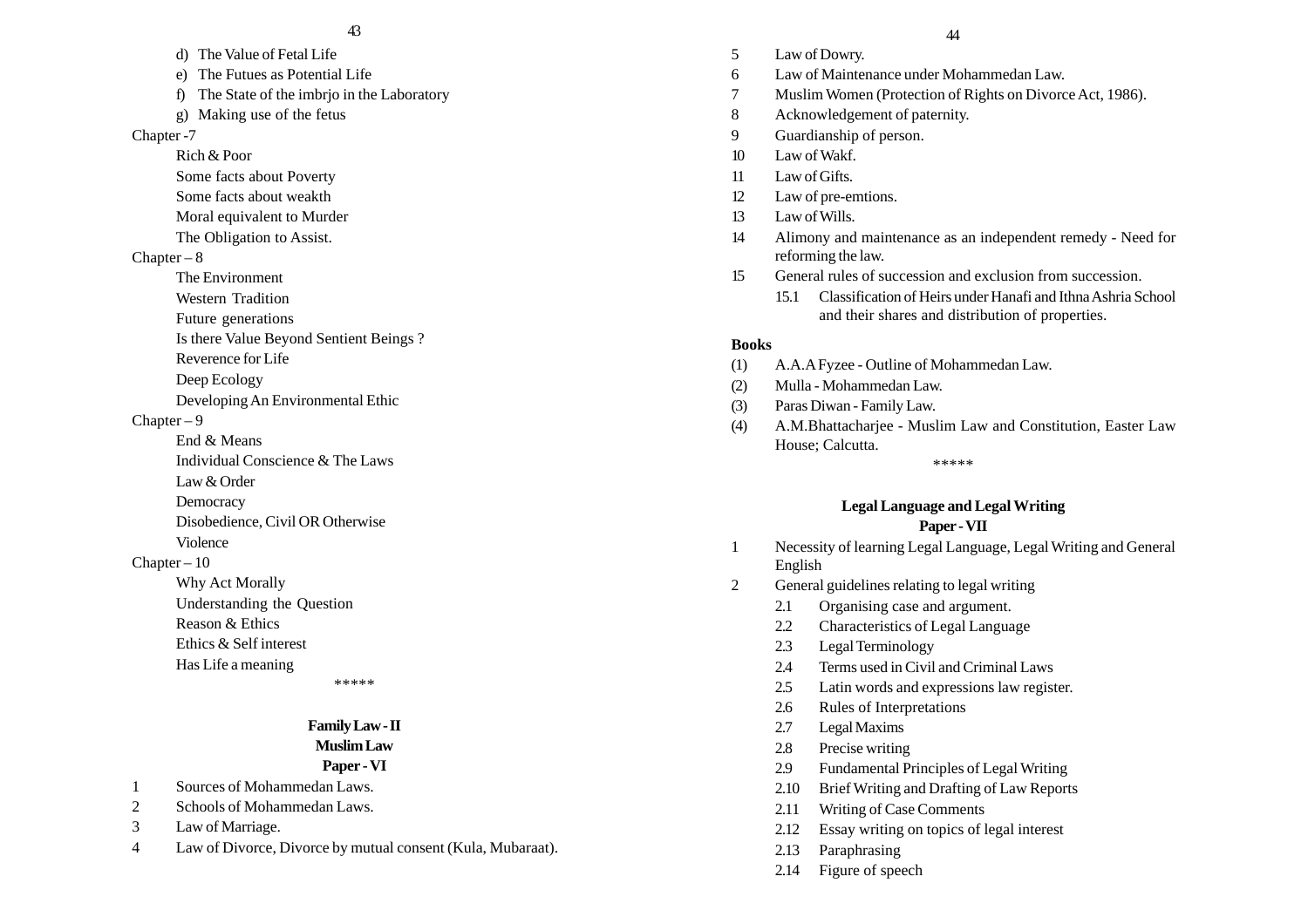- 3 Letter writing
	- 3.1 Various parts of a letter.
	- 3.2 Various and different letters to different authorities and persons.
- 3 Drafting of Report writing

## **BOOKS:**

- 1 Legal Language Dr. Madabhuski Sridhar Asia Law House, Hyderabad.
- 2 Legal Language Legal Writing and General English H.K.Mukherjee - Law Point, Kolkata.
- 3 Legal Language Prof.Ratanlal Jain Central Law Agency, Allahabad.
- 4 Legal Language and Legal Writing Meera Akhani.

\*\*\*\*\*

## **Paper-VIII**

**Court Visit \*\*\* \*\***

**Syllabus of LL.B. 5th Years Degree Course (B.A.LL.B.Course) Semester Vth**

## **Paper-I**

## **Sociology – I**

(Implemented from the session 2011-2012)

## Marks : 100

## UNDERSTANDING INDIAN SOCIETY

- 1. Tribal Community in India : Characteristics of Tribal Community —— ways of acquiring masses in tribal Community, Dermitories in Tribal India Tribal Economic Organization, Problems of Tribal Community. 2. Rural Community in India : Characteristics of Rural Society, The Jajmani systems, Village Panchayat,
- Problems of Rural Community 3. The Urban Community in India :
- Characteristics of Urban Community Social effects of Urbanizations Problems of Urban Community
- 4. Joint Family :

Characteristics, Advantages and Disadvantages of Joint Family Recent Trends in Joint Family System in India

5. Caste System : Characteristics, Advantages and disadvantages of caste system Changes in the caste system in contemporary India 6. The Institution of Marriage in India : The Hindu Marriage The Muslim Marriage The Christian Marriage Recent changes in the Institution of Marriage. 7. Status of women in India : Status of women in Hindu Society Status of women in Muslim Society Status of women in Christian Society Status of women in Tribal Community 8. Socio – Religious Re-movements in India : (a) Brahmo Samaj (b) Prarthana Samaj (c) Arya Samaj (d) Bhoodan Movement (e) Sarvodaya Movement (f) Aligarh Movement 9. National Integration : Meaning and Problems of National Integration Unity and Diversity in Indian Society Geographical, Political, Cultural, Religious and Emotional unity in Indian Society 10. Changes in Indian Society : Sanskritization as a process of social change Changes through westernization Secularization and changes in Indian Society Modernization as a process of social change. **Books Recommended :** 1. Singh Yogendra – Modernization of India Tradition 2. Karve Irawati – Hindu Society an interpretation 3. Panchanandikar K.C. – Determinants of social structure and social change in India 4. Philip Masion – India and cyclone Unity and Diversity 5. Ghurvey G.S. – Caste in India 6. Desai A.R. – Social Background of Indian Nationalism 7. Shrinivas M.N. – Social Change in modern India 8. Nehru Jawaharlal – The Discovery of India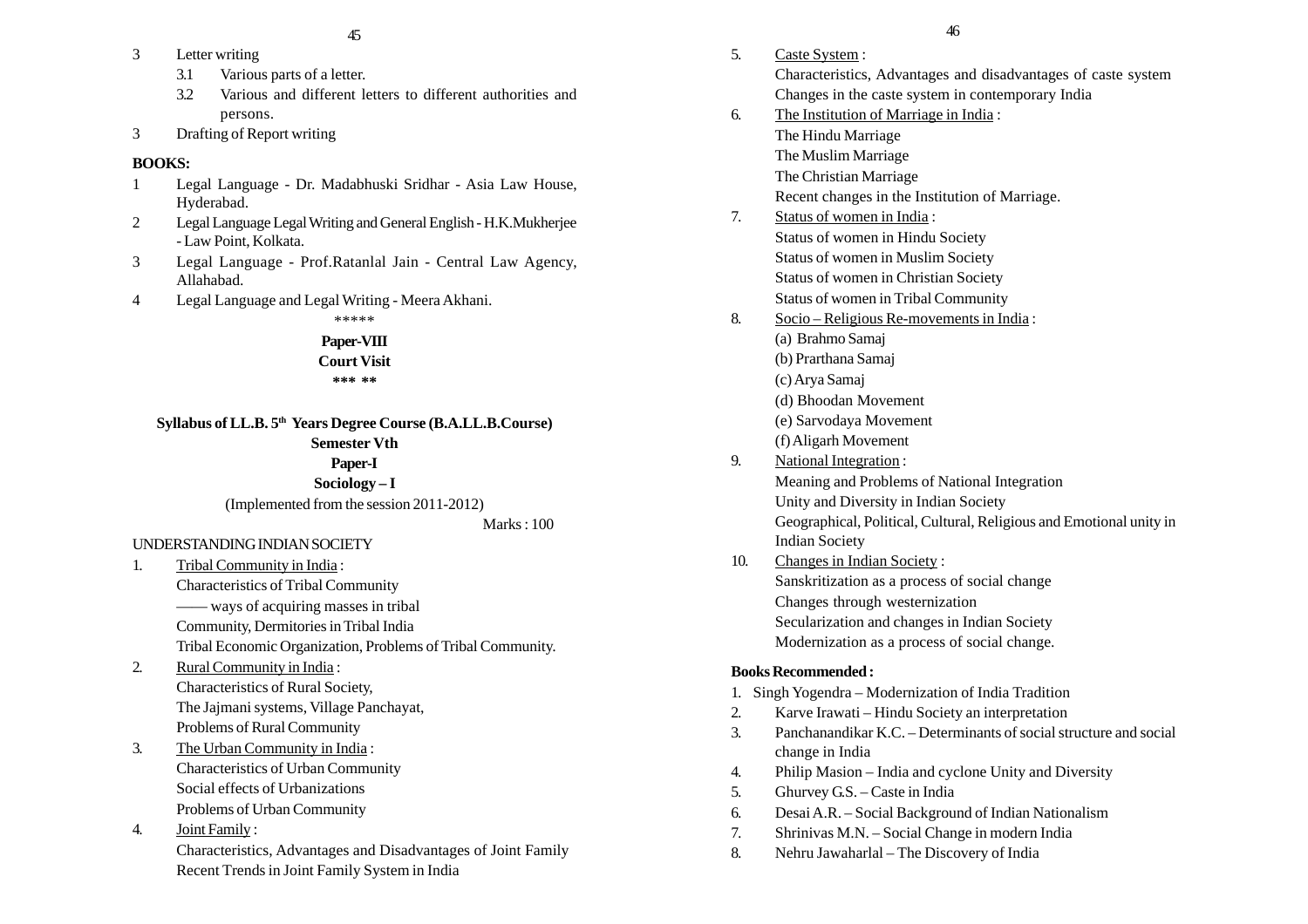- 9. Gore M.S. Urbanization and family change
- 10. R.N. Mohanty Understanding the Indian Society
- 11. R.N. Sharma Society and Culture in India
- 12. Pradhan V. Indian Sociology
- 13. Kuppuswami Social Change in India
- 14. Naidu A.K.M. Indian Society.

## \*\*\*\*\*

## **Paper-II**

## **Computer (Theory)**

Marks  $\cdot$  50

Unit 1 : Computer and its Basics :

- Block Diagram of Computer, Functions of Computer, Generations of Computer (Ist to Vth Generation), Classification of Computer, Characteristics, Advantages and limitations of computer.
- Central Processing unit (CPU) Computer Memory : Primary and Secondary, Types of memory, Storage devices. Floppy Disk, Hard Disk Magnetic Tapes, Optical Disk, Pen Drive.
- - Input Devices Keyboard, Mouse Scanner, Touch Screen, Bar Code Reader.
- Output Devices, Monitor, Printers and its functions & its classifications
- - Meaning of Hardware and Software (Application & System Software).
- Types of Languages Machine, Assembly and High Level
- -Meaning of Computer and Interpreter.

#### Unit-2: Networking and Internet :

- Computer Network and its need : Types of networks. LAN (Local Area Network), WAN (Wide Area Network), MAN (Metropolitan Area Network), , VAN(Value Added Network).
- - Concept of Network Topology, Type of Topologies (Ring, Bus, Star, Hybrid)
- - Transmission media: Twisted Pair Cable, Broadband, Ceaxial cable. fiber optic cable.
- - Components of networks: Server, Nodes, Hubs, Cable Connectors, Network Cards, Modems and Multiplexing.
- Virus Definition Types of Viruses, Anti Virus functions of antivirus, advantages and disadvantages of antivirus..
- Introduction of Internet, History of Internet. www (World Wide Web),Web Browsers (Internet Explorer, Mozila Firefox, Netscap Navigator, Macweb, Win web , Google Chrome and Cello). Internet Servers and its types.

- URL, Internet Architecture, Cyber Space, TCP/IP Internet Service Provider, Domain names, Introduction of email, Communication using Email.

#### Unit-3 : E-Commerce :

- Introduction, Scope, Definition, Traditional vs. E-Commerce , Advantages and Disadvantages of E-Commerce.
- -E-Commerce and the Trade Cycle.
- Function of E-Commerce.
- Types of E-Commerce B2B (Business to Business), B2C (Business to Consumer, C2B (Consumer to Business), C2C (Consumer to Consumer).
- E-Commerce applications : Internet Payment System, Consumer Oriented, E- Commerce, Business Oriented E-Commerce.
- E-Services, E-Banking, E-Stock Trading, E-Investing, E-Auction, E-Employments, E-Governance and E-Jobs.
- Electronics Markets : Usage, Advantages and Disadvantages and its future.
- Electronic Data Interchange Introduction, Benefits and example.
- Unit-4 : Introduction to Disk Operating System :
	- File types, directory structure, Booting warm and cold.
	- Internal and external command, Introduction to autoexec and config files.
	- Directory commands DIR, MD, CD, RD, TREE, PATH, SUBSET.
	- Commands related to file management. COPY, DEL, ERASE, REN, ATTRIBE, XCOPY, BACKUP and RESTORE commands.
	- General Commands. TYPE, DATE, TIME, PROMPT.
	- Wildcard characters.
- Unit-5 : Introduction to Windows Operating System :
	- Introduction, Benefits of operating system, Various applications of Windows Operating System, Graphical User Interface (GUI)
	- Starting applications, creating short cuts, Creating folders, Copying files and folders.
	- Control Panel Add hardware, add or remove program, date and time properties, mouse properties, sounds, system, User Accounts.
	- Accessories Notepad, Paintbrush, Calculator.
	- Recycle Bin, My Documents, My Computer, Windows Explorer.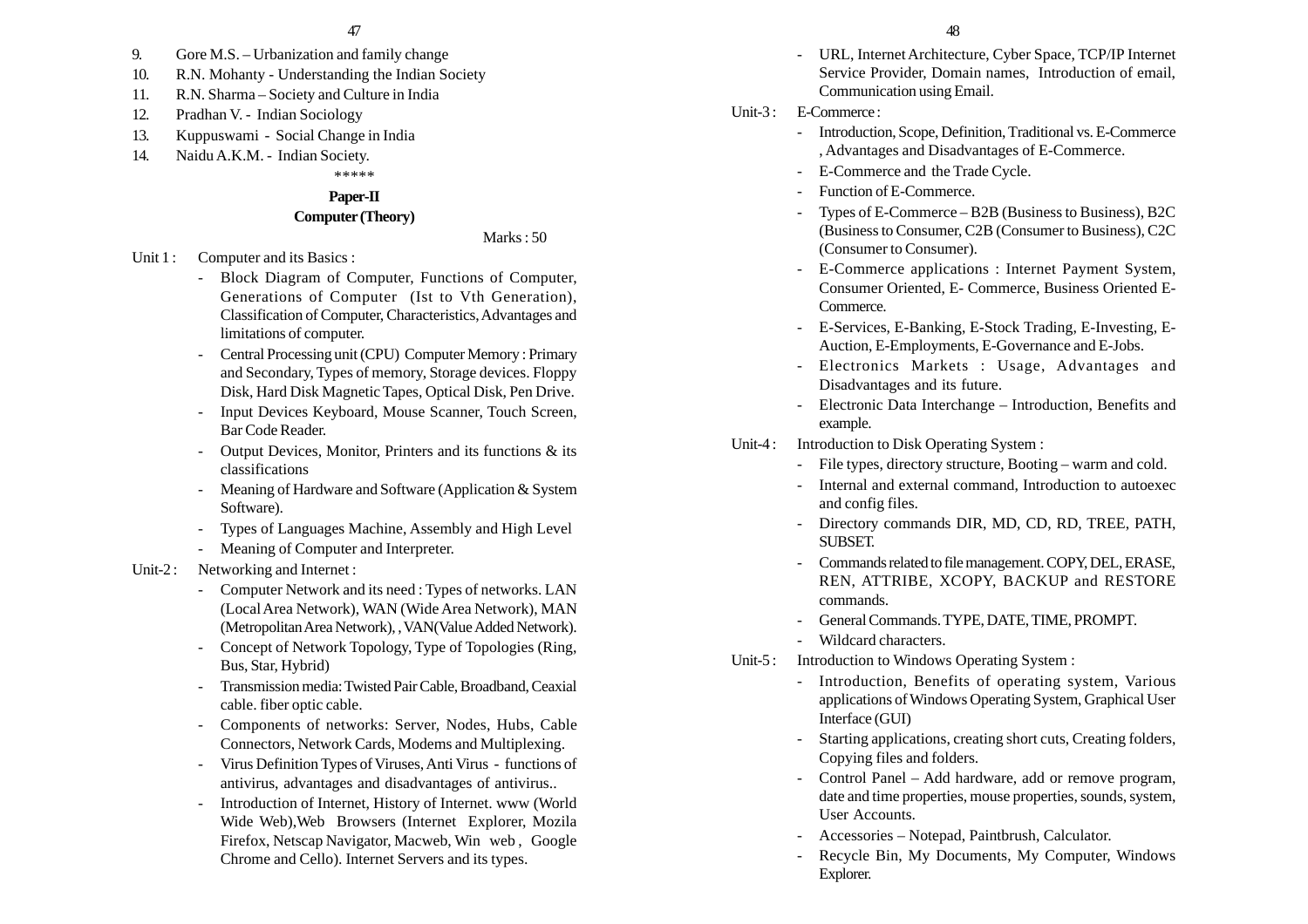- System Tools-Disk clean up, Disk defragmenter, Scandisk.

#### **Books Recommended :**

- 1. IT Today (Encyclopedia) S. Jaiswal, Galgotra Publications.
- 2. Computer Fundamentals P.K. Sinha, Priti Sinha, BPB Publications
- 3. E-Commerce CSV Murty, Himalaya Publishing House

#### \*\*\*\*\***Paper-II**

# **Computer (Practical)**

Marks : 50

- Unit-1 : Introduction to Disk Operating System :
	- File types, directory structure, Booting warm and cold.
	- Internal and external command, Introduction to autoexec and config files.
	- Directory commands DIR, MD, CD, RD, TREE, PATH, SUBSET.
	- - Commands related to file management. COPY, DEL, ERASE, REN, ATTRIBE, XCOPY, BACKUP and RESTORE commands.
	- General Commands. TYPE, DATE, TIME, PROMPT.
	- -Wildcard characters.
- Unit-2 : Introduction to Windows Operating System :
	- - Introduction, Benefits of operating system, Various applications of Windows Operating System, Graphical User Interface (GUI)
	- Starting applications, creating short cuts, Creating folders, Copying files and folders
	- Control panel-Add hardware, add or remove program, date and time properties, mouse properties, Sounds, system, User Accounts
	- Accessories- Notepad, Paintbrush, Calculator
	- Recycle Bin, My Documents, My Computer, Windows Explorer
	- -System Tools-Disk clean up, Disk defragmenter, Scandisk
- Unit-3: Internet :
	- -Creation of Email ID
	- Exchange of Emails and Sending Attachments
	- Searching Materials on net using different search engines. \*\*\*\*\*

#### **MARKS DISTRIBUTION**

| <b>Theory Part</b> | (Total Marks $-50$ ) |
|--------------------|----------------------|
| Unit- $I -$        | 10 Marks,            |

| $Unit-II -$  | 10 Marks.  |
|--------------|------------|
| $Unit-III -$ | 10 Marks.  |
| Unit-IV $-$  | 10 Marks & |
| Unit- $V -$  | 10 Marks.  |

#### Practical Part (Total Marks – 50)

- 1. Prepare two practical questions on 3 units. (Give only one practical on each unit) Both the questions answers solve in the answer book. Execute any one and take a printout and attached printout to the answer book . 30 Marks
- 2. External Viva Voce. 20 Marks \*\*\*\*\*

## **Paper-III (Vth Semester) Regional Language – Marathi (Compulsory)**

## <u>2. मराठी आवश्यन</u>

| वेळ : 3 तास                                      | एजू ज जुज- $100\,$ |
|--------------------------------------------------|--------------------|
| प्रश्ना 1 - पाठ्यपुस्तज् आधारित निबंध जद्यपाठावर | $20$ जून           |
| प्रश्ना 2 दीर्घोत्तरी पद्यावर                    | $20$ जून           |

 $y$ १- $I$  $3$  लघूत्तरी पूर्ज प्र१-ा जद्यावर, त्याला पर्यायी दूसरा जट जद्यावर

 $20$  जून

 $y$ १- $I\ 4$  लघृत्तरी  $4$  चा जट त्याला पर्यायी  $4$  चा दूसरा जट प्रत्येजी पांच जुज  $20 \frac{1}{90}$ ज

(जद्यावर एन, पद्यावर एन आजि व्यावहारिन मराठी वर दो-ा असे  $\nu$ छू न चार प्रश्-ा राहतील) प्रत्येजी  $5$  जून  $20$  नून (जद्य पद्यावर प्रत्येजी एव व्यावहारिक मराठी वरील दो-ा पश्-ा असे एवू ज चार प्रश्न राहतील.)

## सूच-*त* :-

- 1.साहित्य विहार भाज-1 या पाठ्यपूरतज् ातील सर्व पाठ परीजेसाठी राहतील.
- 2.जूज विभाजजी- जद्यावर  $50$ , पद्यावर  $30$ , व्यावहारिज मराठीवर  $20$  $3$ ाशी एकू ज $100$  जूजांची प्रश्नापत्रिका राहील.

**\*\*\*\*\***

**िं ता**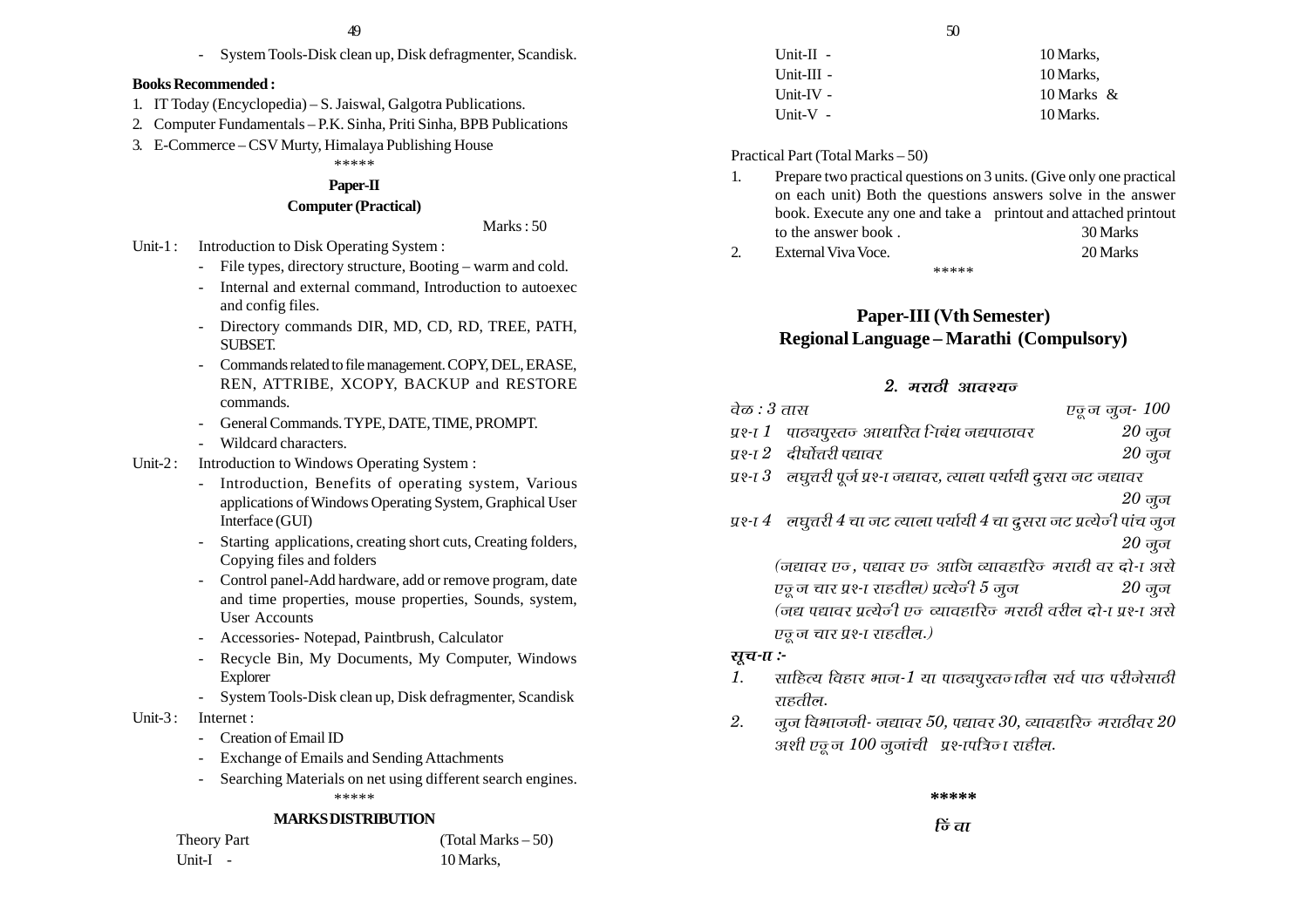# **Paper-III**

| Foreign Language – French (Compulsory) |  |
|----------------------------------------|--|
|                                        |  |

Time : 3 Hours (Full Marks – 100) Paper : 80 Viva Voce: 20

The Distribution of Marks will be as follows :

| <b>Paper</b>                 | Viva – Voce   |            |          |
|------------------------------|---------------|------------|----------|
| 1. Text<br>$\ldots$ 30 Marks | Dictation     | $\ddotsc$  | 5 Marks  |
| 2. Grammar  25 Marks         | Comprehension | $\dddotsc$ | 5 Marks  |
| 3. Translation  10 Marks     | Conversation  |            | 5 Marks  |
| (with ways)                  |               |            |          |
| 4. Composition  15 Marks     | Reading       |            | 5 Marks  |
|                              |               |            |          |
| 80 Marks                     |               |            | 20 Marks |

#### **Text Prescribed** :

The text book for detailed study :

Le Nouveall Sons Frontiers – Tome I, Published by – CLE International Paris Available at French Book Centre Pvt. Ltd. A.3, Shopping complex Opp. Moolchand Hospital Ring Road, Defence Colony, New Delhi.

\*\*\*\*\*

## **Civil Procedure Code**

#### **Paper - IV**

#### 1. **Introduction**

- 1.1 Major amendments in the code of CPC.
- 1.2 Amendments of 1976.
- 1.3 Some important changes brought about by the Amendments Act No. 104 of 1976.
- 1.4 Amendments of 1999.
- 1.5 Some important changes proposed in the Amendments Act No. 46 of 1999.
- 1.6 Amendments of 2002.
- 1.7 Object of the Code.
- 1.8 It is a Procedural Law.
- 1.9 Scheme of the Code.
- 1.10 Interpretation.
- 1.11 Concepts.
- 1.12 Affidavit, order, judgement, decree, plaint, restitution, execution, decree-holder, judgement-debtor, mesne profits, written statement.

1.13 Distinction between decree and judgment and between decree and order.

## 2. **Jurisdiction**

- 2.1 Kinds
- 2.2 Hierarchy of Courts.
- 2.3 Suit of Civil nature Scope and limits.
- 2.4 Res-subjudice and Resjudicata.
- 2.5 Foreign judgement enforcement.
- 2.6 Place of suing.
- 2.7 Institution of Suit.
- 2.8 Parties to suit :- joinder, Mis-joinder or non-joinder. of parties :- Representative Suit.
	- 2.8.1 Frame of Suit :- cause of action.
	- 2.8.2 Alternative disputes resolution. (ADR)
	- 2.8.3 Summons.
	- 2.8.4 Summons to defendant.
	- 2.8.5 Appearance of defendant.
	- 2.8.6 Contents of summons.
	- 2.8.7 Service of summons.
	- 2.8.8 Persons on whom summons shall be served.
	- 2.8.9 Service of summons by court.
	- 2.8.10 Service of summons by plaintiff through 'Hamdast'.
	- 2.8.11 Acknowledgement and endorsement.
	- 2.8.12 Effect of substituted service.
	- 2.8.13 Service of summons when defendant resides in another state.
	- 2.8.14 Service of summons in special cases.
	- 2.5.15 Service of Foreign summons.
- 2.9 Transfer of suits.
- 2.10 Objection to jurisdiction.
- 2.11 General power of transfer & withdraw (Section 24)
- 2.12 Power of Supreme Court to transfer suit. (Section 25)

## 3. **Pleadings**

- 3.1 Meaning of pleading.
- 3.2 Purpose of pleading.
- 3.3 Fundamental rules of pleading.
- 3.4 Power to order discovery and the like.
	- 3.4.1 Summons to witness.
	- 3.4.2 Penalty for default.
	- 3.4.3 Discovery and inspection of documents.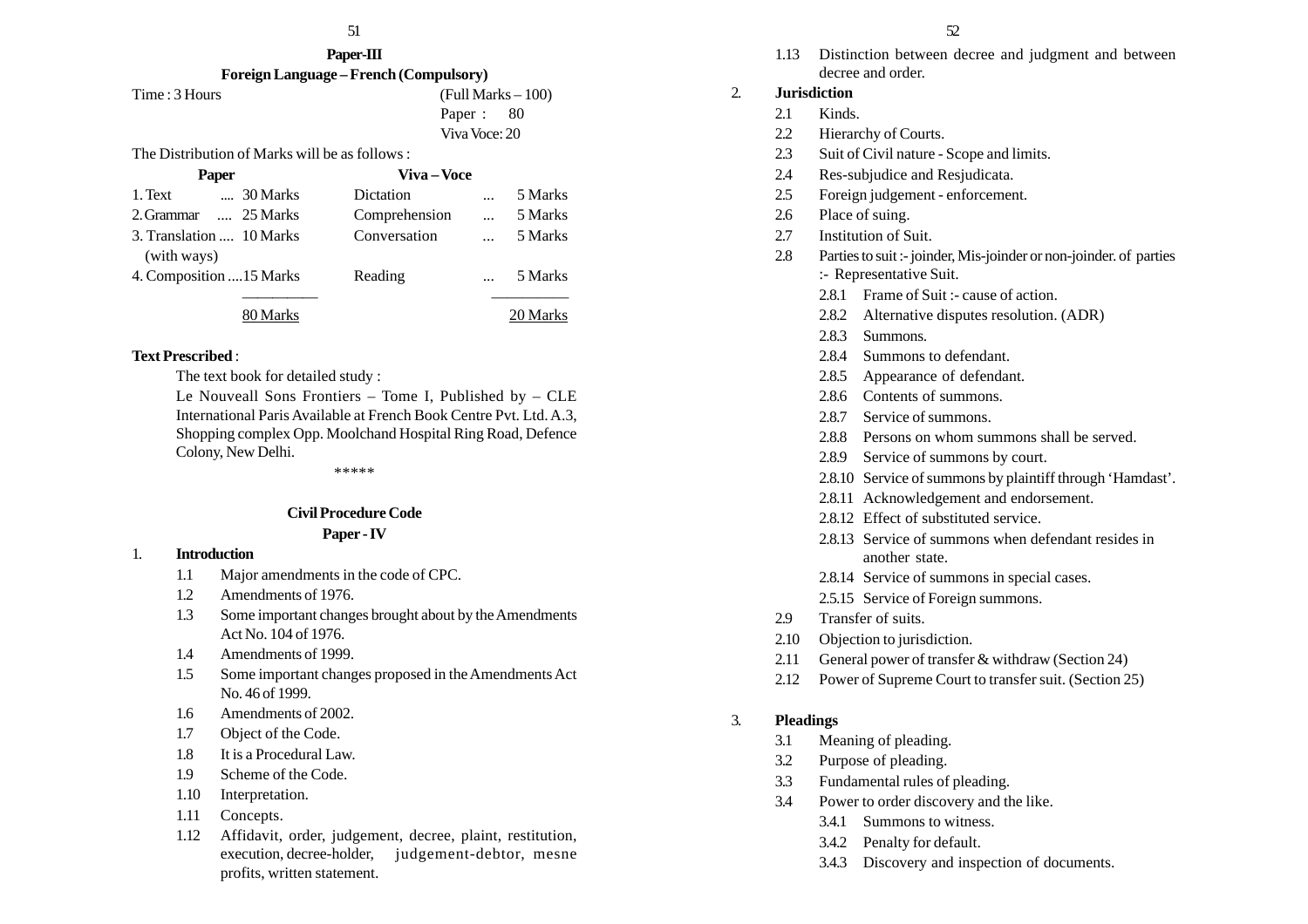#### 53 54

- 3.4.4 Discovery of facts.
- 3.4.5 When the interrogatories may be allowed.
- 3.4.6 When the interrogatories may be precluded.
- 3.4.7 Rules relating to interrogatories.
- 3.4.8 Discovery of documents.
- 3.4.9 Rules relating to discovery of documents.
- 3.4.10 Inspection of documents.
- 3.4.11 Kinds of documents.
- 3.4.12 Documents referred to in pleading of the parties.
- 3.4.13 Documents in possession of a party but not referred to in his pleading.
- 3.4.14 Priviledge Documents.
- 3.4.15 Premature discovery.
- 3.4.16 Consequences of non-compliance of order of discovery or inspection.
- 3.4.17 Answer to interrogatories may be used at the trial.
- 3.4.18 Admission.
- 3.4.19 Notice of admission of case.
- 3.4.20 Notice to admit documents.
- 3.4.21 Notice to admit facts.
- 3.4.22 Judgement on admission.
- 3.4.23 Production, impounding and return of documents.
- 3.4.24 Production of documents.
- 3.4.25 Endorsement on admitted documents.
- 3.4.26 Endorsement on rejected documents.
- 3.4.27 Impounding of documents.
- 3.4.28 Return of documents.
- 3.4.29 Rejected documents shall be returned.
- 3.4.30 Impounded documents shall not be returned.
- 3.4.31 Admitted documents may be returned under certain circumstances.
- 3.5 Other rules of pleading.
- 3.6 Amendments of pleading.
- 3.7 Rules of pleading, signing and verification.
	- 3.7.1 Alternative pleadings.
	- 3.7.2 Construction of pleadings.
- 3.8 Plaint :- Particulars.
	- 3.8.1 Admission, Return and Rejection.
- 3.9 Written Statement :- Particulars, Rules of evidence. 3.9.1 Set-off and counter claim, Distinction.
- 3.10 Discovery, inspection and production of documents.
- 3.10.1 Interrogatories.
- 3.10.2 Privileged documents.
- 3.10.3 Affidavits.
- 3.11 Plaint What is plaint
	- 3.11.1 Various parts of plaint.
	- 3.11.2 Contents of a plaint.
	- 3.11.3 Documents relied on in plaint.
- 3.12 What is written statement?
- 3.13 Various parts of written statement.
- 3.14 Rules relating to written statement.
- 3.15 Contents of written statement.
- 3.16 Subsequent pleading.
- 4. **Appearance, examination and trial.**
	- 4.1 Parties must comply with summons.
	- 4.2 Consequence of non-appearance of parties in defiance of summons.
	- 4.3 Ex-parte Decree.
	- 4.4 Setting aside ex-parte decree.
	- 4.5 Effect of setting aside ex-parte decree.
	- 4.6 Appearance in person, by recognise Agent or by pleader.
	- 4.7 Service of process on recognised Agent.
	- 4.8 Appointment of pleader.
	- 4.9 Service of process on pleader.
	- 4.10 Agent to accept service.
	- 4.11 First hearing.
	- 4.12 Examination of parties by the Court.
	- 4.13 Settlement of issues.
	- 4.14 Framing of issues.
	- 4.15 What is meant by issues.
	- 4.16 What is material proposition of lower fact.
	- 4.17 Kinds of issues.
	- 4.18 How issues are framed.
	- 4.19 Significance of issues.
	- 4.20 Material from which issues may be framed.
	- 4.21 Questions of facts or law may be agreement be stated in form of issues.
	- 4.22 Court may examine witnesses or documents before framing issues.
	- 4.23 Amendments and striking out of issues.
	- 4.24 Court to pronounce judgement on all issues.
	- 4.25 Disposal of the suit at first hearing.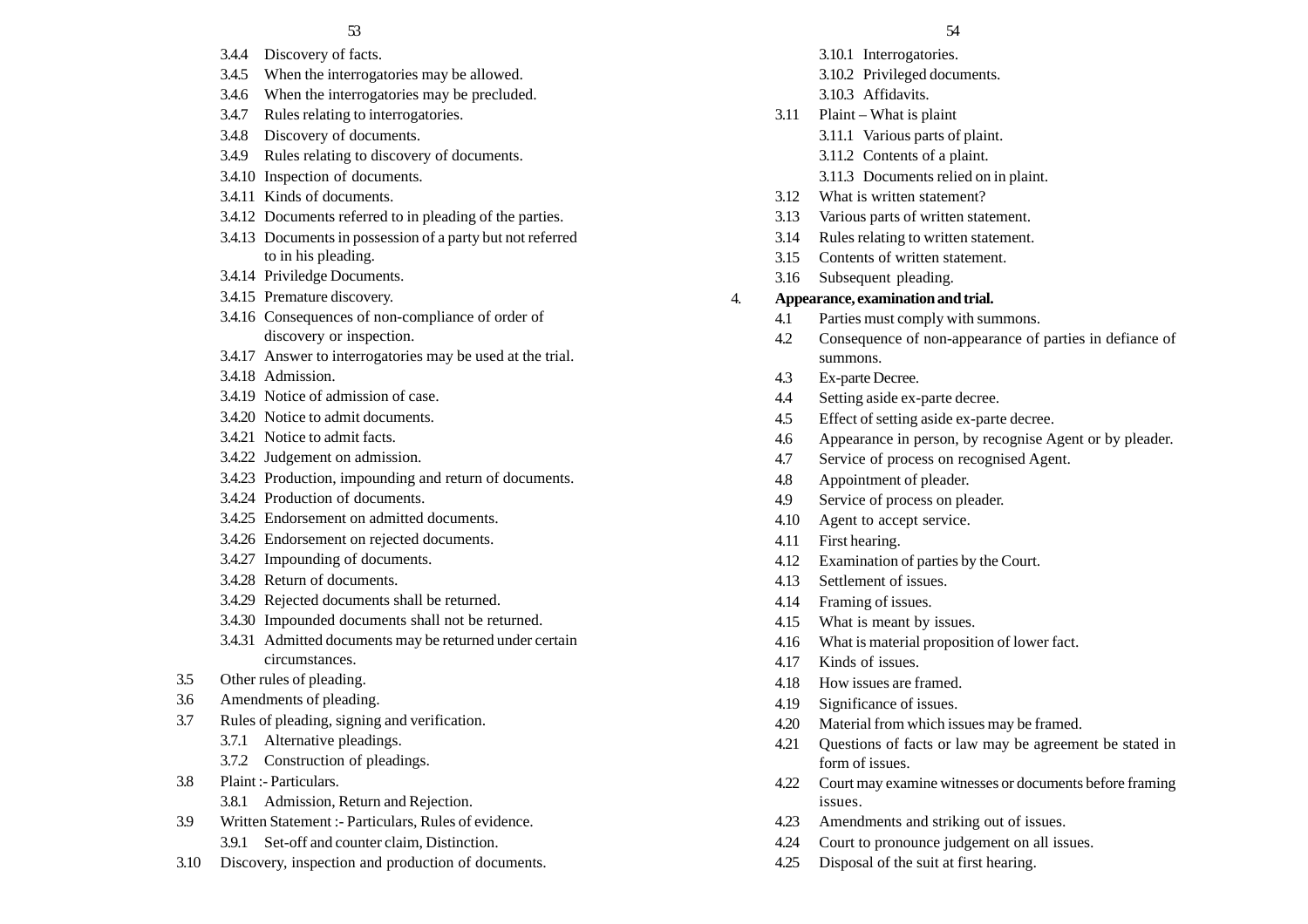| 4.26 | Appearance. |
|------|-------------|
|------|-------------|

- 4.27 Ex-parte procedure.
- 4.28 Summary and attendance of witnesses.
- 4.29 Trial.
- 4.30 Adjournments.
- 4.31 Interim Orders :- Commission, arrest or attachment before judgement, injunction and appointment of receiver.
- 4.32 Interests and costs.
- 4.33 Interlocutory orders
	- 4.33.1 Meaning of interlocutory orders.
	- 4.33.2 Purpose of interlocutory orders.
	- 4.33.3 Various interlocutory orders that may be passed.
		- 4.33.3.1 Commissions and Letters of requests – incidential proceedings.
		- 4.33.3.2 Arrest and attachment before judgement.
		- 4.33.3.3 Temporary injunctions.
		- 4.33.3.4 Interim sale of movable property.
		- 4.33.3.5 Detention, preservation, inspection of suit property.
		- 4.33.3.6 Putting a party in immediate possession of land or tenor.
		- 4.33.3.7 Deposit of money in court.
		- 4.33.3.8 Appointment of receiver.
		- 4.33.3.9 Deposit of claim amount by defendant.
		- 4.33.3.10 Security for costs.
	- 4.33.4 Effect of death, marriage and insolvency of parties on the suit.
	- 4.33.5 Withdrawal and adjustments of suits.
	- 4.33.6 Summons to witnesses and compelling their attendance.
	- 4.33.7 Adjournments.
	- 4.33.8 Hearing of suit and examination of witness.
	- 4.33.9 Judgement & decree.
	- 4.33.10 Interest and costs.
	- 4.33.11 Foreign Judgement, it's conclusiveness and presumption.

## 5. **Execution.**

- 5.1 Meaning of execution of decree.
- 5.2 Powers of court to enforce execution.
- 5.3 Who may apply for execution of decree.
- 5.4 Modes of execution of decree.
- 5.5 Choice of mode of execution.
- 5.6 Restrictions on execution of a money decree.
- 5.7 Concurrent execution.
- 5.8 Execution of decree
	- 5.8.1 Delivery of property.
	- 5.8.2 Attachment and sale of property or sale without attachment of property.
	- 5.8.3 Arrest and detention of judgement debtor in prison.
	- 5.8.4 Appointment of receiver.
	- 5.8.5 In such other manner as the nature of relief granted may require.
	- 5.8.6 Partition of estate or separation of share.
	- 5.8.7 Cross decrees.
	- 5.8.8 Cross claims under the same decree.
	- 5.8.9 Payment of money.
	- 5.8.10 Specific performance of contract.
	- 5.8.11 Injunction.
	- 5.8.12 Restitution of conjugal right.
	- 5.8.13 Execution of documents.
	- 5.8.14 Endorsement of Negotiable Instruments.
	- 5.8.15 Decree against a Corporation.
	- 5.8.16 Decree for rent Mense Profit etc.
	- 5.8.17 Decree against Firm.
	- 5.8.18 Attachment of decree.
	- 5.8.19 Payment of coin or currency notes.
- 5.9 Application for execution of decree
	- 5.9.1 Who is entitled to apply for execution of decree.
	- 5.9.2 Against whom the decree may be executed.
	- 5.9.3 To which court the application for execution shall be made.
	- 5.9.4 Particulars to be furnished in the application for execution of decree.
	- 5.9.5 Procedure on receipt of application for execution of a decree.
	- 5.9.6 Notice of execution of decree in certain cases.
	- 5.9.7 Procedure after the notice of execution of decree is issued.
	- 5.9.8 Hearing of application for execution of decree.
	- 5.9.9 Execution of decree against Legal Representative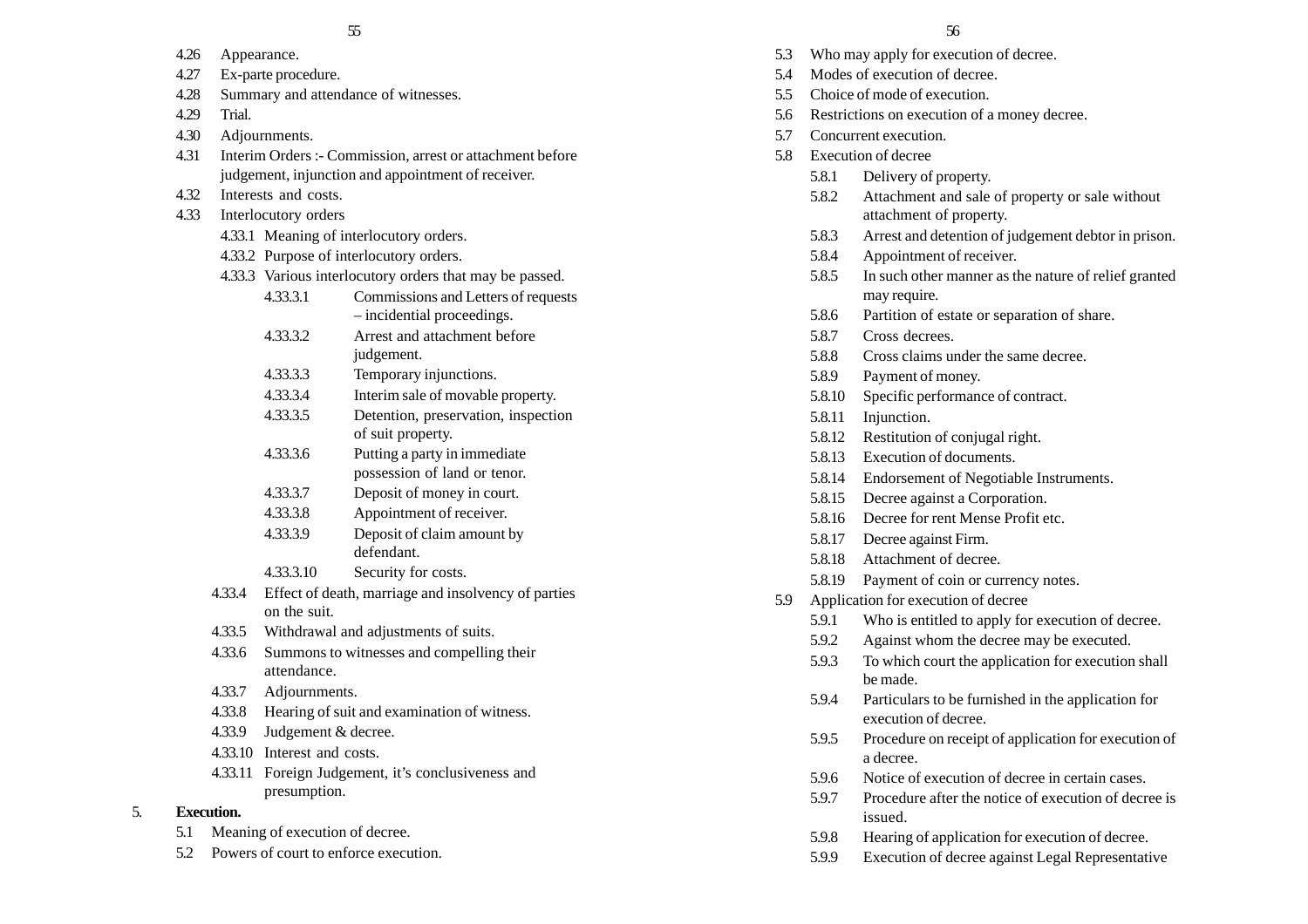#### 57 58

- 5.9.9.1 Transferee.
- 5.9.9.2 Legal Representative.
- 5.9.9.3 Enforcement of decree against legal representative.
- 5.9.9.4 Liability of ancestral property.
- 5.10 Courts which may execute a decree
	- 5.10.1 Applications to orders.
	- 5.10.2 Definition of court which passed a decree.
	- 5.10.3 Courts by which decree may be executed.
	- 5.10.4 Transfer of decree.
	- 5.10.5 Transfer of decree to court in another State.
	- 5.10.6 Result of execution proceedings to be certified.
	- 5.10.7 Powers of Court in executing transfer decree.
	- 5.10.8 Execution of decrees passed by Civil Court in places to which this court does not extent.
	- 5.10.9 Execution of decrees passed by court in reciprocatory territory.
	- 5.10.10 Execution of decrees outside India.
	- 5.10.11 Precepts.
	- 5.10.12 Execution barred in certain cases.
	- 5.10.13 Questions to be determined by court in executing decree.
- 5.11 General principles of execution.
- 5.12 Powers for execution of decrees.
- 5.13 Procedure for execution. (S. 52-54)
- 5.14 Enforcement, arrest and detention. (S. 55-59)
- 5.15 Attachment. (S. 60-64)
- 5.16 Sale. (S. 65-97)
- 5.17 Delivery of property.
- 5.18 Stay of execution.

#### 6. **Arrest and detention of judgement debtor**

- 6.1 Prohibition of arrest and detention of woman in execution of decree for money.
- 6.2 Subsistence allowance.
- 6.3 Detention and release.
- 6.4 Release on grounds of illness.
- 6.5 Re-arrest of judgement debtor.
- 6.6 Notice to judgement debtor to show cause against detention.
- 6.7 Proceedings when judgement debtor appears or is brought after arrest.
- 6.8 Attachment of property of judgement debtor
	- 6.8.1 Property liable to attachment and sale in execution of decree.
- 6.9 Distribution of proceeds of execution/sale.
- 6.10 Suit by or against Government and Public Officers.
	- 6.10.1 Execution of decree.
	- 6.10.2 Exemption from arrest and personal appearance.
	- 6.10.3 Suit by alien or by or against Foreign Rulers, Ambassadors and Envoys.
	- 6.10.4 Suit by or against Solicitor, Corporation, Firms, Trustees, Executors, Administrators, Minors and Lunatics.
	- 6.10.5 Suits relating to Family matters.
	- 6.10.6 Suits by indigent persons.
	- 6.10.7 Suits relating to mortgages of immovable property.
	- 6.10.8 Interpleader Suits.

#### 6. **Suits in Particular Cases.**

- 6.1 By or against Government. (S. 72-82)
- 6.2 By aliens and by or against Foreign rulers or ambassadors. (S. 83-87A)
- 6.3 Public Nuisance. (S. 91-93)
- 6.4 Suits by or against Firm.
- 6.5 Suits in Forma pauparis.
- 6.6 Mortgages.
- 6.7 Interpleader Suits.
- 6.8 Suits relating to public charities.
- 7. **Appeals.**
	- 7.1 Appeals from original decree.
	- 7.2 Appeals from appellate decree.
	- 7.3 Appeals from orders.
	- 7.4 General provisions relating to appeal.
	- 7.5 Appeal to the Supreme Court.

## 8. **Review, reference and Revision.**

- 9. **Miscellaneous.**
	- 9.1 Transfer of cases.
	- 9.2 Restitution.
	- 9.3 Caveat.
	- 9.4 Inherent powers of courts.
- 10. **Law Reform :- Law Commission on Civil Procedure amendments.**
- 11. **Law of Limitation.**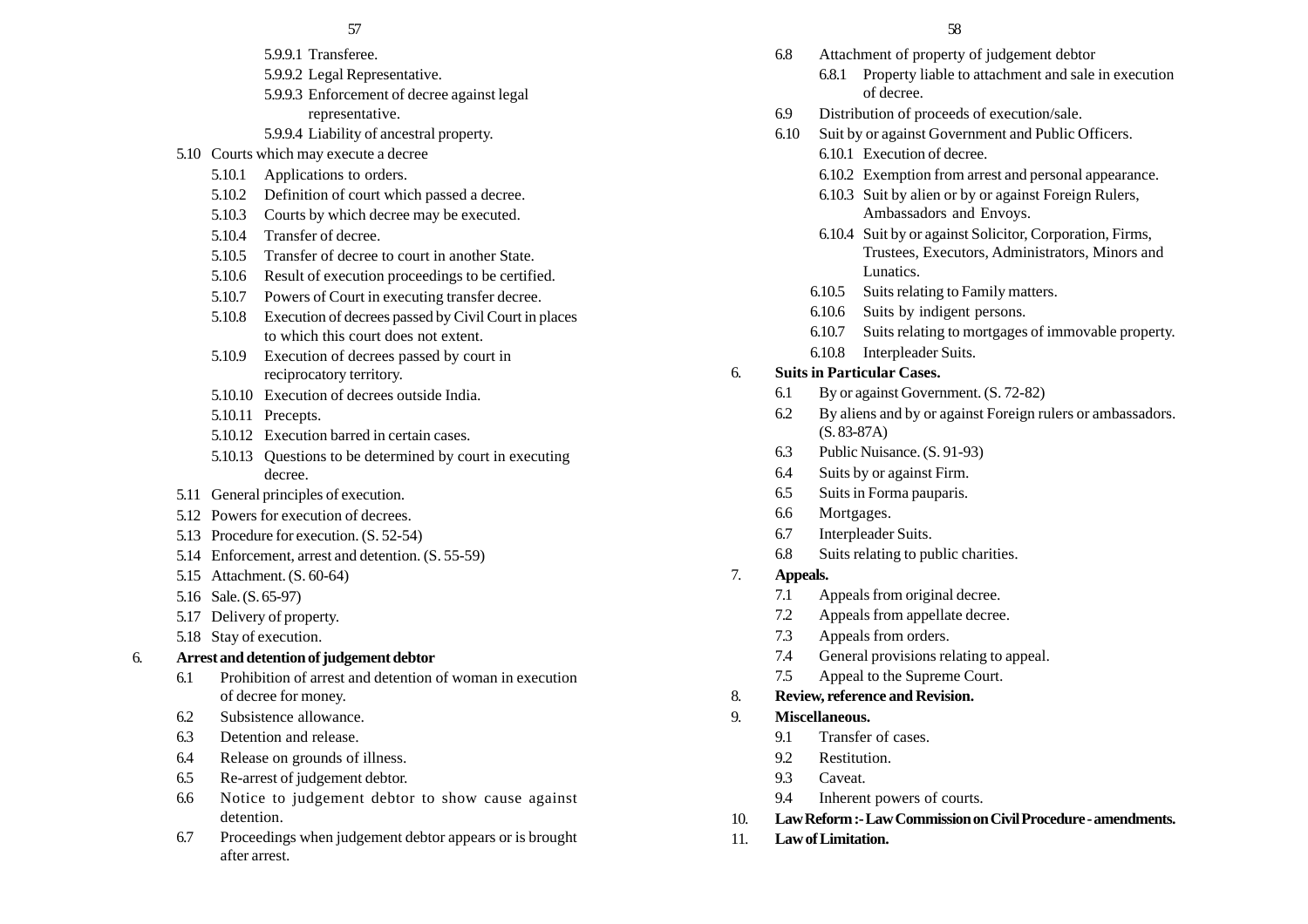- 11.1 The concept :- the law assists the vigilant and not those who sleep over the rights.
- 11.2 Objects.
- 11.3 Distinction with latches, acquiescence, prescription.
- 11.4 Extension and suspension of Limitation.
- 11.5 Sufficient cause for not filing the procedure.
	- 11.5.1 Illness.
	- 11.5.2 Mistaken legal advise.
	- 11.5.3 Mistaken view of law.
	- 11.5.4 Poverty, Minority and Purdha.
	- 11.5.5 Imprisonment.
- 11.6 Defective Vakalatnama.
- 11.7 Legal Disabilities.
- 11.8 Acknowledgement Essential requisites.
- 11.9 Foreign rule of Limitation :- Contract entered into under a Foreign Law.
- 11.10 Continuing tort and continuing breach of contract.
- 11.11 Contineous running of time.
- 11.12 Computation of period of Limitation.

#### **BOOKS**

- (1) Mulla Code of Civil Procedure (1999), Universal, Delhi.
- (2) C.K.Thacker Code of Civil Procedure (2000), Universal, Delhi.
- (3) M.R.Mallick (Ed.), B.B.Mitra on Limitation Act (1998), Eastern, Lucknow.

## **Criminal Procedure Code, Juvenile Justice Act And Probation of Offenders Act**

#### **Paper - V**

- 1 **Introductory**
	- 1.1 The rationale of Criminal Procedure : the importance of fair trial.
	- 1.2 Constitutional perspectives : Article 14, 20 & 21.
	- 1.3 The variety of Criminal procedures (the class should examine, in particular, the procedure for trial of special offences, specially offences under the Prevention of Corruption Act and Narcotic Drugs and Psychotropic Substances Act)
	- 1.4 The organisation of Police, prosecutor, defence counsel and prison authorities and their duties, functions and powers.
	- 1.5 Classes of Criminal Courts.
- 1.6 Territorial Divisions.
- 1.7 Metropolitan Areas.
- 1.8 Special Judicial Magistrate.
- 1.9 Courts of Metropolitan Magistrate.
- 1.10 Chief Metropolitan Magistrate.
- 1.11 Executive Magistrate.
- 1.12 Special Executive Magistrate.
- 1.13 Aid to Magistrate and to the police (Section 37-40)
	- 1.13.1 Public when to assist Magistrate and police.
	- 1.13.2 Aid to person other than police officer, executing warrant. (Section 38)
	- 1.13.3 Public to give information of certain offences. (Section 39)
	- 1.13.4 Duty of officers employed in connection with the affairs of a village to make certain report. (Section 40)

#### **Process to compel appearance (Section 61 to 69)**

- 1 Forms of summons.
- 2 Summons how served.
- 3 Service of summons on corporate bodies and Societies.
- 4 Service when person's summoned can't be found.
- 5 Procedure when service can't be effected as before provided.
- 6 Service on Government Servant.
- 7 Security for good behaviour from persons disseminating seditious matters.
- 8 Security for good behaviour from suspected persons.
- 9 Security for good behaviour from habitual offenders.

Order for maintenance of wife, children and parents. (Section 125)

- 1 Order for maintenance of wife, children and parents. (Section 125)
- 2 Procedure. (Section 126)
- 3 Alteration in allowance. (Section 127)
- 4 Enforcement of order of maintenance. (Section 128)

#### Complaints to Magistrate

- 1 Examination of complainant.
- 2 The procedure by Magistrate not competent to take cognizance of case.
- 3 Postponement of issue of process.
- 4 Dismissal of complaint.
- 2 **Pre-trial process : Arrest.**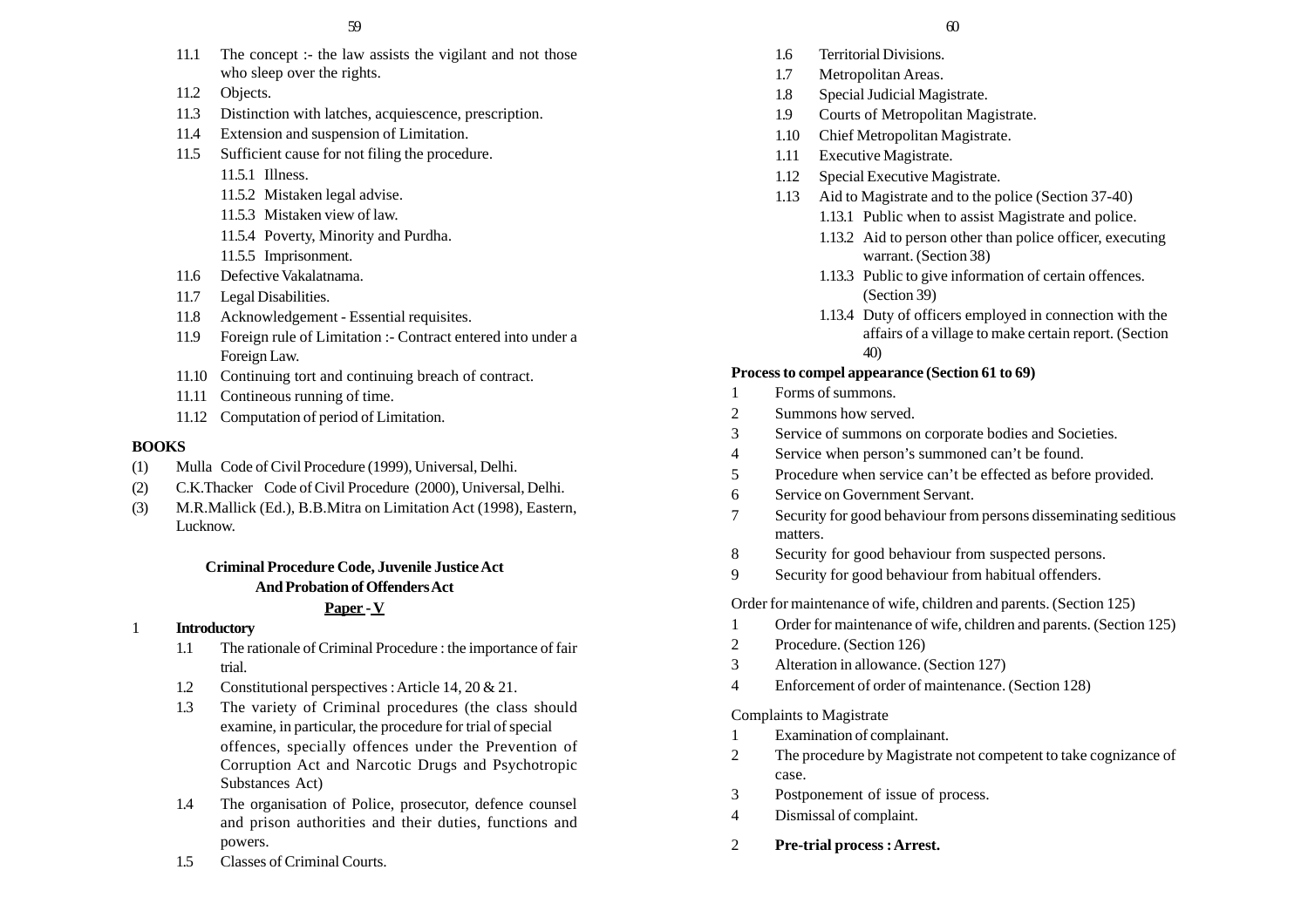61

- 2.1 The distinction between cognisable and non-cognisable offences : relevance and adequacy problems.
- 2.2 Steps to ensure accused's presence at trial : warrant and summons.
- 2.3 Arrest with and without warrant.  $(S. 70-73 \& 41)$
- 2.4 The absconder status. (S. 82, 83, 84 & 85)
- 2.5 Right of the arrested person.
- 2.6 Right to know grounds of arrest.  $(S. 50(i), 55 \& 75)$
- 2.7 Right to be taken to Magistrate without delay.  $(S. 56 \& 57)$
- 2.8 Right of not being detained for more than twenty four hours (S. 57)
- 2.9 Article 22(2) of the Constitution of India. Right to consult legal practitioner, legal aid and the right to be told of rights to bail.
- 2.10 Right to be examined by a medical practitioner. (S. 54)

## 3 **Pre-trial process : Search & Seizure.**

- 3.1 Search warrant (S. 83, 94, 97 & 98) and search without warrant  $(S. 103)$
- 3.2 Police search during investigation. (S. 165, 166 & 153)
- 3.3 General principles of search. (S. 100)
- 3.4 Seizure. (S. 102)
- 3.5 Constitutional aspects of validity of search and seizure proceedings.

## 4 **Pre-trial Process : FIR**

- 4.1 F.I.R. (S. 154)
- 4.2 Evidentiary value of F.I.R. (S. 145 & 157 of Evidence Act)

## 5 **Pre-trial Process : Magisterial powers to take cognisance**

- 6 **Trail Process**
	- 6.1 Commencement of Proceedings. (S. 200, 201 & 202)
	- 6.2 Dismissal of Complaints. (S. 203 & 204)
	- 6.3 Bail : Concept, purpose, constitutional overtones.
		- 6.3.1 Bailable & Non-bailable offences.  $(S. 436, 437 & 439)$
		- 6.3.2 Cancellation of Bail. (S. 437(5))
		- 6.3.3 Anticipatory Bail. (S. 438)
		- 6.3.4 Appellate Bail power. (S. 389(1), 395(1) & 437(5))
		- 6.3.5 General principles concerning Bond. (S. 441 to 450)
- 7 **Fair Trial**
	- 7.1 Conception of Fair Trial.
	- 7.2 Presumption of innocence.
	- 7.3 Venue of Trial.
	- 7.4 Right of the accused to know to accusation. (S. 221 to 224)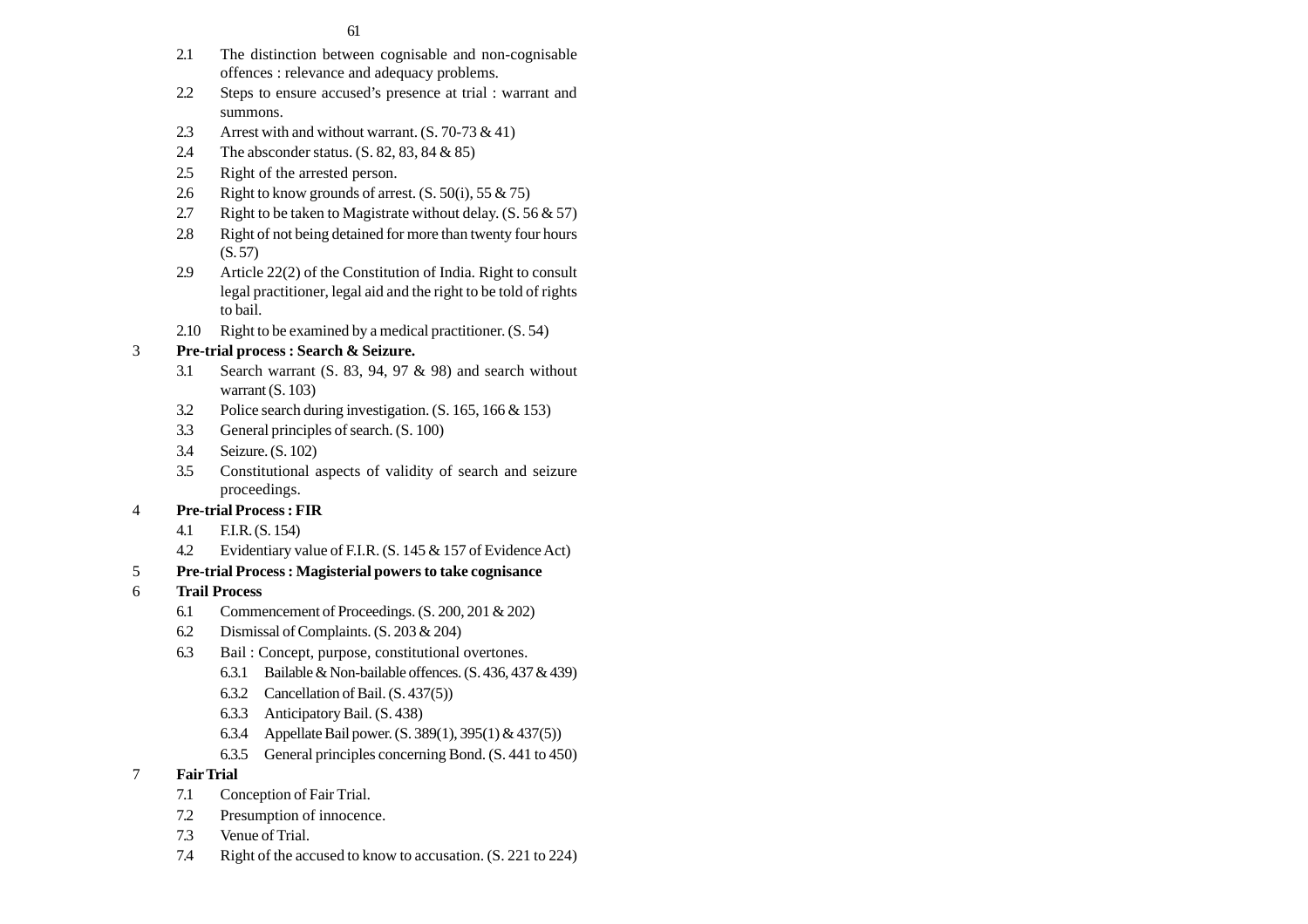- 7.5 The trial must generally be held in accused's presence. (S. 221 to 224)
- 7.6 Right of Cross-examination and offering evidence and defence the accused's statement.
- 7.7 Right to Speedy Trial.
- 8 **Charge**
	- 8.1 Framing of charge.
	- 8.2 A Form and Contents of charge. (S. 211, 212 & 216)
	- 8.3 Separate charges for distinct offences. (S. 218, 219, 220, 221 & 223)
	- 8.4 Dis-charge pre-charge evidence.

## 9 **Preliminary Pleas to Bar the Trial**

- 9.1 Jurisdiction. (S. 26, 177 to 188, 461, 462 & 479)
- 9.2 Time Limitations : Rationale & Scope. (S. 468 to 473)
- 9.3 Pleas of autrefois acquit and autrefois convict. (S. 300 &  $22(d)$
- 9.4 Issue Estoppel.
- 9.5 Compounding of offences.

## 10 **Trial before a Court of Sessions :- Procedural steps and substantive Rights.**

## 11 **Judgement**

- 11.1 Form and Content. (S. 354)
- 11.2 Summary trial.
- 11.3 Post-conviction Order in lieu of punishment :- Emerging penal policy. (S. 360, 361 & 31)
- 11.4 Compensation & cost. (S. 357 & 358)
- 11.5 Modes of providing judgement. (S. 353, 362 & 363)

## 12 **Appeal, Review, Revision**

- 12.1 No appeal in certain cases. (S. 372, 375 & 376)
- 12.2 The Rationale appeals, review, revision.
- 12.3 The multiple range of appellate remedies.
	- 12.3.1 Supreme Court of India. (S. 374, 379, Art. 31, Art. 132, 134, 136)
	- 12.3.2 High Court. (S. 374)
	- 12.3.3 Session's Court. (S. 374)
	- 12.3.4 Special Right to appeal. (S. 380)
	- 12.3.5 Governmental appeal against sentencing. (S. 377 & 378)
	- 12.3.6 Judicial power in disposal of appeals. (S. 368)
	- 12.3.7 Legal aid in appeals.
- 12.4 Revisional jurisdiction. (S. 397 405)
- 12.5 Transfer of cases. (S. 406 & 407)

## 13 **Juvenile Delinquency**

- 13.1 Nature and magnitude of problem.
- 13.2 Causes.
- 13.3 Juvenile Court System.
- 13.4 Treatment & rehabilitation of juveniles.
- 13.5 Juvenile and adults crimes.
- 13.6 Legislative and judicial protection of juvenile offender.
- 13.7 Juvenile Justice Act, 1988.
- 14 **Probation**
	- 14.1 Probation of Offender's Law
	- 14.2 The judicial attitude.
	- 14.3 Mechanism of probation : Standards of probation Services.
	- 14.4 Problems and prospects of probation.
	- 14.5 The suspended sentence.

## 15 **Reform of Criminal Procedure.**

## **BOOKS**

- (1) Ratanlal Dhirajlal Criminal Procedure Code, Universal, Delhi.
- (2) Chandrasekharan Pillai (Ed), Kelkar Lectures on Criminal Procedure, Eastern, Lucknow.
- (3) Criminal Procedure Code as amended upto date.
- (4) Chandrasekharan Pillai (Ed), Kelkar's outline of Criminal Procedure Code, Eastern, Lucknow.

\*\*\*\*\*

## **Law of Evidence**

## **Paper - VI**

- 1 **Introductory**
	- 1.1 The main features of the Indian Evidence Act, 1861.
	- 1.2 Other acts which deal with evidence. (Special reference to C.P.C., Cr.P.C.)
	- 1.3 Problems of applicability of evidence act.
	- 1.4 Administration.
	- 1.5 Administrative Tribunals.
	- 1.6 Industrial Tribunals.
	- 1.7 Commissions of Enquiry.
	- 1.8 Court martial.
	- 1.9 Disciplinary authorities in educational institutions.
- 2 **Central conceptions in Law of Evidence.**
	- 2.1 Facts : Section 3 definition :- distinction relevant facts/ facts in issue.
	- 2.2 Evidence : Oral and documentary.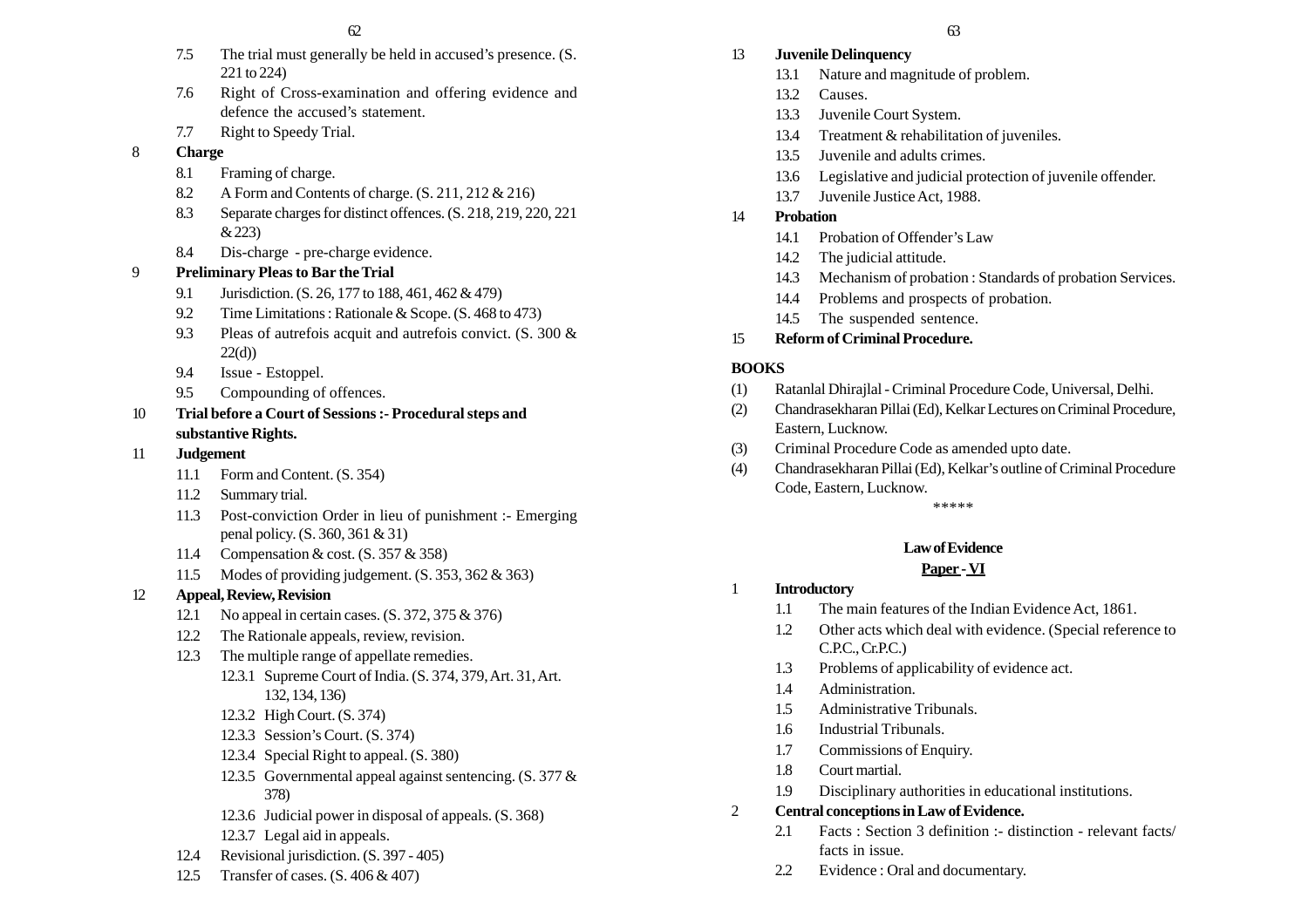- 2.3 Circumstantial evidence and direct evidence.
- 2.4 Presumption. (S. 4)
- 2.5 Proving, not proving and disproving.
- 2.6 Witness.
- 2.7 Appreciation of evidence.

## 3 **Facts - Relevancy**

- 3.1 The Doctrine of res-gestae. (S. 6, 7, 8 & 10)
- 3.2 Evidence of common intension. (S. 10)
- 3.3 The problems of relevancy of 'otherwise' irrelevant facts. (S. 11)
- 3.4 Relevant facts for proof custom. (S. 13)
- 3.5 Facts concerning bodies and mental state. (S. 14 & 15)

## 4 **Admissions and Confessions**

- 4.1 General principle concerning admission. (S. 17 & 23)
- 4.2 Difference between admission and confession.
- 4.3 The problems of non-admissibility of Confession cause by any inducement, treat or promise.
- 4.4 Inadmissibility of confession made before police officer. (S. 25)
- 4.5 Admissibility of custodial confession. (S. 26)
- 4.6 Admissibility of 'information' received from accused person 'in custody', with special reference to problem of discovery biased on 'joint statement'. (S. 27)
- 4.7 Confession by co-accuse. (S. 30)
- 4.8 The problems with the judicial action biased on 'retracted confession'.

## 5 **Dying Declarations**

- 5.1 The justification for relevance of dying declaration. (S. 32)
- 5.2 The judicial standards for appreciation of evidentiary value of dying declaration.

## 6 **Other statements by persons who can't be called as witness**

- 6.1 General principles.
- 6.2 Special problems concerning violation of human rights in marriage in the Law of Evidence.

## 6A **Statements made under special circumstances**

- 6A.1 Entries in books of accounts when relevant.
- 6A.2 Relevancy of entry made in public in performance of public duty.
- 6A.3 Relevancy of statements in maps, plans and charts.
- 6A.4 Relevancy of statement as to fact of public nature content in certain acts and notification.

6A.5 Relevancy of statement as to any law content in law books.

## 7 **Judgement of Courts of Justice when relevant**

- 7.1 General principles.
- 7.2 Admissibility of judgement in Civil and Criminal matter. (S. 43)
- 7.3 'Fraud' Collision. (S. 44)
- 7.4 Previous judgement to bar a second suit or trial. (Section 40)
- 7.5 Relevancy of certain judgement in probate etc. jurisdiction.
- 7.6 Relevancy and effects of judgement, orders, decrees, other than those mentioned in Section 41.

## Character when relevant (Section 52 to Section 55)

- 1 In civil cases character to prove conduct imputated, irrelevant. (Section 52)
- 2 In criminal cases, previous good character is relevant. (Section 54)
- 3 Previous bad character not relevant except in reply.
- 4 Character as affecting damages.

## Facts which need not be proved

- 1 Facts judiciable noticeable need not be proved. (Section 56)
- 2 Facts of which court must take judicial notice. (Section 57)
- 3 Facts admitted need not be proved. (Section 58)

## 8 **Expert Testimony**

- 8.1 Genertal principles.
- 8.2 Who is an Expert? :- Types of expert evidence.
- 8.3 Option on relationship specially proof of marriage. (S. 50)
- 8.4 The problems of judicial defence to expert testimony.

## 9 **Oral and Documentary Evidence**

- 9.1 General prtinciples concerning oral evidence. (S. 59 & 60)
- 9.2 General principles concerning documentary evidence. (S. 67 & 96)
- 9.3 General principles regarding exclusion of oral by documentary evidence.
- 9.4 Special problem : Re-hearing evidence.
- 9.5 Issue estoppel.
- 9.6 Tenancy estoppel. (S. 116)
- 9.7 Primary evidence. (Section 62)
- 9.8 Secondary evidence. (Section 63)
- 9.9 Proof of documents by Primary Evidence. (Section 64)
- 9.10 Cases in which secondary evidence relating to documents may be given. (Section 65)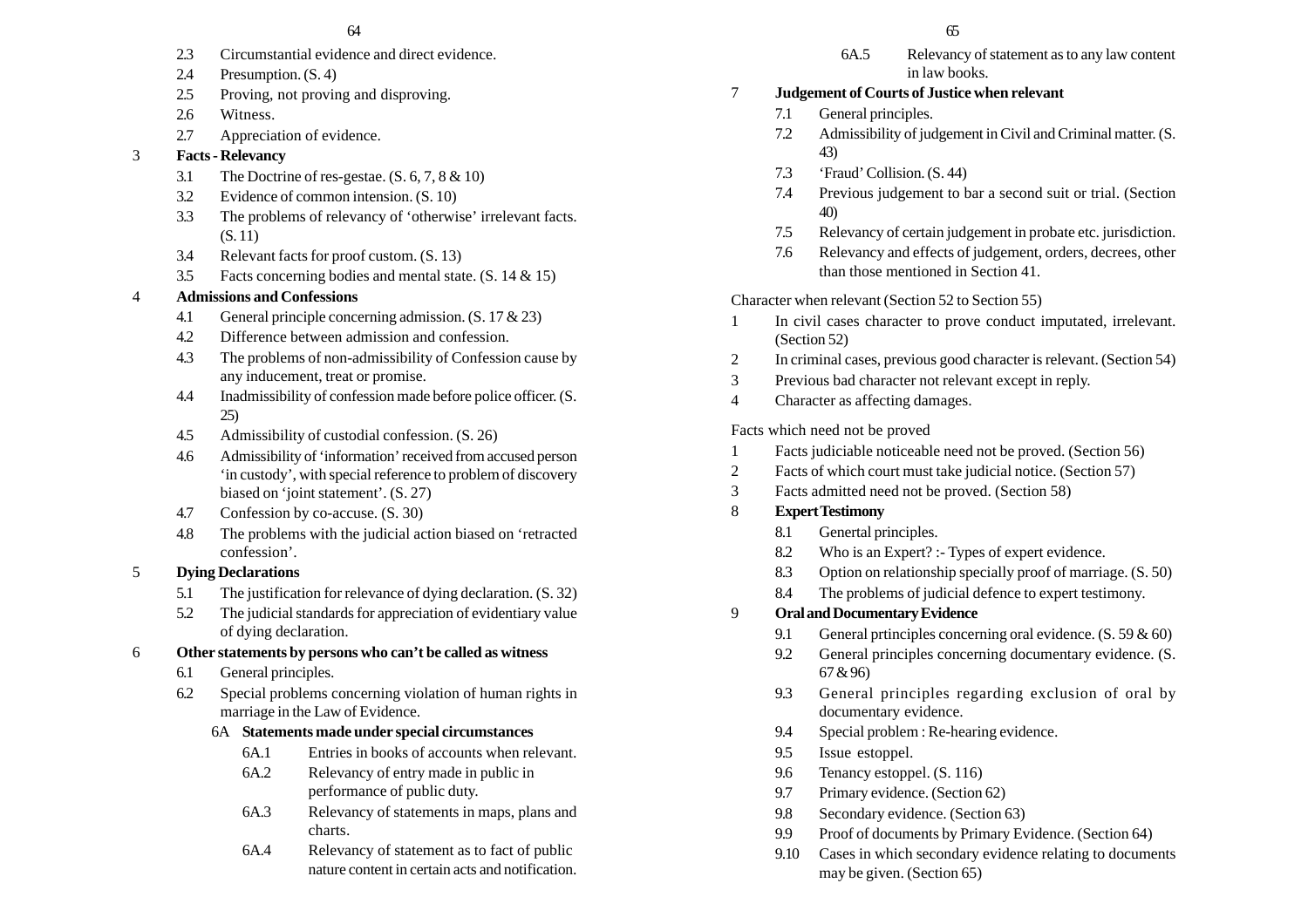- 9.11 Public Documents
	- 9.11.1 Public documents. (Section 74)
	- 9.11.2 Private documents. (Section 75)
	- 9.11.3 Presumption as to documents 30 years old.
	- 9.11.4 Presumption as to electronic records 5 years old.

## 10 **Witnesses, Examination & Cross-examination**

- 10.1 Who may testify. (Section 118)
- 10.2 Dumb witnesses. (Section 119)
- 10.3 Parties to civil suit, and their wives or husbands, husband or wife or person under Criminal trial. (Section 120)
- 10.4 Judges and Magistrates. (Section 121)
- 10.5 Communication during marriage. (Section 122)
- 10.6 Official communication. (Section 124)
- 10.7 Information as to commission of offence. (Section 125)
- 10.8 Professional communication. (Section 126)
- 10.9 Confidential communication with legal advisers. (Section 129)
- 10.10 Accomplice. (Section 133)
- 10.11 Competency to testify.  $(S. 118)$
- 10.12 State privilege. (S. 123)
- 10.13 Professional privilege. (S. 126, 127 & 128)
- 10.14 Approval testimony. (S. 133)
- 10.15 General principles of examination and cross-examination. (S. 135-166)
- 10.16 Leading questions. (S. 141-143)
- 10.17 Lawful questions in cross-examination. (S. 146)
- 10.18 Compulsion to answer question put to witness.
- 10.19 Hostile witness. (S. 154)
- 10.20 Impeaching of the standing or credit of witness. (S. 155)
- 10.21 No new trial for Improper admission and rejection of evidence. (Section 167)

## 11 **Burden of Proof**

- 11.1 The general conception of onus probandi. (S. 101)
- 11.2 General and special exception to onus probandi.
- 11.3 The justification of presumption and of the doctrine of judicial notice.
- 11.4 Justification as to presumption as to certain offences. (S. 111A)
- 11.5 Presumption as to dowry death. (S. 113-A)
- 11.6 The scope of doctrine of judicial notice. (S. 114)
- 12 **Estoppel**
- 12.1 Why estoppel ? The rationale. (S. 115)
- 12.2 Estoppel, Res-judicata, weavier and presumption.
- 12.3 Estoppel by deed.
- 12.4 Estoppel by conduct.
- 12.5 Equitable and promissory estoppel.
- 12.6 Question of corroboration. (S. 156, 157)
- 12.7 Improper admission of witness in civil and criminal cases.

## **Books**

- (1) Indian Evidence Act. (Amendment upto date)
- (2) Ratanlal Dhirajlal : Law of Evidence, Wadhwa, Nagpur.
- (3) Avtar Singh, 'Principles of Law of Evidence', Central Law Agency, New Delhi.
- (4) Albert S. Osborn, 'The Problem of Proof'. (The first Indian Reprint 1998), Universal, Delhi.

\*\*\*\*\*

## **Paper-VII**

## **Law of Crimes**

- 1. Concept of Crime
- 2. Pre-colonial notions of crimes as reflected in Hindu, Muslim and trail law.
- 3. State's power to determine act or omission as crimes.
- 4. State's responsibility to detect, control and punish crimes
- 5. Distinction between crime and other wrongs.
- 6. IPC a reflection of different social and moral values
- 7. Origin of Criminal Law
- 8. Development of Modern Criminal Law in India
- 9. Mental elements in crimes"-
	- 9.1 Intension
	- 9.2 Motive
	- 9.3 Men's Rea.
	- 9.4 Knowledge.
	- 9.5 Innocence.
	- 9.6 Mistake of fact.
	- 9.7 Mistake of Law.
- 10. Terrotorial, Jurisdiction
	- 10.1 Punishment of offences committed in India. (Section -2)
	- 10.2 Punioshment of offences committed beyond but which by law may be tried in India (Section-3)
	- 10.3 Extension of code to extra territorial offences. (S.4)
	- 10.4 Crimes committed outside India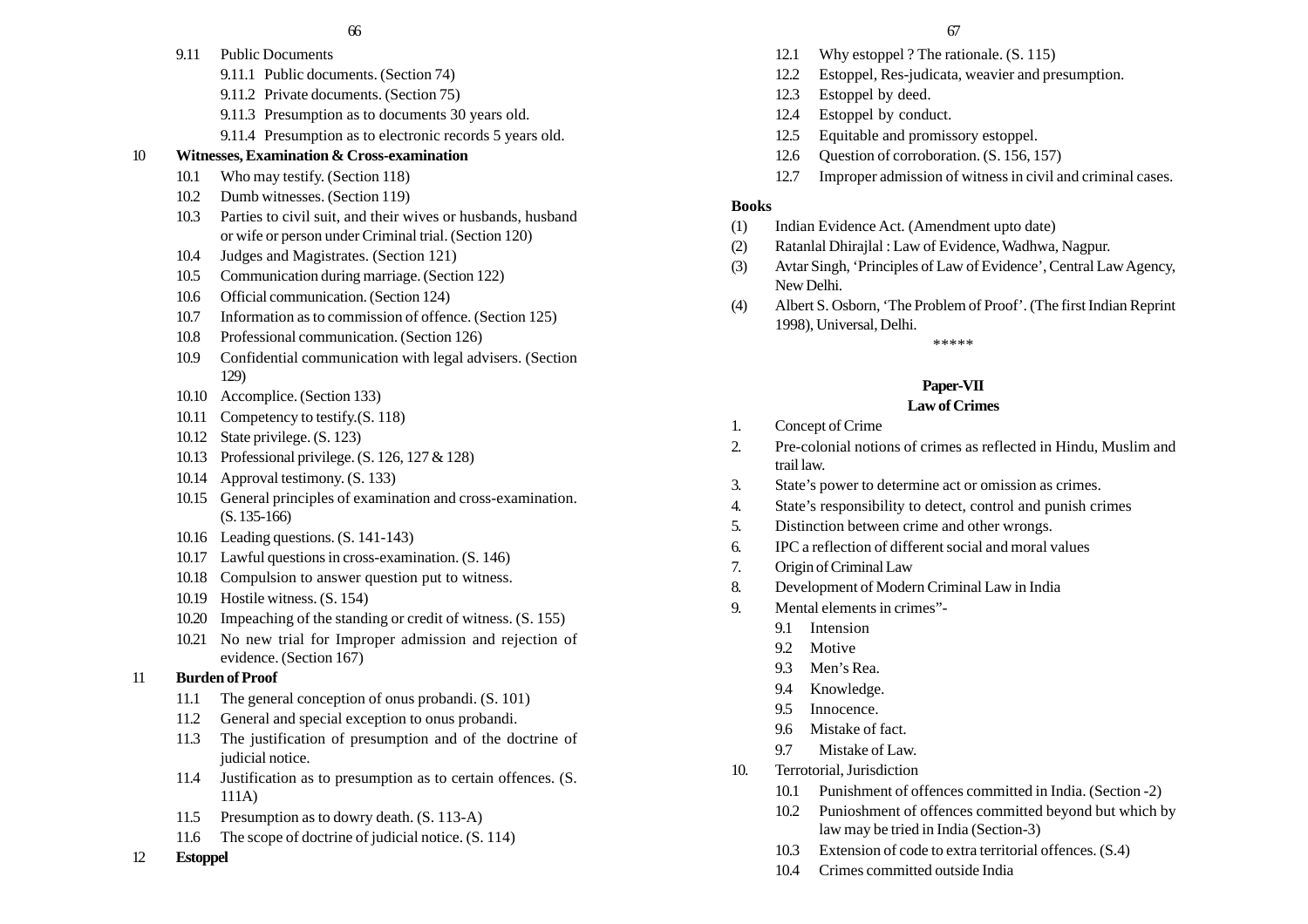- 10.4.1 Extradition.
- 10.4.2 Extra-territorial jurisdiction
	- 10.4.2.1 Land
	- 10.4.2.2 Admiralty, Piracy
	- 10.4.2.3 Aircraft
	- 10.4.2.4 Liability of Foreigners in India for offences committed outside its limit
	- 10.4.2.5 Certain laws not to be affected by IPC (Section 5)

## 11. Definitions

Gender, Number, 'Man', 'Women', Person, Public, Government, Judge, Court of Justice, Public Servant, Movable Property , Wrongful Gain, Wrongful Loss, Gaining Wrongfully, Losing Wrongfully, Dishnonesty, Fraudulently, reason to believe, Counterfeit, Document, Valuable Security, Act, Omission.

- 12. Act done by several persons in furtherance of common intension (Section 34)
- 13. When such an act is criminal by reason of its being done with a criminal knowledge on intension (S. 35)
- 14. Voluntarily (Section 39)
- 15. Offence (Section 40)
- 16. Special Law (Section 41)
- 17. Local Law (Section 42)
- 18. Illegal (Section 48)
	- -Injury (Section 44)
	- -Life (Section 45)
	- Death (Section 46)
	- -Animal (Section 47)
	- -Vessel (Section 48)
	- Good faith (Section 52)
	- -Harbour (Section 52-A)
	- -Punishments (Section 53)
	- -Construction of reference to transportation (Section 53-A)
	- -Fractions of terms of punishment (Section-56)
	- -Sentence may be wholly or party regorous
	- Limit of punishment of offence made up of several offences (Section 71)
	- -Solitary confinement (Section 73)
	- Limit of solitary confinement (Section 74)
	- General exceptions (Section 76 to Section 106)
	- Abetment of a thing (Section 107
- Abettor (Section 108)
- Definition of Criminal Conspiracy (Section 120-A)
- Unlawful assembly (Section 141)
- Being a member of unlawrul assembly (Section 142)
- Rioting (Section 146)
- Affray (Section 159)
- Giving false evidence (Section 191)
- Fabricating false evidence (Section 192)
- -Using evidence known to be false (Section 196)
- Harbouring offender (Section 212)
- Counterfeiting coins (Section 231)
- Counterfeiting Indian coins (Section 232)
- Counterfeiting Government Stamp (Section 255)
- Sale of counterfeit Government stamp (Section 258)
- Public nuisance (Section 268)
- Culpable Homicide (Section 299)
- Murder (Section 300)
- Causing death by negligence (Section 304-A)
- Dowry death (Section 304-B)
- Causing miscarriage (Section 312)
- -Hurt (Section 319)
- Grievous hurt (Section 320)
- Wrongful restraing (Section 340)
- -Force (Section 349)
- Criminal force (Section 350)
- Assault (Section 351)
- -Kidnapping (Section 359)
- Kidnapping from India (Section 360)
- Kidnapping from lawful guardianship (Section 361)
- Abducjtion (Section 362)
- Rape (Section 375)
- Intercourse by a man with his wife during separation (Section 376-A)
- Unnatural offences (Section 377)
- Theft (Section 378)
- Extortion (Section 383)
- Robbery (Section 390)
- -Decoity (Section 391)
- Dishnonest misappropriation of property (Section 403)
- -Criminal breach of trust (Section 405)
- -Stolen property (Section 410)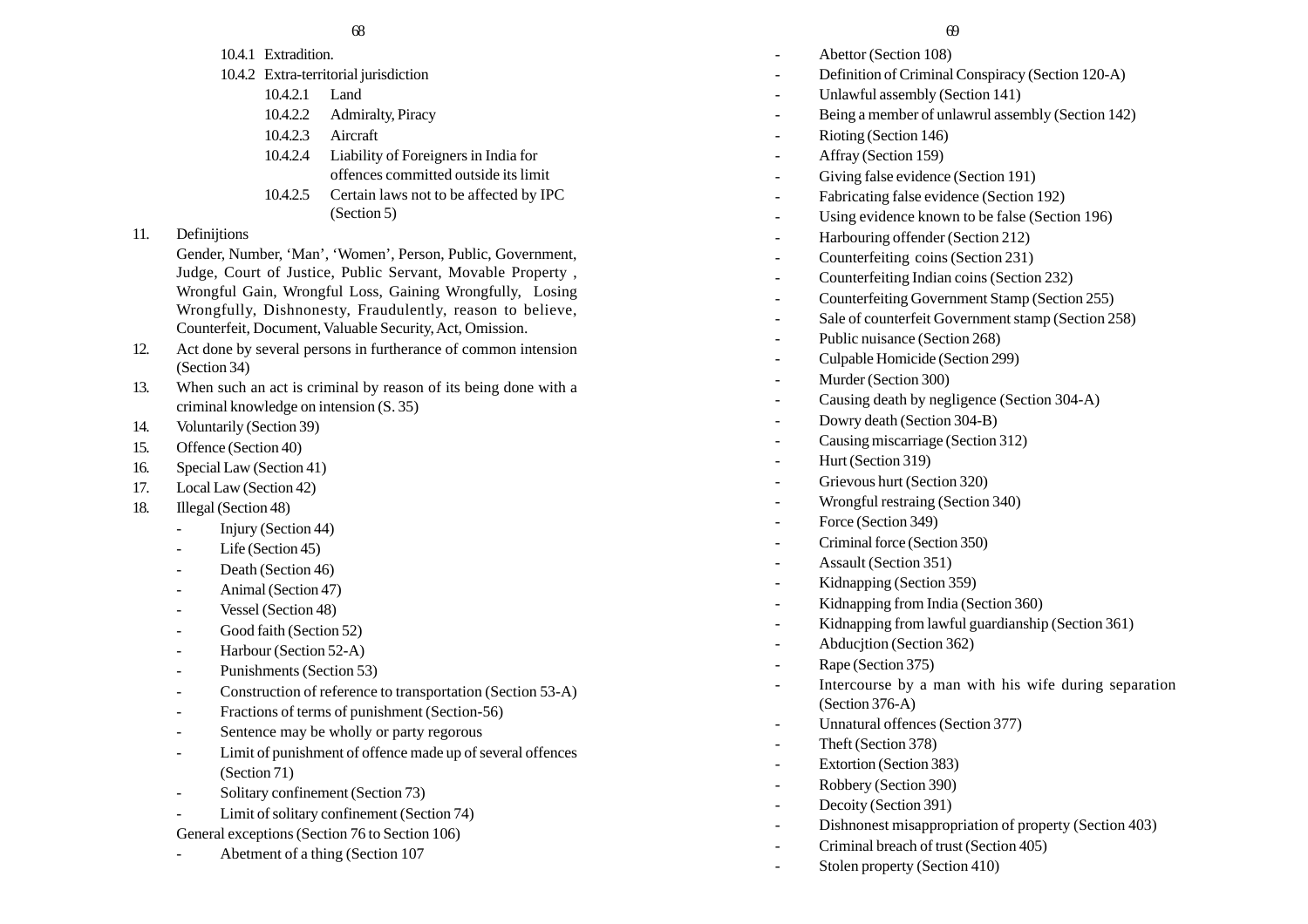- Dishonestly receiving stolen property (Section 411)
- Cheating (Section 415)
- Cheating and dishnonestly inducing delivery of property (Section 420)
- Mischief (Section 425)
- Criminal Trespass (Section 441)
- -House trespass (Section 442)
- -Lurking house trespass (Section 443)
- -Lurking house trespass by night (Section 444)
- -House breaking (Section 445)
- -House breaking by night (Section 446)
- -Forgery (Section 463)
- Making a false document (Section 464)
- Cohabitation caused by man deceitfully inducing a belief of lawful marriage (Section 493)
- Marriage again during life time of husband and wife (Section 494)
- Adultery (Section 497)
- -Defamation (Section 499)
- -Criminal intimidation (Section 503)
- - Punishment for attempting to commit offences punishable with imprisonment for life or others imprisonment (Sesion 511)

#### **Books :-**

- 1. Ratanlal & Dhiraj Indian Penal Code (1994) Repring 2. K.D. Gaur - Criminal law : Cases and Materials (1999) 3. Justice Hidayatullah - Indian Penal Code 4. P.S. Achutan Pillai - Criminal Law.
- 
- **\*\*\*\*\***

## **Paper - VIII**

## **Court Visit**

**\*\*\*\*\***

**Syllabus of LL.B. 5th Years Degree Course (B.A.LL.B.Course) Semester VIth**

#### **Paper-I**

**Sociology – II**

Marks : 100

#### **SOCIOLOGICAL PERSPECTIVE**

- 1. Social Stratification : Social Stratification – a Functionalist perspective Talcott Persons Kinsley Davis and Wilbert E Moore Melvin M Tumin Michael Young Eva Rorelfeld Social stratilosication – A Marxian perspective Social Stratilosication – A Weberian perspective 2. Power and Politics : Pawer a functionalist perspective Power a Marxian perspective Elite Theory Classical Elite theory – Vilfredo Pareto and Gaetano Mosca Elite theory and the U.S.A. – C.W. Mills and Floyd Hunter. Elite theory and communist societies Pluralism - Power and Political in western Eva Democracies Pluralism and the U.S.A. – Robert A Dhal and Arnold M. Rose. 3. Poverty : Poverty as a positive feedback systgem The culture of poverty Povery - a Marxian perspective Poverty – a Weberian perspective
	- Absolute poverty
	- Relative poverty
	- Subjective poverty

## 4. Education :

Education a functionalist respective

E-mail Durkheim

Talcott Persons

Kingsley Davis and Wilbert E Moore

- Education a Marxian perspective
- Louis Althusser the reproduction of labour power
- 5. Work and Leisure : Work and leisure – a Marxian perspective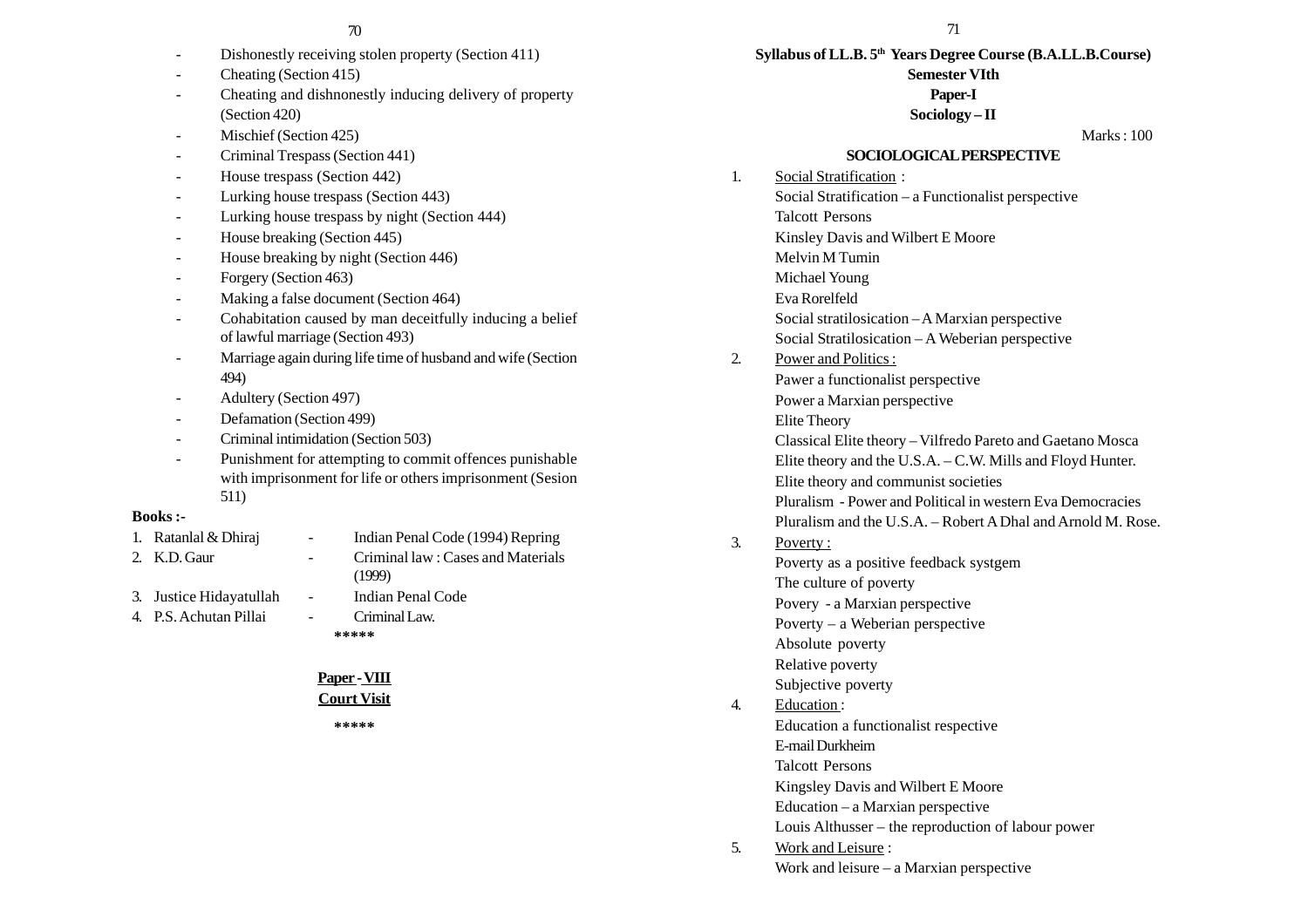Karl Marx – alienated Labour C.W. Mills – White collar Alienation Andre Gorz and Herbert Marcuse – alienation from work and Leisure Emile Durkheim – The Division of Labour in Society – a functionalist perspective.

6. Organization and Bureaucracy :

Bureaucracy – a Weberian perspective Bureaucracy – a Marxian perspective Robert K. Merton – the dysfunctions of bureaucracy Peter Blau – formal and informal structure Alvin W Gouldner – degrees of bureaucratization.

7. Family :

George peter Murdock :- the family – a universal social institution The New world Black Family – an exception to the rule The kibbutz – the abolition of the family The family – a functionalist perspective – George peter Murdock – The universal functions of family. Talcott Persons the basic and irreducible functions family

- The functions of family in modern industrial society.
- 8. Woman and Society :

Lionel Tiger and Robin Fox the human biogrammer George peter Murdock – biology and practicality Talcott parsons – biology and expressive female John Bowlby the mother – Child bond Ann Oakley – the cultural division of labour Bruno Bettelheim – collective child rearing Womena Marxian perspective Marxism, women and capitalist society The abolition of gender roles

9. Deviance :

Physiological and psychological theories of deviance Deviance – a functionalist perspective The functions of deviance Robert K Merton – social structure and anomie Structural and sub cultural theories of deviance – Albert K Cohen Walter B Miller, Richard A Claward and Lloyed E Ohlin

10. Religion :

Religion – a functionalist perspective Emile Durkhein Broinslaw Malinowski Talcott Parsons

Religion – a Marxian perspective Religion and Social Change – Max Weber

## **Recommended Books :**

- 1) M. Haralambos and R.M. Heald Sociology Themes and Perspectives
- 2) N. Jayapalan Sociological Theories
- 3) Francis Abraham and J.H. Morgan Social Thought
- 4) R.N. Sharma and R.K. Sharma History of Social Thought
- 5) Bert. N. Adams and R.A. Sydie Sociological Theory
- 6) R.N. Mukherjee and Arunashu Ghosal Social Thought. \*\*\*\*\*

## **Paper-II**

## **Computer (Theory)**

Marks : 50

- Unit-I: Introduction to  $MS Word:$ 
	- Starting Word, Creating documents, Designing a Documents, Saving & Closing Documents, Different Views of Documents.
	- Formatting, Selection, Cut, Copy, Paste, Delete, Alignments, Bold, Italic, Underline, Border & Shedding, Paragraph Settings, Printing, Print Preview, Page setup, Spelling & Grammer check, Drop caps, Bullets & Numbering, Columns Setting, Header & Footer, Footnote & Endnote, Inserting Pictures, Word art, Text box operations, Find & Replace, Clipboard, Change Case.
	- Creating tables, Add and remove Columns and rows, Inserting formula in the table. Sort (Ascending & Descending), Change text direction, table properties, table auto format.
	- Creating templates
	- Mail Merge.

## Unit-II : Introduction to MS-Excel :

- Introduction to Excel, Difference between Worksheet & Workbook, Starting Excel Creating Worksheet, Designing, Saving & Closing Workbook, Toolbars and their operations, Different Views of Worksheet.
- Formatting Selection, Cut, Copy, Paste Paste Special, Delete, Alignments, Bold, Italic, Underline, Merge Cell, Split Cell, find, Border & Shedding, Printing, Print Preview, Page setup, Conditional Formatting, Header & Footer, Inserting Pictures Word Art, Symbols and Clipboard.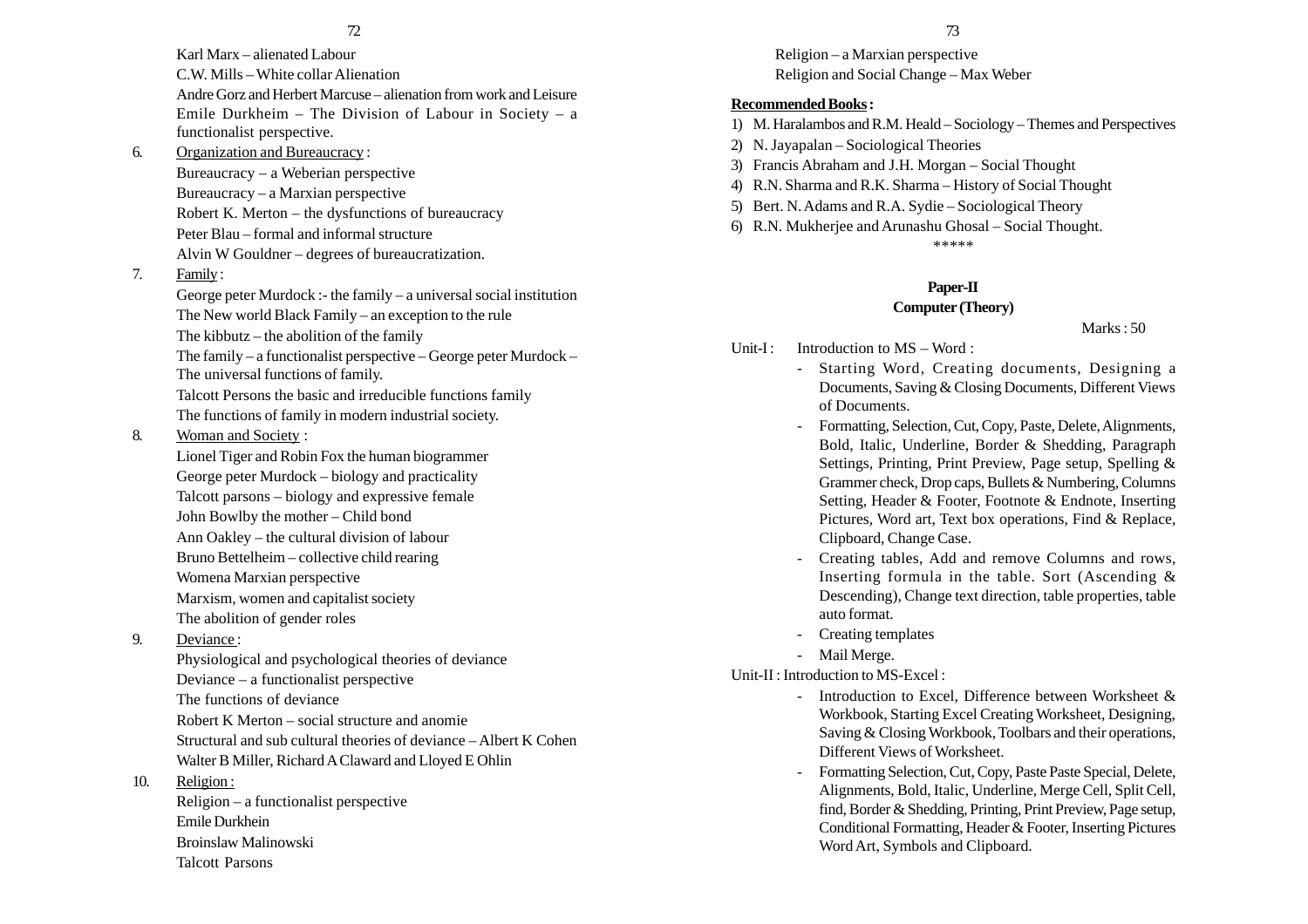- Inserting Functions Mathematical, Logical, Statistical and Financial.
- -Insert Chart, Formatting of Chart
- - Data Sort (Ascending & Descending), Auto Filter, Advance **Filter**
- -Goal Seek Function
- Data Consolidation
- -Data Form
- Workbook Linking and Worksheet Linking
- Design Template.
- Unit-3: Introduction to MS-Power Point:
	- - Introduction to Power Point, Toolbars and their operations, Different Views of Power Point, Designing, Saving & Closing Presentation.
	- Inserting Slide, Pictures, Clip art, Organization chart, Table, chart, Text Styling, Send to Back, Hide Slide, Header & Footer.
	- - Design Template, Master Slide, Animation Setting, Slide Transition and Auto content Wizard.
- Unit-4 : Introduction to DBMS & RDBMS :
	- Introduction to database management system, DBMS Vs RDBMS.
	- - Introduction to Microsoft Access, Creating a Database in Access.
	- -Using Database wizard & Blank Database
	- Creating table, Database view and Design View
	- -Creating queries, forms and Reports in MS Access.
- Unit-5: Internet :
	- -Downloading data from websites
	- -Uploading Data
	- -Creation of Blogs

#### **Books Recommended :**

- 1. A First Course in Computer 2000 Sanjay Saxena
- 2. Mastering MS-Office
- 3. Learning ME Office EP Ramesh Bagra.

\*\*\*\*\*

#### **Paper-II Computer (Practical)**

Marks : 50

- Unit-I: Introduction to  $MS Word:$ 
	- Starting Word, Creating documents, Designing a Documents, Saving & Closing Documents, Different Views of Documents.
	- Formatting, Selection, Cut, Copy, Paste, Delete, Alignments, Bold, Italic, Underline, Border & Shedding, Paragraph Settings, Printing, Print Preview, Page setup, Spelling & Grammer check, Drop caps, Bullets & Numbering, Columns Setting, Header & Footer, Footnote & Endnote, Inserting Pictures, Word art, Text box operations, Find & Replace, Clipboard, Change Case.
	- Creating tables, Add and remove Columns and rows, Inserting formula in the table. Sort (Ascending & Descending), Change text direction, table properties, table auto format.
	- Creating templates
	- Mail Merge.
- Unit-II : Introduction to MS-Excel :
	- Introduction to Excel, Difference between Worksheet & Workbook, Starting Excel Creating Worksheet, Designing, Saving & Closing Workbook, Toolbars and their operations, Different Views of Worksheet.
	- Formatting Selection, Cut, Copy, Paste Paste Special, Delete, Alignments, Bold, Italic, Underline, Merge Cell, Split Cell, find, Border & Shedding, Printing, Print Preview, Page setup, Conditional Formatting, Header & Footer, Inserting Pictures Word Art, Symbols and Clipboard.
	- Inserting Functions Mathematical, Logical, Statistical and Financial.
	- Insert Chart, Formatting of Chart
	- Data Sort (Ascending & Descending), Auto Filter, Advance Filter.
	- -Goal Seek Function
	- Data Consolidation
	- Data Form
	- Workbook Linking and Worksheet Linking
	- Design Template.
- Unit-3: Introduction to MS-Power Point :
	- Introduction to Power Point, Toolbars and their operations, Different Views of Power Point, Designing, Saving &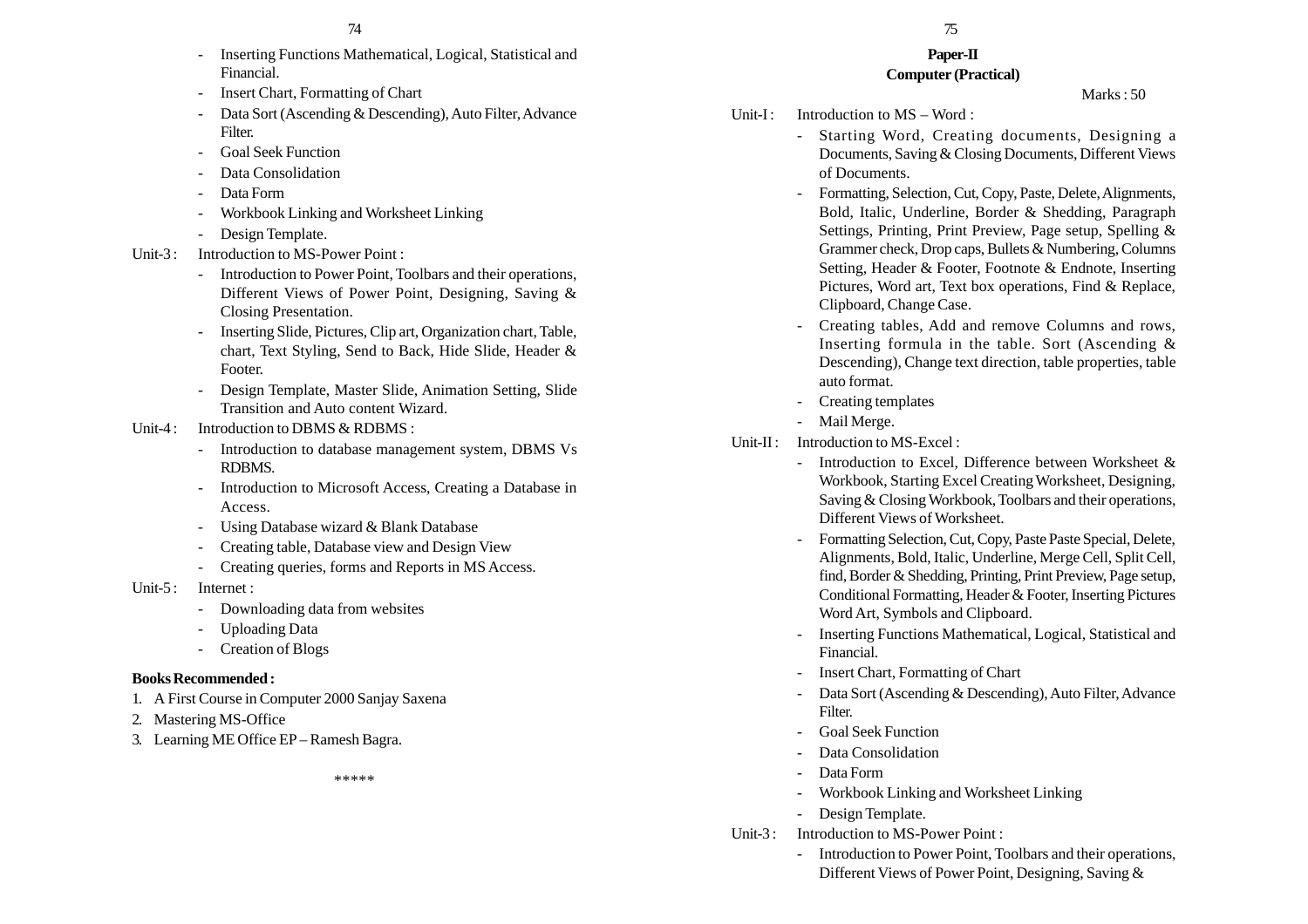- Closing Presentation.
- Inserting Slide, Pictures, Clip art, Organization chart, Table, chart, Text Styling, Send to Back, Hide Slide, Header & Footer.
- Design Template, Master Slide, Animation Setting, Slide Transition and Auto content Wizard.

#### Unit-4 : Introduction to DBMS  $\&$  RDBMS :

- - Introduction to database management system, DBMS Vs RDBMS.
- - Introduction to Microsoft Access, Creating a Database in Access.
- -Using Database wizard & Blank Database
- Creating table, Database view and Design View
- Creating queries, forms and Reports in MS Access.

#### Unit-5 : Internet :

- -Downloading data from websites
- Uploading Data
- -Creation of Blogs

#### **MARKS DISTRIBUTION**

| <b>Theory Part</b> |                          | $(Total Marks - 50)$ |
|--------------------|--------------------------|----------------------|
| Unit-I             |                          | 10 Marks,            |
| $Unit-II$          |                          | 10 Marks,            |
| $Unit-III$         |                          | 10 Marks,            |
| Unit-IV            |                          | 10 Marks $\&$        |
| Unit-V             | $\overline{\phantom{0}}$ | 10 Marks.            |
|                    |                          |                      |

Practical Part (Total Marks – 50)

1. Prepare two practical questions on 5 units. (Give only one practical on each unit)

Both the questions answers solve in the answer book. Execute any one and take a printout and attached printout to the answer book . 30 Marks

2. External Viva Voce. 20 Marks \*\*\*\*\*

## **Paper-III (VIth Semester) Regional Language – Marathi (Compulsory)**

## <u>2. मराठी आवश्यन</u>

| वेळ : 3 तास |                                                 | एरू ज जुन- $100$ |
|-------------|-------------------------------------------------|------------------|
|             | प्रश्ना 1 पाठ्यपुरतज् आधारित निबंध (जद्यपाठावर) | $20$ जून         |
|             | प्रश्ना 2 दीर्घोत्तरी (पद्यावर)                 | $20\,$ जूज्      |

- $y$ १-ा $\beta$  लघुत्तरी (अ)  $4$  चा एन जट निंवा  $4$  चा दूसरा जट (जद्य पाठावर)  $20$  ज् $\sigma$
- $U$ धश्- $U$  लघुत्तरी (अ)  $4$  चा जट जिंवा  $4$  चा दूसरा जट (जद्यावर एज, पद्यावर  $v$ क आजि व्याहारिज मराठीवर दो-ा असे एवू न चार प्रश्-ा राहतील)  $20 \frac{1}{90}$ जून
- प्रश्न $5$  अतिलघूत्तरी एवू ज $4$  प्रश्ना विछा। रावेत प्रत्येनी  $5$   $20$  जुज <u>(जद्य पद्यावर प्रत्येजी एज व्यावहारिज मराठी वरील दो-Tपश्-T असे</u>  $\nu_{\overline{g}}$ ज चार प्रश्-ा राहतील.)  $\nu_{\overline{g}}$ ज जुज  $\nu_{0}$ \*\*\*\*\*

#### सूच-*ा*:-

- 1.अतिलघुत्तरी प्रश्-ा चारही जटातू-ा राहतील.
- 2.या प्रश्-ापत्रिजे त "60 जुज् (जद्यावर)" व "40 जुज् (पद्यावर)" अशी जुनांची विभाजनी आहे.

**\*\*\*\*\***

## $f\breve{\sigma}$ *ता*

## **Paper-III Compulsory Language (Modern European)**

# **French**

Time : 3 Hours (Full Marks – 100) The Distribution of Marks will be as follows : 1. Text .... 50 Marks 2. Rapid Reader .... 20 Marks 3. Composition .... 30 Marks

Total 100 Marks

#### **Text Prescribed** :

- 1. Le Nouveua Sons Frontieres 11, Published by CLE International Pris, Available at Frech Book centre Pvt. Ltd., 1-3, shopping complex, opp. Moolchand Hospital Ring road, Defence Colony, New Delhi.
- 2. Les" petis Recits de grands Ecrivains by G.A. deleury and Y.K. Sohoni.

## **Published by University of Poona**

- 1. Le Bagnard et L Eveque
- 2. Le condamne encombrant
- 3. Brunain, La Vache ducure
- 4. L. histore de charse.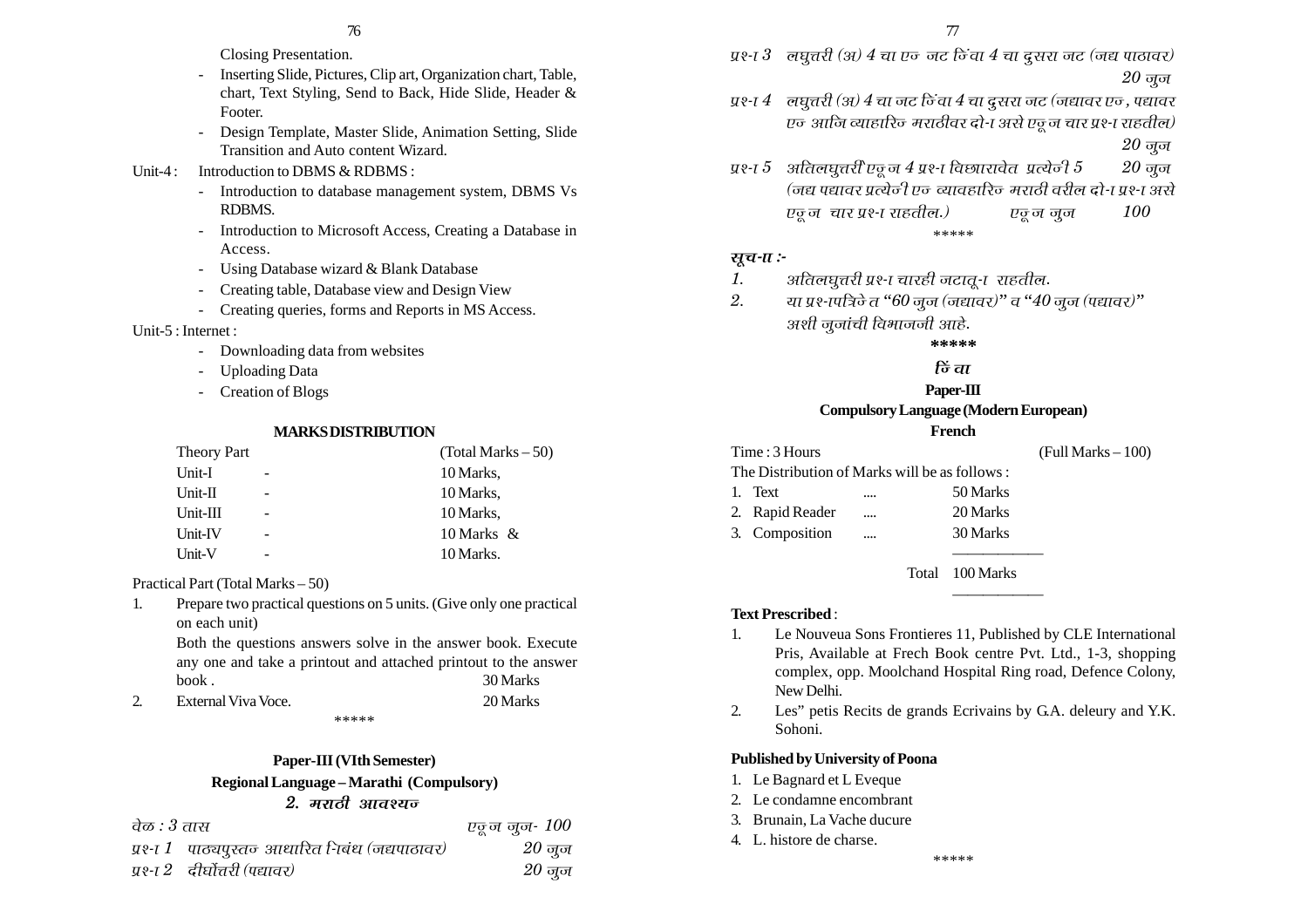#### **Law of Trust (Law relating to Trusts, Equity and Fiduciary Relationships)**

#### **Paper – IV**

#### 1 **Introduction**

- 1.1 The concept of trust : distinction with agency and contract.
- 1.2 Development of law : common law and equity.
- 1.3 Trusts : classification.
- 2 **Definition and nature of trusts under Indian Law**
	- 2.1 Creation of trusts : rules.
- 3 **Duties of Trustees**
	- 3.1 Execution.
	- 3.2 Acquaintance with nature of property.
	- 3.3 Duties in respect to title.
	- 3.4 Duty of care.
	- 3.5 Conversion.
	- 3.6 Impartiality.
	- 3.7 Prevention of waste.
	- 3.8 Keeping of accounts and giving of information.
	- 3.9 Investment.
	- 3.10 Sale.
	- 3.11 Liability for breach of trust.

#### 4 **Rights of Trustees**

- 4.1 Title Deed.
- 4.2 Reimbursement.
- 4.3 Indemnity.
- 4.4 Seeking direction from court.
- 4.5 Settlement of accounts.
- 4.6 General authority.

#### 5 **Powers of Trustees**

- 5.1 Sale.
- 5.2 Varying of investment.
- 5.3 Property of minors.
- 5.4 Giving receipts.
- 5.5 Power to compound, compromise and settle.
- 5.6 Exercising authority on death or disclaimer of one of the trustees.
- 5.7 Suspension of trustee's power.
- 6 **Liabilities of Trustees**
- 7 **Disabilities of Trustees (Section 46 to 54)**
- 8 **Of vacating the office of Trustee (Section 70 to 76)**
- 9 **Certain obligations in the nature of trust (Section 80 to 96)**

## ления в 179 году в 179 году в 179 году в 179 году в 179 году в 179 году в 179 году в 179 году в 179 году в 179

- 10 **Rights of Beneficiaries**
	- 10.1 Rents and profits.
	- 10.2 Specific execution.
	- 10.3 Inspection and Information.
	- 10.4 Transfer.
	- 10.5 Suit for execution.
	- 10.6 To have proper trustees.
	- 10.7 Right to compel trustees to do the duties.
	- 10.8 Right on wrongful purchase or acquisition by trustees.
	- 10.9 Follow up of trust properties in the hands of third parties.
	- 10.10 Blending of property by trustees.
	- 10.11 Employment by partner trustee of trust property for partnership purposes.
- 11 **Liabilities of the Beneficiaries**
- 12 **Discharge of Trustees**
- 13 **Appointment of New Trustees**
- 14 **Extinction of Trust**

#### 15 **Constructive trust : equitable and fiduciary relationship.**

- 15.1 Transfer without intent to dispose beneficial interest.
- 15.2 Trust incapable of execution and trust executed fully without exhausting property - the Cypress Doctrine.
- 15.3 Transfer and request for illegal purposes.
- 15.4 Transfer pursuant to rescindable contract.
- 15.5 Debtor becoming creditor's representative.
- 15.6 Advantage from undue influence.
- 15.7 Advantage by qualified owner.
- 15.8 Property acquired with notice of existing contract.
- 15.9 Purchase by person contracting to buy property to be held by trust.
- 15.10 Possession of property without whole beneficial interest.
- 15.11 Duties of constructive trustees.
- 15.12 Rights of bona-fide purchases.
- 16 **Special Legislation Charity and Religious Trust**
- 17 **Common property resources and public trust doctrine.**
- 18 **Nature and Scope of equity.**
	- 18.1 General conception of Equity.
	- 18.2 Nature, Origin and Growth of Equity.
	- 18.3 Equity and the Common Law.
	- 18.4 The Maxims of Equity.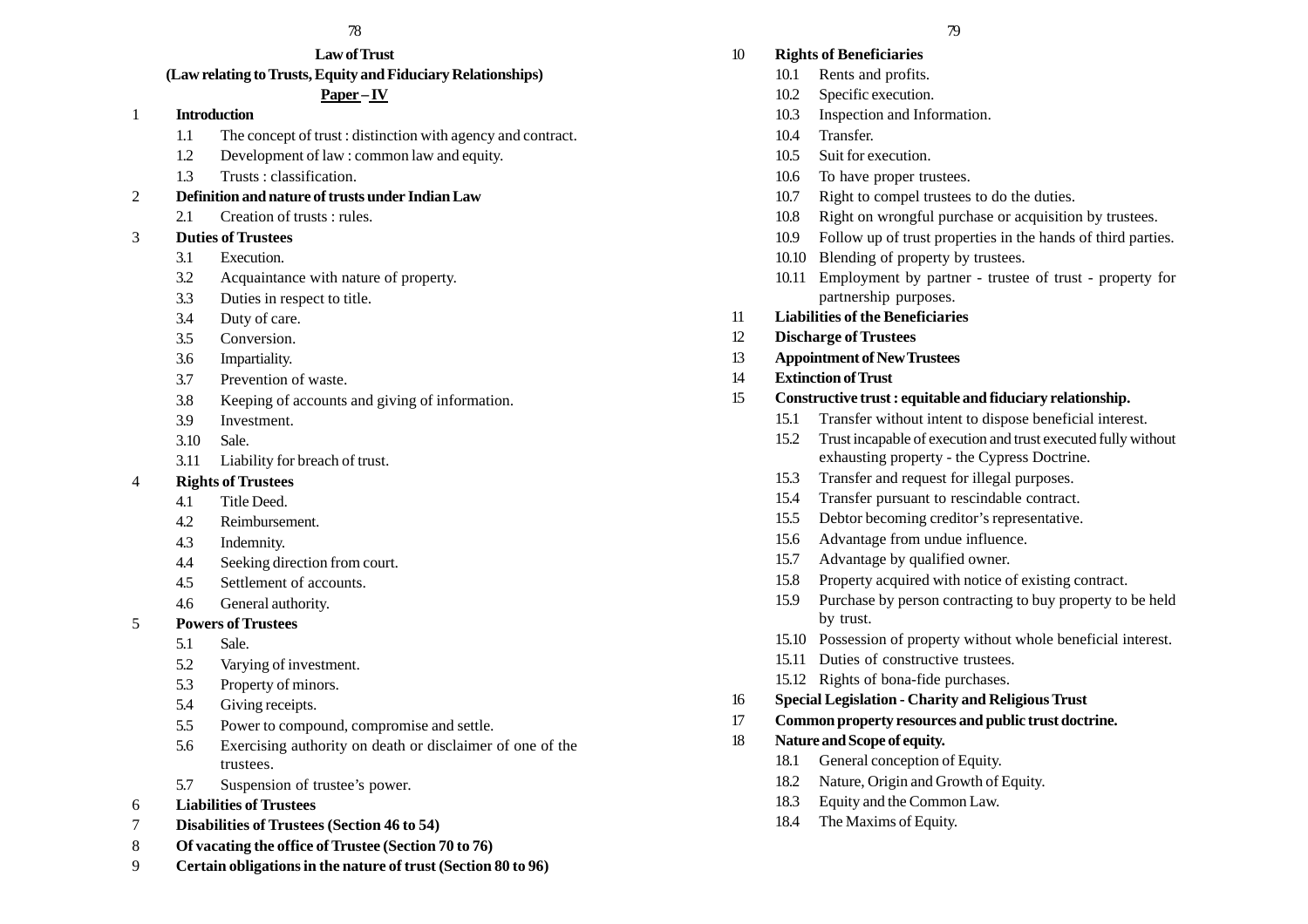## **Select Bibliography**

- 1) S.Krishnamurthy Aiyer and Harbans Lal Swin, Principles and Digest of Trust Laws, (1998), University Book Agency, Allahabad.
- 2) R.H.Mandsley and E.H.Burn, Trust and Trustees : Cases and Materials, (1978), Butterworths, London.
- 3) R.E.Megarry and P.V.Baker, Snell's Principles of Equity, (1964), ELBS, Sweet and Mexwell.
- 4) Philip H. Pettit, Equity and Law of Trust, (1970).
- 5) Iyer N., Indian Trust Act, (1997), New Delhi Law House, New Delhi.
- 6) Ahmadullah Khan, The Law of Wakf in India, (1997), Delhi Law House, Delhi.
- 7) Rajarathnam, Natrajan and Thankaraj, Commentary of Charitable Trust and Religious Institutions, (2000), Universal, Delhi.
- 8) Mukherjee, Commentary on Indian Press Act, (1999), Universal, Delhi.
- 9) Rao C.R., The Indian Trust Act and Allied Laws, (1999). \*\*\*\*\*

## **LAND LAWS AND LOCAL LAWS The Maharashtra Land Revenue Code, 1966**

## **Paper - V**

- 1 **Definitions**
- 2 **Revenue Areas**
	- 2.1 Division of State into Revenue areas.
	- 2.2 Constitution of Revenue areas.
- 3 **Revenue Officers : Their powers and Duties**
	- 3.1 Chief Controlling Authority in revenue matters.
	- 3.2 Revenue Officers in division.
	- 3.3 Revenue Officers in district.
	- 3.4 Survey Officers.
	- 3.5 Combination of officers.
		- 3.5.1 Delegation of powers.
	- 3.6 Temporary vacancies.
	- 3.7 Subordination of officers.
	- 3.8 Appointments to be notified.
	- 3.9 Powers and duties of Revenue Officers.
	- 3.10 Powers and duties of Survey Officers, Circle Officers etc.
	- 3.11 Conferral by State Government of owners of revenue officers on other persons.
	- 3.12 Seals.
- 4 **Provision for recovery of money, papers or other Government property**
	- 4.1 Demands for money, papers etc. to be made known in writing to person concerned etc.
	- 4.2 Public moneys may also be recovered as arrears of revenue, search warrants may be issued for recovery of papers or property.
	- 4.3 Officer or person in jail may secure his release by furnishing security.
- 5 **Of Lands**
	- 5.1 Title of State in all lands, public roads, etc. which are not property of others.
	- 5.2 Extinction of rights of public in or over any public road, lane or path not required for use of public.
	- 5.3 Lands may be assigned for special purposes and when assigned shall not be otherwise used without sanction of Collector.
	- 5.4 Regulation of use of pasturage.
	- 5.5 Recovering value of natural products unauthorisedly removed from certain lands.
	- 5.6 Right to trees in holdings.
	- 5.7 Trees and forests vesting in Government.
	- 5.8 Recovery of value of trees etc. unauthorisedly appropriated.
	- 5.9 Regulation of cutting and supply of wood etc.

## 6 **Of the Grant of Land**

- 6.1 Classes of persons holding land.
- 6.2 Occupation of unalienated granted under provisions of the Code.
- 6.3 Unoccupied land may be granted on conditions.
- 6.4 Grant of alluvial land vesting in Government.
- 6.5 Temporary right to alluvial lands of small extent.
- 6.6 Disposal of inter-state occupancies.
- 6.7 Disposal of relinquished or forfeited sub-division.
- 6.8 Occupancy to be transferable and heritable subject to certain restrictions.
	- 6.8.1 Restrictions on transfers of occupancies by Tribals.
	- 6.8.2 Damages for use and occupation of occupancies in certain cases.
		- 6.8.2.1 Pleaders, etc. excluded from appearance.
	- 6.8.3 Bar of jurisdiction of Civil Court or authority.
- 6.9 Occupant's rights are conditional.
- 6.10 Power to grant leases.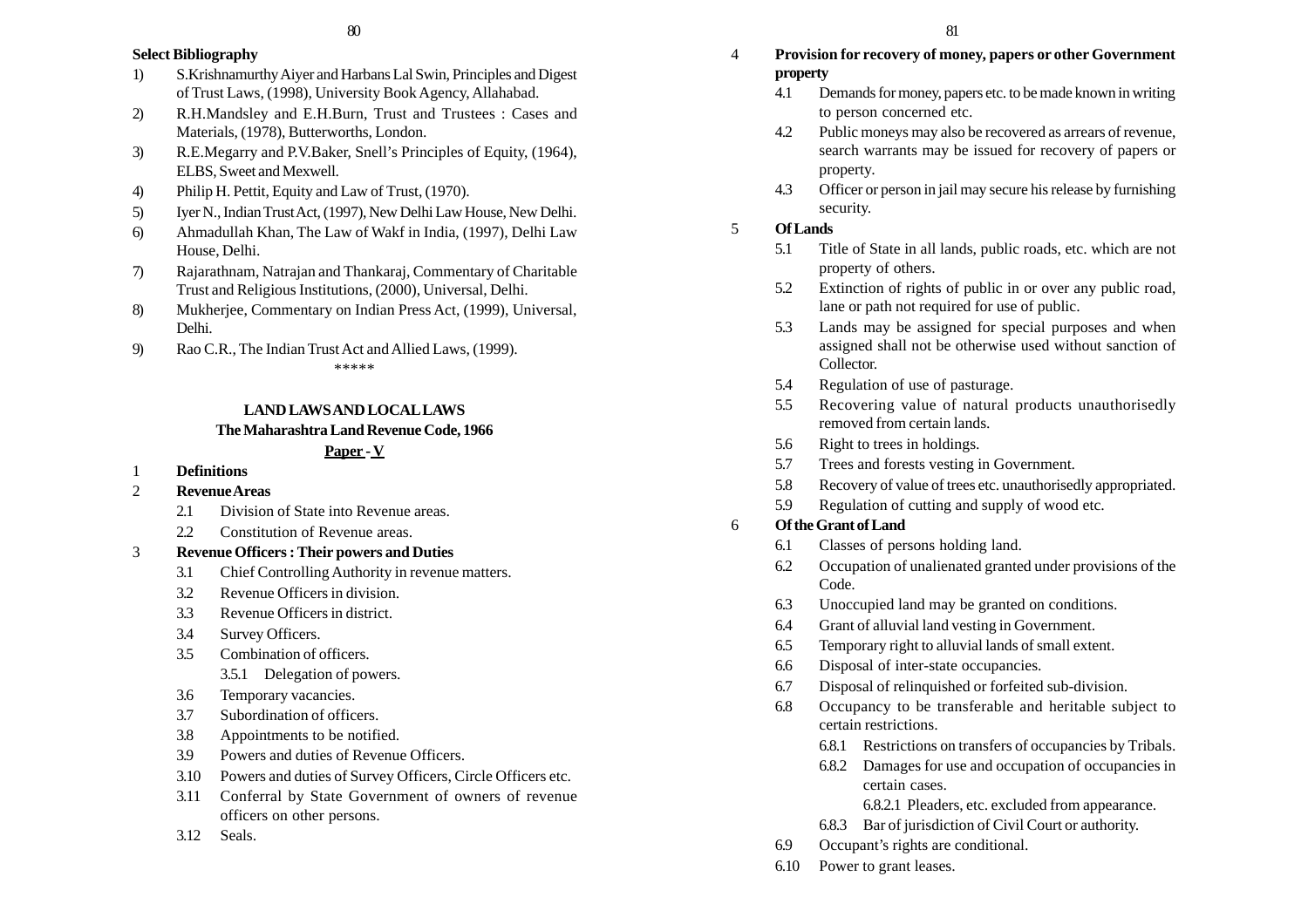- 6.11 Occupant to pay land revenue and Government lease to pay rent fixed.
- 6.12 Savings powers of Government.

## 7 **Of use of Land**

- 7.1 Uses to which holder of land for purpose of agriculture may put his land.
- 7.2 Permission for non-agricultural use.
- 7.3 Restriction on use.
- 7.4 Procedure for conversion of use of land from one purpose to another.
- 7.5 Penalty for so using land without conversion.
- 7.6 Responsibility of tenant or other person for wrongful use.
- 7.7 Power of State Government to exempt lands from provisions of Section 41,42,44,45 or 46.
	- 7.7.1 Liability for payment of conversion tax by holder for change of user of land.
- 7.8 Government title to mines and minerals.
- 7.9 Construction of water course through land belonging to other person.

#### 8 **Of Encroachments on Lands**

- 8.1 Removal of encroachments on land vesting in Government : provisions for penalty and other incidental matters.
- 8.2 Regularization of encroachments.
- 8.3 Value and land revenue : how calculated.
- 8.4 Summary eviction of person unauthorisedly occupying land vesting in Government.
- 8.5 Forfeiture and removal of property left over after summary eviction.
	- 8.5.1 Additional temporary powers for termination of licenses and removal of any building or other structure on any land or foreshore which is forfeited and of persons re-entering or remaining on the land or foreshore after eviction.

## 9 **Of Relinquishment of Land**

- 9.1 Relinquishment.
- 9.2 Relinquishment of alienated land.
- 9.3 Right of way to relinquished land.
- 9.4 Saving of operation of Section 55 in certain cases.
- 9.5 Summary eviction of person unauthorisedly occupying land.
- 9.6 Power of State Government to suspend operation of Section 55.

#### 10 **Protection of certain occupancies from process of courts**

- 10.1 Occupancy when not liable to process of Civil Court, court to give effect to Collector's Certificate.
- 10.2 Bar of attachment or sale.
- 10.3 Bar of foreclosure or attachment or sale of Bhumidhari's right.

## 11 **Of Land Revenue**

- 11.1 All land liable to pay revenue unless specifically exempted.
- 11.2 Liability of alluvial lands to land revenue.
- 11.3 Assessment of land revenue in cases if diluvian.
- 11.4 Manner of assessment and alteration of assessment.
- 11.5 Assessment by whom to be fixed.
- 11.6 Settlement of assessment to be made with holder directly from State Government.
- 11.7 Rates for use of water.
- 11.8 The fixing of assessment under this code limited to ordinary land revenue.
- 11.9 Land Revenue to be paramount charge on land.
- 11.10 Forfeited holdings may be taken possession of and otherwise disposed.
- 11.11 To prevent forfeiture of occupancy of certain persons other than occupant may pay land revenue.
- 11.12 Register of alienated lands.
- 11.13 Receipts.
- 11.14 Penalty for failure to grant receipts.
- 11.15 Reduction, suspension or remission of land revenue.

## 12 **Of Lands within the Sites of Villages, Towns and Cities.**

- 12.1 Application of chapter.
- 12.2 Limits of sites of villages, towns and cities how to be fixed.
- 12.3 No land revenue to be levied in certain cases on lands within sites of villages, towns or cities.
- 12.4 Right to exempt to be determined by Collector.
- 12.5 Pardi and wada lands exempted from payment of land revenue.
- 12.6 Survey of lands in village sites : how to be conducted.
- 12.7 In certain cases survey fees to be charged.
- 12.8 Maps of village sites.
- 12.9 Sanad to be granted without extra charge.
- 12.10 Grant of sanad on alteration of holding.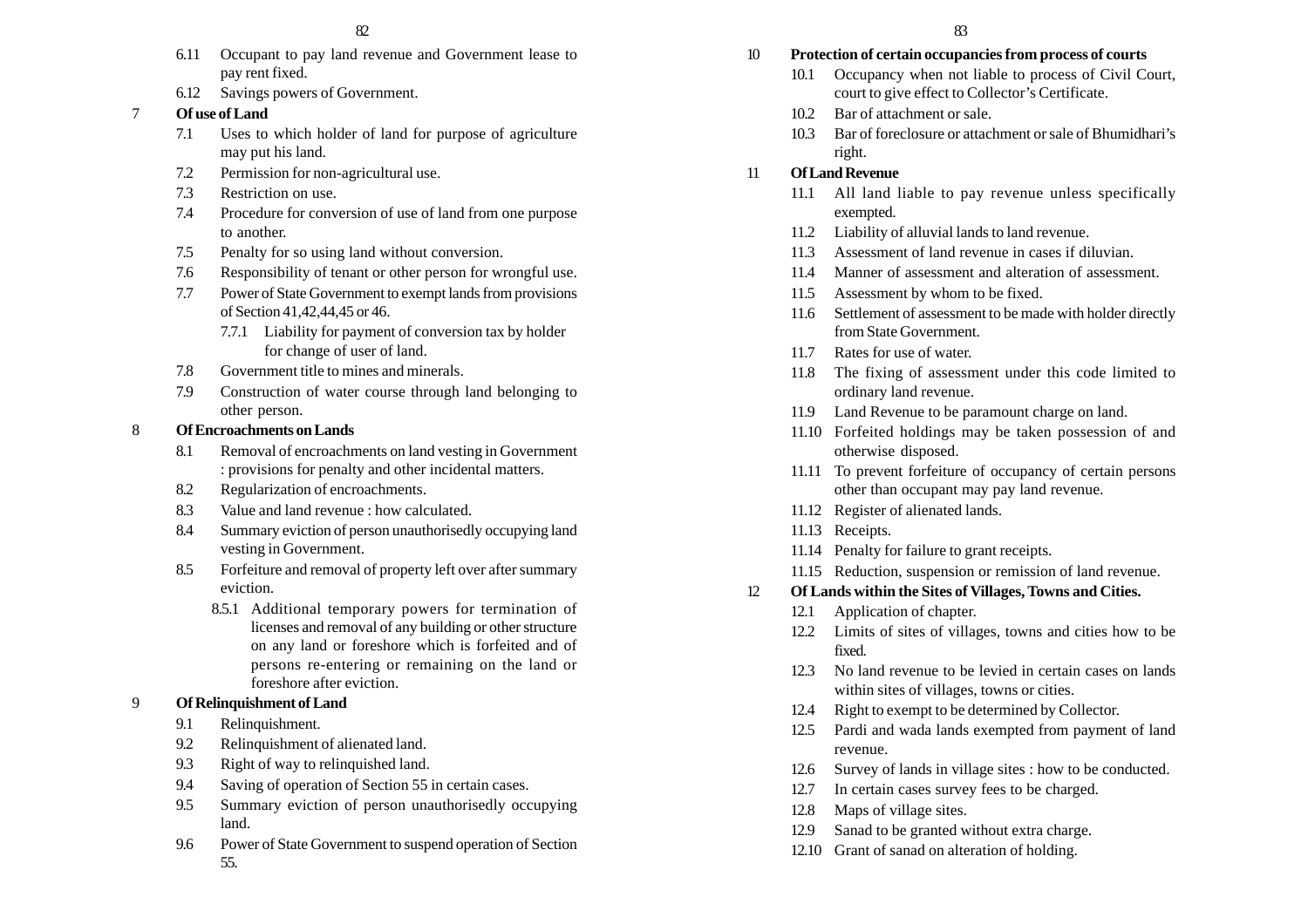12.11 Duplicate sanads may be granted.

## 13 **Boundary and Boundary Marks**

- 13.1 Fixation and demarcation : boundaries.
- 13.2 Determination of village boundaries.
- 13.3 Determination of field boundaries.
- 13.4 Disputes regarding boundaries between villages, survey numbers and sub-divisions.
- 13.5 Demarcation of boundaries : of survey number or subdivision.
- 13.6 Straightening out crooked boundaries.
- 13.7 Effect of settlement of boundaries.
- 13.8 Construction and repair of boundary marks of survey numbers and villages, etc.
- 13.9 Responsibility for maintenance of boundary marks and survey marks.
- 13.10 Collector to have charge of boundary marks and survey marks after introduction of survey.
- 13.11 Demarcation and maintenance of boundary marks between holding and village road.
- 13.12 Right of way over boundaries.
- 13.13 Demarcation of boundaries in area under town planning scheme or improvement scheme or consolidation scheme.
- 13.14 Penalty for injuring boundary marks.
- 13.15 Power to exempt operation from this chapter.

## 14 **Land Records**

- 14.1 Record of Rights.
	- 14.1.1 Exemption from provisions of this chapter.
	- 14.1.2 Record of rights.
	- 14.1.3 Acquisition of rights to be reported.
	- 14.1.4 Register of mutations and register of disputed cases.
	- 14.1.5 Obligation to furnish information, obligation to furnish entries from record of rights etc. to holder or tenant in booklet form and to maintain booklet etc.
	- 14.1.6 Fine for neglect to afford information.
	- 14.1.7 Requisition of assistance in preparation of maps.
	- 14.1.8 Intimation of transfers by registering officers.
	- 14.1.9 Correction of clerical errors.
	- 14.1.10Land Records.
	- 14.1.11 Presumption of correctness of entries in record of rights and register of mutations.
	- 14.1.12Bar of Suits.
	- 14.1.13Record of rights at commencement of Code.
- 14.2 Rights in unoccupied lands.
	- 14.2.1 Application of provisions of Section 161 to 167.
	- 14.2.2 Nistar Patrak.
	- 14.2.3 Matters to be provided for in Nistar Patrak.
	- 14.2.4 Provisions in Nistar Patrak for certain matters.
	- 14.2.5 Right in waste land of another village.
	- 14.2.6 Wajib-ul-arz.
	- 14.2.7 Regulation of fishing etc.
	- 14.2.8 Punishment of contravention of provisions.

## 15 **Realisation of Land Revenue and Other Revenue Demands**

- 15.1 Liability for land revenue.
- 15.2 Claims of State Government to have precedence over all others.
- 15.3 Dates on which land revenue falls due and is payable.
- 15.4 Temporary attachment and management of village or share of village.
- 15.5 Temporary attachment and management of village or share of village to be vacated (withdrawn) on security being furnished.

## 16 **'Arrears', 'Defaulter'**

- 16.1 Penalty for default of payment of land revenue.
- 16.2 Certified account to be evidence as to arrears.
- 16.3 Process of recovery of arrears.
- 16.4 Revenue demands of former years : how recoverable.
- 16.5 When notice of demand may issue.
- 16.6 Occupancy or alienated holding for which arrears is due may be forfeited.
- 16.7 Distraint and sale of defaulter's movable property.
- 16.8 Sale of defaulter's immovable property.
- 16.9 Power to attach defaulter's immovable property and take it under management.

## 17 **Arrest and detention of defaulter**

- 17.1 Power to arrest by whom to be exercised.
- 17.2 Power to attach defaulter's village and take it under management.
- 17.3 Lands of such village to revert free of encumbrances.
- 17.4 Revenue management of villages or estates not belonging to Government that may be temporarily under management of State Government.
- 17.5 Application of surplus profits.
- 17.6 Restoration of village so attached.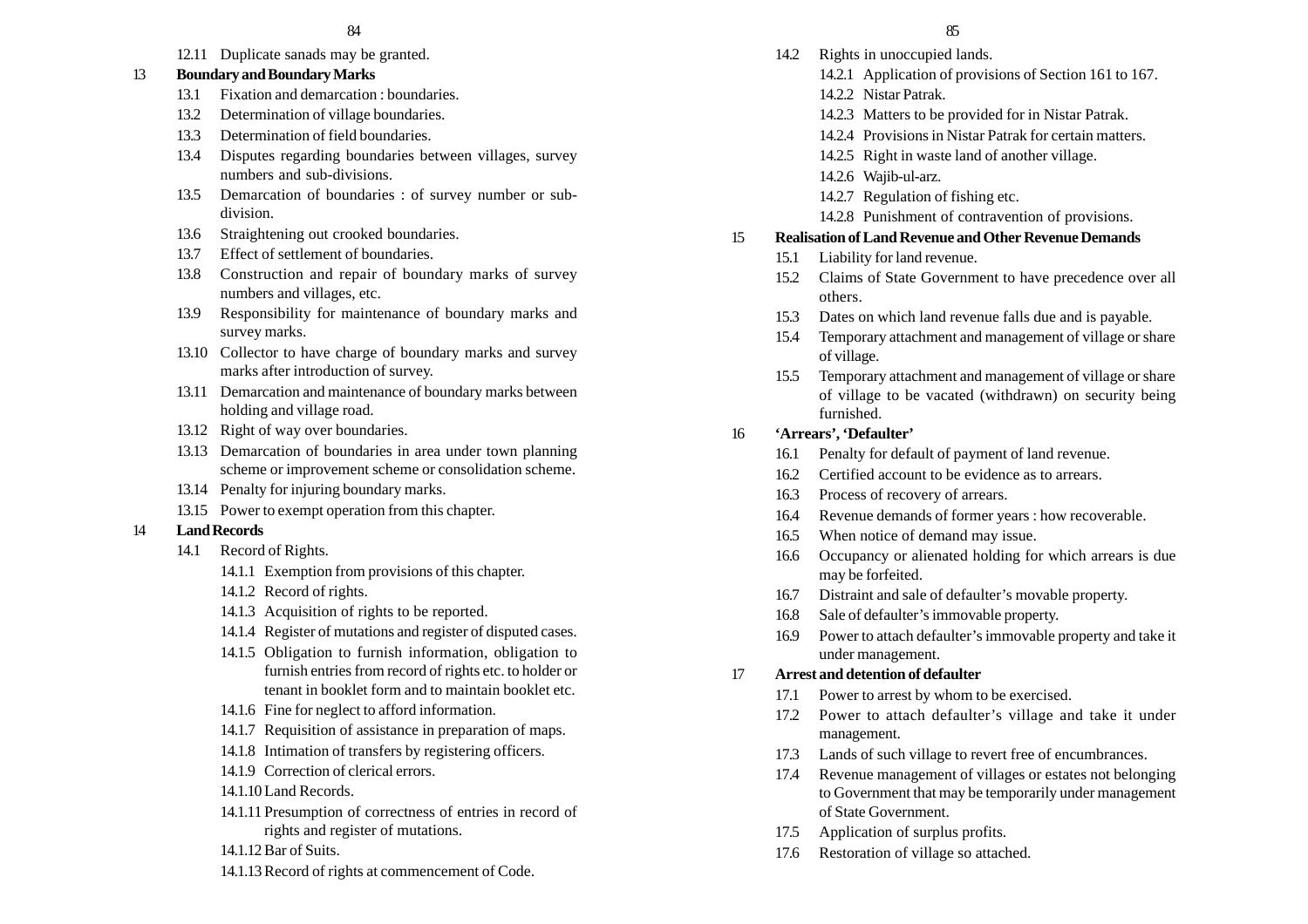- 17.7 Village, etc. to vest in State Government if not redeemed within twelve years.
- 17.8 But all processes to be stayed on security being given.

## 18 **Procedure in effecting sales**

- 18.1 Notification of sale.
- 18.2 Sale by whom to be made, time of sale etc.
- 18.3 Postponement of sale.
- 18.4 Sale of perishable articles.
- 18.5 When sale may be stayed.
- 18.6 Sale of movable property when liable to confirmation.
- 18.7 Mode of payment for movable property when sale is concluded at once.
- 18.8 Mode of payment when sale is subject to confirmation.
- 18.9 Deposit by purchaser on case of sale to confirmation.
- 18.10 Purchase money when paid.
- 18.11 Effect of default.
- 18.12 Liability of purchaser for loss by re-sale.
- 18.13 Notification before re-sale.
- 18.14 Setting aside sales of movables.
- 18.15 Application to set aside sale of immovables.
- 18.16 Order confirming or setting aside sale.
- 18.17 Purchaser may apply to set aside sale under certain circumstances.
- 18.18 Application to set aside sale by person owing or holding interest in property.
- 18.19 Refund of deposit or purchase money when sale set aside.
- 18.20 On confirmation of sale, purchaser to be put in possession. Certificate of purchase.

#### 19 **Bar of suit against certified purchaser**

- 19.1 Application of proceeds of sale.
- 19.2 Surplus not to be paid to creditors, except under order of court.
- 19.3 Certified purchaser liable only for land revenue subsequently die.
- 19.4 Purchaser's title.
- 19.5 Claims to attached property, how to be disposed.
- 19.6 Bar of revenue officer to bid, etc. at sale.
- 19.7 Purchase on nominal bid.
- 19.8 Sum recovered under provisions of this Chapter.
- 19.9 Recovery of free grants as arrears of revenue in case of misuse.
- 19.10 Recovery of monies from surety.

## 20 **Procedure of Revenue Officers**

- 20.1 Subordination of revenue officers.
- 20.2 Power to transfer cases.
- 20.3 Power to transfer cases to and from subordinate.
- 20.4 Power to summon persons to give evidence and produce documents.
- 20.5 Summons to be in writing, signed and sealed: service of summons.
- 20.6 Compelling attendance of witness.
- 20.7 Mode of serving notice.
- 20.8 Procedure for producing attendance of witnesses.
- 20.9 Hearing in absence of party.
- 20.10 Adjournment if hearing.
- 20.11 Mode of taking evidence in formal enquiries.
- 20.12 Writing and expansion of decisions.
- 20.13 Summary enquiries how to be conducted.
- 20.14 Formal and summary enquiries to be deemed judicial proceedings.
- 20.15 Ordinary enquiries how to be conducted.
- 20.16 Copies and translations, etc. how to be obtained.
- 20.17 Arrest of defaulter to be made upon warrant.
- 20.18 Power to enter upon and survey land.
- 20.19 Collector how to proceed in order to evict any person wrongfully under possession of land.
- 20.20 Power to give and apportion cost.
- 20.21 Persons by whom appearances and applications may be made before and to revenue or survey officer.
- 20.22 Saving.

## 21 **Appeals, Revision and Review**

- 21.1 Application of this Chapter.
- 21.2 Appeal and appellate authorities.
- 21.3 Appeal when to lie to State Government.
- 21.4 Appeal against review or revision.
- 21.5 Periods within which appeals must be brought.
- 21.6 Admission of appeal after period of limitation.
- 21.7 Appeal shall not be against certain orders.
- 21.8 Provision where last day for appeal falls on Sunday or Holiday.
- 21.9 Copy of order to accompany petition of appeal.
- 21.10 Power of appellate authority.
- 21.11 Stay of execution of orders.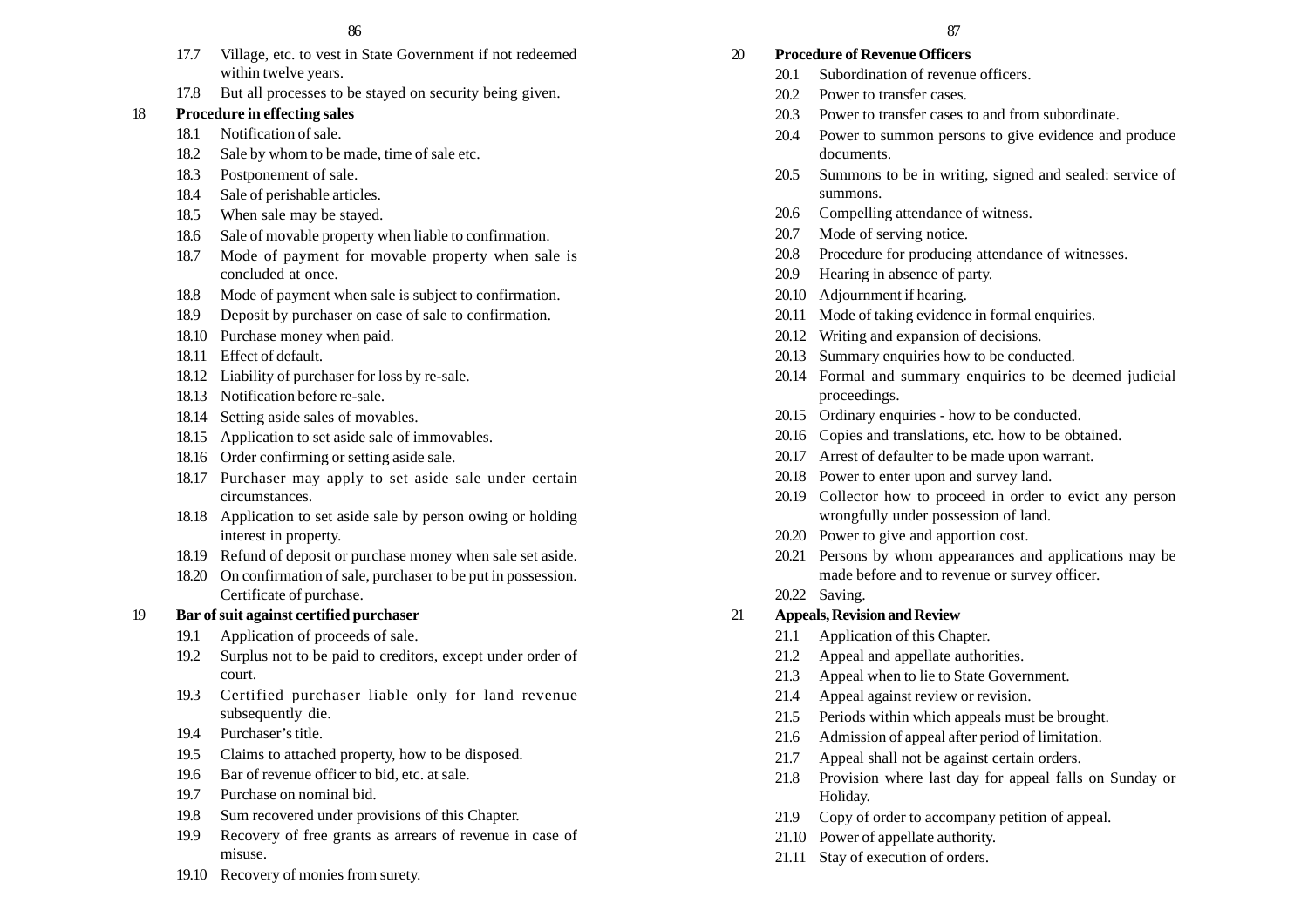- 21.12 Power of State Governments and of certain revenue and survey officers to call for and examine records and proceedings of subordinate officers.
- 21.13 Review of orders.
- 21.14 Rules as to decisions or orders expressly made final.

#### 22 **Maharashtra Revenue Tribunal**

- 22.1 Definitions.
- 22.2 Maharashtra Revenue Tribunal.
- 22.3 President and members.
- 22.4 Vacancy and temporary absence.
- 22.5 Registrar and Deputy Registrar.
- 22.6 Headquarters.
- 22.7 Place of sitting.
- 22.8 Jurisdiction of tribunal.
- 22.9 Jurisdiction barred in certain cases.
- 22.10 Powers of Tribunal under other laws not affected.
- 22.11 Tribunal to have power of civil court.
- 22.12 Practice and procedure.
- 22.13 State Government to be heard in certain cases.
- 22.14 No appeal to State Government and jurisdiction of court barred.
- 22.15 Reviews of orders of tribunal.
- 22.16 Manner of executing orders passed by tribunal.
- 22.17 Provision for court fees.
- 22.18 Rules.
- 22.19 Saving.
- 23 **Miscellaneous**
	- 23.1 Maps and land records open to inspection, etc.
	- 23.2 Rules.
	- 23.3 Provision for previous publication of and penalty for breach of rules.
	- 23.4 Laying of rules before Legislature.
	- 23.5 Delegation of powers and duties.
	- 23.6 Certain provisions to apply to alienated villages.
	- 23.7 Holders of land in alienated villages.
	- 23.8 Construction of this code.
	- 23.9 Amendments of enactments.
	- 23.10 Power to remove difficulty.
	- 23.11 Repeal and savings.
	- 23.12 Construction of reference.
- The Maharashtra Regional and Town Planning Act,1966

1 **Definitions**

## 2 **Provisions relating to regional plans**

- 2.1 Regions.
	- 2.1.1 Establishment of Region and alteration of its limits.
- 2.2 Constitution of Regional Planning Boards.
	- 2.2.1 Constitution of Regional Planning Boards.
	- 2.2.2 Terms of office and conditions of service of members.
	- 2.2.3 Resignation of members.
	- 2.2.4 Vacancies.
	- 2.2.5 Powers and duties of Board.
	- 2.2.6 Meetings of Regional Board, etc.
	- 2.2.7 Consultation or association worth experts : Regional Planning Committee.
	- 2.2.8 Power of Regional Board to appoint staff.
	- 2.2.9 Expenses of Regional Board.
- 2.3 Regional Plans.
	- 2.3.1 Survey of region and preparation of Regional Plan.
	- 2.3.2 Contents of Regional Plan.
	- 2.3.3 Submission of Regional Plan to State Government for approval.
	- 2.3.4 Procedure to be followed in preparing and approving Regional Plans.
	- 2.3.5 Publication of Regional Plan and date of its operation.
	- 2.3.6 Restriction on change of user of land or development thereof.
	- 2.3.7 Exclusion of claims for compensation for injurious affection.
	- 2.3.8 Revision or modification of Regional Plan.

## 3 **Development Plan**

- 3.1 Preparation, submission and sanction in Development Plan. 3.1.1 Development Plan.
	- 3.1.2 Contents of Development Plan.
- 2.1.2.1 Modification of substantial nature.
- 3.2 Procedure to be followed in preparing and sanctioning development plan.
	- 3.2.1 Declaration of intention to prepare development plan.
	- 3.2.2 Town Planning Officer.
	- 3.2.3 Provisions for survey and preparation of existing land use maps.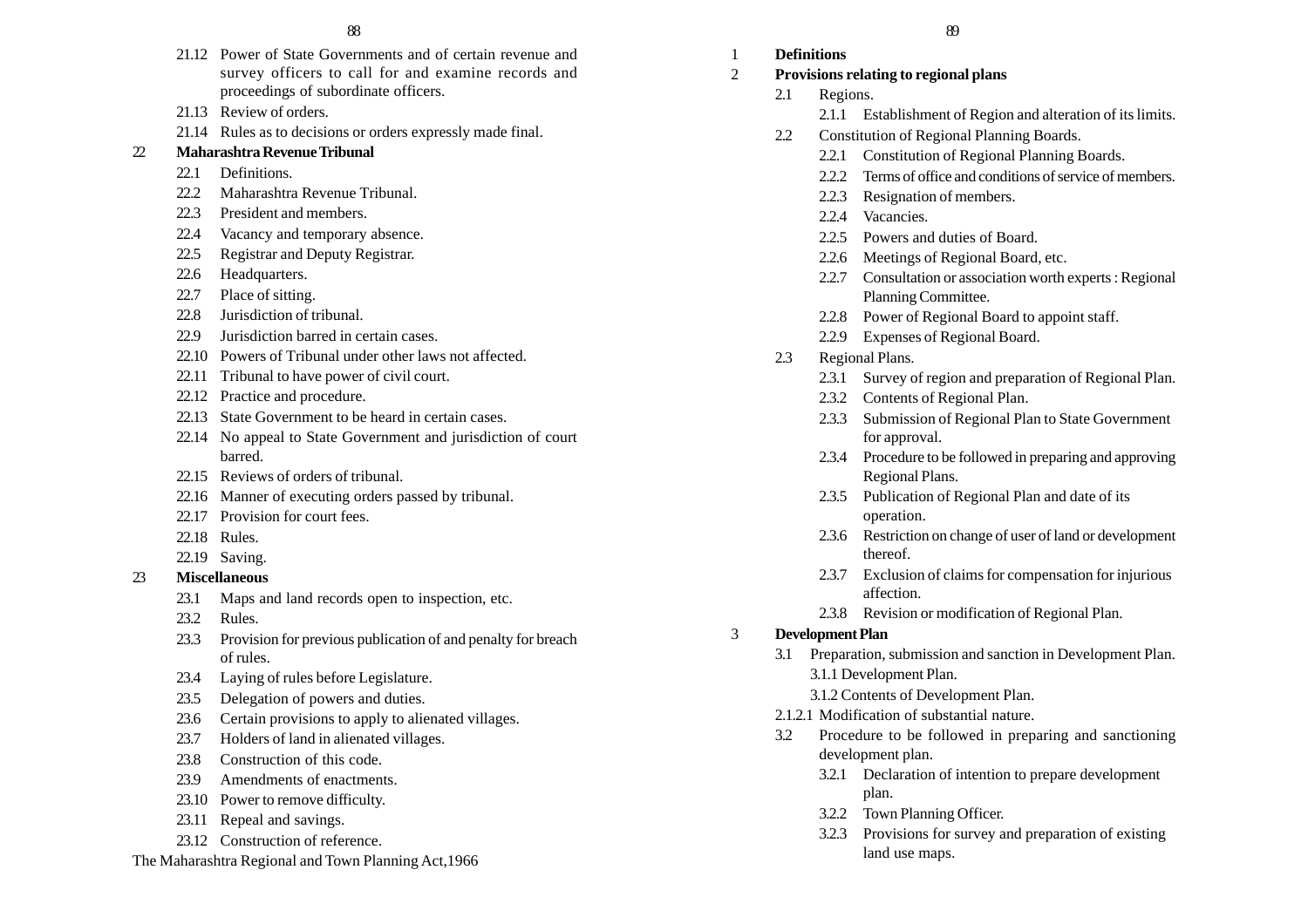- 3.2.4 Preparation and publication of notice of draft Development Plan.
- 3.2.5 Provision of Regional Plan to be considered.
- 3.2.6 Objections to draft Development Plan.
- 3.2.7 Modifications made after preparing and publishing notice of draft Development Plan.
- 3.2.8 Submission of draft Development Plan.
- 3.2.9 Sanction to draft Development Plan.
- 3.3 Provisions for preparation of interim Development plans, plans for areas of Comprehensive development, etc.
	- 3.3.1 Interim Development Plan.
	- 3.3.2 Plans for areas of Comprehensive development.
	- 3.3.3 Preparation of development plan for additional area.
	- 3.3.4 Development plan sanctioned by State Government before commencement of this act.
	- 3.3.5 Development plan prepared prior to this act.
	- 3.3.6 Minor modification of final Development Plan.
	- 3.3.7 Revision of Development Plan.
	- 3.3.8 Variation of town planning scheme by the development plan.
	- 3.3.9 Special Planning Authority for developing certain notified areas.
	- 3.3.10 Expenses Special Planning Authority to be met by contribution by local authorities.
	- 3.3.11 Implementation of plans.

#### 4 **Control of Development and Use of Land Included in Development Plans**

- 4.1 Restriction on development of land.
- 4.2 Application for permission for development.
- 4.3 Grant or refusal of permission.
- 4.4 Provisions of Development Plan to be considered before granting permission.
- 4.5 Appeal.
- 4.6 Lapse of permission.
- 4.7 Obligation to acquire land on refusal of permission or on grant of permission in certain cases.
- 4.8 Deletion of reservation of designated land for interim, draft or final Development plans.
- 4.9 Power of revocation and notification of permission to development.
- 5 **Unauthorised Development**
- 5.1 Penalty for unauthorised development or for use otherwise than in conformity with Development Plan.
- 5.2 Power to require removal of unauthorised development.
- 5.3 Power to stop unauthorised development.
- 5.4 Removal or discontinuance of unauthorised temporary development summarily.
- 5.5 Power to require removal of unauthorised development or use.
- 5.6 Recovery of expenses incurred.
- 5.7 Development undertaken on behalf of Government.

#### 6 **Town Planning Schemes**

- 6.1 Making of Town Planning Schemes.
	- 6.1.1 Preparation and contents of town planning schemes.
	- 6.1.2 Power of Planning Authority to resolve on declaration of intention to make scheme.
	- 6.1.3 Making and publication of draft scheme by means of notice.
	- 6.1.4 Inclusion of additional area in draft scheme.
	- 6.1.5 Power of State Government to require Planning Authority to make scheme.
	- 6.1.6 Contents of draft scheme.
	- 6.1.7 Reconstituted plot.
	- 6.1.8 Compensation for discontinuance of use.
	- 6.1.9 Objections to draft schemes to be considered.
	- 6.1.10 Power of State Government to sanction draft scheme.
	- 6.1.11 Restriction on use and development of land after declaration for town planning scheme.
	- 6.1.12 Power of State Government to suspend rule, byelaw, etc.
	- 6.1.13 Disputed ownership.
- 6.2 The Arbitrator and the Tribunal of Appeal.
	- 6.2.1 Arbitrator, his powers and duties.
	- 6.2.2 Certain decisions of arbitrator to be final.
	- 6.2.3 Appeal.
	- 6.2.4 Constitution of Tribunal of Appeal.
	- 6.2.5 Arbitrator to assist Tribunal in advisory capacity and his remuneration.
	- 6.2.6 Place where tribunal may sit.
	- 6.2.7 Decision of questions of law and other questions.
	- 6.2.8 Power of tribunal to decide matter finally.
	- 6.2.9 Tribunal not to be court.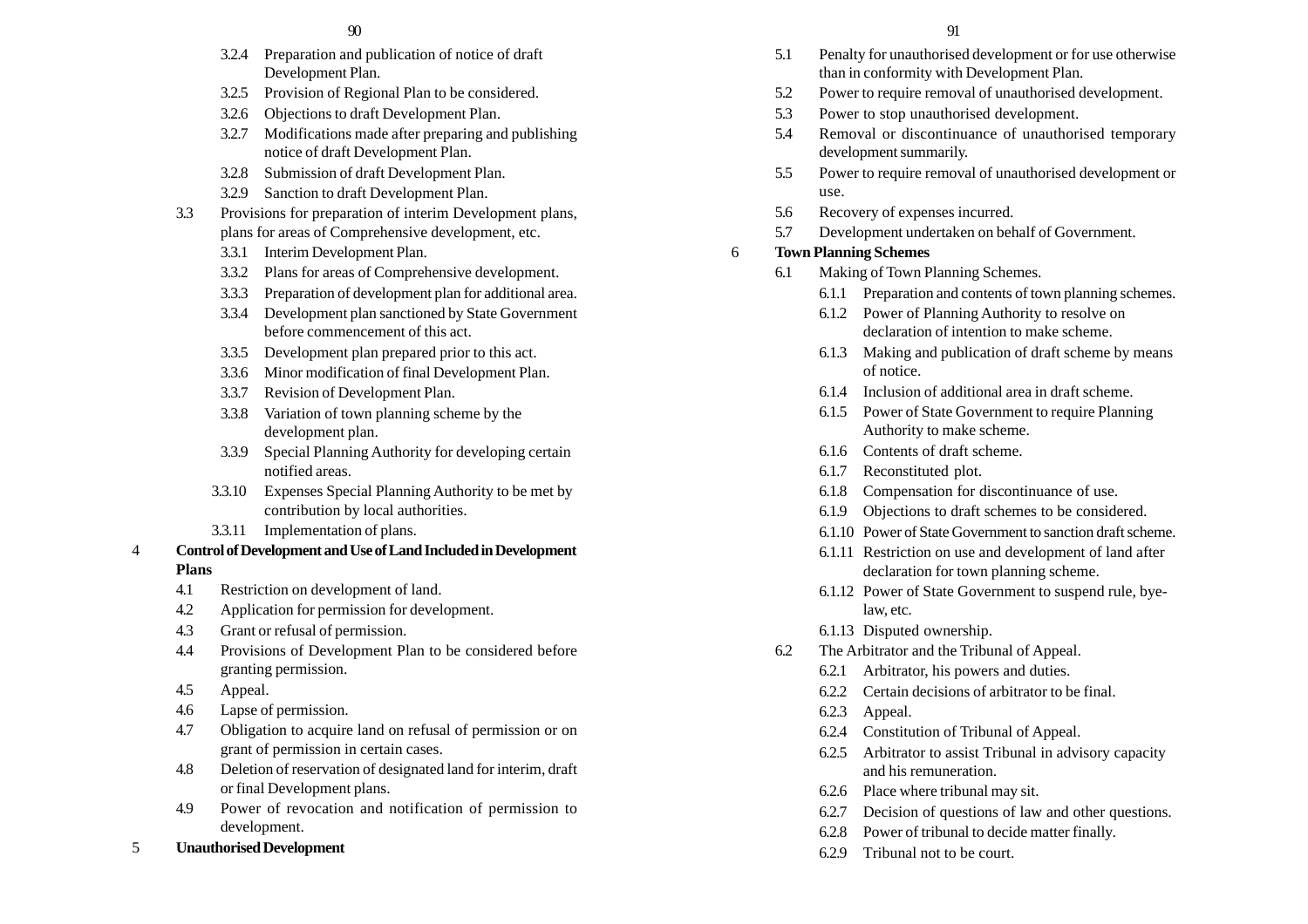#### $92$  93

- 6.2.10 Remuneration of Arbitrator and Assessors and payment of incidental expenses of Tribunal.
	- 6.2.11 Decisions of Arbitrator to be final in certain matters.
	- 6.2.12 Possession of land in advance of town planning scheme.
	- 6.2.13 Commissioner of Police or Magistrate to enforce delivery of possession of land.
	- 6.2.14 Owner of land of which possession is taken entitled to interest.
	- 6.2.15 Sanction by State Government to final scheme.
	- 6.2.16 Withdrawal for scheme.
	- 6.2.17 Effect of final scheme.
- 6.3 Enforcement of Schemes.
	- 6.3.1 Power of Planning Authority to evict summarily.
	- 6.3.2 Power to enforce scheme.
- 6.4 Variation of scheme.
	- 6.4.1 Power to vary scheme on ground of error, irregularity or informality.
	- 6.4.2 Power to vary Town Planning Scheme.
	- 6.4.3 Apportionment of cost of scheme withdrawn or not sanctioned.
- 6.5 Proceedings before Arbitrator and Tribunal.
	- 6.5.1 Right to appear by recognised agent.
	- 6.5.2 Power to compel attendance of witness.
- 6.6 Joint Development Plans and Joint Town Planning Schemes.
- 6.7 Compensation.
	- 6.7.1 Compensation in respect of property or right injuriously affected by scheme.
	- 6.7.2 Exclusion or limitation of compensation in certain cases.
	- 6.7.3 Provision for cases in which amount payable to owner exceeds amount due from him.
	- 6.7.4 Provision for cases in which value of developed plot is less than amount payable by owner.
	- 6.7.5 Payment by adjustment of account.
	- 6.7.6 Payment of net amount due to Planning Authority.
- 6.8 Miscellaneous.
	- 6.8.1 Power of Planning Authority to make agreement.
	- 6.8.2 Recovery of arrears.
	- 6.8.3 Disposal of surplus amount.
- 6.8.4 Execution of works in final schemes by Planning Authority.
- 6.8.5 Penalty for removal of boundary stones.
- 7 **New Towns**
	- 7.1 Designation of site for new town.
		- 7.1.1 Power of State Government to acquire land for Corporation or Company declared to be New Town Development Authority.
	- 7.2 Objects of Development Authority.
	- 7.3 Planning and control of development in new towns.
	- 7.4 Acquisition of land by Developmental Authority constituted under Section 113(2).
	- 7.5 Obligation to purchase designated land.
	- 7.6 Disposal of land by Developmental Authority.
	- 7.7 Directions by State Government for disposal of land.
	- 7.8 Power to make agreement for provision of services.
	- 7.9 Contributions by Development Authority towards expenditure of local authorities and statutory authority.
	- 7.10 Advances and payments by State Government to Development Authorities.
		- 7.10.1 Power of Development Authority to borrow and to accept deposits.
	- 7.11 Transfer of Undertaking of Development Authority.
	- 7.12 Combination and transfer of Development Authorities.
- The Land Acquisition Act, 1894
	- 1 **Definitions**
	- 2 **Acquisition**
		- 2.1 Preliminary Investigation.
			- 2.1.1 Publication of preliminary notification, and powers of officers thereupon.
			- 2.1.2 Payment for damages.
				- 2.1.2.1 Objections.

2.1.2.1.1 Hearing of objections.

- 2.2 Declaration of intended Acquisition.
	- 2.2.1 Declaration that land is required for public purposes.
	- 2.2.2 After declaration, Collector to take order for acquisition.
	- 2.2.3 Land to be marked out, measured and planned.
	- 2.2.4 Notice to persons interested.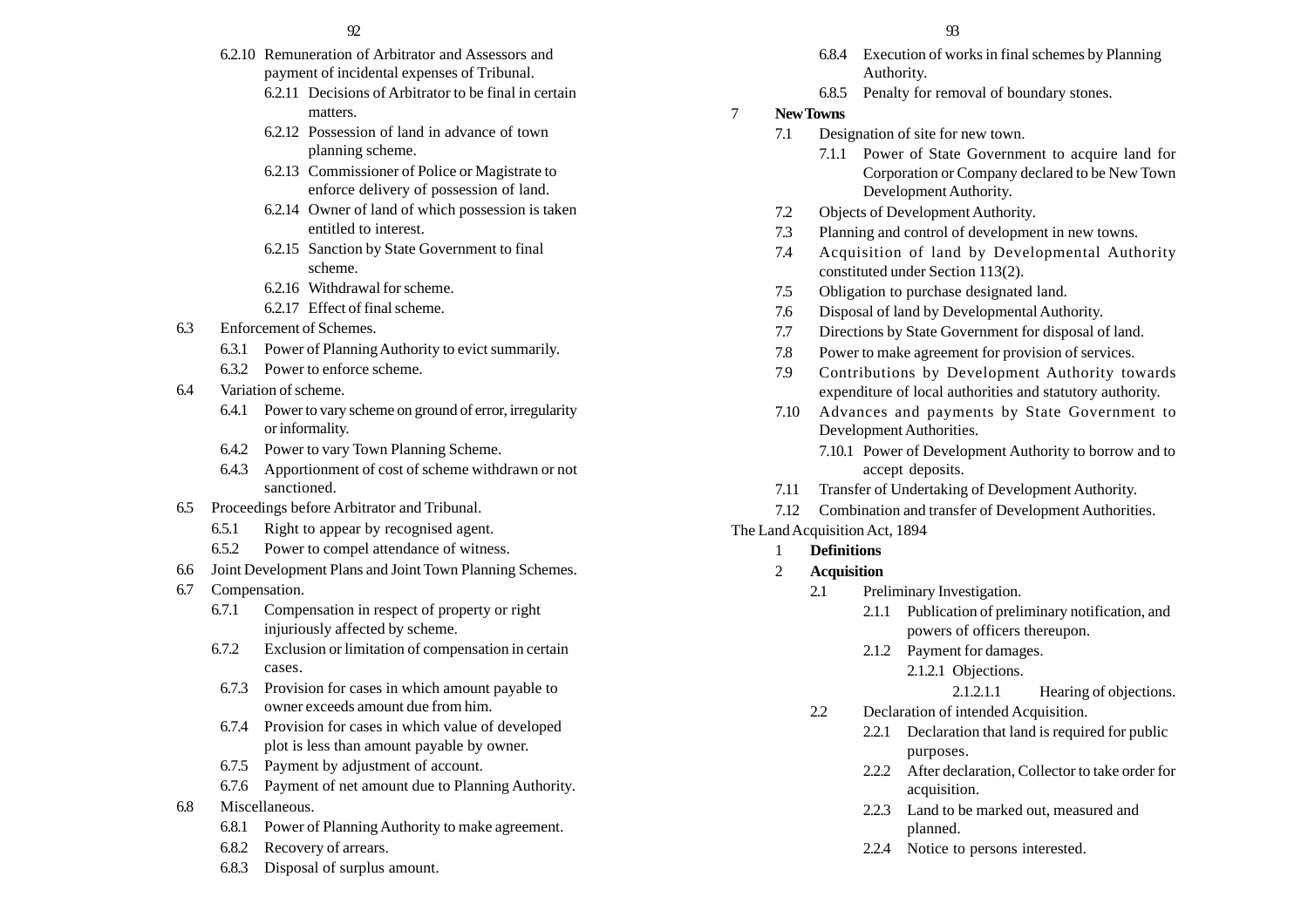- 2.2.5 Power to require and enforce the making of statements as to names and interests.
- 2.3 Enquiry into measurements, value and claims and Award by the Collector.
	- 2.3.1 Enquiry and Award by Collector.
		- 2.3.1.1 Period within which an award shall be made.
	- 2.3.2 Award of Collector when to be final.
	- 2.3.3 Adjournment of enquiry. 2.3.3.1 Corrections of clerical errors, etc.
	- 2.3.4 Power to summon and enforce attendance of witnesses and production of documents.
	- 2.3.5 Matters to be considered and neglected. 2.3.5.1 Power to call for records, etc.
- 2.4 Taking possession.
	- 2.4.1 Power to take possession.
	- 2.4.2 Special powers in case of urgency.

#### 3 **Reference to Court and Procedure thereon**

- 3.1 Reference to Court.
- 3.2 Collector's statement to the Court.
- 3.3 Service of notice.
- 3.4 Restriction on scope of proceedings.
- 3.5 Proceedings to be in open court.
- 3.6 Matters to be considered in determining compensation.
- 3.7 Matters to be neglected in determining compensation.
- 3.8 Amount of compensation awarded by Court not to be lower than amount awarded by Collector.
- 3.9 Forms of Awards.
- 3.10 Costs.
- 3.11 Collector may be directed to pay interest on excess compensation.
	- 3.11.1 Re-determination of the amount of compensation on the basis of the Award of the Court.

#### 4 **Apportionment of compensation**

- 4.1 Particulars of appointment to be specified.
- 4.2 Dispute as to apportionment.
- 5 **Payment**
	- 5.1 Payment of compensation or deposit of same in court.
	- 5.2 Investment of money deposited in respect of land belonging to persons incompetent to alienate.
	- 5.3 Investment of money deposited in other cases.
- 5.4 Payment of interest.
- 6 **Temporary Occupation of Land**
	- 6.1 Temporary occupation of waste or arable land procedure when difference as to compensation exits.
	- 6.2 Power to enter and take possession and compensation on restoration.
	- 6.3 Difference as to condition of land.

#### 7 **Acquisition of Land for Companies**

- 7.1 Industrial concern to be deemed Company for certain purposes.
- 7.2 Previous consent of appropriate Government and execution of agreement necessary.
- 7.3 Previous enquiry.
- 7.4 Agreement with appropriate Government.
- 7.5 Publication of agreement.
- 7.6 Section 39 to 42 not to apply where Government bound by agreement to provide land for Companies.
- 7.7 How agreement with Railway Company may be proved.
	- 7.7.1 Restriction on transfer, etc.
	- 7.7.2 Land not to be acquired under this part except for certain purpose for private companies other than Government Companies.

#### 8 **Miscellaneous**

- 8.1 Service of notices.
- 8.2 Penalty for obstructing acquisition of land.
- 8.3 Magistrate to enforce surrender.
- 8.4 Completion of acquisition not compulsory, but compensation to be awarded when not completed.
- 8.5 Acquisition of part of house or building.
- 8.6 Acquisition of land at cost of a local authority or Company.
- 8.7 Exemption from stamp duty and fees.
	- 8.7.1 Acceptance of certified copy as evidence.
- 8.8 Notice in case of suits for anything done in pursuance of Act.
- 8.9 Code of Civil Procedure to apply to proceedings before Court.
- 8.10 Appeal in proceedings before Court.
- 8.11 Power to make rules.
- 8.12 The Land Acquisition Amendment Act, 1984.

#### **Select Bibliography**

(1) Bare Act, The Maharashtra Land Revenue Code, 1966.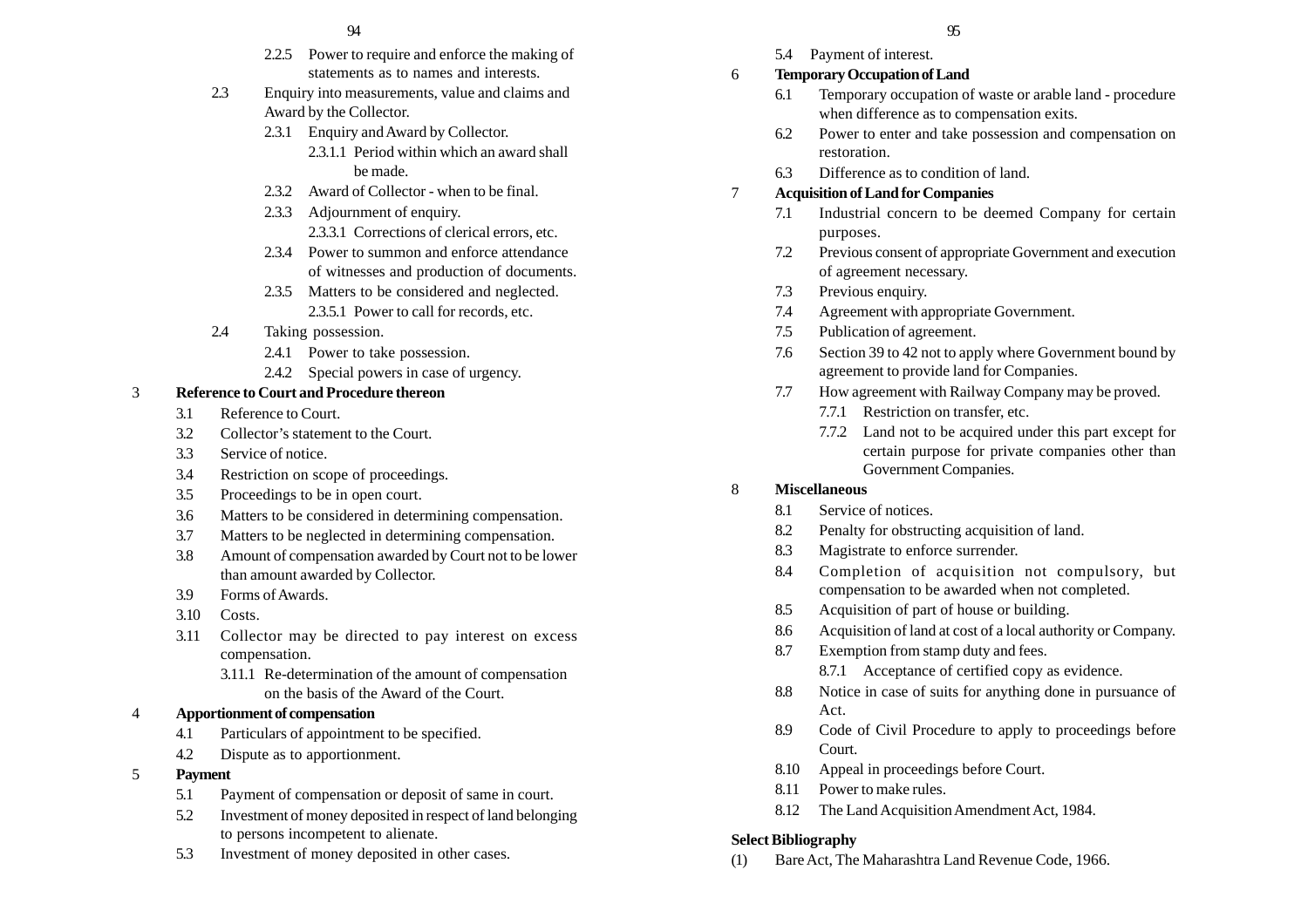- (2) Bare Act, The Maharashtra Regional and Town Planning Act, 1966.
- (3) Bare Act, The Land Acquisition Act, 1894.

\*\*\*\*\*

#### **PUBLIC INTERNATIONAL LAW**

#### **Paper - VI**

#### 1 **Foundation of International Law**

- 1.1 Definition. nature and origin of International Law.
- 1.2 Theories as to basis of International Law.
- 1.3 Distinction between Public International Law and Private International Law.

#### 2 **Sources of International Law**

- 2.1 Customs
- 2.2 Treaties.
- 2.3 Decisions of Tribunals.
- 2.4 Writing of jurists.
- 2.5 General principles of law.
- 2.6 Decisions or Determinations of the organs of international institutions, or of international conferences.

#### 3 **Relationship between International Law and Municipal Law**

- 3.1 Theories as to relationship.
	- 3.1.1 Dualist view.
	- 3.1.2 The Monistic Doctrine.
- 3.2 International Law as a part of Municipal Law.
- 3.3 Rules of Municipal Law prescribed by International Law.

#### 4 **Subjects of International Law**

- 4.1 States as subjects of International Law.
- 4.2 Individuals as subjects of International Law Place of individuals in International Law.
- 4.3 Non-state entities as subjects.

#### 5 **Codification of International Law**

- 5.1 Work of the First and Second Hague Peace Conference.
- 5.2 Codification under League of Nations.
- 5.3 Codification under United Nations.
- 5.4 International Law Commission. (I.L.C.)
- 5.5 United Nations Commission for International Trade Law. (UNCITRL)
- 5.6 General Assembly.
- 5.7 Specialised Agency.
- 6 **States as subjects of International Law**
- 6.1 Nature of a state at International Law.
	- 6.1.1 Essentials of a state.
	- 6.1.2 Concept of sovereignty.
	- 6.1.3 Equality of states.
- 6.2 Kinds of state and Non-state entities.
	- 6.2.1 Confederation.
	- 6.2.2 Federal State.
	- 6.2.3 Condominium.
	- 6.2.4 Vassal states.
	- 6.2.5 Protectorate state.
	- 6.2.6 Difference between Protectorate and Vassal state.

#### 7 **Recognition of states**

- 7.1 General concept of recognition i.e. Meaning and Definition.
- 7.2 Kinds of recognition.
	- 7.2.1 Implied recognition. Express recognition.
	- 7.2.2 Conditional recognition.
	- 7.2.3 Collective recognition.
	- 7.2.4 Recognition De-jure and De-facto.
- 7.3 Recognition of a head of state or a new Government.
- 7.4 Recognition of Insurgency and Belligerency.
- 7.5 Is there a duty to recognize ?
- 7.6 Legal effects of recognition.
- 7.7 Consequence of non-recognition.

#### 8 **State Jurisdiction**

- 8.1 Territorial jurisdiction.
- 8.2 Personal jurisdiction.
- 8.3 Jurisdiction according to the Universal Principle.
- 8.4 Jurisdiction according to Protective Jurisdiction.
- 8.5 Problem of jurisdiction with regards to aircraft.

#### 9 **State Territory**

- 9.1 Land Territory.
- 9.2 National Waters.
- 9.3 Rivers.
- 9.4 Canals.
- 9.5 Straits.
- 9.6 Bays.
- 9.7 Lakes and Land-Lock-Seas.
- 9.8 Territorial Sea.
- 9.9 Air Space.
- 9.10 Sub-soil under earth.
- 10 **State responsibility**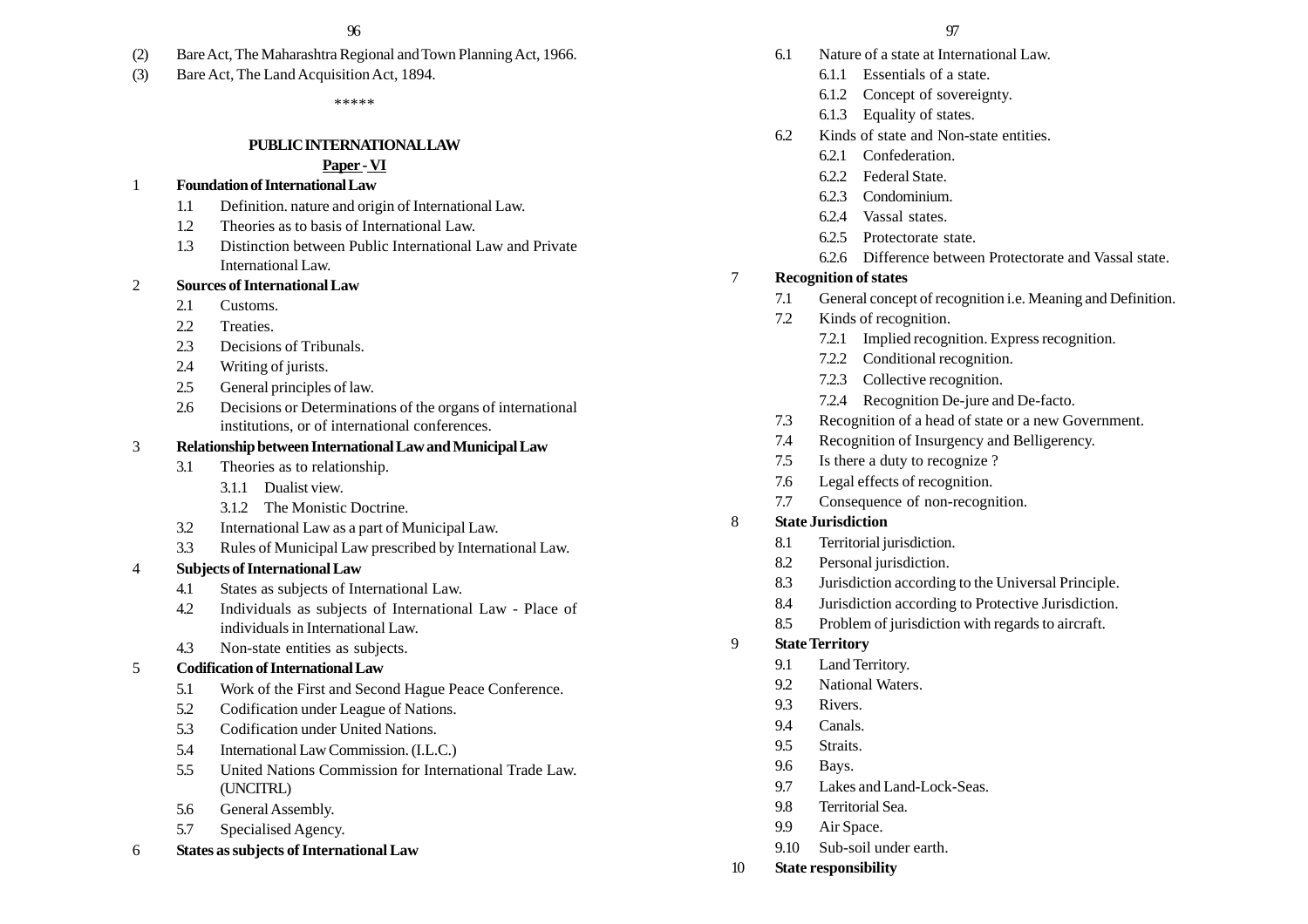- 10.1 Meaning and nature of state responsibility.
- 10.2 Currents of state responsibility.
- 10.3 Calvo Clause.

#### 11 **State succession**

- 11.1 Meaning and definition of state succession.
- 11.2 Kinds of succession.
	- 11.2.1 Universal.
	- 11.2.2 Partial.
- 11.3 Theories of state succession.
- 11.4 Passing of rights and obligations upon external changes of sovereignty over territory.
- 11.5 Passing of rights and obligations upon internal changes of sovereignty.

## 12 **State and the Individual**

- 12.1 Nationality.
- 12.2 Rights and Duties of States with regards to Aliens.
- 12.3 Extradition, Rendition and Asylum.
- 12.4 Human Rights and Fundamental Freedoms.

#### 13 **Development and the environment.**

- 13.1 Development.
- 13.2 Protection and improvement of human environment.
- 13.3 Stockholm Conference of 1972.
- 13.4 Nuclear safety and the environment.

#### 14 **The agents of international business**

- 14.1 Diplomatic Envoys.
	- 14.1.1 Classification of diplomatic agent.
	- 14.1.2 Functions.
	- 14.1.3 Immunities and privileges available to diplomatic agents.
- 14.2 Consuls.
	- 14.2.1 Classification of Consuls.
	- 14.2.2 Functions.
	- 14.2.3 Rights and immunities of consuls.
- 14.3 Special missions of a non-permanent nature.
- 14.4 Other categories of representatives and agents.

#### 15 **Treaties**

- 15.1 Nature and functions of treaties.
- 15.2 Parties to treaties.
- 15.3 Formation and Ratification.
- 15.4 Reservation.
- 15.5 Interpretation of treaties.

- 15.6 Termination of treaties.
- 15.7 Unequal treaties Jus Cogens.

#### 16 **International Disputes**

- 16.1 Peaceful/Amicable means of settling international disputes 16.1.1 Arbitration.
	-
	- 16.1.2 Judicial settlement.
	- 16.1.3 Negotiations.
	- 16.1.4 Good offices.
	- 16.1.5 Mediation.
	- 16.1.6 Conciliation.
	- 16.1.7 Enquiry.
	- 16.1.8 Settlement under the U.N.
- 16.2 Forcible means of settling international disputes
	- 16.2.1 Retorsions.
	- 16.2.2 Reprisals.
	- 16.2.3 Embargo.
	- 16.2.4 Pacific Blockade.
	- 16.2.5 Intervention.

#### 17 **War, armed conflicts and other hostile relations**

- 17.1 Meaning.
- 17.2 Non-war armed conflicts.
- 17.3 Commencement of war or other hostilities.
- 17.4 Legal regulation of right to resort to war or other armed conflicts.
- 17.5 Effects of out break of war.
- 17.6 Modes of terminating of war and other hostilities.
- 17.7 War crimes and trials pertaining to it.
- 18 **Neutrality, Quasi Neutrality and Non-belligerency**.
	- 18.1 Definition of Neutrality
		- 18.1.1 Development of law of neutrality.
		- 18.1.2 Duties of neutral states.
		- 18.1.3 Kinds of neutrality.
		- 18.1.4 Distinction between neutrality and neutralisation.
		- 18.1.5 Privilege of angary.
	- 18.2 Meaning of quasi-neutral.
	- 18.3 Meaning of non-belligerent.
	- 18.4 Rights and duties in general of neutrals, quasi-neutral and non-belligerents.
- 19 **International institutions**.
- 20 **International Organisation**
	- 20.1 Definition.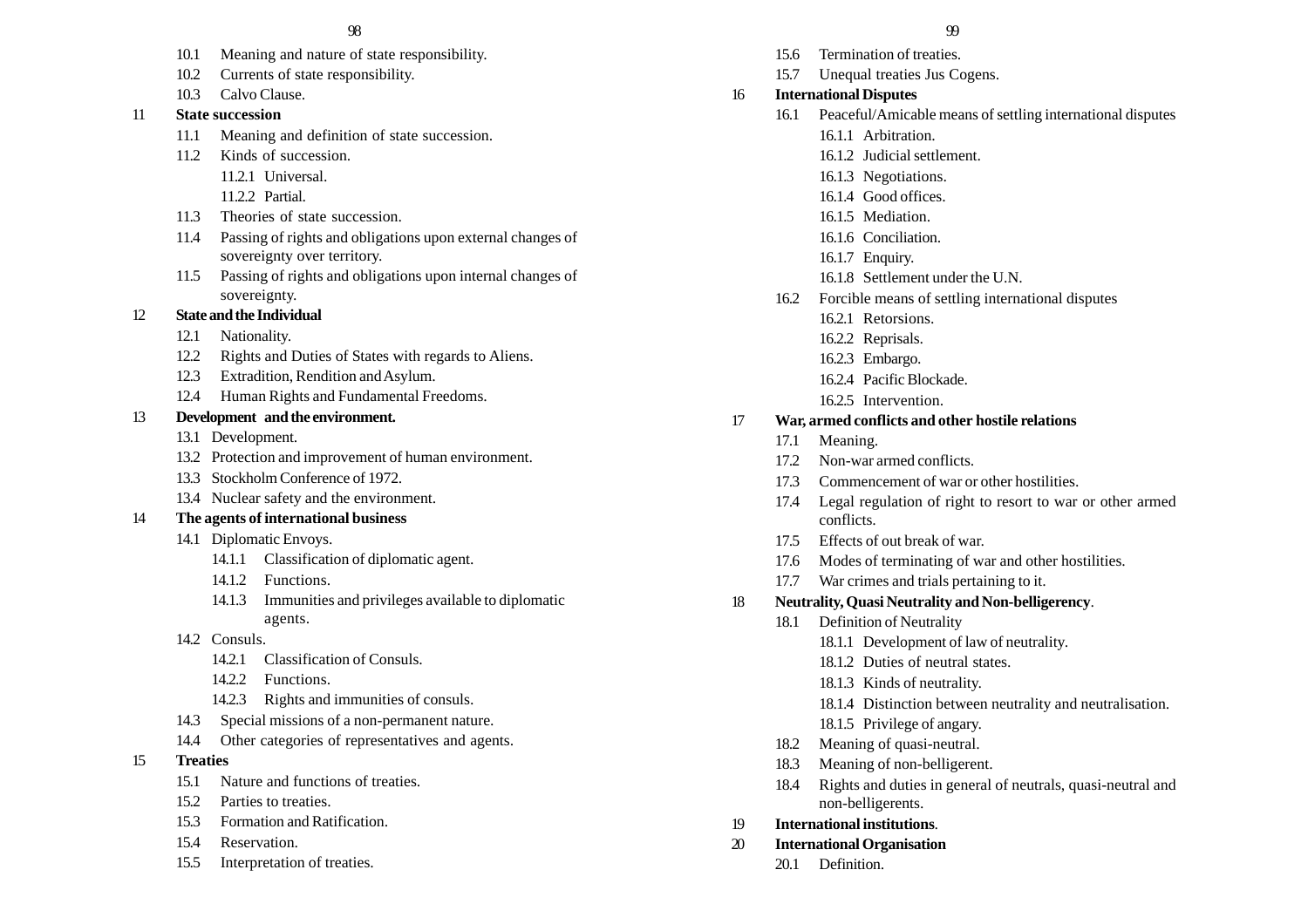- 20.2 Kinds of International Organisations.
- 20.3 Law of International Organisation.
- 20.4 Legal personally of Organisation.
- 20.5 Legal functions of Organisation.
- 20.6 Evolution of International Organisation
	- 20.6.1 United Nations Organisation.
	- 20.6.2 General Assembly.
	- 20.6.3 Security Council.
	- 20.6.4 Economic & Social Council.
	- 20.6.5 Trusteeship Council.
- 20.7 Settlement of disputes : Peaceful means and coercive means.
- 20.8 Intervention
- 20.9 War.
- 20.10 Enemy Character.
- 20.11 Neutrality.
- 20.12 War Crimes.
- 21 **Intervention : Monroe Doctrine, Drago Doctrine**.
- 22 **Contra Band and Doctrine of Continuous Voyage**.
- 23 **Blockade**.

## **BOOKS:**

- 1) Internatioal Law and Human Rights By H.O.Agarwal Central Law Publications.
- 2) Introduction to International Law By J.G.Starke Butterworth. \*\*\*\*\*

## **Labour and Industrial Law - I**

## **Paper - VII**

## 1 **Historical perspective on Labour**

- 1.1 Labour through the ages Slave labour Guild system Division on Caste Basis - labour during feudal days.
- 1.2 Colonial Labour Law and Policy.
- 1.3 Labour capital conflicts : exploitation of labour, profit motive, poor bargaining power, poor working conditions, unorganised labour, Bonded labour, surplus labour, division of labour and super-specialisation, lack of alternative employment.
- 1.4 From Laissez, fair to welfarism and and to globalization : Transition from exploitation to protection and from contract to status : changing perspectives on labour.

## 2 **Industrial Disputes Act, 1947**

2.1 Objects of Industrial Disputes Act.

- 2.2 Definitions. (S-2)
- 2.3 Judicial exposition of important definitions.
- 2.4 Notice of change.  $(S : 9-A9-B)$
- 2.5 Authorities under the Act. (S: 3, 9-C, 4, 5, 12, 6, 7, 7-A, 7-B, 7-C, 8, 9, 12)
	- 2.5.1 Non-adjudicatory
		- 2.5.1.1 Work Committees Efficacy, weakness, reasons.
		- 2.5.1.2 Conciliation officers appointment, powers, functions.
		- 2.5.1.3 Board of conciliation Constitution, functions, procedure.
		- 2.5.1.4 Voluntary Arbitration Meaning, requirements, whether statutory.
		- 2.5.1.5 Court of Enquiry Ambit, effect.
- 2.6 Compulsory adjudication of Industrial Disputes
	- 2.6.1 Machinery
		- 2.6.1.1 Labour Court Appointment, functions, jurisdiction.
		- 2.6.1.2 Industrial Tribunal Jurisdiction.
		- 2.6.1.3 National Industrial Tribunal Constitution, consequences.
		- 2.6.1.4 Difference with ordinary courts.
		- 2.6.1.5 Duties, procedure, practice, rules of natural justice.
		- 2.6.1.6 General principles of labour adjudication.
		- 2.6.1.7 Can't enlarge scope of reference, decides all issues, not to relinquish jurisdiction, resjudicata, implied powers, Section-11A enlarge jurisdiction, reappraisal of evidence.
- 2.7 Reference of Industrial Disputes
	- 2.7.1 Scope, conditions, discretionary, mandatory, Government's powers, grounds to attack reference.
- 2.8 Award
	- 2.8.1 Conditions.
	- 2.8.2 Interim, Final, Operatory effect, period, persons bound, change of service conditions.
- **2.9 Strike and Lock-out**
	- 2.9.1 Definition, kinds of strikes, lock-out defined, distinct from closure.
	- 2.9.2 Restrictions, Public Utility Services, General restrictions, Essential Services Act.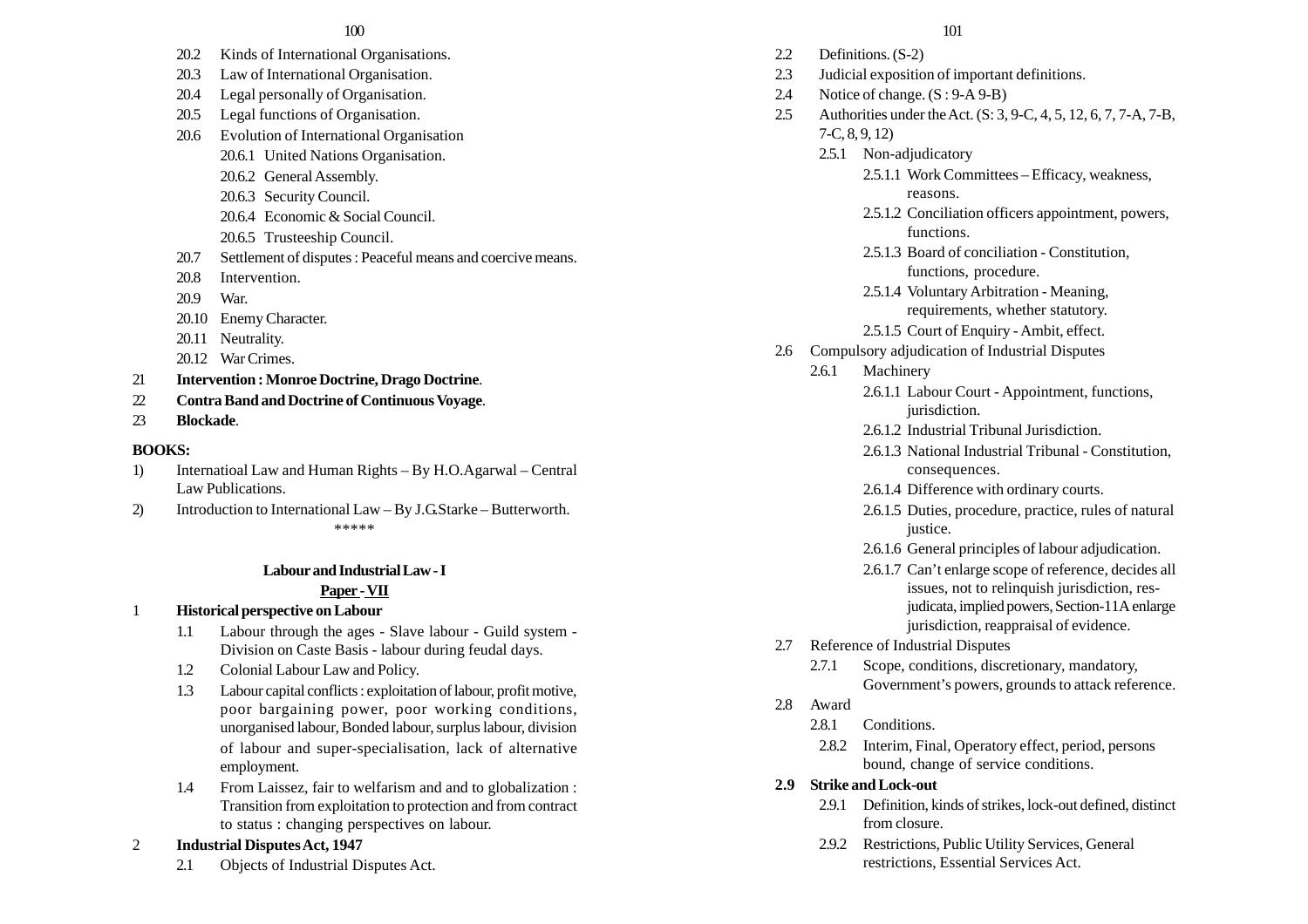- 2.9.3 Justified, Unjustified strike, legal & Illegal strike.
- 2.9.4 Lock-out : Grounds, impact,
- 2.9.5 Gherao : Compare to strike.
- 2.10 Lay-off Retrenchment
	- 9.10.1 Lay-off
		- 9.10.1.1Application, conditions.
		- 9.10.1.2Lay-off Definition, different from Lock-out.
		- 9.10.1.3Rights of workman.
		- 9.10.1.4Continuous service, compensation denial when justified.
	- 9.10.2 Retrenchment
		- 9.10.2.1Definition, impact of judicial decisions, 1984 amendment, exclusion from retrenchment, conditions for valid retrenchment, retrenchment procedure, last come first go, departure, re-employment.
	- 9.10.3 Retrenchment compensation on transfer of undertaking

9.10.3.1Scope, conditions to entitle compensation. 9.10.3.2Closure - S 25 FFF, Meaning, compensation.

- 3 Unfair Labour Practices
	- 10.1 Prohibition for unfair labour practice.
	- 10.2 Disciplinary Action (Standing Orders).
	- 10.3 Central Rules, Procedure.
	- 10.4 Unfair Labour Practices, victimisation, code of discipline, wrongful dismissal.
	- 10.5 Penalty for committing unfair labour practices.(S. 26, 27, 28, 29, 30, 30-A, 31)
	- 10.6 Reference of Disputes to Boards, Courts, Tribunals. (S: 10, 10-A)
	- 10.7 Procedures, powers and duties of authorities. (S: 11, 11-A, 15, 16, 17, 17-A, 18, 19, 20, 21
	- 10.8 Lay-off, Retrenchment, transfer and closer. (S: 25-C to 25-E, 25-B, 25-F, 25-H, 25-FF, 25-FFF, 25-FFA, 25-J)
- 4 **Unfair Labour Practices**
- 5 **Penalties (S: 26, 27, 28, 29, 30, 30-A, 31)**
- 6 **Miscellaneous Matters**
	- -(S: 32, 33, 33-A, 33-B, 33-C, 34, 35, 36, 36-A, 36-B, 37,38, 39, 40)  $-Schedule$  [Vth (I) (10)] -Schedule [Vth (5)]
- 7 **Factories Act, 1948**
	- 7.1 Salient features of Factories Act 1948.
	- 7.2 The Factories Amendment Act 1976 [Act 940F(1976)]
	- 7.3 Regulations of work-shops and small factories.
	- 7.4 Law regulating conditions in particular industry.
	- 7.5 Preamble and object of Act.
	- 7.6 Definitions.
	- 7.7 The Inspecting Staff. (S: 8, 9, 10)
	- 7.8 Health. (S: 11 to 20)
	- 7.9 Safety. (S: 21 to 41, 91-A)
	- 7.10 Provisions relating to hazardous Processes. (S: 41-A, 41- B,41-C, 41-D, 41-E, 41-F, 41-G, 41-H)
	- 7.11 Welfare. (S: 42 to 50)
	- 7.12 Working hours of adults. (S: 51 to 66)
	- 7.13 Employment of young persons. (S: 67, 68, 69, 70, 71, 72, 73, 74, 75, 76, 77)
	- 7.14 Annual leave with wages. (S: 79 to 84)
	- 7.15 Special provisions. (S: 85 to 91-A)
	- 7.16 Penalties and provisions. (S: 92 to 106)
	- 7.17 Supplemental. (S: 107 to 119)

## 8 **Trade Unions Act**

- 8.1 Development of Trade Union Law in India.
- 8.2 Trade Union Act 1926 : Definition. (S:2)
- 8.3 Registration of Trade Union. (S: 3 to 14, 21, 21-A, 28)
- 8.4 Rights and Liabilities of Registered Trade Union. (S: 15 to 27)
- 8.5 Penalties and Procedure. (S: 31 to 33)

#### 9 **Trade Union Act 1926**

- 9.1 General
	- 9.1.1 Background, object, scope, definition.
	- 9.1.2 Registration Vs Recognisation, Registration formalities.
	- 9.1.3 Cancellation, withdrawal of Registration.
	- 9.1.4 Change of Union's name, office bearer rules.
	- 9.1.5 Amalgamation, dissolution of Unions, Membership, Office Bearer, Outside Leadership in Trade Union.
- 9.2 Rights and Liabilities of Trade Unions.
	- 9.2.1 General Fund, Political Fund.
	- 9.2.2 Immunities Criminal, civil.
	- 9.2.3 Verification, penalties, Rule of Trade Unions, Salary for Union work, labour partnership in management.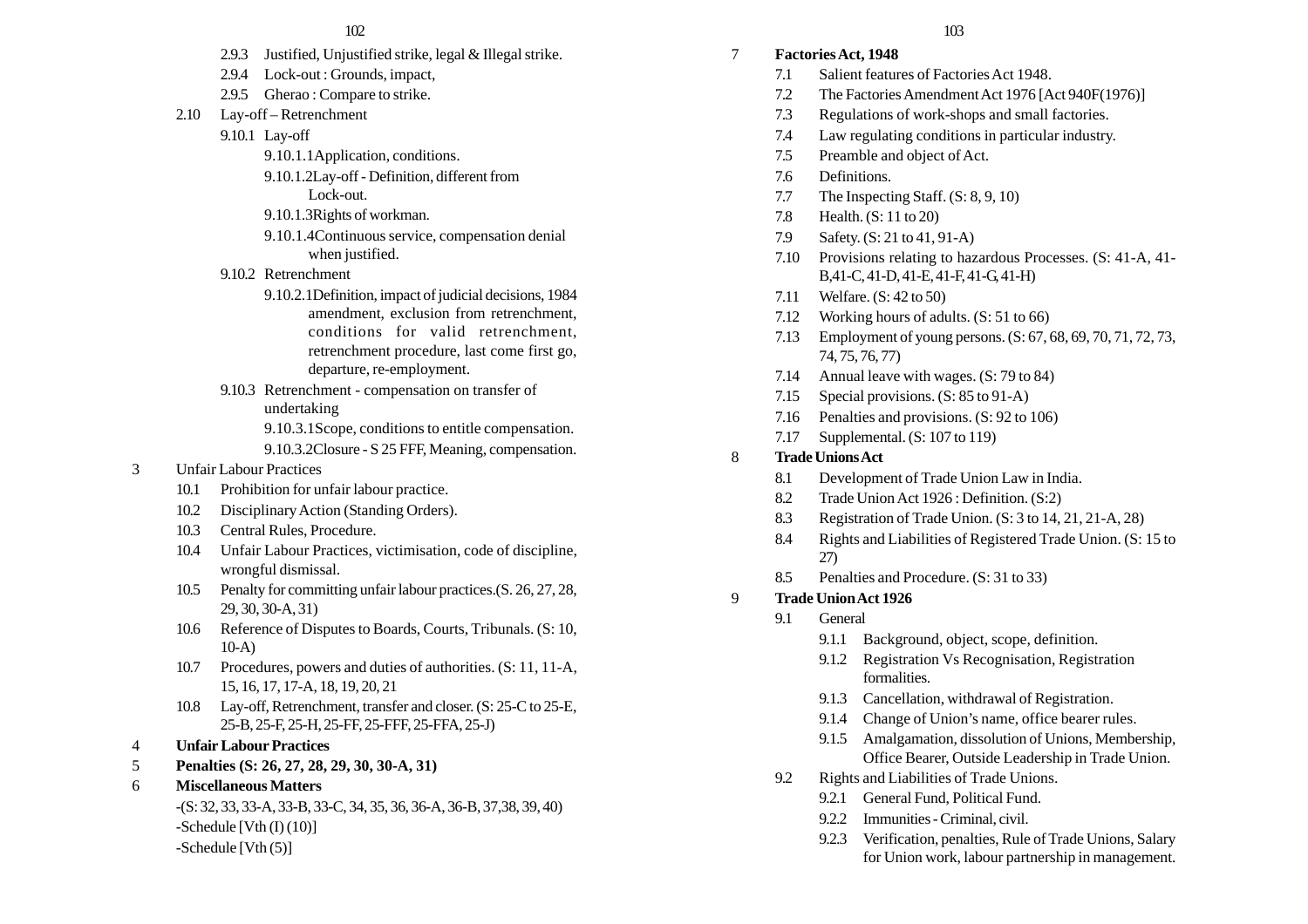- 9.3 Collective Bargaining
	- 9.3.1 Meaning, scope, other countries, Indian context.
	- 9.3.2 Advantages, disadvantages.
	- 9.3.3 Bargaining powers, process, structure.
	- 9.3.4 Enforcement, evaluation.
	- 9.3.5 Tri-partism.

## **BOOKS:**

- 1 Seth D. D. Commentaries on Industrial Disputes Act 1947 (1998) - Law Publishing House, Allahabad.
- 2 Shrivastava K. D. Commentaries on Factory Act 1948 (2000) Eastern, Lucknow.
- 3 O. P. Malhotra The Law of Industrial Disputes Universal, Delhi.
- 4 S. C. Shrivastava Commentaries on Factories Act 1948 Universal, Delhi.
- 5 Dr. Avtar Singh Introduction to Labour and Industrial Law, Ed 2002 - Wadhwa, Nagpur.
- 6 K. Madhavan Pillai Labour and Industrial Laws, 7<sup>th</sup> Ed. Allahabad Law Agency, Allahabad.

\*\*\*\*\*

## **Paper-VIII**

**Court Visit \*\*\*\*\***

#### **Syllabus of LL.B. 5th Years Degree Course (B.A.LL.B.Course) Semester VIIth**

## **Paper-I**

# **Sociology – III**

## **(With Effect from the session 2012-2013)**

Marks : 100

## SOCIAL PROBLEMS AND RELATED LEGISLATION

1. DOWRY : Causes of dowry, consequences of dowry Remedial measures as dowry Legislation relating to dowry

2. Desertion and Divorce: Causes of desertion Temporary and Permanent desertion, causes of divorce. Legal grounds for divorce.

3. Population Explosion: Causes of Population Explosion Consequences of population explosion

Remedies of population explosion Population Policy of Govt. of India Legislation relating to population policy. 4. Unemployment : Causes of unemployment Consequences of unemployment Types of unemployment Governmental efforts to solve the problem of unemployment Legislation relating to unemployment. 5. Corruption : Causes as corruption Impact of corruption in society Corruption among public servants Political Corruption Legislation relating to prevent the corruption 6. Black Money : The concept of Black Money Causes of generating black money Effects of black money in society Measurer to control black money Legislation relating to control the black money 7. White Collar Crime : The concept of white collar crime Forms of white collar crime Causes of white collar crime Characteristics of white collar criminals Legislation relating to control the white collar crime. 8. Drug above and Drug addiction : Nature and impact of abusable drugs, Motivation in drug usage Role of family and peer group in drug abuse Measures to combat drug trafficking Treating addicts and preventing drug abuse Legislation relating to control the drug abuse 9. Environmental Pollution : Causes of environmental Pollution Types of environmental Pollution Air Pollution Water Pollution Soil Pollution Noire Pollution Legislation relating to environmental Pollution. 10. Terrorism : The concept of terrorism  $104$  109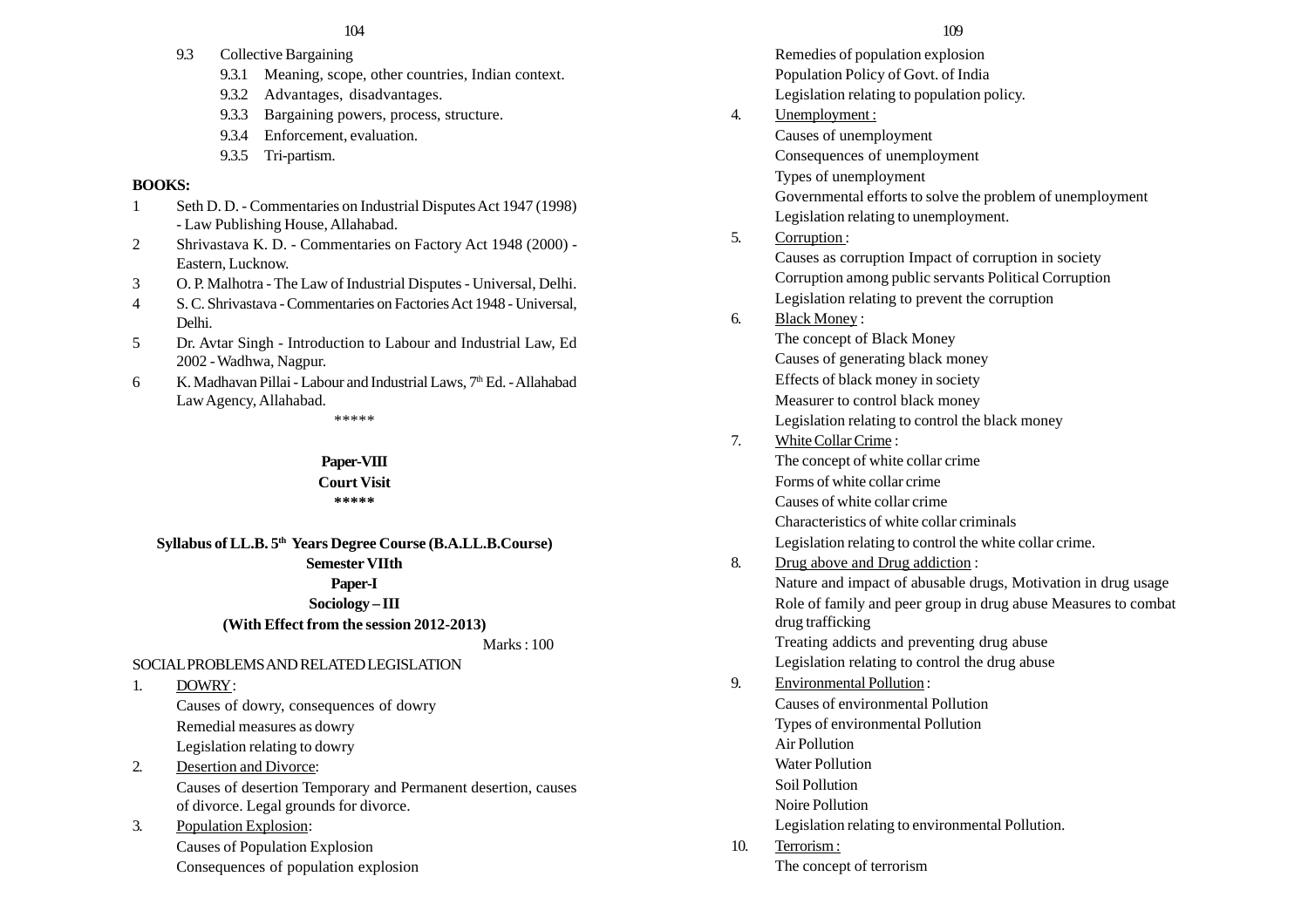#### $110$  111

- Characteristics of terrorism
- Perspectives of terrorism
- Terrorism in India and around the world
- Different models of combating terrorism
- Legislation relating to Combat the terrorism.

## **Recommended Books :**

- 1. Elliot and Merrill Social Disorganization
- 2. G.R. Madan Indian Social Problems Vol.-I, II
- 3. C.B. Mamoria Social Disorganization and Social Problems in India
- 4. Dr. Ogale The Tragedy of too many
- 5. Ram Ahuja Social Problems in India
- 6. Bishwanath Ghosh Contemporary Social Problems in India
- 7. R.N. Mohanty Social Problems in India
- 8. Dennis E. Poplin Social Problems
- 9. R.N. Sharma Social Problems in India
- 10. Gadgil Madhav and Ghuha r the use and abuse of nature in contempany India
- 11. N. Manishivasakam Environmental Pollution.

#### \*\*\*\*\*

## **Arbitration Law**

## **Paper - II**

- 1 Arbitration :- Meaning, scope and types.
	- 1.1 Meaning, Scope and Types.
	- 1.2 Distinction between 1940 Law and 1996 Law UNCITRAL Model Law.
	- 1.3 Arbitration and Conciliation.
	- 1.4 Arbitration and Expert determination.
	- 1.5 Extent of judicial intervention.
	- 1.6 International Commercial Arbitration.
- 2 Arbitration and Conciliation Act 1996
	- 2.1 Scope of Arbitration Law in India.
	- 2.2 Preamble, Objects and Reasons.
	- 2.3 Salient features of Arbitration and Conciliation Act 1996.
	- 2.4 Arbitration Agreement :-
		- 2.4.1 Essentials of Arbitration Agreement.
		- 2.4.2 Kinds of Arbitration Agreements.
		- 2.4.3 Who can enter into Arbitration Agreement.
		- 2.4.4 Validity.
		- 2.4.5 Reference to Arbitration.
- 2.4.6 Interim measures by Court.
- 3 Arbitration Tribunal
	- 3.1 Composition of Tribunal.
	- 3.2 Appointment of Arbitrators.
	- 3.3 Grounds for challenge.
	- 3.4 Termination of Mandate and substitution of arbitrator.
	- 3.5 Jurisdiction of Arbitral Tribunal.
	- 3.6 Powers of Arbitral Tribunal.
	- 3.7 Procedure of Arbitral Tribunal.
	- 3.8 Court assistance.
	- 3.9 Interim measures etc. by Court.
- 4 Conduct of Arbitral Proceedings
	- 4.1 Equal treatment of parties.
	- 4.2 Time and place of hearing.
	- 4.3 Commencement and language.
	- 4.4 Statement of claim and defence.
	- 4.5 Default of a party.
	- 4.6 Appointment of experts.
	- 4.7 Court's assistance in taking evidence.
- 5 Awards
	- 5.1 Rules of guidance.
	- 5.2 Form and Content.
	- 5.3 Correction and Interpretation.
	- 5.4 Grounds of setting aside an award.
	- 5.5 Can misconduct be a ground ?
	- 5.6 Incapacity of a party, invalidity of arbitration agreement.
	- 5.7 Want of proper notice and hearing.
	- 5.8 Beyond the scope of reference.
	- 5.9 Contravention of composition and procedure.
	- 5.10 Breach of confidentiality.
	- 5.11 Impartiality of arbitrator.
	- 5.12 Bar of limitation, res-judicata.
	- 5.13 Consent of parties.
	- 5.14 Enforcement.
- 6 Appeals and Revision
- 7 Enforcement of Foreign Award
	- 7.1 New York Convention Award.
	- 7.2 Geneva Convention Award.
- 8 Conciliation
	- 8.1 Distinction between Conciliation, Negotiation, Mediation and Arbitration.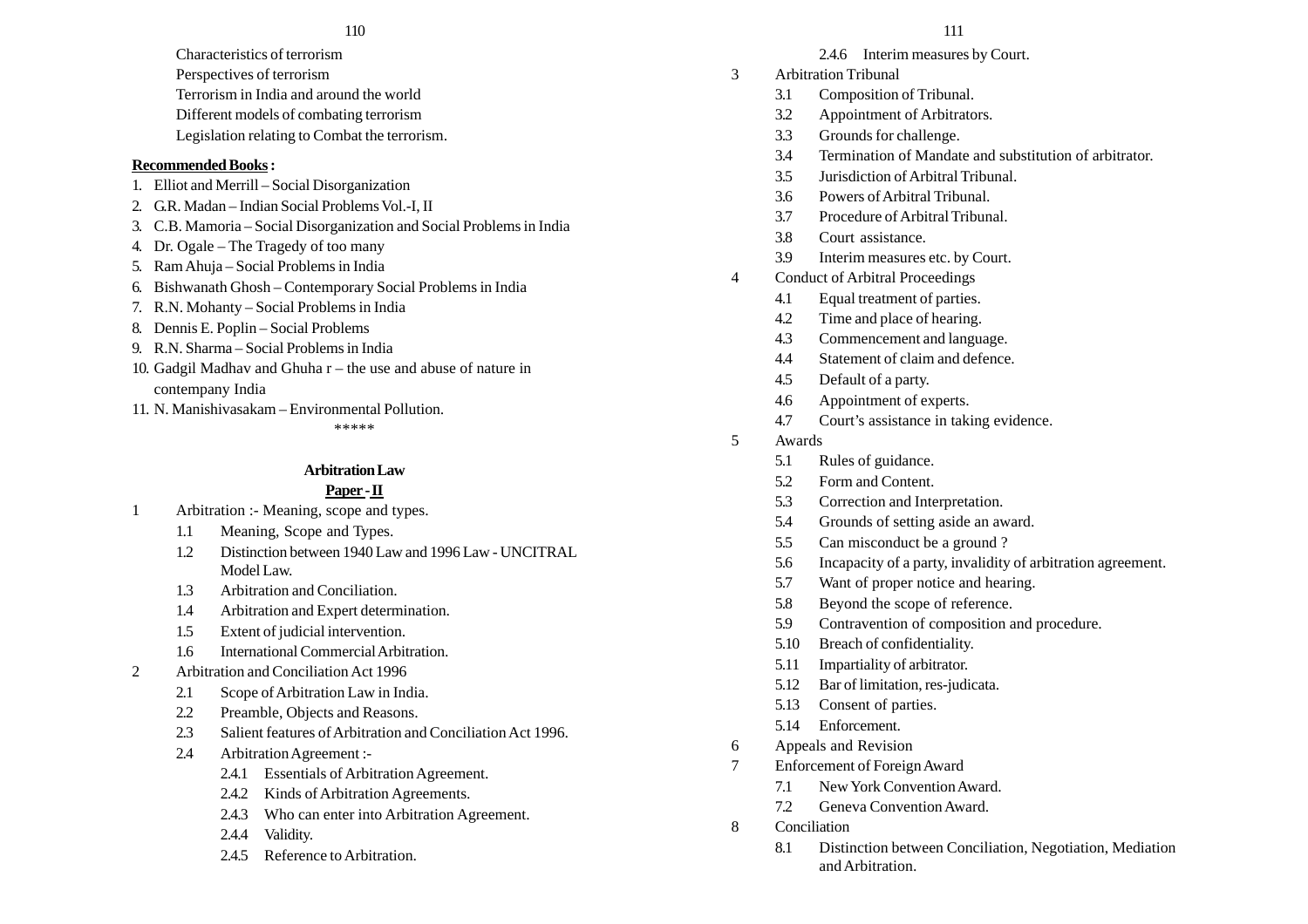- 8.2 Appointment of Conciliators.
- 8.3 Statements to Conciliators.
- 8.4 Interaction between Conciliator and Parties.
- 8.5 Communication.
- 8.6 Duties of the parties to co-operate.
- 8.7 Suggestions by parties.
- 8.8 Confidentiality.
- 8.9 Resort to judicial proceedings.
- 8.10 Costs.
- 8.11 Termination of Conciliation Proceedings.
- 9 Rule Making Power
	- 9.1 High Court.
	- 9.2 Central Government.
	- 9.3 Removal of difficulties
- 10 Instruments of Arbitration and Conciliation
	- 10.1 ICC Rules of Conciliation and Arbitration.
	- 10.2 The rules of Arbitration of Indian Council of Arbitration 1993.

## **Books**

- (1) B.P.Saraf and M. Jhunjhunwala Law of Arbitration and Conciliation, Snow White, Mumbai.
- (2) Gerald R. Willime [Ed]. The New Arbitration and Conciliation Law of India, Indian Council of Arbitration, New Delhi.
- (3) G.K.Kwatra. The Arbitration and Conciliation Law of India, Universal, Delhi.
- (4) Markanda P. C. Law Relation to Arbitration and Conciliation, Universal, Delhi.
- (5) Johari, Commentary on Arbitration and Conciliation Act 1996, Universal, Delhi.

\*\*\*\*\*

## **Banking Laws**

## **Paper - III**

- 1 **Introduction**
	- 1.1 Evolution of Banking Co. Globally & in India.
	- 1.2 Banking Definitions :- Common Law & Statutory.
	- 1.3 Functions of Commercial Banks
		- 1.3.1 Essential functions.
		- 1.3.2 Agency Services.
		- 1.3.3 General Utility Services.
		- 1.3.4 International Trading Services.
- 1.3.5 Information Services.
- 1.3.6 Emergence of multifunctional dimension.
- 1.3.7 Nationalisation of Banks.
- 1.4 Systems of Banking.
	- 1.4.1 Unit Banking.
	- 1.4.2 Branch Banking.
	- 1.4.3 Group Banking.
	- 1.4.4 Chain Banking.
- 1.5 Banking companies in India.

## 2 **Banks & Customers**

- 2.1 Meaning of Customer.
- 2.2 Banker-Customer relationship and it's legal character.
- 2.3 General relationship.
- 2.4 Special relationship.
- 2.5 Garnishee Orders.
- 2.6 Rights and obligations of Banks.
- 2.7 Right of set-off.
- 2.8 Banker's lien.
- 2.9 Right to charge interest and commission.
- 2.10 Obligation to honour Customer's cheque.
- 2.11 Duty of confidentiality.
- 2.12 Nature and justification of duty.
- 2.13 Exceptions to the duty.
- 2.14 Accounts of customers.
	- 2.14.1 Current account.
	- 2.14.2 Deposit account.
	- 2.14.3 Joint account.
	- 2.14.4 Trust account.
	- 2.14.5 Recurring account.
- 2.15 Special types of customers.
	- 2.15.1 Lunatic
	- 2.15.2 Minor.
	- 2.15.3 Agents.
	- 2.15.4 Administrator or Executors.
	- 2.15.5 Partnership Firms & Companies.
- 3 **Control over Banks.**
	- 3.1 Control by Government and it's agencies.
	- 3.2 Need for Elimination of Systematic Risk avoiding money laundering, customer protection, promotion of fair competition on Management.
	- 3.3 On account and audit.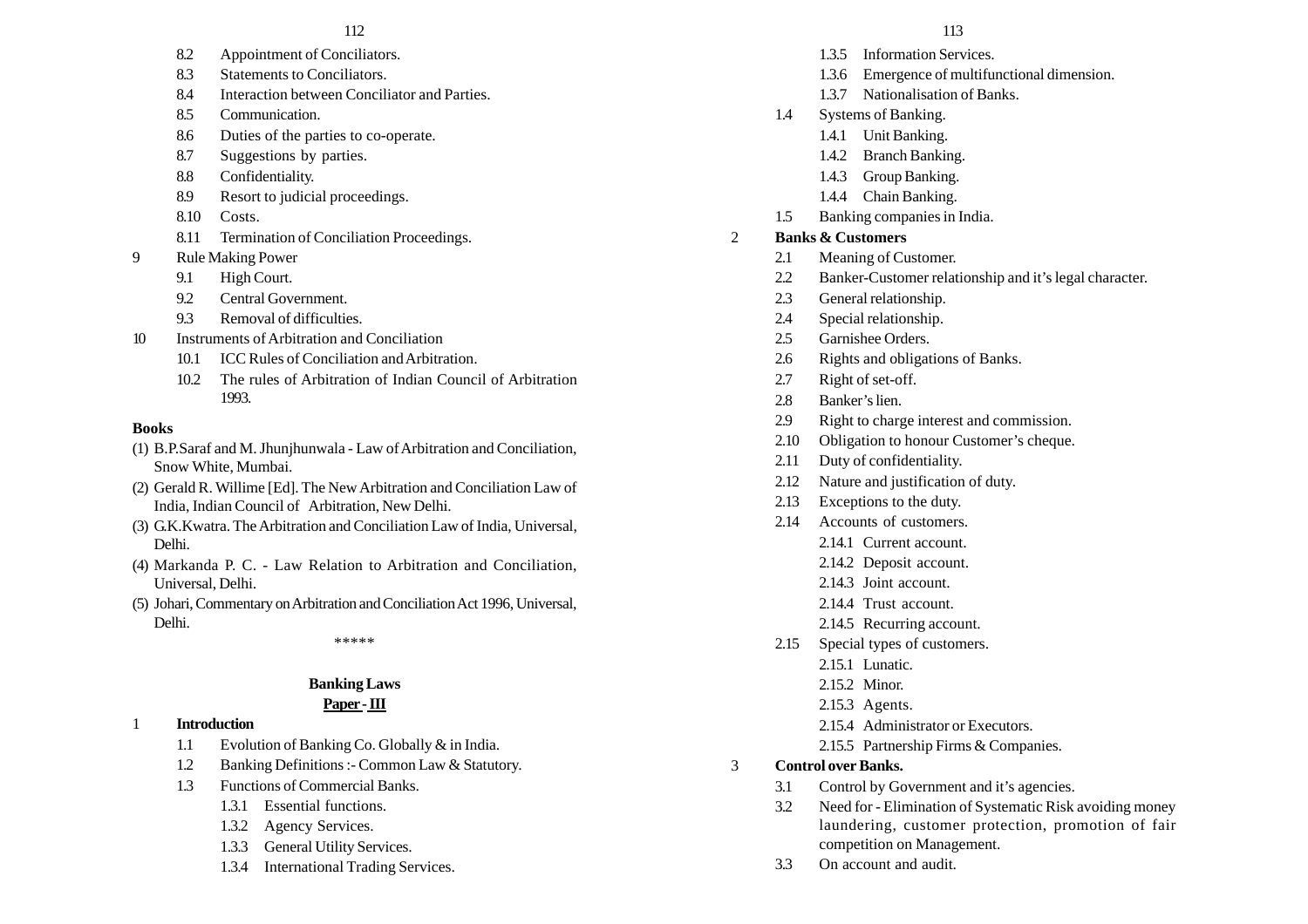- 3.4 On money lending.
- 3.5 Re-organisation and reconstruction.
- 3.6 On suspension and winding up.
- 3.7 Control by ombudsman.

## 4 **Control Banking Theory and R.B.I. Act, 1938**

- 4.1 Evolution of Central Bank.
- 4.2 Characteristics and Functions of Central Bank.
- 4.3 Central Bank as Banker and advisor of the State.
- 4.4 Central Bank as Banker's Bank.
- 4.5 The R.B.I. as Central Bank in India.
- 4.6 Objectives and organisational structure.
- 4.7 Functions and Powers of R.B.I.
- 4.8 Regulations of Monetary System.
- 4.9 Monopoly of Note issue.
- 4.10 Credit Control.
- 4.11 Determination of Bank Rate Policy.
- 4.12 Open market operations.
- 4.13 Banker to Government.
- 4.14 Control over Non-Banking Financial Institutions.
- 4.15 Economic and Statistical Research.
- 4.16 Staff Training.
- 4.17 The control and supervision of other Banks.
- 4.18 R.B.I. and it's promotional role.
- 4.19 R.B.I. and Commercial Banks.
- 5 **Lending by Banks**
	- 5.1 Principles of good lending.
	- 5.2 Securities for Bank advances.
	- 5.3 Pledge.
	- 5.4 Mortgage.
	- 5.5 Charge.
	- 5.6 Goods or Documents of Title to goods.
	- 5.7 Life Insurance Policy as security.
	- 5.8 Debentures as sucurity.
	- 5.9 Guarantees as security.
	- 5.10 Contract of Guarantee and Contract of Indeminity.
	- 5.11 Kinds of Guarantee : Specific and Continuing.
	- 5.12 Surety's Rights and Liabilities.
	- 5.13 Repayment Interest : Rules against penalties.
	- 5.14 Default and Recovery.
	- 5.15 Recovery of debts due to Bank and Financial Institutions Act 1993.

5.16 Establishment of Debts Recovery Tribunal - Constitution and functioning.

## 6 **Letter of Credit and Demand Guarantee**

- 6.1 Letter of Credit.
- 6.2 Basic features.
- 6.3 Parties to a Letter of Credit
- 6.4 Fundamental principles.
- 6.5 Demand Guarantee.
- 6.6 Legal character.
- 6.7 Distinction between Irrevocable Letter of Credit and Demand Guarantee.

## 7 **Banking Regulation Act 1949**

- 7.1 History, Social control.
- 7.2 Licensing of Banking Companies.
- 7.3 Suspension of business under the order of High Court and Central Government.
- 7.4 Applicability of the Banking Regulation Act.

## 8 **Banking Organisation**

- 8.1 Private, Individual, Partnership Firm.
- 8.2 Hindu Joint Family System.
- 8.3 Director's Civil Liability.

## 9 **Banker's as Borrower**

- 9.1 Bankers as borrower.
- 9.2 Forms of borrowing.
- 9.3 Discounting of Bills.
- 9.4 Participation Certificate.
- 9.5 Bank Deposits
	- 9.5.1 Forms of Deposits.
	- 9.5.2 Explanation.
	- 9.5.3 Fixed Deposits as investment.
	- 9.5.4 Deposit Insurance Corporation.
	- 9.5.5 Deposit rates in India.
	- 9.5.6 Fixed Deposits.
	- 9.5.7 Attachment of deposits by Income-Tax Authority.
- 9.6 Deposit rules in India.
- 9.7 Types of deposits.
- 9.8 Special types of customers.
- 9.9 Limitation on Powers to borrow.
- 10 **Foreign Exchange Control Regime in India.**
	- 10.1 Introduction.
	- 10.2 Changes in the pattern of Exchange Control.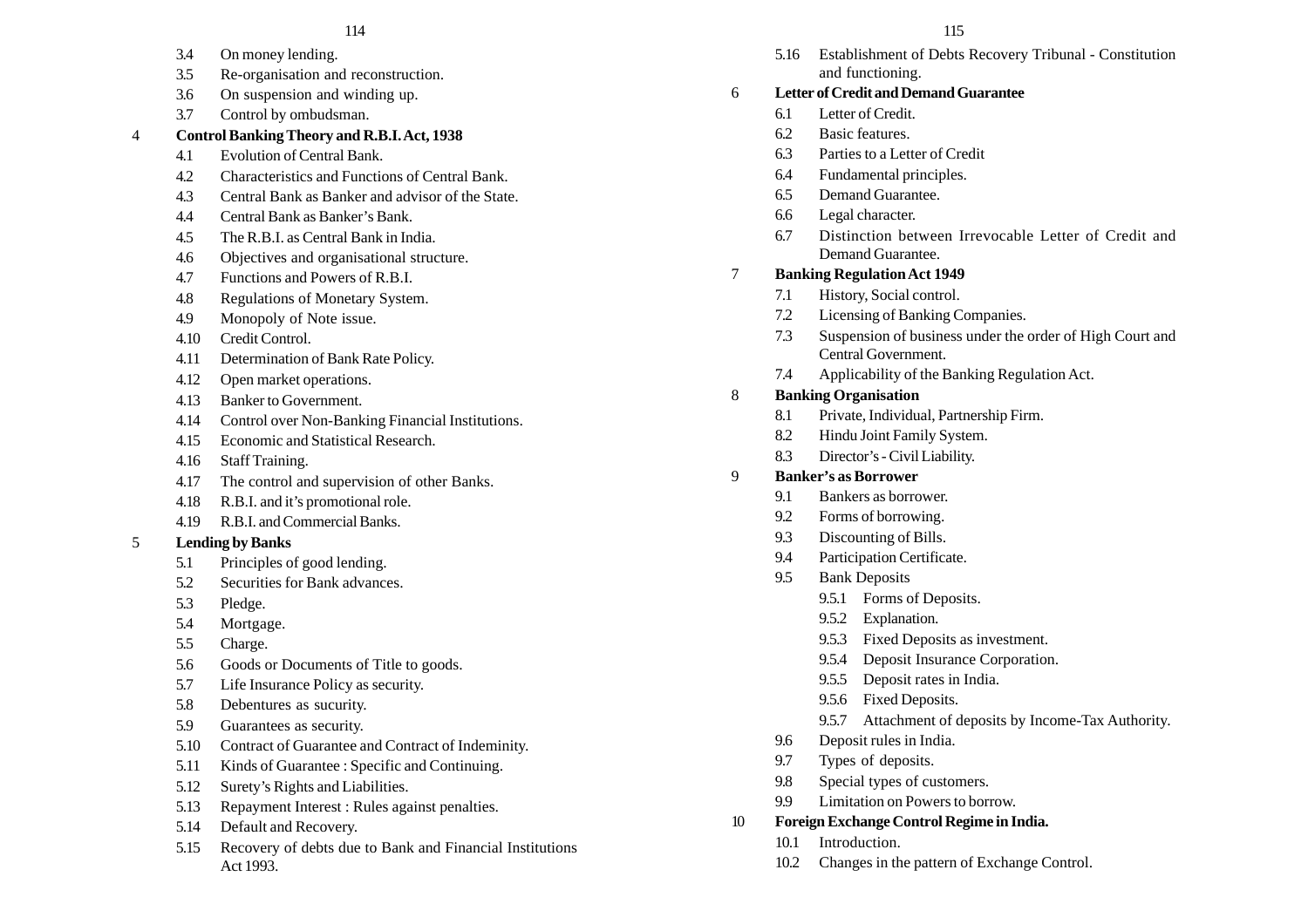- 10.3 Development of industries through banking.
- 10.4 Foreign Exchange Management Act 1999.
- 10.5 Authorised persons to deal in Foreign Exchange
- 10.6 Authorities under FEMA.
- 10.7 Adjudicatory Authority.
- 10.8 Procedure by the adjudicating authority.
- 10.9 Enforcement of the orders of adjudicating authority.
- 10.10 Special Directors.(Appeals)
- 10.11 Appellate Tribunate.
- 10.12 Bar of jurisdiction of Civil Court.
- 10.13 Appeals to High Court.
- 10.14 Directorate of Enforcement.
- 10.15 Concept of Foreign Exchange Regulation.
- 10.16 Administration of exchange.

## 11 **Historical background of Securities.**

- 11.1 Securities : the concept.
- 11.2 Kinds of Securities.
	- 11.2.1 Government Securities.
	- 11.2.2 Securities issued by Banks.
	- 11.2.3 Securities issued by Corporations.
	- 11.2.4 Securities in Mutual Fund and Collective Investment Scheme.
	- 11.2.5 Depository Receipts.

## 12 **Investment in non-banking financial institutions.**

- 12.1 Concept of Non-Banking Financial Institutions.
- 12.2 Control by R.B.I.
- 12.3 Regulation on non-banking financial and non-financial companies.
- 12.4 Chit Funds.

## 13 **E-Banking.**

- 13.1 Revolution in Banking Co. (Payment in due course)
- 13.2 Credit Card, Debit Card, A.T.M.
- 13.3 Internet Banking.
- 13.4 Core Banking.
- 13.5 Scope of electronic fund transfer.
- 13.6 Electronic fund transfer system proposed by R.B.I.

## **Books**

- (1) M. L. Tannan : Tannan's Banking Law and Practice in India.
- (2) S. N. Gupta : The Banking Law in Theory & Practice, Universal, Delhi.
- (3) Mukerjee T. K. : Banking Law & Practice, Universal, Delhi.
- (4) Banking Regulation Act, 1949.

(5) Reserve Bank of India Act, 1938. \*\*\*\*\*

## **MOOT COURT**

## **(Moot Court Exercise And Internship)**

## **Paper - IV**

**This paper shall have three components of 30 marks each and a viva for**

#### **10 marks.**

a) **Moot Court (30 marks) :**

Every student may be required to do at least three moot courts in a semester with 10 marks for each. The moot court work will be on assigned problem and it will be evaluated for 5 marks for written submissions and 5 marks for oral advocacy.

b) **Observance of trial in Two cases, one Civil and one Criminal (30 marks) :**

> Students may be required to attend two trials in the course. They will maintain a record and enter the various steps observed during their attendance on different days on court assignment. This scheme will carry 30 marks.

c) **Interviewing techniques and pre-trial preparations and internship Diary (30 marks) :**

Each student will observe two interviewing sessions of client at lawyer's office/legal-aid office and record the proceedings in a diary which will carry 15 marks. Each student will further observe the preparation of documents and court papers by the advocate and the procedure for filing of suit/petition. This will be recorded in the diary which will carry 15 marks.

d) The fourth component of this paper will be **viva-voce** examination on the above 3 aspects. This will carry 10 marks. \*\*\*\*\*

## **Alternative Disputes Resolution**

## **Paper – V**

- Alternative Disputes Resolution Necessity/why required/why needed?
- Merits of Alternative Disputes Resolution
- Demerits of Alternative Disputes Resolution
- Difference between Adjudication and Alternative Disputes Resolution process.
- Alternative Disputes Resolution knowing the problems in hand
- Models client's interview
- 1 **Additional advantage of Alternative Disputes Resolution**

#### $116$  117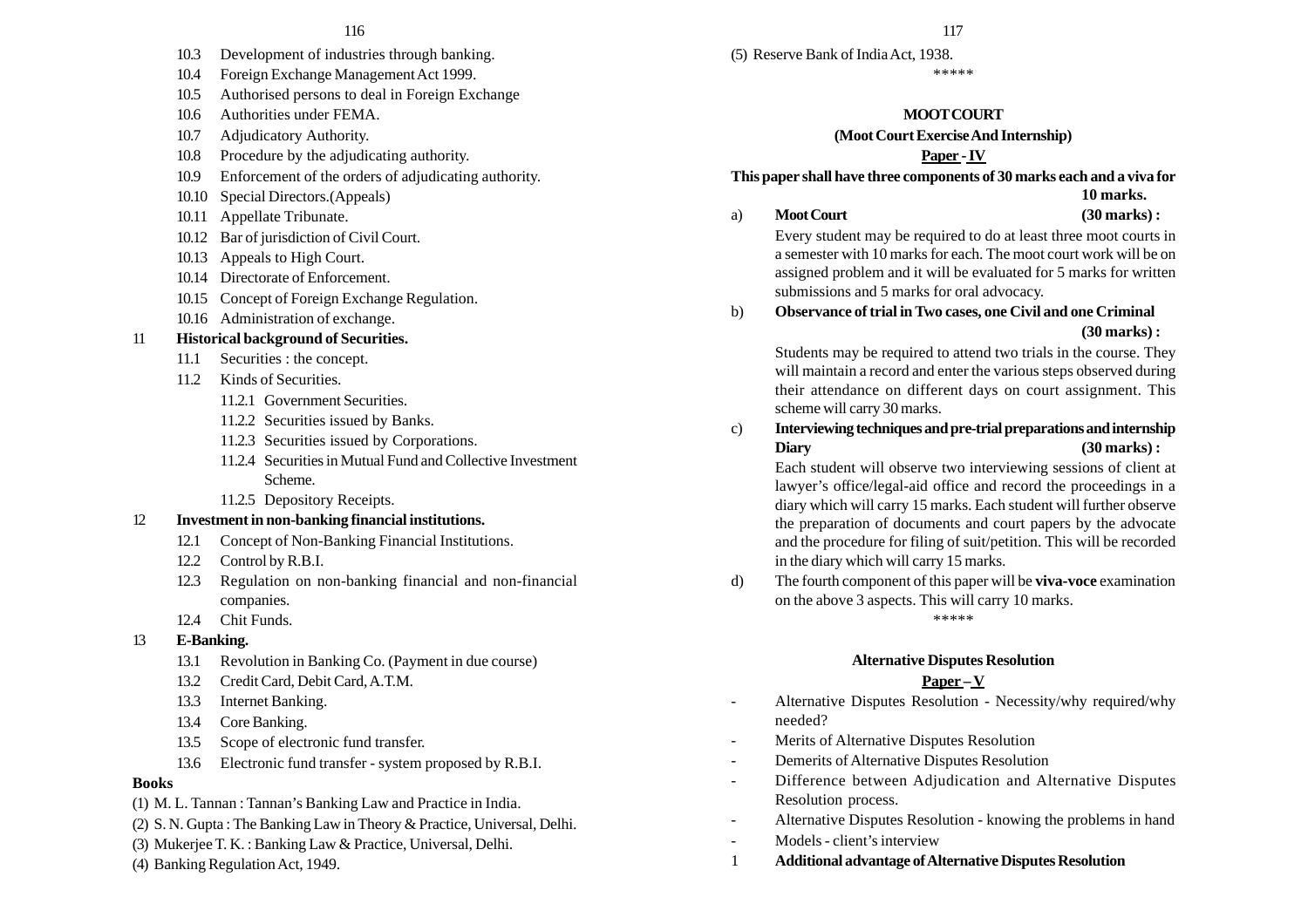2 **Importance of Alternative means of Disputes Redressal**

## 3 **Commencement of Alternative Disputes Resolution proceedings**

- 3.1 Where there is an agreement to refer to the rules.
- 3.2 Where there is **no** agreement to refer to the rules.
- 3.3 Selection of the Neutral.
- 3.4 Fees and Costs.
- 3.5 Conduct of the Alternative Disputes Resolution procedure.
- 3.6 Termination of Alternative Disputes Resolution proceedings.
- 3.7 General provisions.
- 3.8 Obligation to consider Alternative Disputes Resolution
- 3.9 Obligation to submit disputes to ADR with an automatic expiration mechanism.
- 3.10 Obligation to submit disputes to ADR followed ICC arbitration as required

## 4 **Mediation and Arbitration - Distinction of**

- 4.1 Who is mediator?
- 4.2 Why mediator?
- 4.3 Rules for mediation.
- 4.4 Limitation of mediator.
- 4.5 How to enforce mediator settlement.
- 4.6 When mediator's settlement may not be enforced.

## 5 **Settlement of disputes through Lok-Adalat**

- 5.1 What is Lok-Adalat?
- 5.2 Benefits under Lok-Adalats
	- 5.2.1 Establishment of Lok-Adalat
	- 5.2.2 Jurisdiction of Lok-Adalat
	- 5.2.3 Cognizance of case by Lok-Adalat
	- 5.2.4 Award of Lok-Adalat
	- 5.2.5 Award of Lok-Adalat shall be final
	- 5.2.6 Powers of the Lok-Adalat
	- 5.2.7 Lok-Adalat Awards as good as court's decision
	- 5.2.8 Lok-Adalat can pass order only when there is compromise between the parties
	- 5.2.9 Lok-Adalat can make an award touching rights of minor
- 5.3 Legal Aid as Human Right
- 5.4 Present adjudicatory system
- 5.5 Constitution of committee for implementing Legal Aid Scheme CILAS (Lok-Adalat)
- 5.6 History of Lok-Adalat movement
- 5.7 Types of cases taken up at Lok-Adalat
- 5.8 Guidelines for organising Lok-Adalat
- 5.9 Finance
- 5.10 Himachal Pradesh Experience
- 5.11 Rajasthan Models
- 5.12 Achievements
- 5.13 Positions of Lok-Adalat under Legal Services Authorities Act 1987
- 5.14 Refund of court fees if case is settled through Lok-Adalat

## 6 **Disputes resolution within and outside the court - U.S. Experience**

6.1 ADR Mechanism - Primary disputes Resolution process.

## 7 **Multi-door Court House Approach**

- 7.1 Nature of case
- 7.2 Relationship of the parties
- 7.3 History of negotiation between disputants
- 7.4 Nature of relief sought by plaintiff
- 7.5 Size and complexities of claims
- 7.6 Institutionalization of dispute resolution
- 7.7 Lawyer and Law Firms

## 8 **National Legal Aid Services Authorities**

- 8.1 Appointment of Chairman of State Legal authorities
- 8.2 Organisation, Powers and Functions
- 8.3 Function of the Central Authority

## 9 **Alternative means of disputes Resolution in India**

- 9.1 Arbitration is an important alternative dispute resolution (ADR process)
- 10 **Alternatives to Litigation in India**
	- 10.1 Negotiation
	- 10.2 Conciliation/Mediation
	- 10.3 Mediation Arbitration
	- 10.4 MEDOLA [Mediator an arbitrator]
	- 10.5 Mini Trial [An opportunity to negotiate settlement with the assistance of neutral advisor]
	- 10.6 Arbitration
	- 10.7 Fast-track arbitration
	- 10.8 Settlement of domestic and international disputes by different modes of ADR
- 11 **The problems under the Alternative Disputes Resolution**
	- 11.1 The Historical past
	- 11.2 The Substantive Law and the attitudes it engendered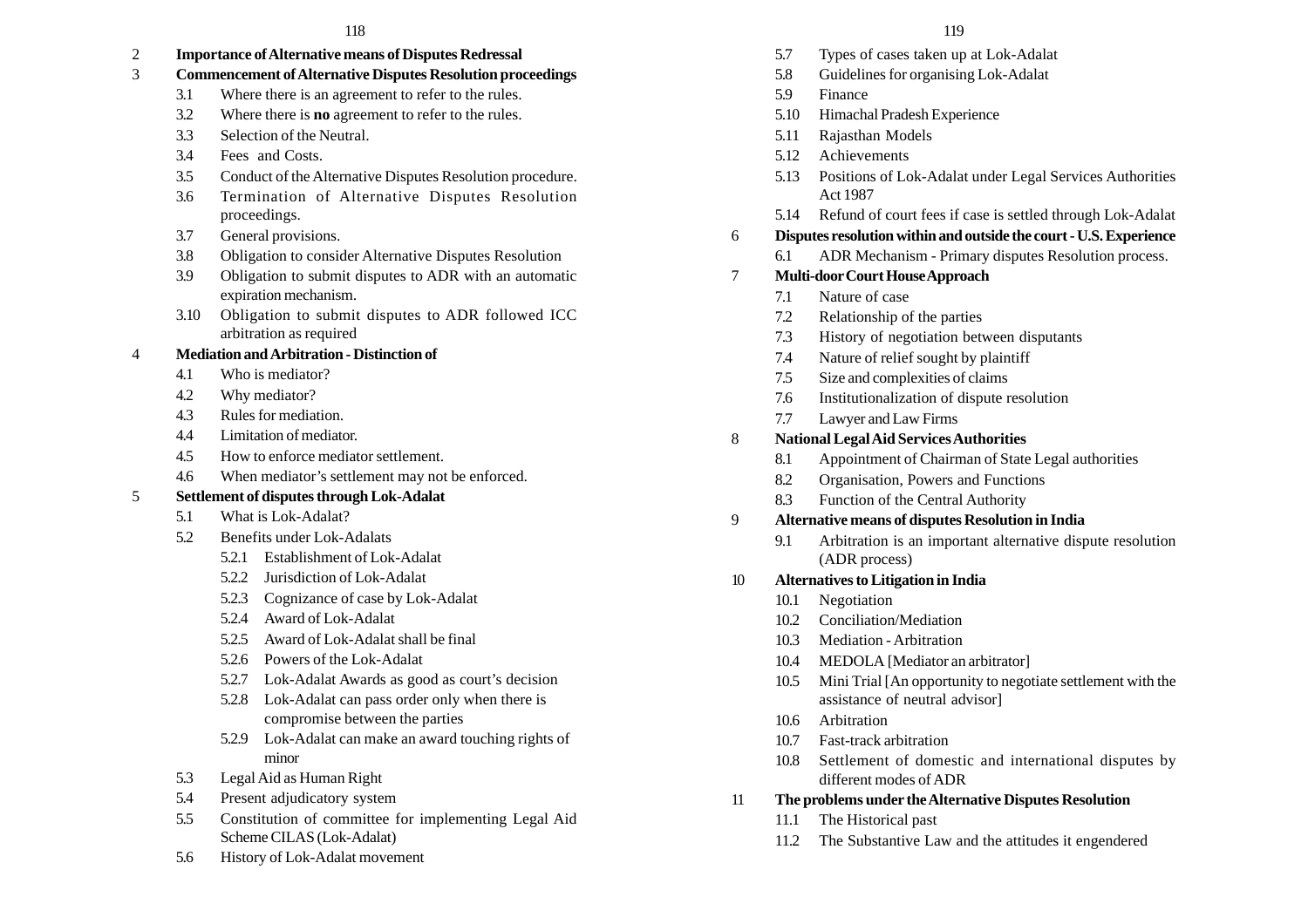#### **BOOKS**

- 1 By P. C. Rao and William Sheffield, 'Alternative Dispute Resolution what it is and how it works'. Universal Law Publishing Private Limited
- 2 By Dr. S. C. Tripathi, 'Arbitration and Conciliation with alternative means of settlement of disputes', Central Law Publication, Allahabad \*\*\*\*

#### **Labour and Industrial Law - II**

## **Paper - VI**

## 1 **Minimum Wages Act 1948**

- 1.1
- 1.1.1 Preamble of the Act.
- 1.1.2 Statements of objects and reasons.
- 1.1.3 Constitutionality of minimum wages act.
- 1.1.4 Minimum Wages (Amendment) Act, 1957.
- 1.2 Definitions. (S: 2)
- 1.3 Procedure for revising minimum wages.
- 1.4 Fixing of minimum rates of wages. (S: 3 to 31)

## 2 **Workman's Compensation Act 1923**

- 2.1
- 2.1.1 Definitions. (S: 2)
- 2.1.2 Employer's Liability for compensation. (S: 3)
- 2.1.3 Determination of amount of compensation. (S:4)
- 2.1.4 Section: 4-A.
- 2.1.5 Section: 6, 7, 8, 9.
- 2.1.6 Section: 10, 10-A, 10-B, 11.
- 2.1.7 Section: 12, 13, 14, 14-A, 15, 15-A, 15-B, 16, 17, 18-A.
- 2.1.8 Commissioner's. (Section: 19, 20, 21, 22, 23, 24, 25, 26, 27, 28, 29, 30, 31)
- 2.1.9 Rules. (Section: 32 to 36)
- 2.1.10 Historical study of Compensation Laws in India.
- 2.1.11 Aims, Objects and Scope of the Act.
- 2.1.12 Preamble of the Act.
- 2.2 Maternity Benefit 1961 Object and scope.
	- 2.2.1 Restriction on employment or work by woman.
	- 2.2.2 Right to payment of Maternity Benefits.
	- 2.2.3 Contineous of payment of maternity benefit in certain cases.
	- 2.2.4 Forfeiture of maternity benefits.
- 2.2.5 Notice of claim for maternity benefit and payment thereof.
- 2.2.6 Payment of maternity benefit in case of death of woman.
- 2.2.7 Leave of miscarriage.
- 2.2.8 Leave with wages for Tubectomy operation.
- 2.2.9 Leave for illness arising out of pregnancy.
- 2.2.10 Nursing breaks.
- 2.2.11 Prohibition of dismissal during absence of pregnancy.
- 2.2.12 No deduction of wages.
- 2.2.13 Effects of Laws and agreement inconsistent with this Act.
- 2.2.14 Administration, enforcement and penalties.
- 2.2.15 Appointment of Inspector.
- 2.2.16 Inspector to be Public Servant.
- 2.2.17 Power of inspector to direct payment to be made.
- 2.2.18 Penalty for contravention of Act by employer.
- 2.2.19 Penalty for obstructing Inspector.
- 2.2.20 Cognizance of offence.
- 2.2.21 Protection of action taken in good faith.
- 2.2.22 Power of Central Government to give direction.
- 2.2.23 Power to exempt establishment.
- 2.2.24 Power to make rules.
- 2.2.25 Equal pay for work of equal value.

## 3 **Payment of Wages Act, 1936**

- 3.1
- 3.1.1 Recommendation of Royal Commission.
- 3.1.2 Preamble of the Act.
- 3.1.3 Object of the Act.
- 3.2 Definitions. (Section: 2)
- 3.3 Section: 3, 4, 5, 6, 7, 8, 9, 10, 11, 12, 13, 13-A.
- 3.4 Section: 14, 14(4), 14-A.
- 3.5 Section: 15, 16, 17, 17-A, 18, 20, 21, 22, 22-A, 23, 24, 25, 25-A, 26.
- 4 **Employees Provident Fund and Miscellaneous provisions Act 1952**
	- 4.1 Aims and objects of the Act.
	- 4.2 Definitions. (Section: 2)
	- 4.3 Establishments to include all departments and branches. (Section: 2-A)
	- 4.4 Section: 3, 4, 5.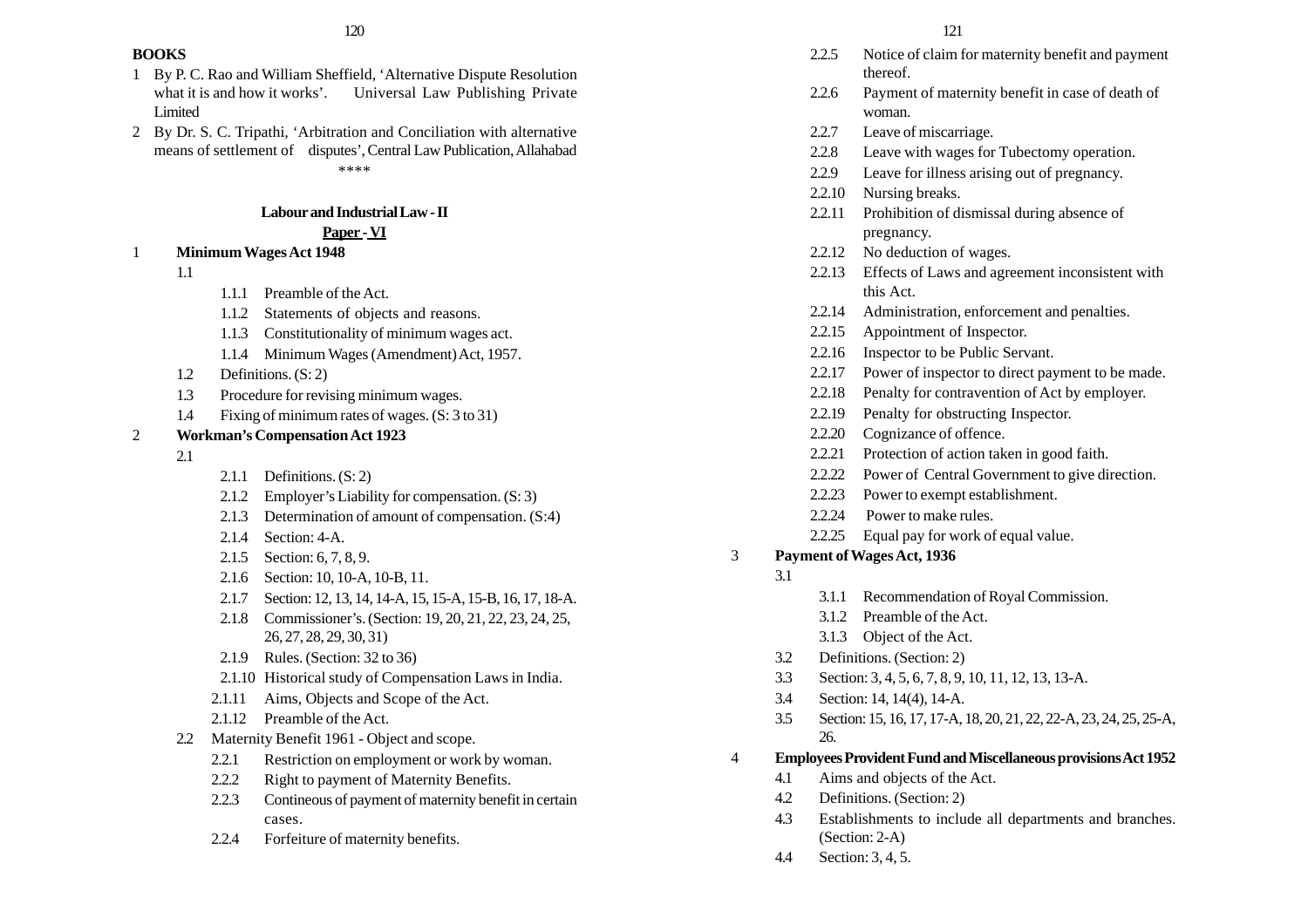4.5 Section: 6 to 22.

#### 5 **Payment of Gratuity Act 1972**

- 5.1 Statement of object.
- 5.2 Salient features of the Act.
- 5.3 Definitions. (Section: 2)
- 5.4 Section: 3, 4, 4-A, 5, 6, 7, 8, 7-A, 7-B, 9, 10, 11, 12, 13, 14, 15.

## 6 **Maternity Benefits Act, 1961**

- 7 Child Labour (Prohibition & Regulation) Act, 1986
	- 7.1 Introduction.
	- 7.2 Contribution of ILO to prohibition and regulation.
	- 7.3 Indian scenario.
	- 7.4 Constitution call.
	- 7.5 Regulation of employment of children.
	- 7.6 Aims and Objects, Extent and Commencement.
	- 7.7 Definitions.
	- 7.8 Prohibition of employment of children in certain occupations and processes.
	- 7.9 What to do?
	- 7.10 Power to amend the schedule.
	- 7.11 Child Labour Technical Advisory Committee.
	- 7.12 Application of part.
	- 7.13 Hours and period of work.
	- 7.14 Weekly holidays.
	- 7.15 Notice of Inspector.
	- 7.16 Dispute as to age.
	- 7.17 Maintenance of register.
	- 7.18 Display of notice containing abstract of Section 3 and 14.
	- 7.19 Health and safety.
	- 7.20 Penalties.
	- 7.21 Modified application of certain laws in relation to penalties.
	- 7.22 Procedure relating to offences.
	- 7.23 Appointment of Inspector.
	- 7.24 Power to make rules.
	- 7.25 Rules and notification to be laid before Parliament or State Legislature.
	- 7.26 Certain other provisions to be laid before Parliament or State Legislature.
	- 7.27 Certain other provisions of law not barred.
	- 7.28 Power to remove difficulties.

**BOOKS**

- 1 K. Madhavan Pillai Labour And Industrial Laws, 7<sup>th</sup> Ed. Allahabad Law Agency, Allahabad.
- 2 Dr. Avtar Singh Introduction to Labour and Industrial Law, Ed. 2002 112 - Wadhwa, Nagpur.
- 3 S.C.Shrivastava Industrial Relations and Labour Law (1999) Vikas.
- 4 Shrivastava K.D. Commentaries on Payment of Wages Act 1936 (1998) - Eastern, Lucknow.
- 5 Shrivastava K.D. Commentaries on Minimum Wages Act 1948 (1995) - Eastern, Lucknow.
- 6 Rao S.B. Law and Practice on Minimum Wages (1999) Law Publishing House, Allahabad.

\*\*\*\*\*

## **Law of Taxation**

## **Paper - VII**

- (A) **Income Tax**
	- 1 Historical background of Income Tax Budget, Finance Bill and Finance Act.
	- 2 Fundamental Principles and basic concepts of Income Tax Laws.
	- 3 Important Definitions.
	- 4 Income Tax Authorities and their jurisdictions.
	- 5 Income Tax Rates Structures.
	- 6 Residential status and its assessability of Tax.
	- 7 Sources or Heads of Income.
	- 8 Permanent Account Number (PAN) and Tax Accounting Number (TAN).
	- 9 Collection of Taxes Advance Tax and Tax Deducted at Source (TDS).
	- 10 Income Exempt from Tax (Section 10).
	- 11 Heads of Income.
		- a) Salary.
		- b) Income from House Property.
		- c) Income from business/profession or vocation AND Estimated Income Schemes.
		- d) Income from Capital Gains.
		- e) Income from Other Sources.
	- 12 Income of ther persons included in Assessee's Income i.e. clubbing of Income.
	- 13 Losses set off and carried forward of Losses.
	- 14 Computation of total income and permissible deductions.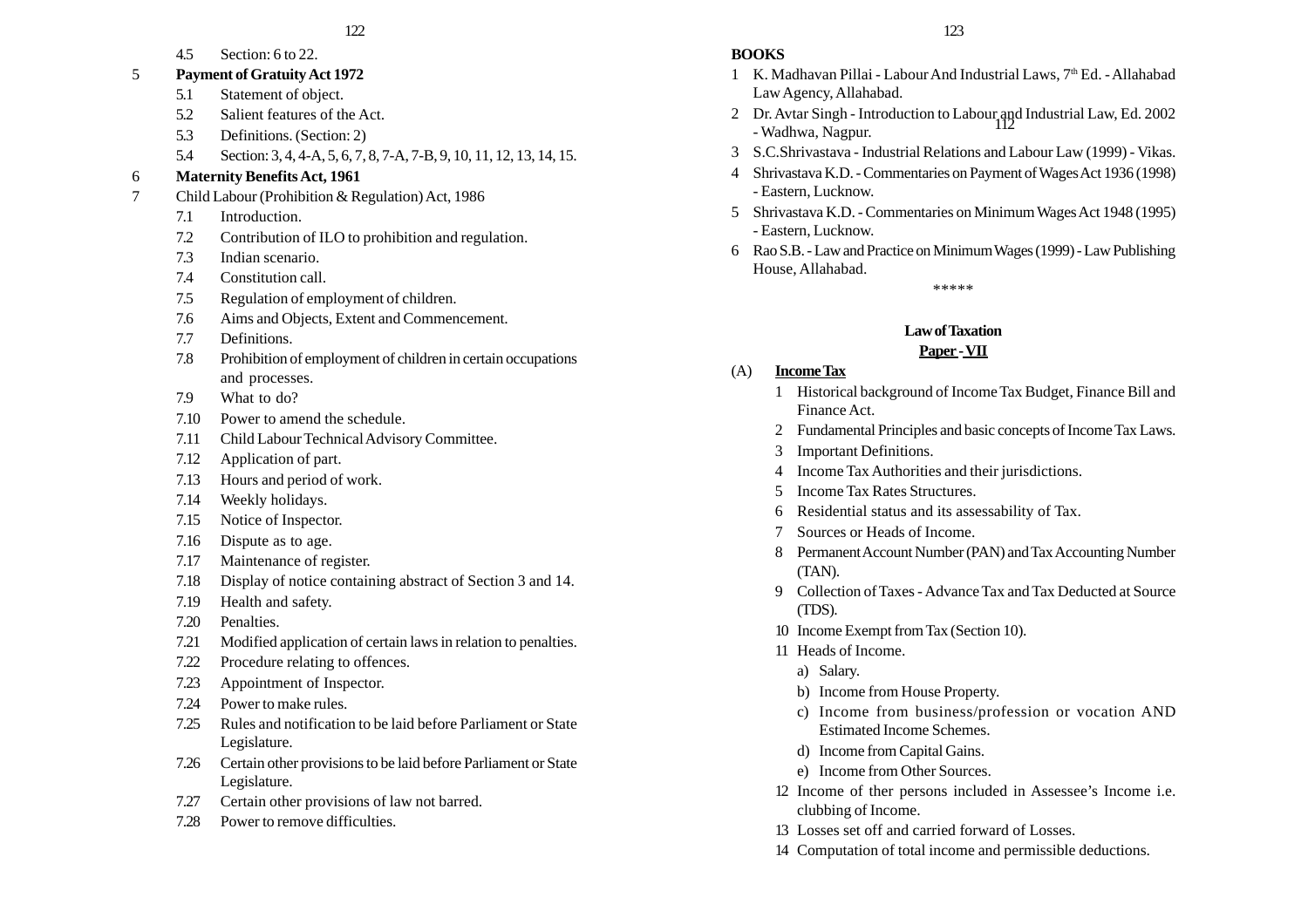- 15 Assessment procedure.
	- a) Filing of Returns and due dates.
	- b) Kinds of assessments.
	- c) Reopening of assessments.
	- d) Scrutiny of assessments.
- 16 Kinds of surveys.
- 17 Search Seizure proceedings.
- 18 Aggregation of income.
- 19 Appeals & Revision provisions.
- 20 Charging of penal interest, penalties and prosecutions,
- 21 Recovery of Taxes.
- 22 Settlement of cases & Refunds.
- 23 Miscellaneous provisions.
	- a) Double Taxation Relief.
	- b) Evasion of Tax and Avoidance of Tax.
	- c) Corporate Taxes. (Minimum Alternative Tax)
	- d) Service of Notices.
	- e) Fringe Benefit Tax. (FBT)
	- f) Banking Cash Transaction Tax.
	- g) Tax on Gift in certain cases.

## (B) **Wealth Tax**

- 1 Basic concepts and definitions in Wealth Tax.
- 2 Charging of Wealth Tax.
- 3 Deemed Assets i.e. clubbing provisions.
- 4 Exemptions U/S 5 of the Wealth Tax Act.
- 5 Valuation of assets.
- 6 Assessment procedure.
- 7 Appeals and Revision.
- 8 Penalty and Prosecutions.
- 9 Miscellaneous provisions.

## (C) **Value Added Tax (VAT) 2005**

- 1 Historical background of Value Added Tax (VAT).
- 2 Concept of Value Added Tax.
- 3 Important definitions under M.V.A.T.
- 4 Registration procedure under MVAT and its impact in Taxation.
- 5 Assessment procedure.
	- a) Filing of Returns and Due Dates.
	- b) Kinds of assessments.
	- c) Re-opening of assessments.
	- d) Scrutiny of assessments.
- 6 Composition Scheme under MVAT.

- 7 Set off procedure and refunds.
- 8 Appeals and Revision provisions.
- 9 Penalties and Prosecutions.
- 10 Miscellaneous provisions.

## (D) **Central Sales Tax Act (CST) 1956**

- 1 Historical background of Central Sales Tax Act 1956.
- 2 Concept of C.S.T. and its implications.
- 3 Important definitions under CST.
- 4 Registration procedures and its impact in Taxation.
- 5 Different kinds of interstate transactions.
- 6 Appeals and Revision.
- 7 Penalties and Prosecutions.
- 8 Miscellaneous provisions.

## (E) **Service Tax Act 1994**

- 1 Historical background and fundamental principles in imposing service tax.
- 2 Important definitions under Service Tax Act 1994.
- 3 Registration procedure under Service Tax Act and its impact in Taxation.
- 4 Salient features of Service Tax Laws.
- 5 Assessment procedure.
	- a) Due dates of filing of return.
	- b) Kinds of assessment.
	- c) Re-opening of assessment.
	- d) Scrutiny of assessment.
- 6 Service Tax Credit Scheme.
- 7 Appeals and Revisions.
- 8 Penalties and Prosecutions.
- 9 Miscellaneous provisions.

## **Select Bibliography**

- 1) Ramesh Sharma, Supreme Court on Direct Taxes, (1998), Bharath Law House, New Delhi.
- 2) Sampath Iyengar, Law of Income Tax, (1998),
- 3) B.K.Diwan and Sanja MEcttani, Formation, Assessment Charitable and Religious Trusts, (1999), Bharath Law House, New Delhi.
- 4) Kanga & Palkhiwala, The Law and Practice of Income Tax, (1999), Wadhwa, Nagpur.
- 5) K.Parameswaran, Power of Taxation under the Constitution, (1987), Eastern, Lucknow.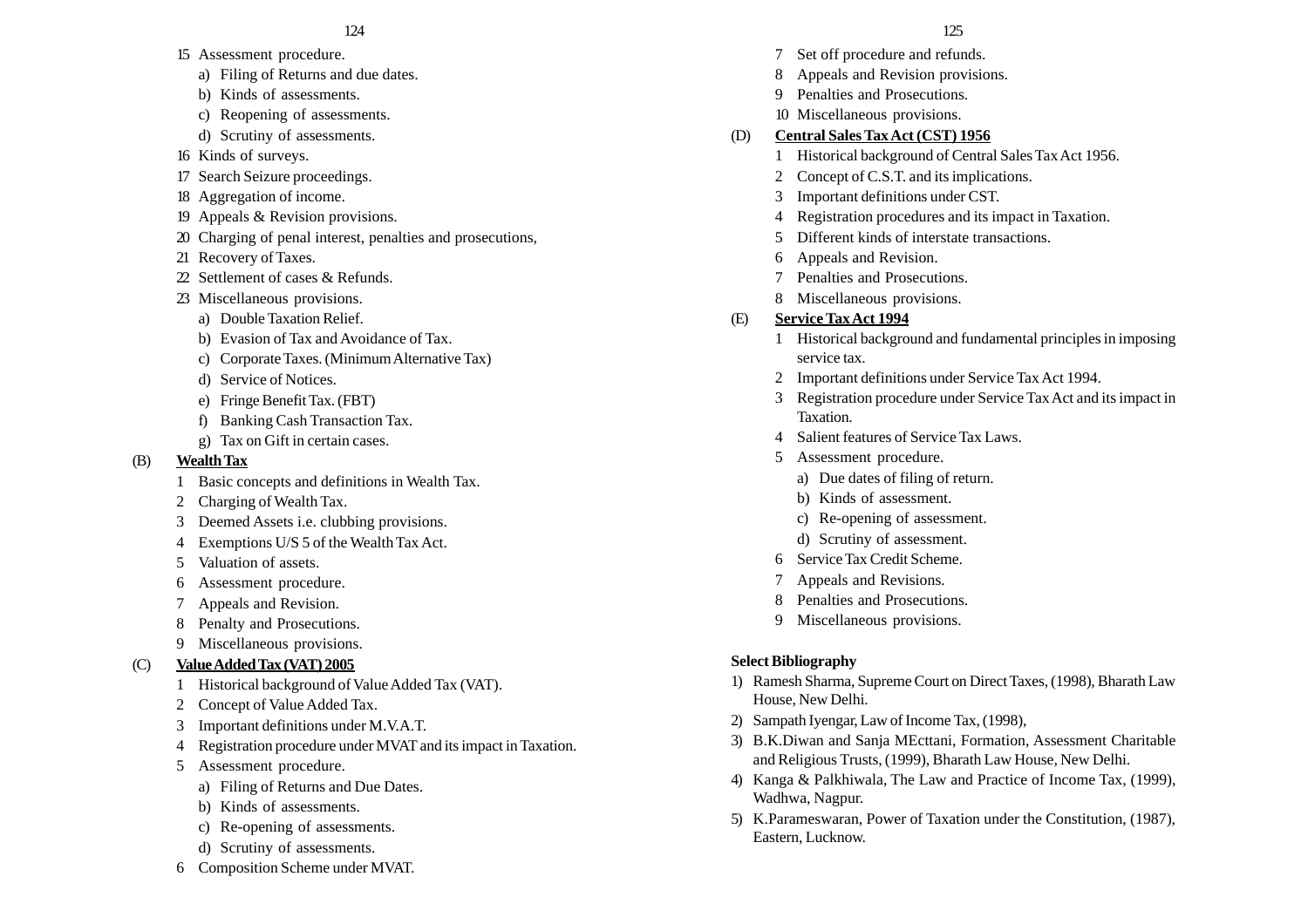- 6) V.Ramachandran & T.A.Ramakrishnan, (eds), A.N.Aiyer's Income Tax Laws, (2000), Company Law Institute of India Pvt.Ltd., Chennai.
- 7) S.Bhattacharya & H.R.Garg, Handbook of Direct Taxes, (1990), Eastern Law House, Calcutta.
- 8) C.A.Gularickar, Law and Practice of Wealth and Valuation, (1998), Gularickar, Mumbai.
- 9) Walter R. Mahler, Sales and Exercise Taxation in India, (1970), Orient Longman, Delhi.
- 10) R.V.Patel, Central sales Tax Act, (1966), Tripathi, Bombay.
- 11) S.D.Singh, Principles of Law of Sales Tax, (1973), Eastern, Lucknow.

\*\*\*\*\*

## **Paper-VIII**

#### **Court Visit** \*\*\*\*\*

## **8th Semester - B.A.LL.B - 5 years course Intellectual Property Law Paper - I**

#### 1 **Introductory**

- 1.1 The meaning of intellectual property.
- 1.2 Competing rationales of legal regimes for the protection of intellectual property.
- 1.3 The main forms of intellectual property : Copyright, Trademarks, Patents, Designs.
- 1.4 Competing rationales for protection of rights in
	- 1.4.1 Copyright.
	- 1.4.2 Trademarks.
	- 1.4.3 Patents.
	- 1.4.4 Designs.
	- 1.4.5 Trade Secrets.
	- 1.4.6 Other new forms such as plant varieties and geographical indications.
- 1.5 Introduction to the leading international instruments concerning intellectual property rights : The Bern Convention, Universal Copyright Convention, The Paris Union TRIPS, The World Intellectual Property Rights Organization (WIPO) and The UNESCO.

## 2 **Copyright Act 1957**

- 2.1 **Select aspects of Law of Copyright in India**
	- 2.1.1 Historical evolution of the law.
	- 2.1.2 Meaning of copyright.
- 2.1.3 Copyright in literary, dramatic and musical works.
- 2.1.4 Copyright in sound, records and cinematograph film.
- 2.1.5 Copyright in Computer Programmes
- 2.1.6 Ownership of Copyright.
- 2.1.7 Assignment of Copyright.
- 2.1.8 Author's special rights.
- 2.1.9 Notion of infringement.
- 2.1.10 Criteria of infringement.
- 2.1.11 Infringement of copyright by films of literary and dramatic works.
- 2.1.12 Importation and infringement.
- 2.1.13 Fair use provisions.
- 2.1.14 Piracy in internet.
- 2.1.15 Aspects of copyright justice.
- 2.1.16 Remedies, especially, the possibility of Anton pillar injunctive relief in India.
- 2.2 Copyright Office and Copyright Board.
- 2.3 Works in which copyright subsists.
- 2.4 Special provisions regarding copyright in designs registered or capable of being registered under the Design Act 1911.
- 2.5 Ownership of copyright and rights of owner
	- 2.5.1 First owner of copyright.
	- 2.5.2 Mode of assignment.
	- 2.5.3 Disputes with respect to assignment of copyright.
- 2.6 Transmission of copyright in manuscript by testamentary dispossession.
- 2.7 Right of author to relinquish copyright.
- 2.8 Terms of copyright
	- 2.8.1 Term of right in anonymous.
	- 2.8.2 Term of copyright pseudonymous works.
	- 2.8.3 Term of copyright in posthumous work.
	- 2.8.4 Term of copyright in photographs.
	- 2.8.5 Term of copyright in Government work.
	- 2.8.6 Term of copyright in works of public undertaking.
	- 2.8.7 Term of copyright in works of international organisation.
- 2.9 Copyright Societies (Section 33 to Section 36A)
	- 2.9.1 Rights of Broadcasting Organisation and of performers. (Section 37 to S. 39A)
	- 2.9.2 International Copyright. (Section 40 to Section 43)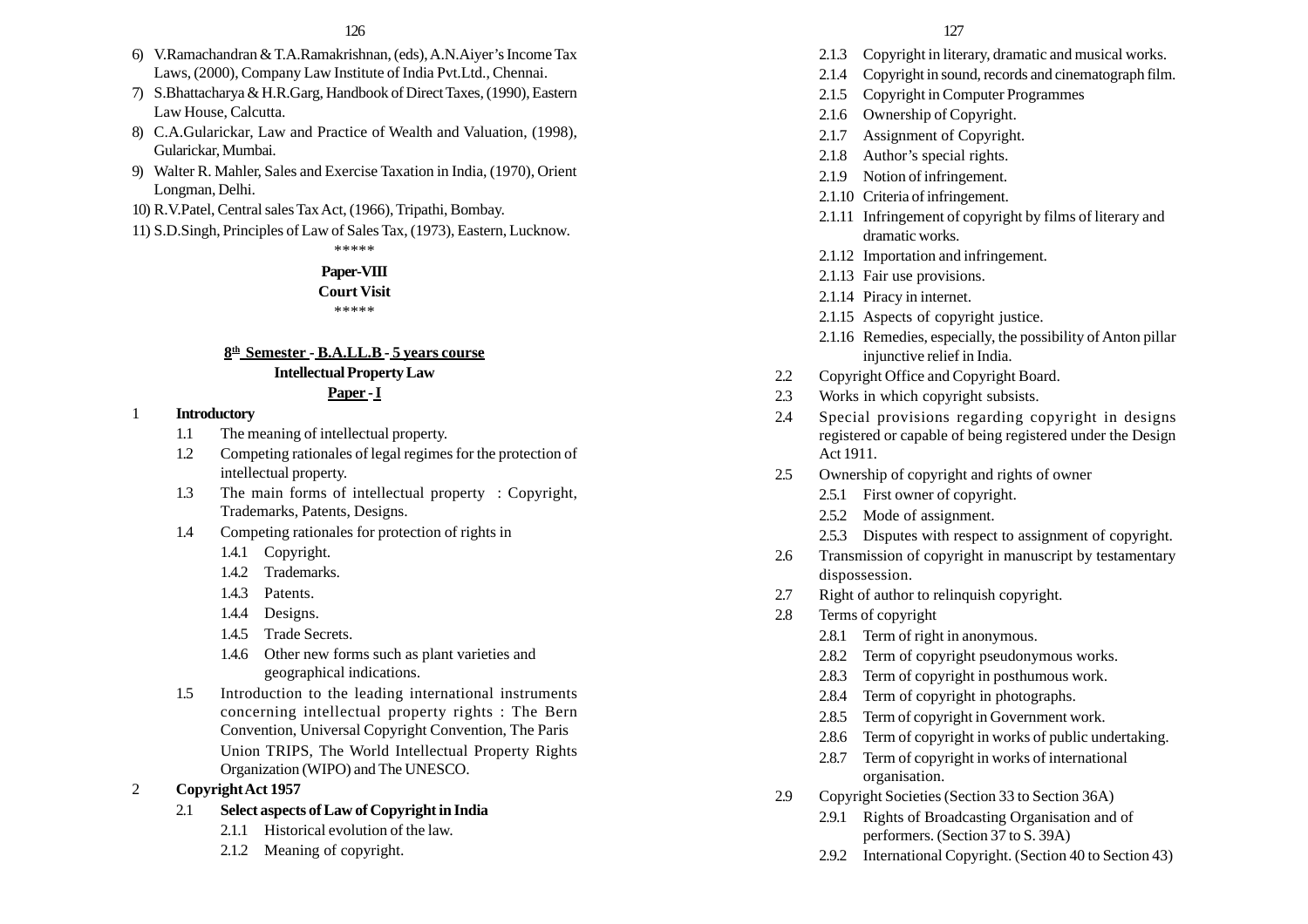- 2.10 Licenses (Section 30 to Section 32B)
	- 2.10.1 Registration of copyright.
	- 2.10.2 Civil Remedies. (Section 54 to Section 62)
	- 2.10.3 Appeals. (Section 71 to Section 73)

## 3 **Intellectual Property in Trademarks**

- 3.1 The rationale of protection of trademarks as (a) an aspect of commercial and (b) consumer rights.
- 3.2 Definition and concept of trademarks.
- 3.3 Registration.
- 3.4 Distinction between trademark and property mark.
- 3.5 Doctrine of honest current user.
- 3.6 Doctrine of deceptive similarity.
- 3.7 Protection of well known mark.
- 3.8 Passing off and infringement.
- 3.9 Criteria of infringement.
- 3.10 Standards of proof in passing off action.
- 3.11 Remedies.
- 3.12 Trade Marks Act 1999
	- 3.12.1 The register and conditions for registration.
	- 3.12.2 Procedure and duration of registration.
	- 3.12.3 Effect of registration.
	- 3.12.4 Assignment & transmission.
	- 3.12.5 Use of Trade Marks and registered users.
	- 3.12.6 Certification of Trade Marks.
	- 3.12.7 Offences, penalties and procedures.

## 4 **The Law of Intellectual Property : Patents**

- 4.1 Concept of patent.
- 4.2 Historical view of the patents law in India.
- 4.3 Patentable inventions with special reference to biotechnology products entailing creation of new forms of life.
- 4.4 Patent protection for computer programmes.
- 4.5 Process of obtaining a patent : Application, Examination, Opposition and sealing of patents : General introduction.
- 4.6 Procedure of filing patents : Patent co-operation treaty.
- 4.7 Some grounds for opposition
	- 4.7.1 The problem of limited locus standi to oppose, specially in relation to inventions having potential of ecological and mass disaster.
	- 4.7.2 Wrongfully obtaining the invention.
	- 4.7.3 Prior publication or anticipation.

- 4.7.4 Obviousness and the lack of inventive steps.
- 4.7.5 Insufficient description.
- 4.8 Rights and obligations of patentee
	- 4.8.1 Patents as chose in action.
	- 4.8.2 Duration of patents : Law and Policy consideration.
	- 4.8.3 Use and exercise rights.
	- 4.8.4 Right to secrecy.
	- 4.8.5 The notion of 'abuse' of patent rights.
	- 4.8.6 Compulsory licenses.
- 4.9 Special categories
	- 4.9.1 Employee invention : Law and Policy Consideration.
	- 4.9.2 International patents, transfer of technology, knowhow and problems to self-reliant development.
- 4.10 Patent Act 1970
	- 4.10.1 Invention not patented.
	- 4.10.2 Opposition proceedings for grant of patent.
	- 4.10.3 Anticipation.
	- 4.10.4 Provisions for secrecy of certain inventions.
	- 4.10.5 Grant of patent and rights conferred thereby.
	- 4.10.6 Patent of addition.
	- 4.10.7 Restoration of lapsed patents.
	- 4.10.8 Surrender and Revocation of patent.
	- 4.10.9 Register of patent.
	- 4.10.10 Patent Office and it's establishment.
	- 4.10.11 Powers of Controller General.
	- 4.10.12 Working of patent, compulsory licenses and revocation.
	- 4.10.13Use of inventions for purposes of Government and acquisition of investment by Central Government.
	- 4.10.14 Suits concerning infringement of patent.
	- 4.10.15The appeals to the appellate boards.
	- 4.10.16 Penalties.
	- 4.10.17 International arrangements.
	- 4.10.18 Power of controller to call for information from patentee. (Section 146)
	- 4.10.19 Patent to bind Government. (Section 156)
	- 4.10.20Right of Government to sell or use forfeited articles. (Section 157)
- 4.11 The Design Act 2000
	- 4.11.1 Registration of Design.
	- 4.11.2 Copyright in Registered Design.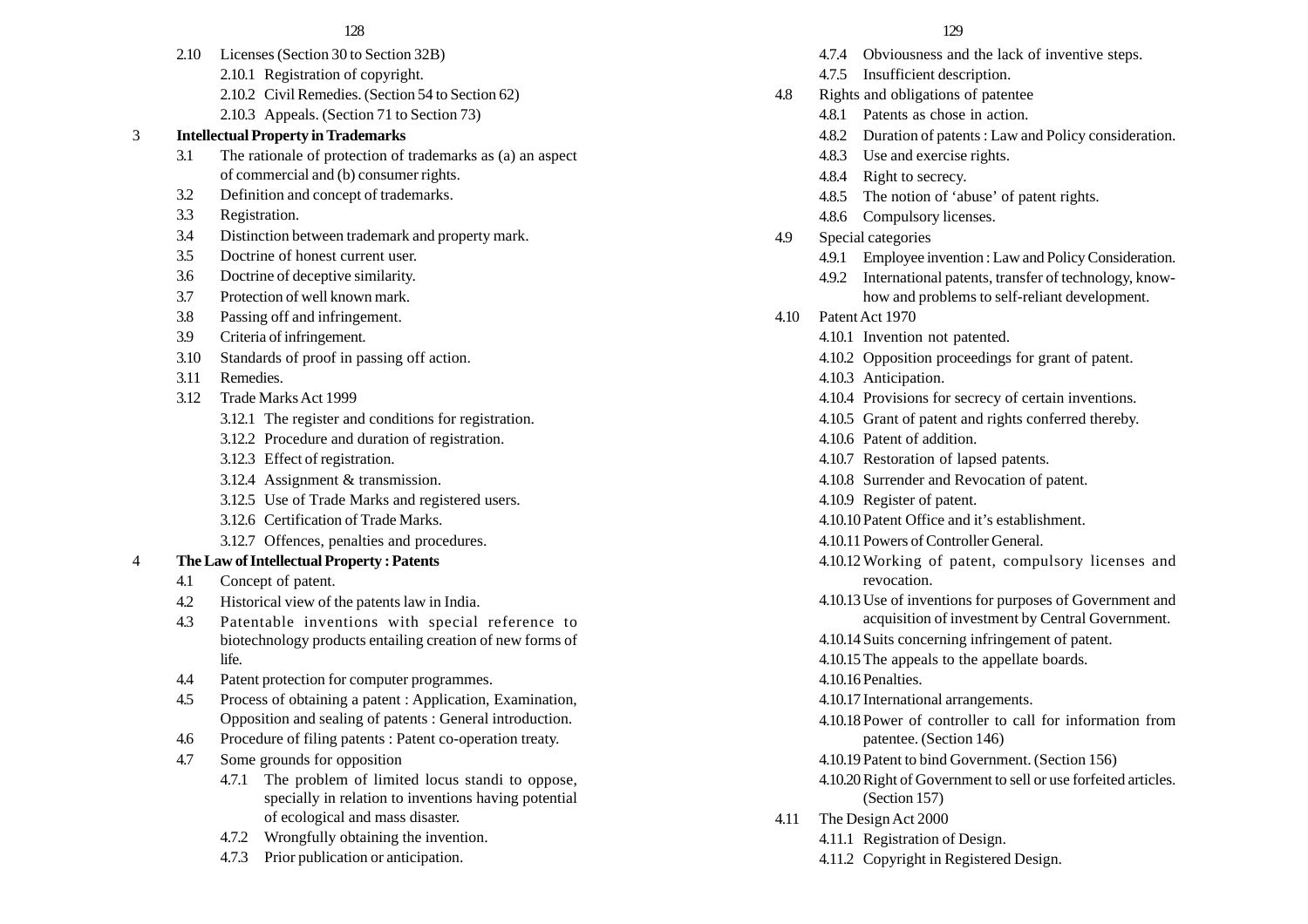- 4.11.3 Legal Proceedings
	- 4.11.3.1 Piracy of Registered Design.
	- 4.11.3.2 Application of certain provisions of the Act as to patent to design.
- 4.11.4 Powers and duties of controller.
- 4.11.5 Powers etc. of Central Government.

#### 5 **Infringement**

- 5.1 Criteria of infringement.
- 5.2 Onus of proof.
- 5.3 Modes of infringement : doctrine of colourable variation.
- 5.4 Defences in suits of infringement.
- 5.5 Injunctions and related remedies.

#### **Books :**

- 1) Comish W. R. Intellectual Property, Patents, Trademarks, Copyrights and Allied Rights, (1999), Asia Law House, Hyderabad.
- 2) Vikas Vashisht Law and Practice of Intellectual Property, (1999), Bharat Law House, Delhi.
- 3) P. Narayanan Intellectual Property Law, (1999), (ed.), Eastern Law House, Calcutta.
- 4) Bibeck Debroy (ed.), Intellectual Property Rights, (1998), Rajiv Gandhi Foundation, Delhi.
- 5) U.I.F. Anderfelt International Patent Legislation and Developing Countries, (1971).
- 6) Comish W. R. Intellectual Property, (3rd Edn.), (1996), Sweet & Maxwell.
- 7) W. R. Mann Transfer of Technology, (1982).
- 8) Mata Din Law of Passing Off and Infringement Action of Trademarks, (1986).
- 9) P. S. Sangal & Kishore Singh Indian Patent System and Paris Convention-Legal Perspectives, (1987).

\*\*\*\*\*

#### **JURISPRUDENCE**

#### **Paper - II**

- 1 **Introduction**
	- 1.1 Meaning of the term jurisprudence.
	- 1.2 Nature and value of jurisprudence.
	- 1.3 Definition of Law, Nature of Law.
- 2 **Schools of Jurisprudence**
	- 2.1 Analytical positivism.
		- 2.1.1 John Austin's theory of Imperative Law.
	- 2.2 Natural Law.
- 130 131
	- 2.3 Historical School.
	- 2.4 Sociological School.
		- 2A Administration of justice.
	- 2.5 Law as a practice of the court (Legal Realism)
	- 2.6 Law as system of rules
		- 2.6.1 The function and the purpose of law Justice, stability, peaceful change.
		- 2.6.2 Law and fact.
		- 2.6.3 The territorial nature of law.
		- 2.6.4 Constitutional Law.

## 3 **Administration of Justice**

- 3.1 Necessity of administration of justice.
- 3.2 Civil & Criminal justice.
- 3.3 The purpose of criminal justice punishment.
- 3.4 Civil justice, primary and sanctioning rights.
- 3.5 Secondary functions of court of law.
- 4 **Sources of Law**
	- 4.1 Legal and historical sources
	- 4.2 The legal sources of English Law.
	- 4.3 Legislation the nature of legislation 4.3.1 Supreme Legislation.
		- 4.3.2 Sub-ordinate Legislation.
		- 4.3.3 Relation of legislation to other sources.
		- 4.3.4 Codification.
	- 4.4 Legislation as a source of law.
	- 4.5 Doctrine of Precedents Stare Decisis.
	- 4.6 Custom as a source of law.
	- 4.7 Juristic writings and Professional opinion.
	- 4.8 Interpretation of enacted law
	- 4.9 Precedent
		- 4.9.1 The authority of precedent.
		- 4.9.2 Circumstances destroying or weakening the binding force of precedent.
		- 4.9.3 The hierarchy of authority.
		- 4.9.4 The Ratio decidenti.
		- 4.9.5 Judicial reasoning.
	- 4.10 Custom
		- 4.10.1 The early importance of customary law.
		- 4.10.2 Reasons for the reception of customary law.
		- 4.10.3 Kinds of custom.
		- 4.10.4 Conventional custom.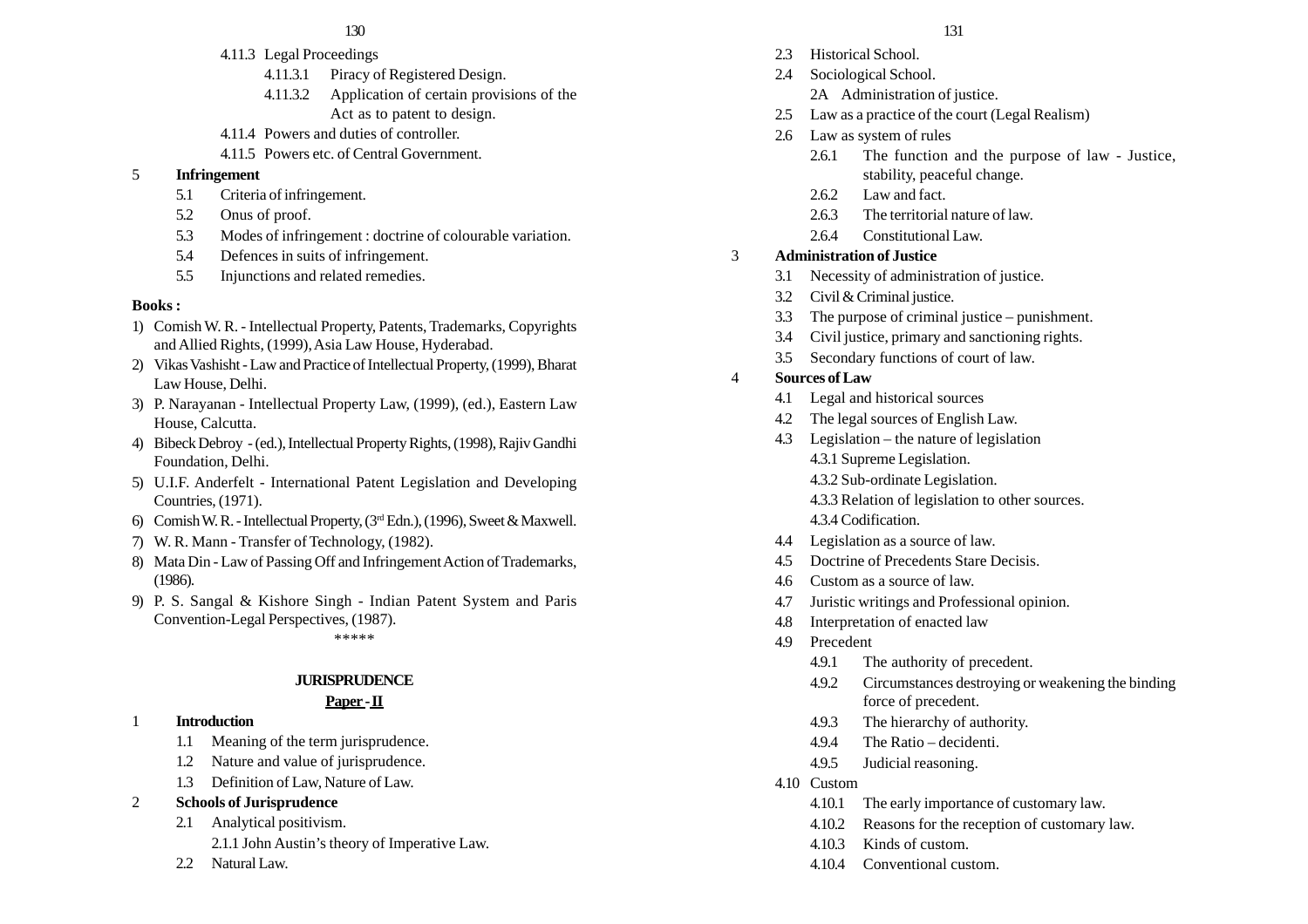- 4.10.5 Local custom.
- 4.10.6 Custom and prescription.
- 4.10.7 General custom of the Realm.
- 4.11 Legal Rights
	- 4.11.1 Definition of legal rights.
	- 4.11.2 Wrongs.
	- 4.11.3 Duties.
	- 4.11.4 Rights.
	- 4.11.5 The characteristics of legal right.
	- 4.11.6 Legal rights in a wider sense of the term.
- 4.12 The kinds of legal rights
	- 4.12.1 Ownership
		- 4.12.1.1 The idea of ownership.
		- 4.12.1.2 Subject matter of ownership.
		- 4.12.1.3 Sole ownership and co-ownership.
		- 4.12.1.4 Trust and beneficial ownership.
		- 4.12.1.5 Legal and equitable ownership.
		- 4.12.1.6 Vested and contingent ownership.
	- 4.12.2 Possession
		- 4.12.2.1 The idea of possession.
		- 4.12.2.2 Possession in fact.
		- 4.12.2.3 Possession in law.
		- 4.12.2.4 Immediate and mediate possession.
		- 4.12.2.5 Concurrent possession.
		- 4.12.2.6 The acquisition of possession.
		- 4.12.2.7 The continuous of possession.
		- 4.12.2.8 The incorporeal possession.
		- 4.12.2.9 Possession and ownership.
		- 4.12.2.10 Possessiory remedies.

## 5 **Persons**

- 5.1 The nature of personality.
- 5.2 The legal status of the lower animals.
- 5.3 The legal status of Dead Man.
- 5.4 The legal status of unborn person.
- 5.5 Legal persons.
- 5.6 Corporations.
- 5.7 The Agents, Beneficiaries and members of a Corporation.
- 5.8 The Acts and Liabilities of a Corporation.
- 5.9 The uses and purpose of Incorporation.
- 5.10 The creation and extinction of Corporation.
- 5.11 The State as a Corporation.
- 5.12 Unincorporated associations.
- 5.13 Corporate personality.
- 5 **Titles**
	- 5.1 Vestitive facts.
	- 5.2 Acts in the law.
	- 5.3 Agreements.
	- 5.4 The classes of Agreements.
	- 5.5 Void and Voidable Agreements.
- 6 **Liability**
	- 6.1 The nature and kinds of liability.
	- 6.2 Theory of Remedial Liability.
	- 6.3 Theory of Penal Liability.
	- 6.4 Acts.
	- 6.5 Two classes of wrongful acts.
	- 6.6 Dumnum sie Injuria.
	- 6.7 The place and Time of an Act.
	- 6.8 Causation.
	- 6.9 Mens Rea.
	- 6.10 Intension.
	- 6.11 Motives.
	- 6.12 Malice.
	- 6.13 Relevance and irrelevance of motives.
	- 6.14 Jus Necessitatis.
	- 6.15 Negligence.
	- 6.16 The Duty of Care.
	- 6.17 The Standard of Care.
	- 6.18 Degrees in negligence.
	- 6.19 The subjective and objective theories of negligence.
	- 6.20 Theory of strict liability.
	- 6.21 Extent of strict liability.
	- 6.22 Mistake of Law.
	- 6.23 Mistake of Fact.
	- 6.24 Accident.
	- 6.25 Vicarious Responsibility.
	- 6.26 The measure of Criminal Liability.
	- 6.27 The measure of Civil Liability.
- 7 **Property**
	- 7.1 The meaning of the term Property.
	- 7.2 Kinds of Property.
	- 7.3 Movable and Immovable Property.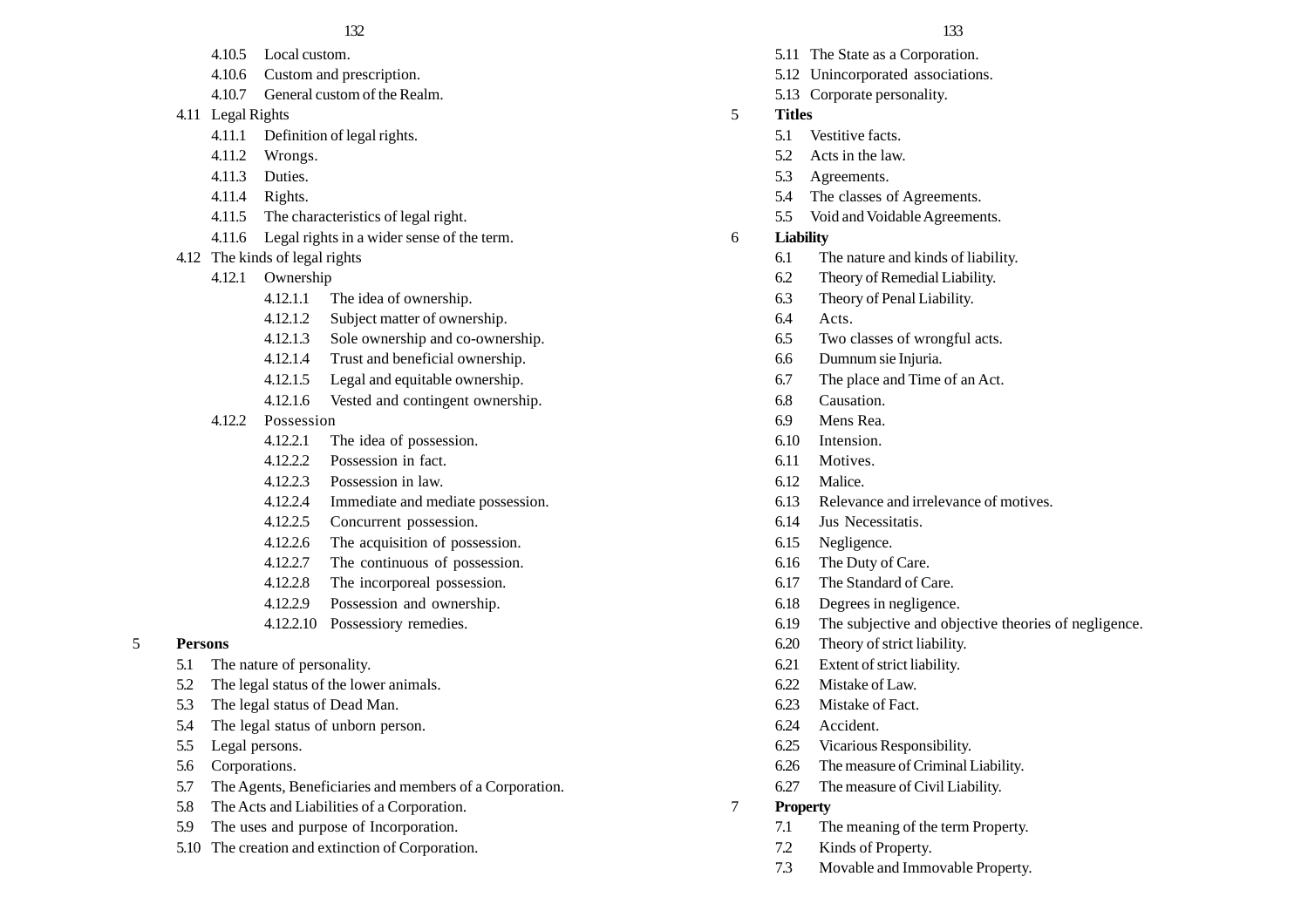- 7.4 Real & Personal Property.
- 7.5 Rights in Re-propria in immaterial things.
- 7.6 Leases.
- 7.7 Servitudes.
- 7.8 Securities.
- 7.9 Modes of acquisition possession, prescription, agreement, inheritance.

## 8 **Legal Rights : The Concept**

- 8.1 Kinds.
- 8.2 Characteristics.
- 8.3 Right Duty correlation.
- 8.4 Claim, Liberty, Power, Immunity. (Holfeld's analysis)

## 9 **The Law of Obligations**

- 9.1 Sources of obligation.
- 9.2 Nature and kinds of obligations.
- 10 **The Law of Procedure**
	- 10.1 Substantive law and the law of procedure : Difference.
	- 10.2 Evidence : Nature and kinds.
	- 10.3 The valuation of evidence.
	- 10.4 The production of evidence.

## **Select Bibliography**

- (1) Bodenheimer Jurisprudence, The Philosophy and Method of Law, (1996), Universal, Delhi.
- (2) Fitzgerald, (ed), Salmond on Jurisprudence, (1999), Tripathi, Bombay.
- (3) W. Friedmann, Legal Theory, (1999), Universal, Delhi.
- (4) V.D.Mahajan, Jurisprudence and Legal Theory, (1996 re-print), Eastern, Lucknow.
- (5) M.D.A.Freeman, (ed), Lloyd's Introduction to Jurisprudence, (1994), Sweet & Maxwell.
- (6) Paton G.W., Jurisprudence, (1972), Oxford, ELBS.
- (7) H.L.A.Hart, The Concepts of Law, (1970), Oxford, ELBS.
- (8) Roscoe Pound, Introduction to the Philosophy of Law, (1998 re-print), Universal, Delhi.
- (9) Dias, Jurisprudence, (1994 first Indian re-print), Adithya Books, New Delhi.
- (10) Dhyani S. N., Jurisprudence : A Study of Indian Legal Theory, (1985), Metropolitan, New Delhi.
- (11)Salmond, Jurisprudence.

\*\*\*\*\*

## **Professional Ethics**

## **Paper - III**

## 1 **Development of Legal Profession in India**

- 1.1 Importance of Legal Profession.
- 1.2 Legal Profession in Pre-British Era and after Independence.

## 2 **Professional Ethics**

- 2.1 Meaning, Nature and Need.
- 2.2 Duties:
	- 2.2.1 Towards Country.
	- 2.2.2 Towards Community.
	- 2.2.3 To the Court.
	- 2.2.4 To the Client.
	- 2.2.5 To the Opponent.
	- 2.2.6 To the Colleagues.
- 2.3 Advocacy.
	- 2.3.1 Requisites for successful advocacy.
- 2.4 Co-operative interaction between lawyers and judges.
- 2.5 Professionalism in advocacy.
- 2.6 Secrets of success of an advocate.

## 3 **The Advocates Act, 1961**

- 3.1 Admission and Enrolment.
	- 3.1.1 Senior Advocates and Other Advocates.
	- 3.1.2 Persons who may be admitted as advocate on a state roll.
	- 3.1.3 Disqualification for enrolment.
	- 3.1.4 Authority to whom application for enrolment may be made.
	- 3.1.5 Disposal of application for admission.
	- 3.1.6 Removal of names from roll.
	- 3.1.7 Special provisions for enrolling certain advocates of the Supreme Court.
	- 3.1.8 Dispute regarding seniority.
	- 3.1.9 Certificate of enrolment.
	- 3.1.10 Right of pre-audience.
- 3.2 Rights of advocates.
- 4 **Bar Councils**
	- 4.1 State Bar Council.
		- 4.1.1 Constitution, Powers and Functions.
	- 4.2 Bar Council of India.
		- 4.2.1 Constitution, Powers and Functions.
- 5 **Professional or other misconduct**
- 
-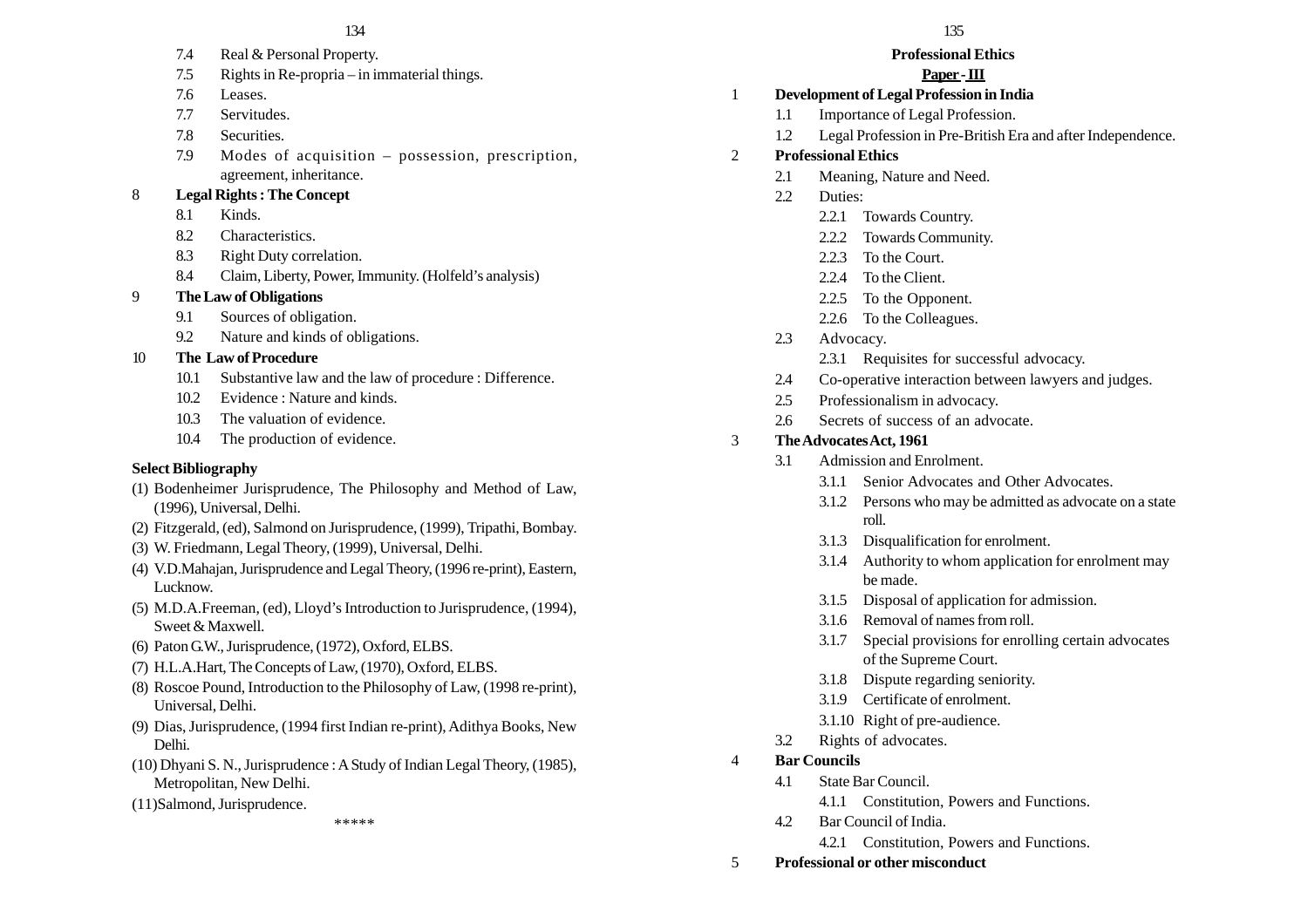- 5.1 Meaning & Scope.
- 5.2 A body or authority empowered to punish for misconduct.
	- 5.2.1 Disciplinary Committee of the State Bar Council : Its composition, powers and functions - initiative and procedure.
	- 5.2.2 Disciplinary Committee of the Bar Council of India : Its composition, powers and functions - initiation and procedure.
- 5.3 Remedies:
	- 5.3.1 Review over order of punishment.
	- 5.3.2 Appeal against order of punishment.

## 6 **Contempt of Court**

- 6.1 Meaning and Scope.
- 6.2 Categories : Civil and Criminal.
- 6.3 Punishment for contempt of court.
- 6.4 Remedies against punishment apology, appeal, review.
- 6.5 Constitutional validity of Contempt of Courts Act.
- 6.6 Contempt jurisdiction of the subordinate court, High Court and Supreme Court.
- 6.7 Contempt by lawyers, judges, State and Corporate bodies and their offices.
- 7 **Bench-Bar relations**
- 8 **Professional Ethics and Professional Accounting System**

Outline of the course : Professional ethics, Accountancy for Lawyers, and Bar-Bench relations.

This course will be taught in association with practising lawyers on the basis of the following materials.

- (1) Mr. Krishnamurthy Iyer's book on "Advocacy".
- (2) The Contempt Law and Practice.
- (3) The Bar Council Code of Ethics.
- (4) 50 selected opinions of the Disciplinary Committee of Bar Councils and 10 major judgements of the Supreme Court on the subject.
- (5) **It shall include assessment through case-study, viva and periodical problem solution besides the written tests.**

\*\*\*\*\*

## **Public Interest Lawyering and Accountancy Paper - IV**

- 1 Public Interest Litigation.
- 2 Negotiation., Counselling, Pleading and Cross Examination.
- 3 Legal-aid.
- 4 Lok-Adalat.
- 5 Ombudsman, Lokpal and Lokayukta.
- 6 Consumer Disputes Redressal Agencies.
- 7 Legal literacy/Legal Education in India.
- 8 Law Journals and Reports.
- 9 Case Comments.
- 10 Law Office Management.
- 11 Jail Visits.
- 12 Police Station Visits.
- 13 The students are expected to cover all the aforesaid topics in their practical note book after they have actually participated in the aforesaid exercises.

\*\*\*\*\*

# **Company Law**

## **Paper - V**

- 1 **Meaning of Corporation**
	- 1.1 Theories of corporate personality.
	- 1.2 Creation and extinction of corporation.
	- 1.3 Definition of company.
	- 1.4 Evolution of company.
	- 1.5 Nature of corporate firm and advantages
		- 1.5.1 Independent corporate existence.
		- 1.5.2 Limited liability.
		- 1.5.3 Perpetual succession.
		- 1.5.4 Separate property.
		- 1.5.5 Transferable shares.
		- 1.5.6 Capacity to sue and be sued.
		- 1.5.7 Professional management.
		- 1.5.8 Finances.
	- 1.6 Disadvantages
		- 1.6.1 Lifting the corporate veil.
		- 1.6.2 Determination of character.
		- 1.6.3 Benefit of revenue.
		- 1.6.4 Fraud or improper conduct.
		- 1.6.5 Government companies, Agency or trust, where no functioning autonomy granted.
	- 1.7 Personal liabilities of Directors or Members Statutory provisions
		- 1.7.1 Reduction in membership.
		- 1.7.2 Mis-description of name.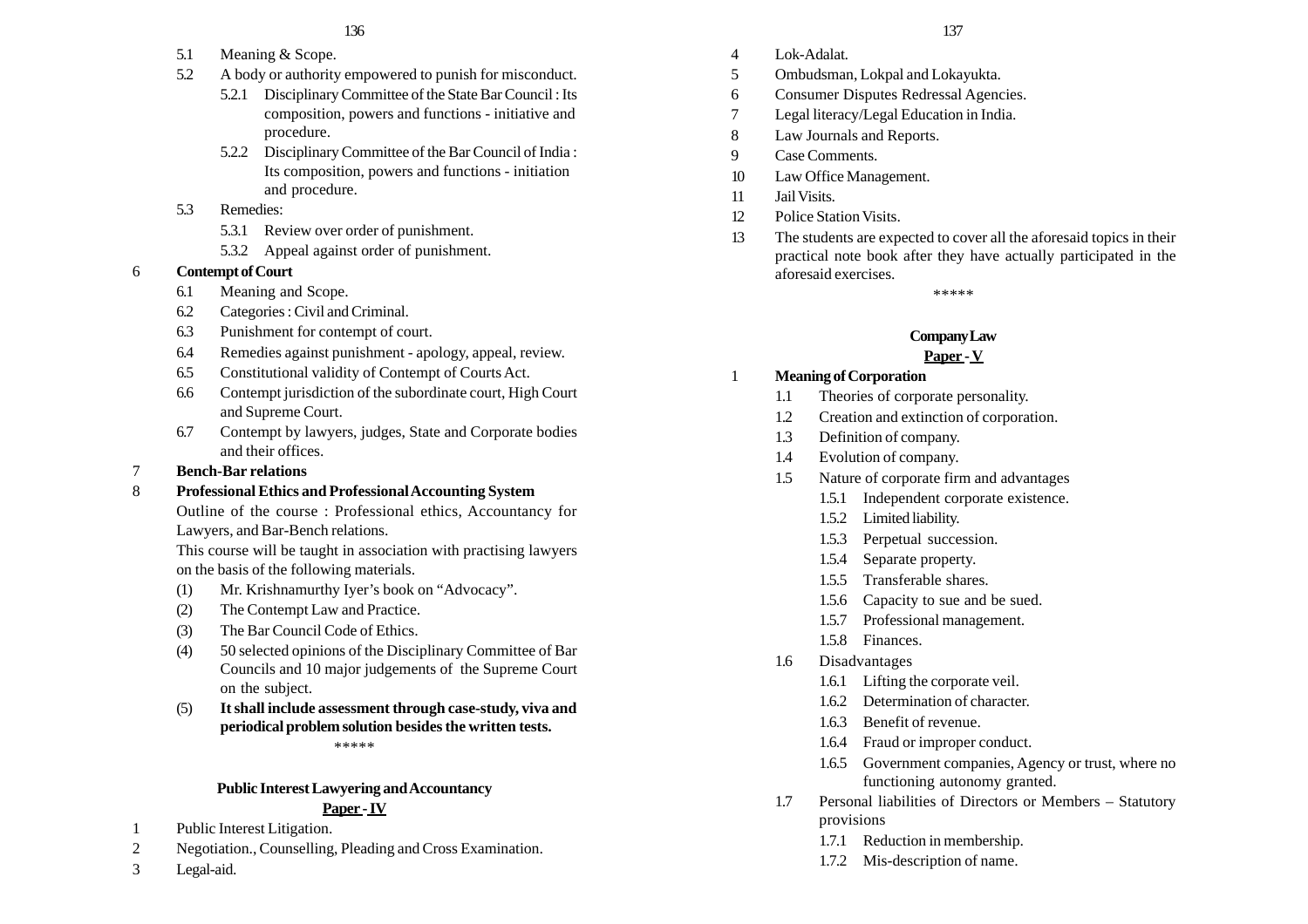- 1.7.3 Fraudulent conduct of business.
- 1.7.4 Holding and subsidiary companies.
- 1.7.5 Subsidiary of multi-national liability for insolvent subsidiary.
- 1.7.6 Subsidiary establishment.
- 1.7.7 Formality and expense.
- 1.7.8 Company is not a citizen, Nationality, domicile and residence.
- 2 **Forms of Corporate and Non-Corporate Organisations**
	- 2.1 Corporations, partnerships and other associations of persons, State Corporations, Government Companies, Small Scale, Co-operative, Corporate and Joint Sectors.
- 3 **Law relating to companies Public & Private Companies Act, 1956**
	- 3.1 Need of company for development, formation of a company, registration and incorporation.
	- 3.2 Memorandum of Association various clauses alteration therein - doctrine of ultra virus.
	- 3.3 Articles of Association binding force alteration its relation with memorandum of association - doctrine of constructive notice and indoor management - exceptions.
		- 3.3.1 Prospectus issue contents liability for misstatements - statement in lieu of prospectus, shelf prospectus, Information memorandum, Remedies for misstatements in prospectus.
	- 3.4 Promoters position duties and liabilities.
		- 3.4.1 Shares General Principles of allotment, Statutory restrictions - Share Certificate - its objects and effects - transfer of shares - restrictions on transfer procedure for transfer - refusal of transfer - role of Public Finance Institutions - relationship between transferer and transferee - issue of shares at premium and discount - depository receipts - dematerialised shares (DEMAT), buyback of shares by company.
		- 3.4.2 Shareholder who can be and who can not be a shareholder - modes of becoming a shareholder calls on shares - forfeiture and surrender of shares, share warrants - lien on shares.
		- 3.4.3 Share Capital Kinds alteration and reduction of share capital - future issue of capital - conversion of loans and debentures into capital - duties of courts to protect the interest of creditors and shareholders.
- 3.5 Directors position appointment qualifications vacation of office - removal - resignation - powers and duties of directors - meetings, registers, loans, remuneration of directors - role of nominee directors - compensation for
	- loss of office managing directors and other managerial personnel - maximum number of Directorship a person can hold.
	- 3.5.1 Meetings kinds procedure voting.
	- 3.5.2 Profit Dividends payments capitalisation.
- 3.6 Audit and Accounts.
- 3.7 Borrowing powers powers effect of unauthorised borrowings - charges and mortgages - loans to other companies - investments - contracts by companies.
- 3.8 Debentures meaning fixed and floating charge kinds of debentures - shareholder and debenture holder - remedies of debenture holder.
- 3.9 Protection of Minority rights.
- 3.10 Protection of oppression and mismanagement who can apply - powers of the company courts and of the Central Government.
- 3.11 Investigation powers.
- 3.12 Private Companies nature and advantages Government Companies - holding and subsidiary companies.
- 3.13 Regulation and amalgamation.
- 3.14 Winding up Types by court reasons grounds who can apply - procedure - powers of liquidator - powers of courts - consequences of winding up order - voluntary winding up by members and creditors - winding up by the Tribunal - liability of past members - payment of liabilities preferential payment - unclaimed dividends - winding up of unregistered company
- 3.15 Registration and Incorporation
	- 3.15.1 Procedure of Registration.
	- 3.15.2 Certificate of Incorporation.
	- 3.15.3 Certificate as conclusive evidence.
	- 3.15.4 Judicial Review.
	- 3.15.5 Pre-incorporation contracts.
	- 3.15.6 Company can not be sued on pre-incorporation contract.
	- 3.15.7 Ratification of pre-incorporation contract.
	- 3.15.8 Personal right and liability of contracting Agent.
	- 3.15.9 Statutory Reforms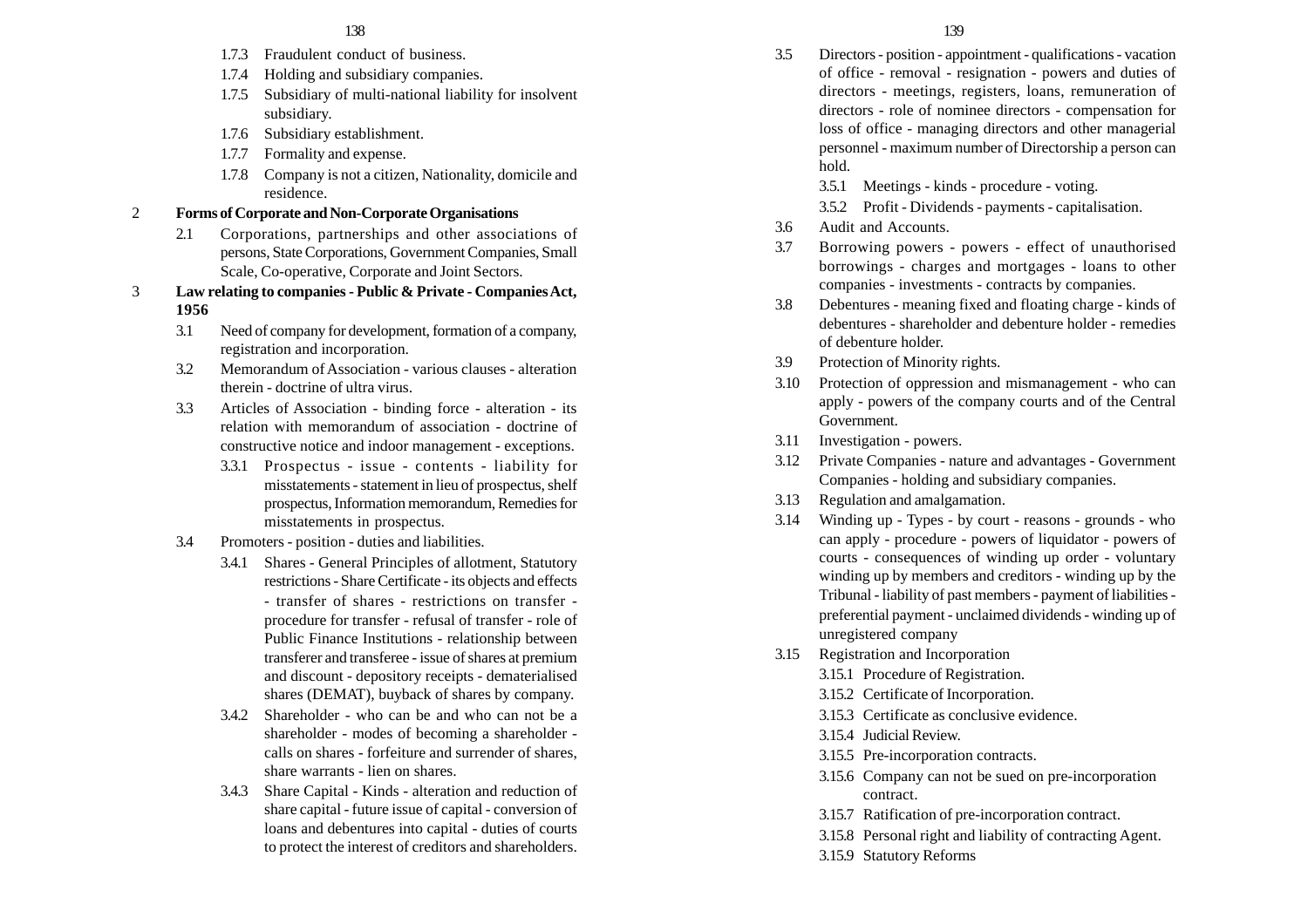- Commencement of business i) Main Object ii) Other Object 3.16 Prevention of oppression and mismanagement 3.16.1 Prevention of oppression. 3.16.2 Who can apply. (Section 399) 3.16.3 Company itself can not apply. Conditions of relief. (Section 397) 3.16.4 The oppression. 3.16.5 Existence of alternative relief. 140 141
	- 3.16.6 Oppression of majority.
	- 3.16.7 Oppression members.
	- 3.16.8 Oppression in conduct of affair.
	- 3.16.9 Private agreement amongst members as to share transfer.
	- 3.16.10 Facts must justify winding-up.
	- 3.16.11Unfair prejudice.
	- 3.16.12Oppression and unfair prejudice difference.
	- 3.16.13Oppression of continuing nature.
	- 3.16.14 Fairness of petitioner's conduct.
	- 3.16.15Effect of arbitration clause.
	- 3.16.16 Prevention of mismanagement. (Section 398)
	- 3.16.17 Powers of Company Law Board. (Section 402)
	- 3.16.18 Compromise.
	- 3.16.19 Date of valuation.
	- 3.16.20Central Government's power to appoint directors on CLB's orders.
	- 3.16.21 Power to prevent change in Board of Directors. (Section 409)
	- 3.16.22Transfer of powers to Company Law Board.
	- 3.16.23Civil Suit.
	- 3.16.24Transfer of power to tribunal.

#### 3.17 Kinds of company

- 3.17.1 Unlimited Company.
- 3.17.2 Guarantees Company.
- 3.17.3 Private Company.
	- 3.17.3.1 Minimum paid-up capital.
	- 3.17.3.2 Restriction on transferability of shares.
	- 3.17.3.3 Restrictions on number of members.
	- 3.17.3.4 Prohibition on issue of prospectus.

3.17.4 Conversion of Private Company into Public Company 3.17.4.1 Conversion by default. 3.17.4.2 Conversion by oppression of law. 3.17.4.3 Conversion by choice. 3.17.4.4 Conversion of Public Company into Private Company. 3.17.4.5 Foreign Companies. 3.17.4.6 Accounts of Foreign Company. 3.17.4.7 Prospectus of Foreign Company. 3.17.4.8 Offer of Indian Depository Receipts. (Section 605-A) 3.17.4.9 Government Companies. (Section 617) 3.17.4.10 Downsizing employees. 3.17.4.11 Holding Companies and subsidiary. (Section 4) 3.17.4.12 Involvement of Section 372-A. 3.17.4.13 Accounts of holding company. 3.17.4.14 Inspection of subsidiaries, Books of Accounts. 3.17.4.15 Investment in holding companies. (Section 42) 3.17.4.16 Illegal association. 3.17.4.17 When registration compulsory. 3.17.4.18 Consequences of illegality. 3.18 Reconstruction and Amalgamation 3.18.1 Compromises and arrangements. 3.18.2 Sanction of courts. (Section 391) 3.18.3 Jurisdiction. 3.18.4 Duties and powers of courts. 3.18.5 Compliance with statutory provisions. 3.18.6 Bonafide exercise of majority power. 3.18.7 Reasonableness of scheme. 3.18.8 Burden of proving unfairness. 3.18.9 Disclosure of material facts. 3.18.10 Interest of creditors. 3.18.11 No power to stay criminal proceedings. 3.18.12Advantages of court sanction. 3.18.13 Power of enforcement and supervision. (Section 392) 3.18.14Reconstruction and Amalgamation (Section 394) 3.18.14.1 Reconstruction.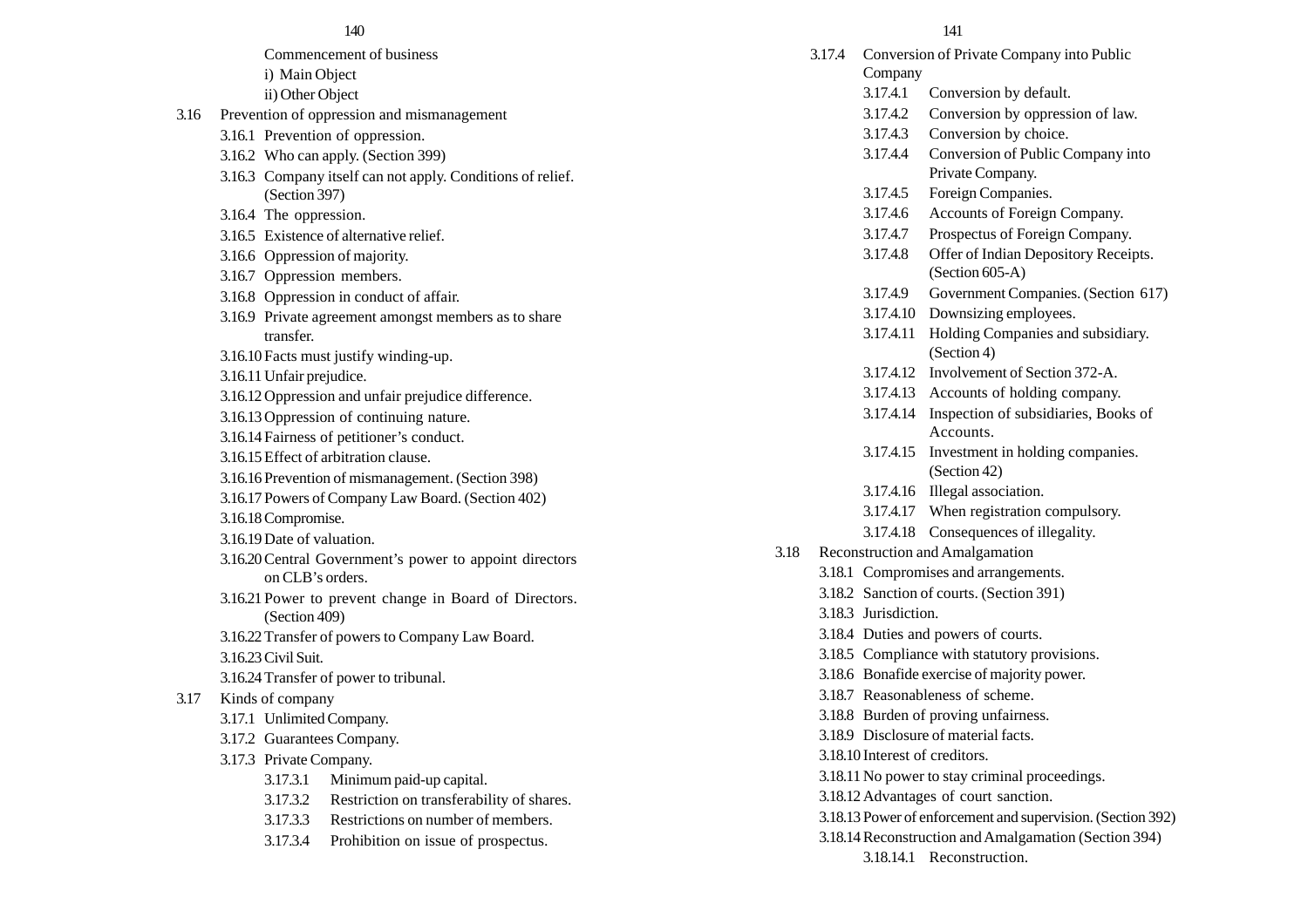#### 142 143

- 3.18.14.2 Amalgamation.
- 3.18.14.3 Power of Amalgamation.
- 3.18.14.4 Form of re-construction and amalgamation.
- 3.18.14.5 Official reports.
- 3.18.14.6 Notice to Central Government Fairness of exchange ratio. (S.394)
- 3.18.14.7 Vesting of rights and transfer of obligation.
- 3.18.14.8 De-merger.
- 3.18.14.9 Take over and acquisition of minority interest. (S. 395)
- 3.18.14.10 Amalgamation in National Interest. (S.396)
- 3.18.14.11 Preservation of Books and Papers of amalgamated company

## 4 **Law and Multinational Companies**

- 4.1 International norms for control.
- 4.2 National Law FEMA (Foreign Exchange Management Act 1999) - controls - joint ventures - investment in India repatriation of project.
- 4.3 Collaboration agreements for technology transfer.
- 5 **Corporate Liability**
	- 5.1 Legal liability of company civil & criminal.
	- 5.2 Remedies against them civil, criminal and tortious specific relief act, writs, liability under special statutes.

#### **Books**

- (1) Avtar Singh Indian Company Law; Eastern; Lucknow.
- (2) S. M. Shah Lectures on Company Law; Tripathi; Bombay.
- (3) L.C.B. Grower Principles of Modern Company Law; Sweet & Maxwell; London.
- (4) A. Ramaiya Guide to Companies Act; Wadhwa.

\*\*\*\*\*

## **Consumer Protection Law**

## **Paper - VI**

- 1 **Consumer movements : Historical Perspectives.**
	- 1.1 Common law protection : contract and torts.
	- 1.2 Consumerism in India : Food adulteration, drugs and cosmetics, essential commodities.
- 1.2.1 Criminal sanction : State of noxious and adulterated substances, false weights and measures, use of unsafe carriers.
- 1.2.2 Consumer Protection Council
- 1.2.3 Consumer disputes redressal agency.
- 1.2.4 Consumer Protection Act Definitions.

#### 2 **Consumer - The concept**

- 2.1 General perspectives.
- 2.2 Statutary and Government services : to be included or not ?
- 2.3 Definition and Scope : The Consumer Protection Act, 1986 (CPA).
- 2.4 Who is not a consumer?

## 3 **Unfair Trade Practices**

- 3.1 Misleading and false advertising.
- 3.2 Unsafe and hazardous products.
- 3.3 Disparaging competitions.
- 3.4 Business ethics and business self-regulation.
- 3.5 Falsification of Trade Marks.

## 4 **Consumer of Goods**

- 4.1 Meaning of defects in good.
- 4.2 Standard of purity, quality, quantity and potency.
- 4.3 Statutes : food and drugs, engineering and electrical goods.
- 4.4 Common law decision of courts.
- 4.5 Price control.
- 4.6 Administrative fixation.
- 4.7 Competitive market.
- 4.8 Supply and distribution of goods.
- 5 **Supply of essential commodities**
	- 5.1 Quality control.
	- 5.2 Sale of goods and hire purchase law.
	- 5.3 Prescribing standards of quality BIS and Agmark, Essential commodities law.

## 6 **Consumer safety**

- 6.1 Starting, distribution and handling of unsafe and hazardous products.
- 6.2 Insecticides and pesticides and other poisonous substances.
- 7 **Services**
	- 7.1 Deficiency meaning.
	- 7.2 Professional services.
		- a) Medical services.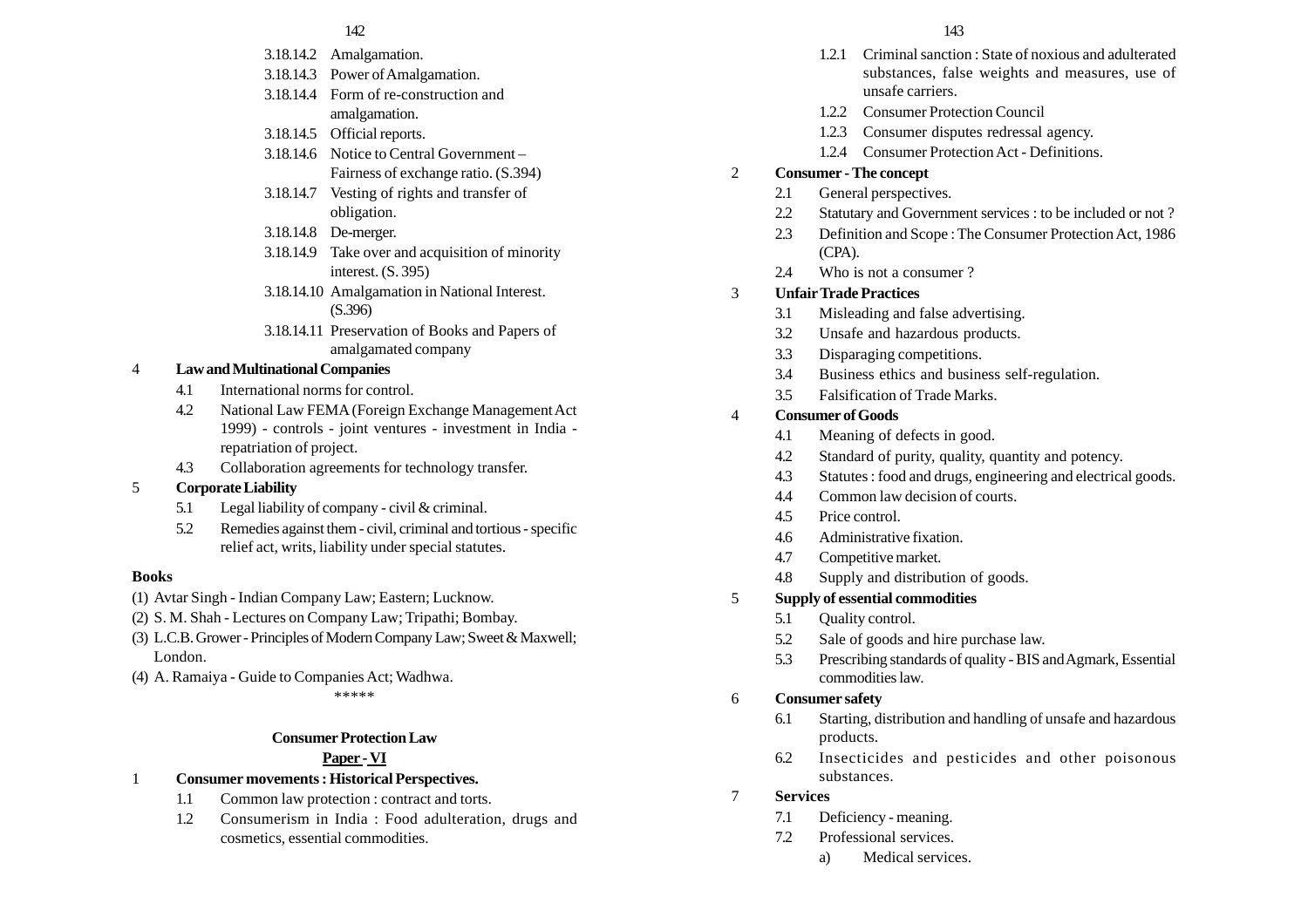- b) How to determine negligence ?
- c) Violation of statute.
- d) Denial of medical services : Violation of human rights.
- e) Lawyering services : duty towards courts and duty to client dilemma, break of confidentiality, negligence and misconduct.
- 7.3 Public utility.
	- 7.3.1 Supply of electricity.
	- 7.3.2 Telecommunication and postal service.
	- 7.3.3 Housing.
	- 7.3.4 Banking.
- 8 **Commercial Services**
	- 8.1 Hiring.
	- 8.2 Financing.
	- 8.3 Agency services.
- 9 **Enforcement of Consumer Right**
	- 9.1 Consumer for a under CPA : Jurisdiction, power and functions.
	- 9.2 Execution of orders.
	- 9.3 Judicial Rreview.
	- 9.4 Public Interest Litigation.
	- 9.5 Class action.
	- 9.6 Remedies.
	- 9.7 Administrative remedies.

## **Books**

- (1) Saraf D. N. Law of Consumer Protection in India, Tripathi, Bombay.
- (2) Avtar Singh Law of Consumer Protection Principles and Practice.
- (3) J. N. Barowalia Commentary on Consumer Protection Act 1986; Universal, Delhi.
- (4) P. K. Mujumdar Law of Consumer Protection in India; Orient Publication; New Delhi.

\*\*\*\*\*

#### **DRAFTING, PLEADING AND CONVEYANCING-I Paper - VII**

## 1 **Drafting**

- 1.1 Meaning, Definition, Purpose, Objects and Scope.
- 1.2 General principles of drafting.
- 1.3 The relevant substantive rules of drafting.

## 2 **Pleadings**

2.1 Civil.

- 2.1.1 Plaint.
- 2.1.2 Written Statement.
- 2.1.3 Interlocutory application.
- 2.1.4 Original petition.
- 2.1.5 Affidavit.
- 2.1.6 Execution petition.
- 2.1.7 Memorandum of appeal and revision.
- 2.1.8 Petition  $u'_{\lambda}$  226 and A-32 of the Constitution of India.
- 2.2 Criminal.
	- 2.2.1 Complaint.
	- 2.2.2 Criminal miscellaneous petition.
	- 2.2.3 Bail application.
	- 2.2.4 Memorandum of appeal and revision.
- 3 **Conveyance**
	- 3.1 Definition, Meaning, Objects, Fundamentals of Conveyancing.
	- 3.2 General requirements and parts of deed.
	- 3.3 Sale Deed.
	- 3.4 Mortgage Deed.
	- 3.5 Lease Deed.
	- 3.6 Gift Deed.
	- 3.7 Promissory Note.
	- 3.8 Power of Attorney.
	- 3.9 Will.
	- 3.10 Trust Deed.
- 4 **Drafting of Writ Petition**
- 5 Drafting of Public Interest Litigation

## **Book recommended :**

1. 'The Advocacy' - Dr. J.L. Aparajit & Shri Shukla, Udayan Publisher, Nagpur.

\*\*\*\*\*

**Paper-VIII Court Visit**

\*\*\*\*\*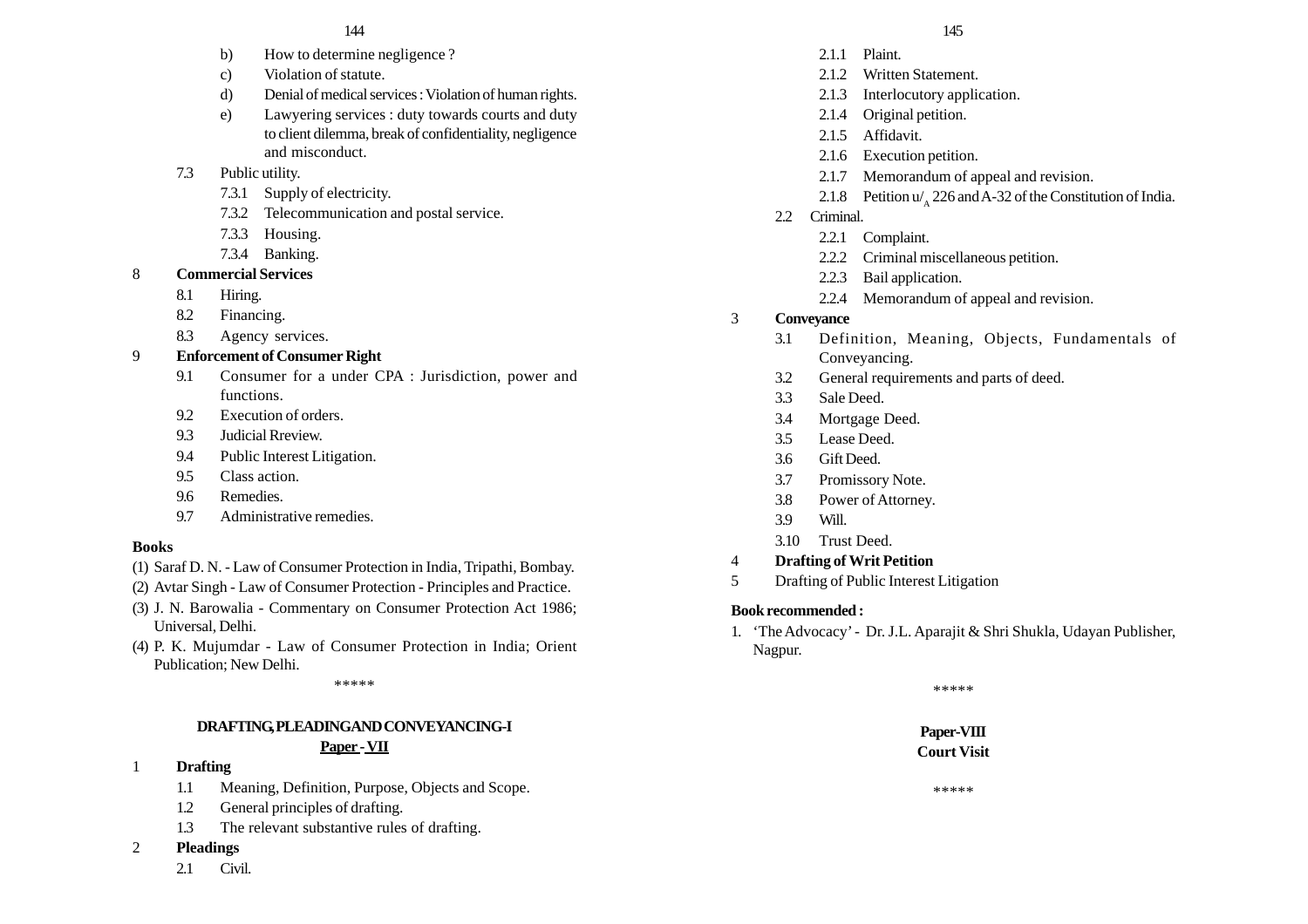# **9th Semester - B.A.LL.B - 5 years Course**

# **ENVIRONMENTAL LAW**

#### **Paper - I**

(With Effect from the session 2013-2014)

#### 1 **Concept of Environment and Pollution**

- 1.1 Environment.
	- 1.1.1 Meaning and contents.
	- 1.1.2 Environments variables
		- 1.1.2.1 Population growth.
		- 1.1.2.2 Energy consumption.
		- 1.1.2.3 Climate change.
		- 1.1.2.4 Ozone depletion.
		- 1.1.2.5 Forest degradation.
		- 1.1.2.6 Water supplies.
		- 1.1.2.7 Bio-diversity.
	- 1.1.3 Environmental Perception
		- 1.1.3.1 Environment.
		- 1.1.3.2 Eco-system.
		- 1.1.3.3 Ecology.
		- 1.1.3.4 Biosphere.
			- 1.1.3.4.1 Limiting factors.

### 1.1.3.4.2 Preservation of biosphere.

- 1.1.4 Environment and Development
- 1.1.5 Sustainable development
- 1.1.6 Legal response to environmental challenges
- 1.1.7 Changing dimentions
- 1.2 Pollution.
	- 1.2.1 Meaning.
	- 1.2.2 Kinds of pollution.
	- 1.2.3 Effects of pollution.
- 2 **Legal control: historical perspectives**
	- 2.1 Indian tradition : dharma of environment.
	- 2.2 British Raj : Industrial development and exploitation of nature.
		- 2.2.1 Nuisance : Penal code and procedural codes.
	- 2.3 Free India : Continuance of British influence.
		- 2.3.1 Old laws and new interpretations.

#### 3 **Constitutional Perspective**

- 3.1 Constitution making : development and property oriented approach.
- 3.2 Directive principles.
- 3.2.1 Status, role and interrelationship with fundamental rights and fundamental duties.
- 3.3 Fundamental Duty.
	- 3.3.1 Contents.
	- 3.3.2 Judicial approach.
- 3.4 Fundamental Rights.
	- 3.4.1 Right to clean and healthy environment.
	- 3.4.2 Right to education.
	- 3.4.3 Right to information.
	- 3.4.4 Environment vs. Development.
- 3.5 Enforcing agencies and remedies.
	- 3.5.1 Courts.
	- 3.5.2 Tribunals.
	- 3.5.3 Constitutional, statutory and judicial remedies.
- 3.6 Emerging principles.
	- 3.6.1 Polluter pays : Public liability insurance.
	- 3.6.2 Precautionary principle.
	- 3.6.3 Public trust doctrine.
	- 3.6.4 Sustainable development.

#### 4 **Water and Air Pollution: Acts with Rules**

- 4.1 Meaning and standards.
- 4.2 Culprits and victims.
- 4.3 Offences and penalties.
- 4.4 Judicial approach.

#### 5 **Noise Pollution**

- 5.1 Legal control.
- 5.2 Court's of balancing : permissible and impermissible noise.
- 6 **Environment protection**
	- 6.1 Protection agencies : power and functions.
	- 6.2 Protection : means and sanctions.
	- 6.3 Emerging protection through delegated legislation.
		-
		- 6.3.2 Bio-medical waste.
		- 6.3.3 Genetic engineering.
		- 6.3.4 Environment impact assessment.
		- 6.3.5 Coastal zone management.
		- 6.3.6 Environmental audit and eco mark.
		- 6.3.7 Judiciary : complex problems in administration of environmental justice.

#### 7 **Town and Country Planning**

7.1 Law : enforcement and constrain.

- 
- -
- - 6.3.1 Hazardous waste.
	-
	-
	-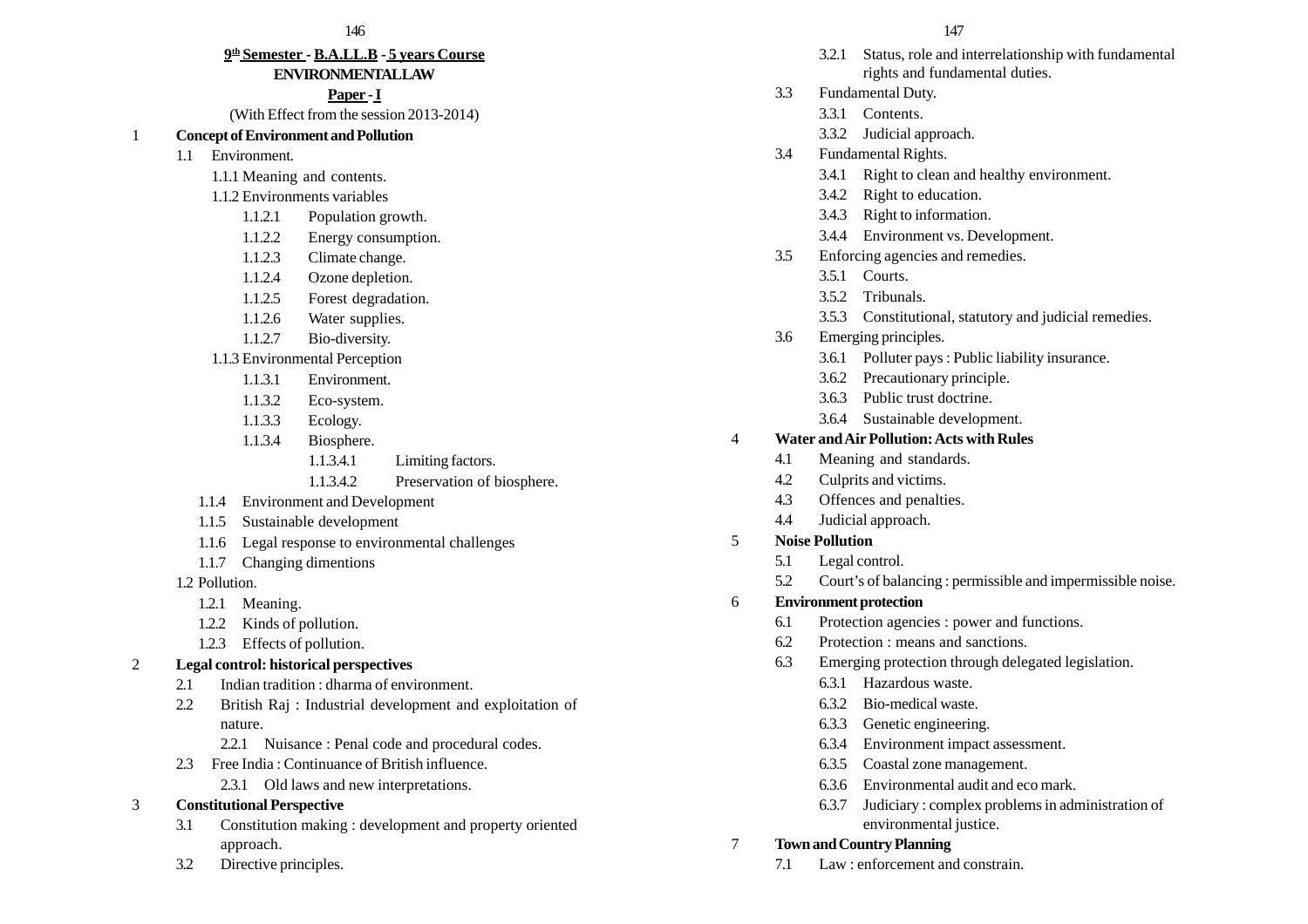7.2 Planning : management policies.

### 8 **Forest and Greenery**

- 8.1 Greenery conservation laws.
	- 8.1.1 Forest conservation.
	- 8.1.2 Conservation agencies.
	- 8.1.3 Prior approval and non-forest purpose.
	- 8.1.4 Symbiotic relationship and tribal people.
	- 8.1.5 Denudation of forest : judicial approach.
- 8.2 Wild life.
	- 8.2.1 Sanctuaries and national parks.
	- 8.2.2 Licensing of zoos and parks.
	- 8.2.3 State monopoly in the sale of wild life and wild life articles.
	- 8.2.4 Offences against wild life.

### 9 **Bio-diversity**

- 9.1 Legal control.
- 9.2 Control of eco-unfriendly experimentation on animals, plants, seeds and micro-organism.

### 10 **International Regime**

- 10.1 Stockholm conference.
- 10.2 Greenhouse effect and ozone depletion.
- 10.3 Rio conference.
- 10.4 Bio diversity.
- 10.5 UN declaration on right to development.
- 10.6 Wetlands.
- 11 **Environmental terms Mainly conceptual**
	- 11.1 Environment
	- 11.2 Eco-system.
		- 11.2.1 Components of eco-system.
		- 11.2.2 Functioning of eco-system.
		- 11.2.3 Eco-system productivity.
	- 11.3 Ecology.
	- 11.4 Acid Rain.
	- 11.5 Aquifer.
	- 11.6 Atmosphere.
	- 11.7 Biodiversity.
	- 11.8 Biological resources.
	- 11.9 Biotechnology.
	- 11.10 Chlorofluorocarbons. (CFCs)
	- 11.11 Climate change.
	- 11.12 Climate system.
- 11.13 Coniferous forest.
- 11.14 Deciduous forest.
- 11.15 Desertification.
- 11.16 Dry lands.
- 11.17 Environmental pollution.
- 11.18 Environmental degradation.
- 11.19 Global warming.
- 11.20 Green revolution.
- 11.21 Greenhouse effect.
- 11.22 Greenhouse gases.
- 11.23 Ozone depletion.
- 11.24 El Nino Effect.
- 11.25 Habitat.
- 11.26 TransFrontier Pollution.
- 11.27 Biomass.
- 12 Enviro-Legal Remedies
	- 12.1 General.
	- 12.2 Common Law remedies.
	- 12.3 Statutory remedies.
	- 12.4 Writs.

# **Select Bibliography**

- 1) Aarmin Resencranz, et al, (eds), Environmental and policy in India, (2000), Oxford.
- 2) R.B.Sing and Suresh Mishra, Environmental law in India, (1996), Concept Publishing Co., New Delhi.
- 3) Kailash Thakur, Environmental Protection Law and Policy in India, (1997), Deep & Deep Publications, New Delhi.
- 4) Richard L. Riversz, et al (eds), Environmental Law, The Economy and Sustainable Development, (2000), Cambridge.
- 5) Christopher D. Stone, Should Tree Have Standing and Other Essays on Law, Morals and Environment,(1996), Oceana.
- 6) Leelakrishnan. P. et al(eds), Law and Environment, (1990), eastern, Lucknow.
- 7) Leelakrishnan. P., The Environmental Law in India, (1999), Buttersworth-India.
- 8) Department of Science and Technology, Government of India, Report of the Committee for Recommending Legislative Measures and Administrative Machinery for Ensuring Environmental Protection, (1980), (Tiwari Committee Report).
- 9) Indian Journal of Public Administration, Special Number on Environment and Administration, July- September 1998, Vol. XXXV,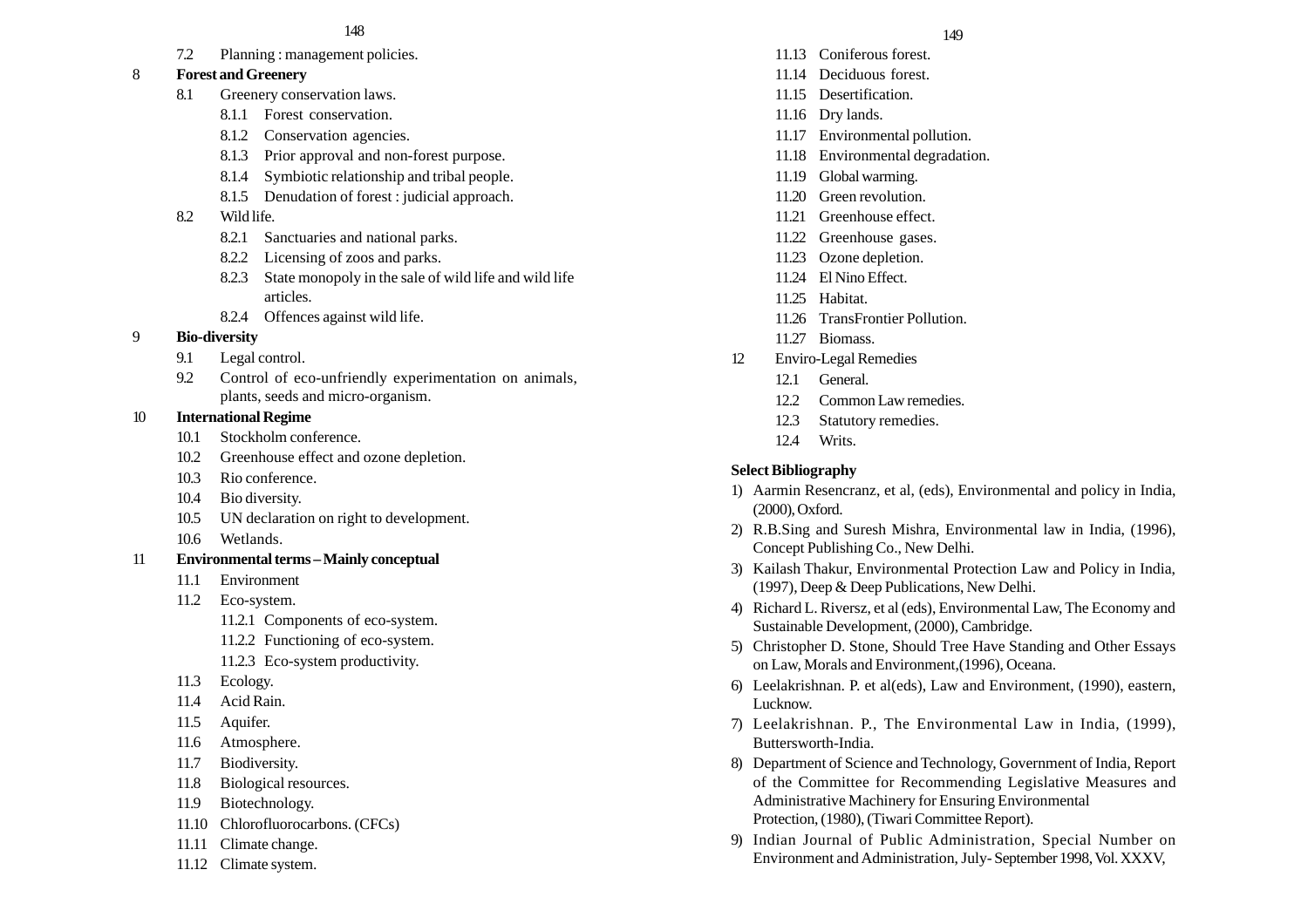- 10) Centre for Science and Environment, The State of India's Environment 1982, The State of India's Environment 1984-85 and The State of Indian Environment 1999-2000.
- 11) World Commission on Environment and Development, Our Common Feature (1987), Oxford.

\*\*\*\*\*

# **Cyber Law**

# **Paper - II**

- 1 **Cyber Crimes and Cyber Terrorism**
	- a. Cyber crimes and the categories of crime i) Cyber frauds ii) Cyber thefts iii) Cyber stalking
	- b. Cyber Terrorism
	- c. Cyber Defamation
	- d. Hacking, Types of hackers, Hacking v/s Cracking
	- e. Virus : Definition, Types of viruses (Data diddling, Salami attack, Denial of Service attack, Virus/Worm attacks, Logic Bombs, Trojan attacks, Internet time theft (Web jacking), Anti-Virus - functions of anti-virus, advantages and disadvantages of anti-nirus.
	- f. Prevention to Computer Crime.

### 2 **Internet Security Concept**

- a. Concept of security.
- b. Secure Transaction.
- c. Privacy issues.
- d. Security Procedure : Firewall and Types, Encryption, Password, Access Control List, Digital Certificate.
- e. Biometrics.
- f. Security Products.

# 3 **Cryptography, Digital Signatures, PKI**

- a. Introduction of Cryptography, Types, Goals, Key and Keypair.
- b. Concept of Digital and Electronic Signature, Recognition and authentication of Digital and Electronic Signature, Benefits and Drawback.
- c. PKI Concept, Application, Certification.

### 4 **Silent Features of IT Act, 2000**

- a. Definitions. Digital and Electronic Signature, Authentication, Electronic Governance.
- b. Various authorities under IT Act and their powers.
- c. Penalties, Offences, Miscellaneous.

### 5 **Impact on other related Acts**

- a. Amendments to Indian Penal Code, Evidence Act, Bankers Book Evidence Act, Reserve Bank of India Act.
- b. Concept of Cyber Space Jurisdiction, Territorial Jurisdiction, Extra Territorial Jurisdiction.
- c. Investigation of Cyber Crime (Technical issue).

# 6 **Electronic Data Interchange**

- a. EDI : Concept and legal issues.
- b. UNCITRAL Model Law, Cryptography Laws.
- c. Laws of major countries (Electronic Signature, Cyber Laws).

### 7 **Law of Intellectual Property**

- a. Copyright Act, Trade and Merchandise Act, Patent Act.
- b. Domain Name Disputes.
- c. Cyber-squatting.
- d. Important case laws.

### Domain name dispute and Trade Mark Law

- a. Background of Domain names
- b. Intersection of Internet Domain Name and the Trade Mark Law
- c. Commercial use of the mark.
- d. New concepts in trademark jurisprudence
	- 1. Reverse hijacking.
	- 2. Metatages
	- 3. Keyword Banners.
	- 4. Hyperlinks.
	- 5. Framming.
	- 6. Grip Sites and Fan Sites.
	- 7. Spamming.
	- 8. Jurisdictions in trademark disputes.

# 8. **Judicial trends in India**

- 9. **Encryption**
	- a. Introduction.
	- b. Meaning.
	- c. Symmetric or Shared Key encryption.
	- d. Limitation of Symmetric crypto system.
	- e. Data Encryption standard.

### PRACTICAL : 30 Marks

|    | Project Report | $\mathfrak{D}$ |
|----|----------------|----------------|
| h. | Seminar        | 10             |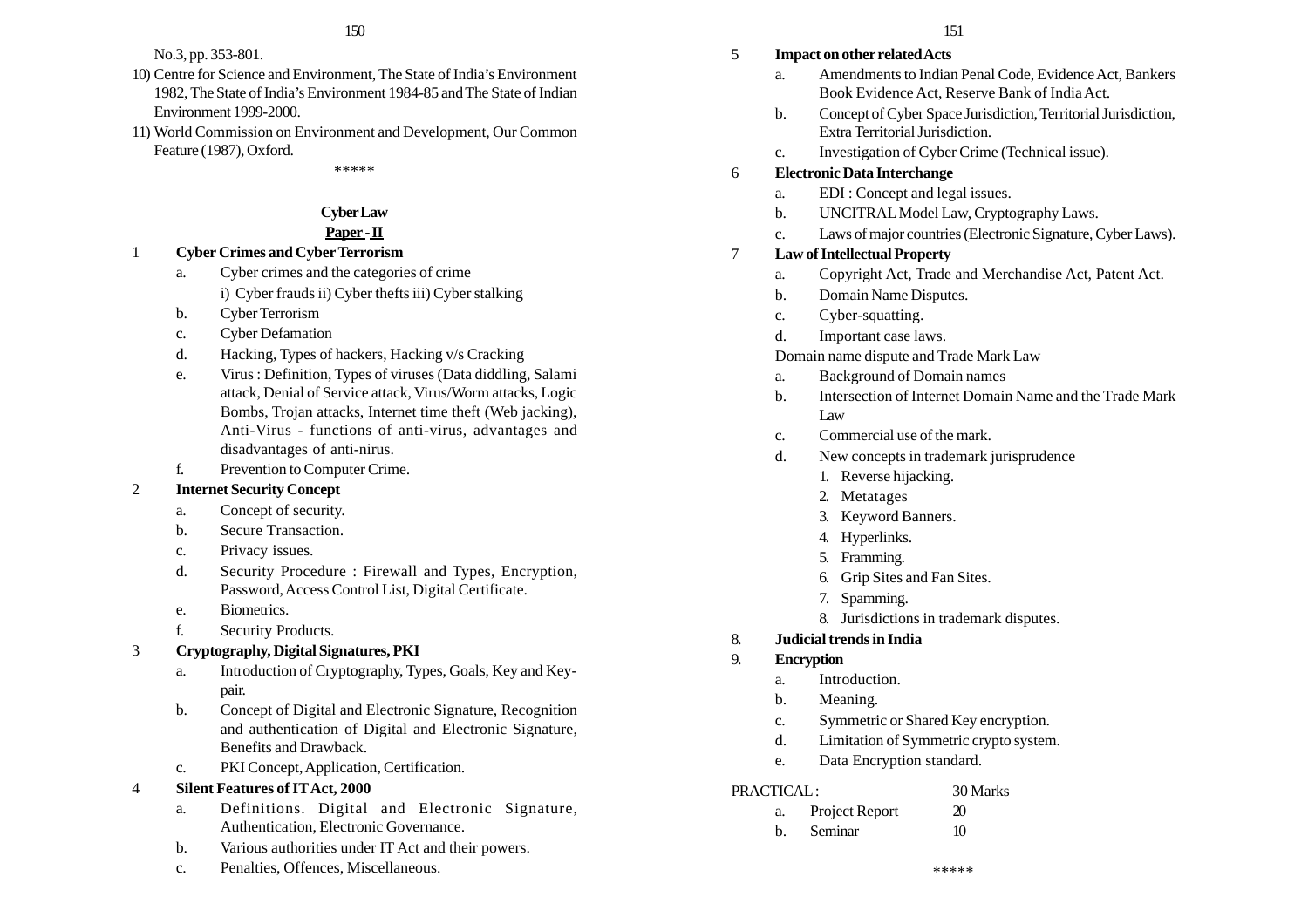#### **International Trade Law**

### **Paper - III**

- 1 **International Sale of Goods**
	- 1.1 Special trade terms in export sales Definitions, kinds, Differences between Rights and duties of buyers and sellers.
	- 1.2 Standerdisation of terms in International Sales : Uniform Conditions of Export Sales - Role of UNCITRAL, International Chamber of Commerce Publications, Standard contract forms applied to specified international transactions.
	- 1.3 Offer and acceptance.
	- 1.4 Performance of contract.
	- 1.5 Rights of unpaid seller.
	- 1.6 Countertrade.
	- 1.7 Frustration of contract.
	- 1.8 Conflict of laws.
	- 1.9 Unification of the Law of International Sales.

### 2 **Financing and Payment in International Trade.**

- 2.1 Meaning, types and control of foreign investment.
- 2.2 Bill of Exchange Meaning.
- 2.3 Letters of Credit Characteristics and kinds.
- 2.4 Bank Guarantees and other contract guarantees.
- 3 **Transportation of Exports.**
	- 3.1 Carriage of Goods by Sea.
	- 3.2 Carriage of Goods by Air.
	- 3.3 Carriage of Goods by Land.
- 4 **Dispute Settlement Non-judicial dispute settlement : Arbitration and Conciliation.**

### **BOOKS**

- 1 Carr nad Kidner Statutes and Conventions on International Trade Law, 1993.
- 2 Jason Chuah International Trade Law, Cavendish Publishing Ltd., London, 1995.
- 3 Motiwal and Awasthi, 'International Trade', 1st Edition, 1995, Bhowmik and Co., New Delhi.
- 4 Law of International Trade Transactions Ed. Rahmatullah Khan, Tripathi Pvt. Ltd., Bombay, 1973.
- 5 UNCITRAL Year Book, 1970-1995, United Nations, New York.
- 6 M.C. Vaish, Sudama Singh : International Economic Law, 4th Edn., Oxford and IBH Publishing Co.
- 7 B.C.Mitra Law Relating to Bills of Lading and Charter party (Air, Land & Sea) 1998.
- 8 Avtar Singh Law of Carriage (Road, Rail, Air & Sea), 3<sup>rd</sup> Edn., Eastern Book Co.

\*\*\*\*\*

# **Research Methodology**

### **Paper - IV**

- 1 **Basic Concepts**
	- 1.1 Meaning and characteristics of research.
	- 1.2 Meaning and characteristics of legal research.
	- 1.3 Concepts and meaning of social science research.
	- 1.4 Law and Social Science.

### 2 **Legal Research**

- 2.1 Indian background of legal research.
- 2.2 Methods/tools of legal research for practicing lawyer.
- 2.3 Doctrinal and Non-doctrinal Research.
- 2.4 Major steps involved in doing Legal Research.
- 2.5 Selection or formulation of Legal Research problem or topic.
- 2.6 Sampling design for Legal Research.
- 2.7 Methods of Legal Research for Law Reform.

### 3 **Developing Research Design**

- 3.1 The Nature and Type of legal research.
	- 3.1.1 Exploratory/Formulative.
	- 3.1.2 Explanatory.
	- 3.1.3 Descriptive.
	- 3.1.4 Historical.
	- 3.1.5 Experimental.
	- 3.1.6 Diagnostic.
	- 3.1.7 Analytical.
- 3.2 Deriving objectives of legal research.
- 3.3 Major concepts and variables of the study.
- 3.4 Developing hypotheses and research questions.

### 4 **The Nature of Data in Legal Research**

- 4.1 The Universe of the study.
- 4.2 The sampling design.
	- 4.2.1 The adequacy of the sample size.
	- 4.2.2 Representatives of the sample.
- 4.3 Source of data, primary and secondary.

### 5 **Data Collection and Data Processing in Legal Research**

- 5.1 The research, methods and tools.
-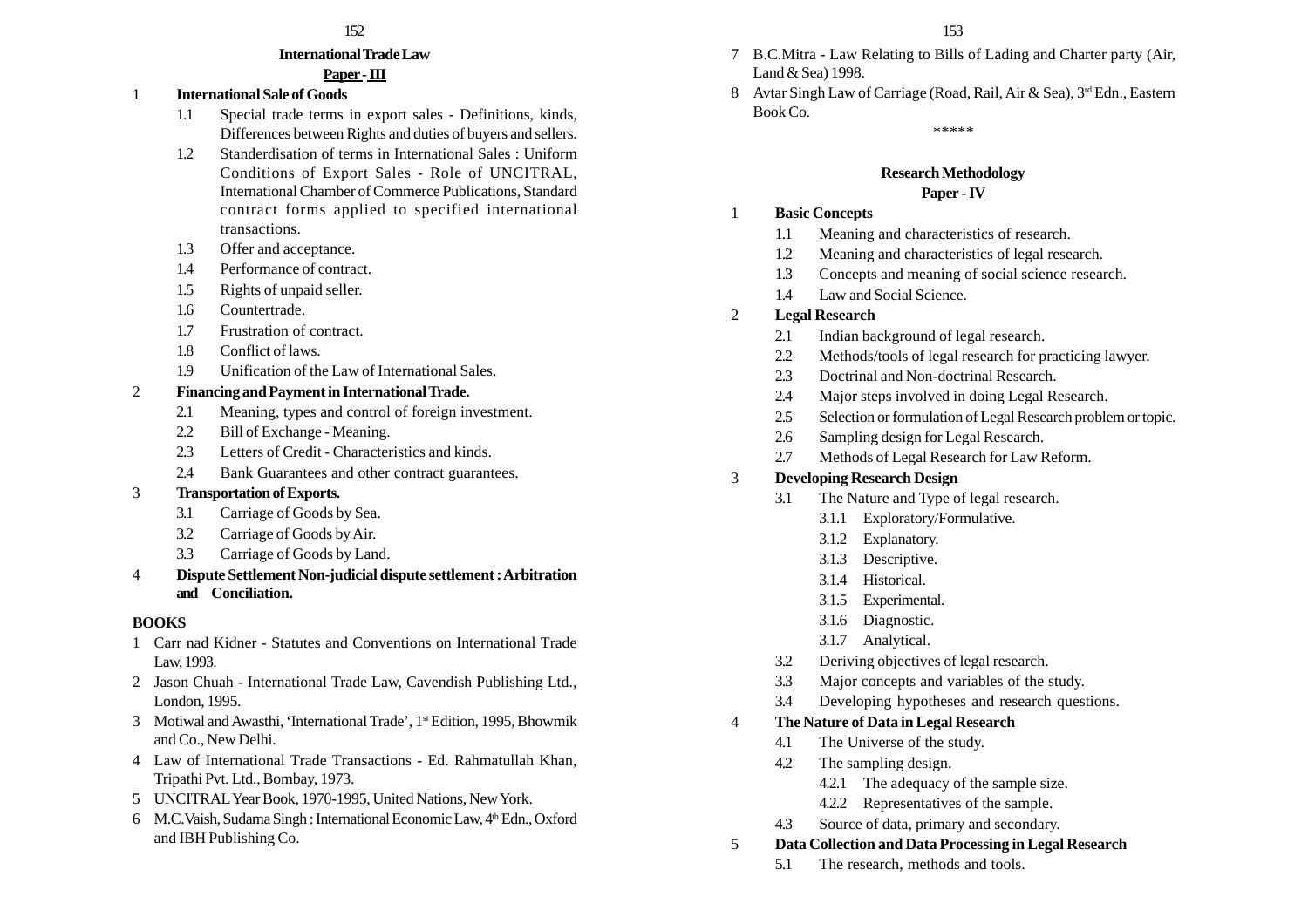- 5.1.1 Interview Schedule.
- 5.1.2 Questionnaire.
- 5.1.3 Observational Schedule.

# 6 **Report writing in Legal Research**

- 6.1 Analysis of the report.
- 6.2 Interpretation of data.
- 6.3 Correct usage of citation, references and bibliography.

# **Books Suggested for Reading**

- (1) Anderson J. Durstan, B.H.Pooli M. (1977), Thesis and Assignment Writing, Eastern Books Limited, New Delhi.
- (2) Goode W.J. and Hatt P. K., (1962), Methods of Social Research, McGraw Hill, New York.
- (3) Young P. V., (1975), Scientific Social Surveys and Research, Prentice Hall, New Delhi.
- (4) Jain S. N., Legal Research & Methodology, I.L.I. (1983), Publication, Ed; Tripathi Pvt. Ltd., Bombay.
- (5) Adem Stott, Legal Research Series, Editor: Julie MacFarlane, 1996.
- (6) Legal Research Methodology by Dr. S.K.Verma, Indian Law Institute, New Delhi.

### \*\*\*\*\*

### **TRANSFER OF PROPERTY ACT AND EASEMENT Paper - V**

# 1 **Jurisprudential Controls of Property**

- 1.1 Concept and meaning of property new property Government largesse.
- 1.2 Kinds of Property movable and immovable property tangible and intangible property - intellectual property copyright - patent and designs - trademarks.
- 1.3 The concept of possession and ownership finder of lost goods.

# 2 **Law relating to Transfer of Property**

- 2.1 General Principles of Transfer of Property.
	- 2.1.1 Definition of Transfer of Property what may be transferred - competence to transfer property.
- 2.2 Rules regarding transfer : Movable and Immovable Property.
	- 2.2.1 Kinds of transfer Oral transfer, conditional transfer.
	- 2.2.2 Conditions/Restrictions affecting interests (Section 10,11,12).
	- 2.2.3 Transfer for benefit of unborn persons.
	- 2.2.4 Rules against perpetuity.
- 2.2.5 Vested Interest Contingent Interest.
- 2.2.6 Elections.
- 2.3 Transfer of Immovable Property.
	- 2.3.1 Transfer by some persons : Ostensible owner persons having authority to revoke former transfers - unauthorised person subsequently acquiring interest in property transfered - co-owner.
	- 2.3.2 Joint transfer for consideration by persons having distinct interest.
	- 2.3.3 Priority of rights created by transfer.
	- 2.3.4 Fraudulent transfer, part performance.

# 3 **Specific Transfers : Immovable Property**

- 3.1 Sale and Law relating thereto.
- 3.2 Mortgage and Law relating thereto.
- 4 **Redemption**
- 5 **Charges**
- 6 **Leases**
- 7 **Exchange**
- 8 **Gifts**
- 9 **Actionable claims**
- 10 **Easements**
	- 10.1 Nature and characteristics of Easement.
	- 10.2 Imposition, Acquisition and Transfer.
	- 10.3 Incidents of Easement.
	- 10.4 Disturbance of Easement.
	- 10.5 Extinction, Suspension and Revival of Easement.
		- 10.5.1 Extinction of Easement. (Section 37-48)
		- 10.5.2 Suspension of Easement. (Section 49-50)
		- 10.5.3 Revival of Easement.(Section 51)
	- 10.6 Licenses. (Section 52-64)

# **Select Bibliography**

- (1) Mulla, Transfer of Property Act, (1999), Universal, Delhi.
- (2) Subbarao, Transfer of Property Act, (1994), C.Subbiah Chetty, Madras (Chennai).
- (3) B. Sivaramayya, The Equalities and the Law, (1997), Eastern Book Company, Lucknow.

\*\*\*\*\*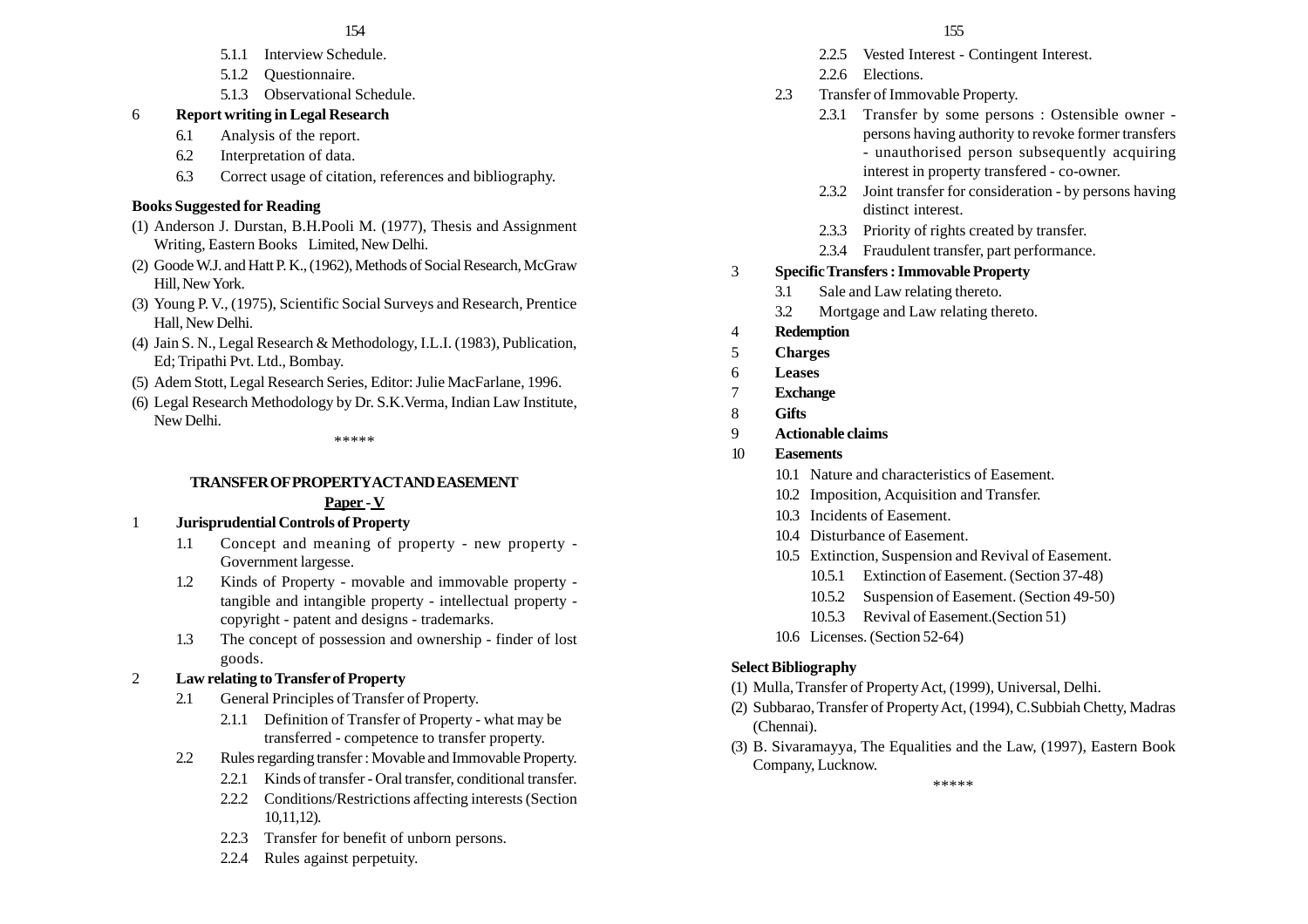### **Human Rights**

# **Paper - VI**

- 1 **Conceptual background of Human Rights and Duties**
	- 1.1 Rights Inherent, Inalienable, Universal, Indivisible.
	- 1.2 Values Dignity, Liberty, Equality, Justice, Unity in diversity.
	- 1.3 Need for balance between Rights and Duties, Freedom and Responsibility.

### 2 **Philosophical and Historical Perspectives**

- 2.1 Theories of Human Rights.
- 2.2 History of Human Right Civilization.
- 2.3 Human Rights Movements.

### 3 **International Human Rights Standards**

- 3.1 Universal Declaration of Human Rights 1948.
- 3.2 International Covenant on Civil and Political Rights 1966.
- 3.3 International Covenant on Economic, Social and Cultural Rights 1966.
- 3.4 International covenants on Human Rights.
- 3.5 Vulnerable groups and Human Rights
	- 3.5.1 Women.
	- 3.5.2 Child.
	- 3.5.3 Migrant workers.
	- 3.5.4 Refugees.
	- 3.5.5 Internally displaced persons.
	- 3.5.6 Stateless persons.
	- 3.5.7 Disabled persons.
	- 3.5.8 Indigenous persons.
	- 3.5.9 Older persons.
	- 3.5.10 Persons belonging to national or ethnic.
	- 3.5.11 Religious or Linguistic minorities.
- 4 India and International Conventions
- 5 India and Human Rights Conventions
- 6 Human Rights Commission in India
- 7 **Human Rights and Duties in India**
- 7.1 Evolution Independence movement, making of the Constitution.
- 7.2 Indian Constitution.
	- 7.2.1 Fundamental Rights.
	- 7.2.2 Directive Principles.
	- 7.2.3 Fundamental Duties.
	- 7.2.4 Their Inter-relationship.
- 7.3 Enforcement and Protection mechanism of Human Rights in India.
	- 7.3.1 Judiciary.
- 7.3.2 National Human Rights Commission and other commissions and committees.
- 7.3.3 Non-Governmental Organizations.
- 7.3.4 Information Media.
- 7.3.5 Education.
- 8 **Societal Problems Core Problems :-**
	- 8.1 Poverty, under-development and illiteracy.
	- 8.2 Women, children and the disadvantaged groups.
- 9 **Importance of Internalizing Human Rights and Duties**

Importance of internalizing Human Rights Values - Urgent need for not only sensitizing others of Human Rights and Duties but of practicing oneself those values. Selfinculcation endeavour to live up to those ideals - Duty to respect other's rights, respect each other's human dignity.

### 10 **Enforcement of Human Rights in India**

Role of Courts :- Supreme Court, High Courts and other courts.

Statutory Commissions :- Human Rights, Women's, Minority and Backward Classes.

### 11 **Role of Regional Organizations**

- 11.1 European Convention on Human Rights.
- 11.2 American Convention on Human Rights.
- 11.3 African Convention on Human Rights.
- 11.4 SAARC

### 12 **United Nations and Human Rights**

- 12.1 ILO and other conventions and protocols dealing with Human Rights.
- 12.2 Solidarity Rights.
- 12.3 Disarmament Threat to Human Rights.
- 12.4 International Human Rights Commission.
- 12.5 Mandates to State and Right to development.

### \*\*\*\*\*

### **Paper-VII**

### **Court Visit**

\*\*\*\*\*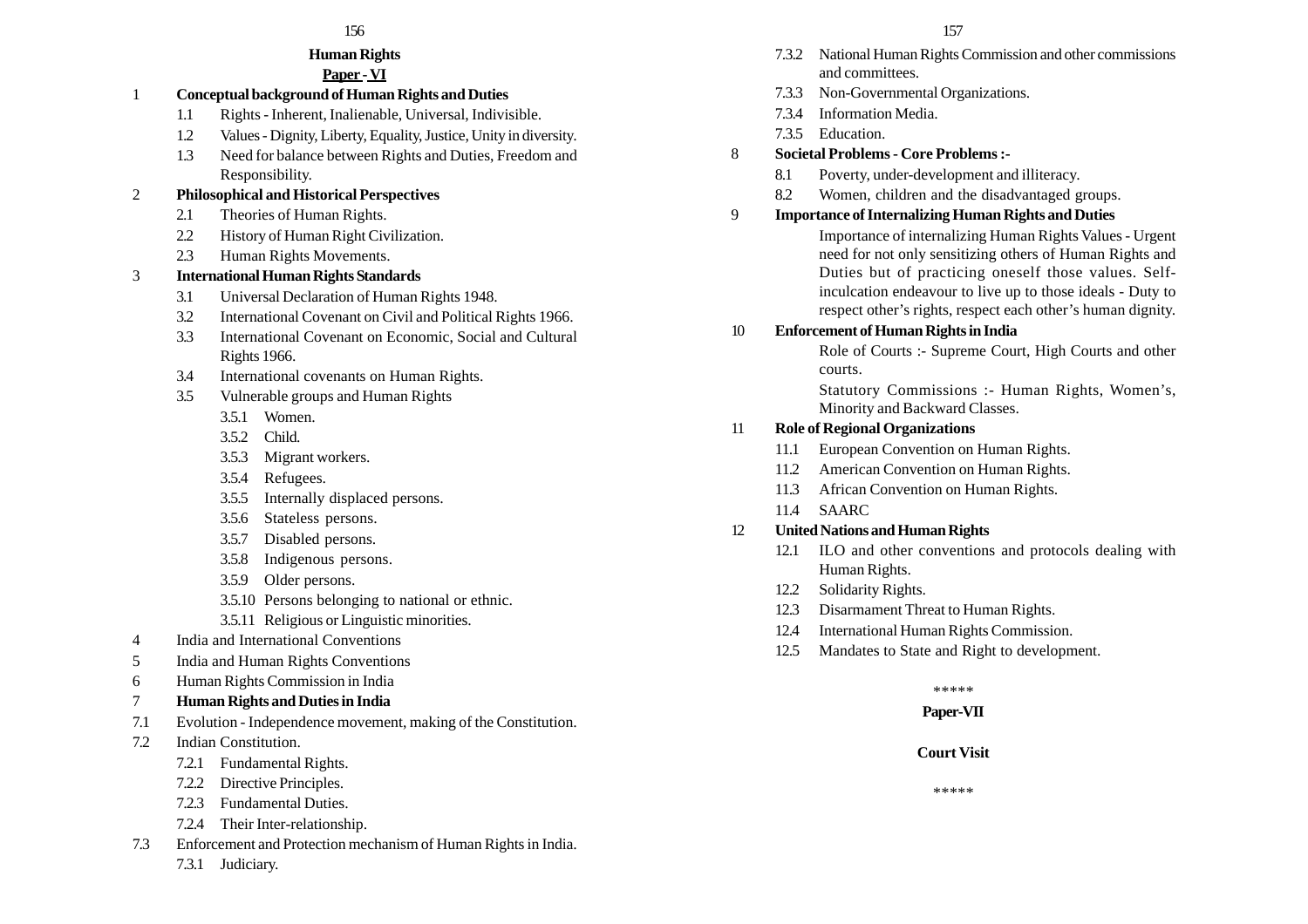#### **Xth Semester - B.A.LL.B - 5 years course**

#### **Administrative Law**

#### **Paper - I**

- 1 **Evolution, Nature and Scope of Administrative Law**
	- 1.1 From a laissez faire to a social welfare state
		- 1.1.1 State as regulator of private interest.
		- 1.1.2 State as a provider of services.
		- 1.1.3 Other functions of modern state : relief, welfare.
	- 1.2 Evolution of administration as the fourth branch of the government - necessity of delegation of powers on administration.
	- 1.3 Evolution of agencies and procedures of settlement of disputes between individual and administration
		- 1.3.1 Regulatory agencies on the United States.
		- 1.3.2 Conseil d'Etate
		- 1.3.3 Tribunalisation in India.
	- 1.4 Definition and scope of administrative law.
	- 1.5 Relationship between constitutional law and administrative law.
	- 1.6 Separation of powers.
	- 1.7 Rule of law.

#### 2 **Civil Service in India**

- 2.1 Nature and organisation of civil service. From colonial relics to democratic aspirations.
- 2.2 Powers and functions.
- 2.3 Accountability and responsiveness : problems and perspectives.
- 2.4 Administrative deviance Corruption, Nepotism, Maladministration.

#### 2A **Classification of functions**

- 2A.1 Tripartite functions of Administration.
- 2A.2 Difficulties in characterisation functions.
- 2A.3 Legislative Functions.
- 2A.4 Quasi judicial functions.
- 2A.5 Administrative Functions.

#### 3 **Legislative powers of administration**

- 3.1 Necessity for delegation of legislative power.
- 3.2 Constitutionality of delegated legislation Powers of exclusion and power to modify statute.
- 3.3 Requirements for validity of delegated legislation
	- 3.3.1 Consultation of affected interest and public participation in rule making.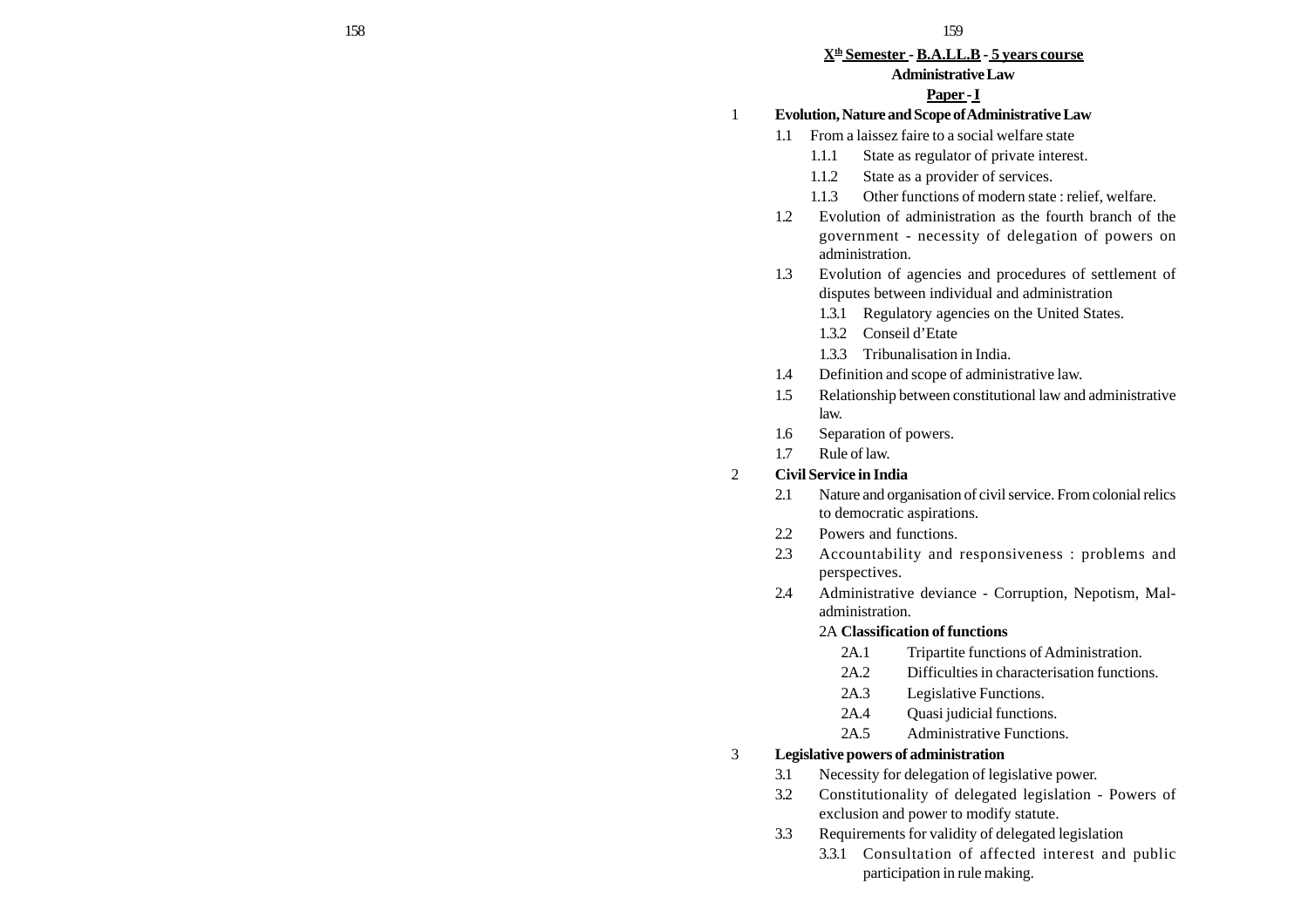- 3.3.2 Publication of delegated legislation.
- 3.4 Administrative directions, circulars and policy statement.
- 3.5 Legislative control of delegated legislation
	- 3.5.1 Laying procedures and their efficacy.
	- 3.5.2 Committees on delegated legislation their constitution, function and effectiveness.
	- 3.5.3 Hearings before legislative committees.
- 3.6 Judicial control of delegated legislation.
- 3.7 Sub-delegation of legislative powers.

### 4 **Judicial powers of administration**

- 4.1 Need for devolution of adjudicatory authority on administration.
- 4.2 Administrative tribunals and their adjudicating authorities : their ad-hoc character.
- 4.3 Tribunals need, nature, constitution, jurisdiction and procedure.
- 4.4 Jurisdiction of administrative tribunals and other authorities.
- 4.5 Distinction between quasi-judicial and administrative functions.
- 4.6 The right to hearing essentials of hearing process
	- 4.6.1 No man shall be judge in his own cause.
	- 4.6.2 No man shall be condemned unheard.
- 4.7 Rules of evidence No evidence, some evidence and substantial evidence rules.
- 4.8 Reasoned decisions.
- 4.9 Right to counsel.
- 4.10 Institutional decisions.
- 4.11 Administrative appeals.

#### 5 **Judicial control of administrative action**

- 5.1 Exhaustion of administrative remedies.
- 5.2 Standing : Standing for Public Interest Litigation (social action litigation) collusion, bias.
- 5.3 Laches.
- 5.4 Res judicata.
- 5.5 Grounds
	- 5.5.1 Jurisdictional error/ultra vires.
	- 5.5.2 Abuse and non-exercise of jurisdiction.
	- 5.5.3 Error apparent on face of record.
	- 5.5.4 Violation of principles of natural justice.
	- 5.5.5 Violation of public policy.
	- 5.5.6 Unreasonableness.
- 5.5.7 Legitimate expectation.
- 5.6 Remedies in judicial review
	- 5.6.1 Statutory appeals.
	- 5.6.2 Mandamus.
	- 5.6.3 Certiorari.
	- 5.6.4 Prohibition.
	- 5.6.5 Quo-warranto.
	- 5.6.6 Habeas Corpus.
	- 5.6.7 Declaratory judgement and injunctions.
	- 5.6.8 Specific performance and civil suits for compensation.

### 6 **Administrative Discretion**

- 6.1 Need for administrative discretion.
- 6.2 Administrative discretion and rule of law.
- 6.3 Limitation on exercise of discretion
	- 6.3.1 Mala-fide exercise of discretion.
	- 6.3.2 Constitutional imperatives and use of discretionary authority.
	- 6.3.3 Irrelevant consideration.
	- 6.3.4 Non-exercise of Discretionary Power.

### 7 **Liability for Wrongs (Tortious and contractual)**

- 7.1 Tortious Liability : sovereign and non-sovereign functions.
- 7.2 Statutory Immunity.
- 7.3 Act of State.
- 7.4 Contractual liability of government.
- 7.5 Government privilege in legal proceedings state secrets, public interest.
- 7.6 Transparency and right to information.
- 7.7 Estoppels and waiver.

### 8 **Corporation and Public Undertaking**

- 8.1 State monopoly Remedies against arbitrary action or for acting against public policy.
- 8.2 Liability of public and private corporations Departmental undertaking.
- 8.3 Legislative and Governmental control.
- 8.4 Legal remedies.
- 8.5 Accountability committee on public undertakings, Estimates committee, etc.
- 9 **Informal Methods of Settlements of Disputes and Grievance redressal procedure**
	- 9.1 Conciliation and Mediation through Social Action Groups.
- -
	-
	-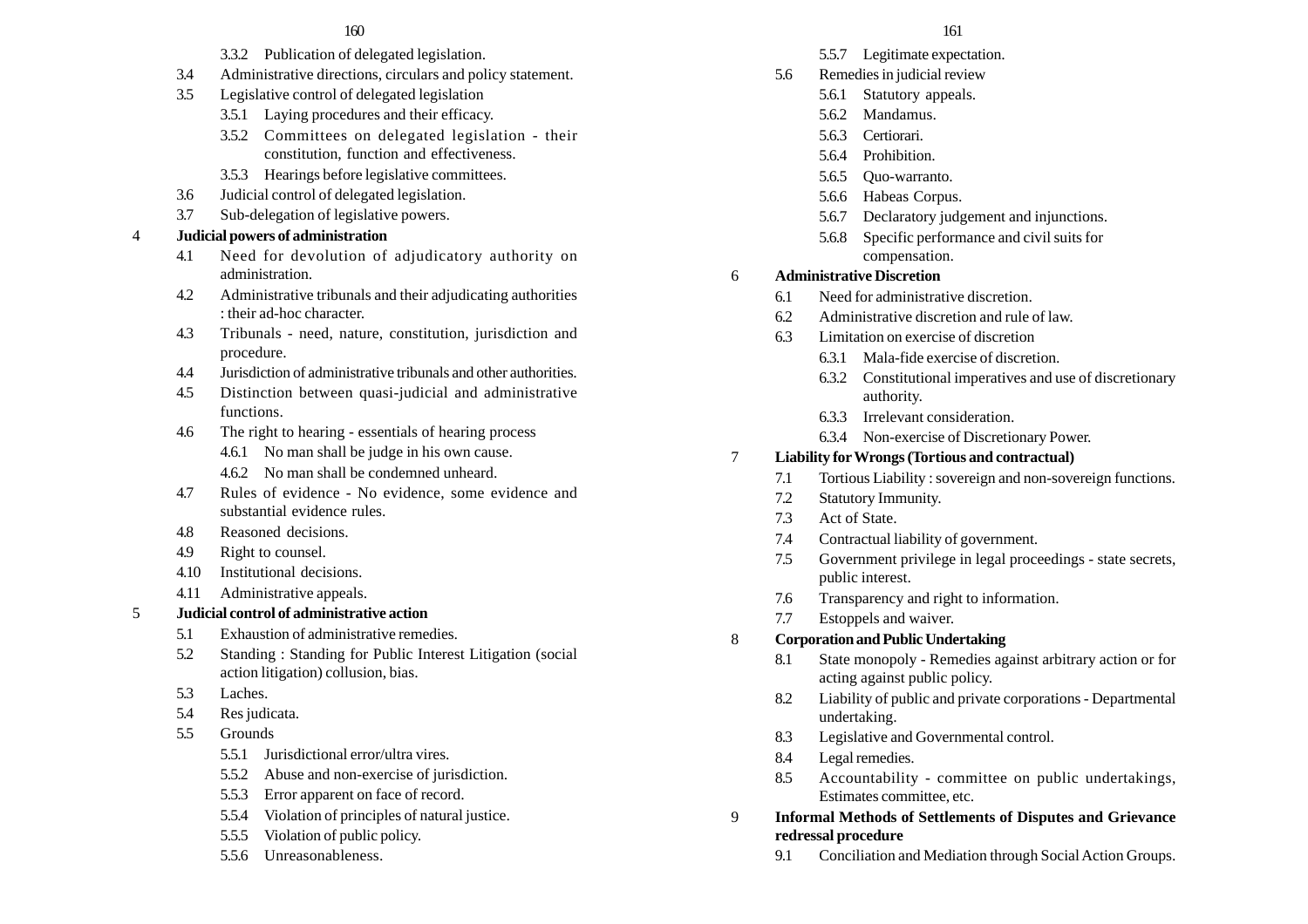- 9.2 Use of Media, Lobbying and Public participation.
- 9.3 Public enquiries and commissions of enquiries.
- 9.4 Ombudsman Lokpal, Lokayukta.
- 9.5 Vigilance Commission.
- 9.6 Congressional and Parliamentary Committees.

#### 10 **Administrative Directions**

- 10.1 Directions as distinguished from rules 10.1.1 Direction verses rule.
- 10.2 Identification of directions
	- 10.2.1 Service matter.
	- 10.2.2 Khanzode.
	- 10.2.3 Regina.
	- 10.2.4 Imports and Exports.
	- 10.2.5 Anglo-Afghan.
	- 10.2.6 Jayantilal.
	- 10.2.7 Symbals orders.
	- 10.2.8 When rules can be treated as directions.
	- 10.2.9 Proposition to identifying rules directions.
	- 10.2.10 Interpretative rules.
	- 10.2.11Rules made by private bodies.
	- 10.2.12Rules made by statutory bodies.
- 10.3 Enforceability of directions
	- 10.3.1 Exceptions to the rule of non-enforceability.
	- 10.3.2 Directions under Income Tax Act.
	- 10.3.3 Circulars under the Central Excise Act.
	- 10.3.4 Directions inconsistent with rules or statutes are bad.
	- 10.3.5 Discretion and Direction.
	- 10.3.6 Direction may not affect individual rights.
- 10.4 Directions and Article 14 of the Constitution
- 10.5 Publication of Directors
- 10.6 Directions to Quasi Judicial bodies
- 10.7 Need for directions
- 10.8 Defects of the system of directions

#### 11 **Right to Information**

- 1 Introductory
- 2 Presentation of document in the court
- 3 Official Secrecy
	- 3.1 The Official Secrets Act 1923
	- 3.2 Secrecy in the Government of India : Government practice
- 3.3 Right to Information in India.
- 3.4 Position in England regarding official secrets.
- 3.5 Access to information in U.K.
- 3.6 Access to information in U.S.A.
- 3.7 Access to information in Australia.
- 3.8 Access to information in New Zealand
- 12 **Government privileges in Legal Proceedings**
	- 12.1 Whether the State is bound by statute.
	- 12.2 Government privilege not to produce documents 12.2.1 Position in England.
		- 12.2.2 Position in India.
	- 12.3 Miscellaneous privileges of the Government 12.3.1 Notice.
		-
		- 12.3.2 Limitation.
		- 12.3.3 Enforcement of Court orders

#### Books :

- 1) D. D. Basu Comparative Administrative Law, (1998).
- 2) C. K. Allen Law and Orders.
- 3) Wade Administrative Law, Universal, Delhi.
- 4) J. C. Garner Administrative Law, Butterworths.
- 5) Jain and Jain Principles of Administrative Law, Universal, Delhi.
- 6) S. P. Sathe Administrative Law, Butterworths-India, Delhi.
- 7) De. Smith Judicial Review of Administrative Action, Sweet and Maxwell, with supplement.

\*\*\*\*\*

# **Drafting, Pleading, Conveyancing-II**

### **Paper - II**

### Prescribed Topics :

#### **CRIMINAL**

- 1 First Information Report.
- 2 Private Criminal Complaint in Court relating to :
	- 2.1 Criminal trespass, hurt, abuses and threatening.
	- 2.2 Cheating.
	- 2.3 Defamation
	- 2.4 Bigamous Marriage.
- 3 Memo of appeal against the judgement and order of conviction.
- 4 Memo of revision application against an order of maintenance.
- 5 Application for;
	- 5.1 Maintenance or written statement to the same.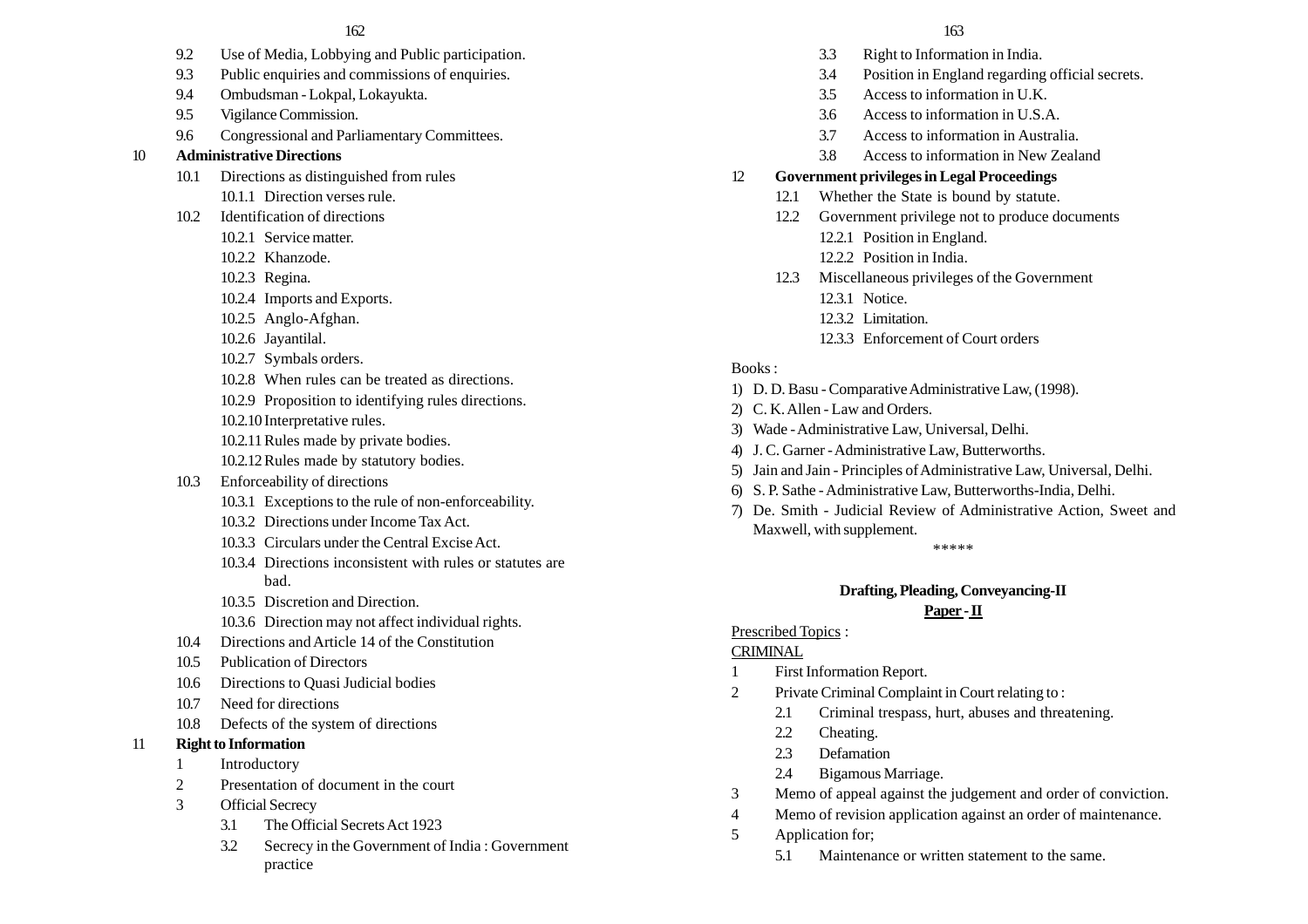- 5.2 Execution of maintenance order already passed in favour of a wife.
- 6 Application for;
	- 6.1 Bail before a Magistrate.
	- 6.2 Anticipatory Bail.
	- 6.3 Application for cancellation of a bail.
- 7 Application for;
	- 7.1 Taking adjournment.
	- 7.2 Taking the case on board.
	- 7.3 Issue of summons to witnesses.
	- 7.4 Admission of documents.

### **CIVIL**

- 1 Principles of pleadings.
- 2 Plaint in suit for;
	- 2.1 Specific performance of contract or damages in the alternative.
	- 2.2 Dissolution of partnership and rendition of accounts.
	- 2.3 Permanent injunction.
	- 2.4 Damages for;
		- 2.4.1 Defamation.
		- 2.4.2 Against a doctor for negligent act.
	- 2.5 Recovery of money for price of goods sold or work done.
	- 2.6 Recovery of money on the basis of a Promissory Note.
	- 2.7 Mesne Profits.
	- 2.8 Partition in Hindu Joint Family.
	- 2.9 Setting aside a decree obtained by fraud.
	- 2.10 Wrongful dismissal against the Government.
- 3 **Written statement in :**
	- 3.1 A suit for specific performance of a contract.
	- 3.2 A suit for dissolution of partnership and rendition of accounts.
	- 3.3 A suit for damages for defamation.
	- 3.4 A suit for possession by the landlord against his tenant on the ground of default and bonafide personal requirement.
	- 3.5 A petition for restitution of conjugal rights.
- 4 **Suit :**
	- 4.1 For possession by landlord against the tenant under the Rent Control Act.
	- 4.2 Application by a tenant for fixation of standard rent.
- 5 **Matrimonial** :Petitions under the Hindu Marriage Act, 1955 for;
	- 5.1 Restitution of conjugal rights.
- 5.2 Judicial separation.
- 5.3 Divorce.
- 5.4 Divorce by mutual consent.
- 6 **Petition for;**
	- 6.1 Succession certificate.
	- 6.2 Probate on the basis of Will.
- 7 **Application for damages before the Motor Accidents Claims Tribunal.**
- 8 **Writs of;**
	- 8.1 Habeas Corpus.
	- 8.2 Mandamus.
	- 8.3 Quo-warranto.
	- 8.4 Certiorari.
- 9 **Execution Petition** : i.e. Darkhast on the basis of a decree of a Civil Court.
- 10 **Application under Civil Procedure Code for;**
	- 10.1 Amendment of the plaint or written statement. (06/R17)
	- 10.2 Better particulars.
	- 10.3 Granting leave to deliver interrogatories. (11/2)
	- 10.4 An order for inspection. (11/8)
	- 10.5 Framing additional issues. (14/50)
	- 10.6 Bringing legal heirs and representatives on record. [22/9/ (4)]
	- 10.7 Withdrawal of the suit with liberty to institute a fresh suit. [23/C3]
	- 10.8 Appointment of commissioner (26), for examination of a witness. (26/1 & 4)

# **OR**

- for local examination. (29/9)
- 10.9 Temporary injunction. (39/1 & 2)
- 10.10 For stay of the execution of the decree pending appeal.
- 10.11 Caveat.

# **CONVEYANCING**

- 1 General principles of conveyancing.
- 2 General requirements and parts of a Deed.
- 3 Deeds of;
	- 3.1 Agreement of Sale and other legal relationships of commercial nature.
	- 3.2. Sale Deed.
	- 3.3 Gift Deed.
	- 3.4 Lease Deed.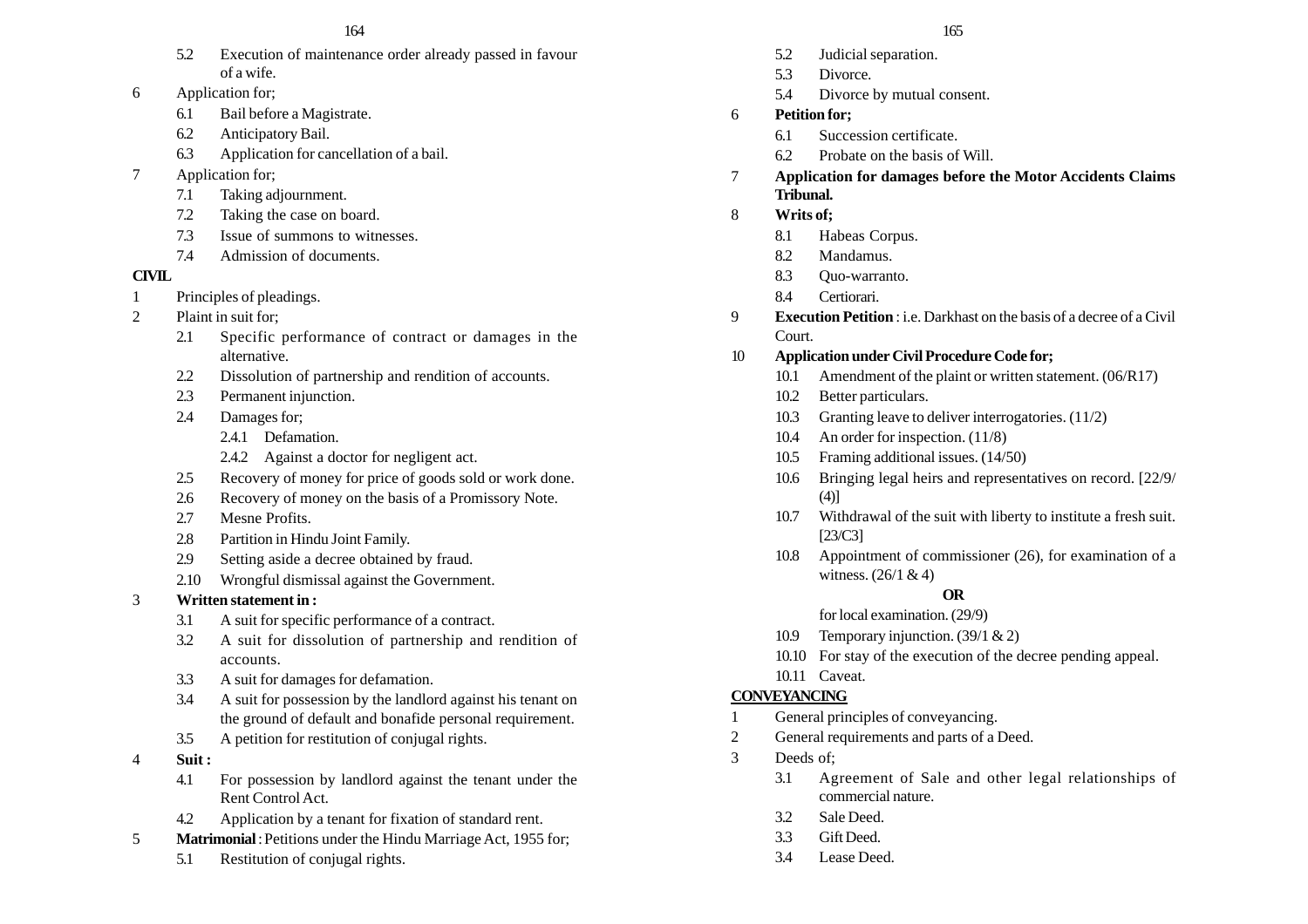- 3.5 Partnership Deed.
- 3.6 Power of Attorney
	- 3.6.1 General.
	- 3.6.2 Special.
- 3.7 Will.
- 3.8 Partition between members of Joint Hindu Family.
- 3.9 Promissory Note payable on demand.

### **AFFIDAVITS**

- 1 1.1 Form and contents of an affidavit.
	- 1.2 Meaning of terms, such as Oath, Swear, Affirm, Declare etc.
	- 1.3 Authorities before whom affidavit may be made.
	- 1.4 Affidavits when necessary and in which applications under Civil Procedure Code.

# **NOTICES**

- 1 1.1 Object and importance of a Notice.
	- 1.2 Classification of notices.
	- 1.3 Requirements in a notice.
	- 1.4 Various modes of service and resumptions.
	- 1.5 Persons competent to issue a notice.
	- 1.6 Persons competent to accept notice. (See Chapters 1 to 6 of the Mujumdar's Law relating to Notices)

# 2 **Drafting of Notice**

- 2.1 By a landlord to his tenant, terminating his tenancy under the Rent Act.
- 2.2 To quit under Section 106 of the Transfer of Property Act.
- 2.3 To a husband on behalf of a wife claiming maintenance.
- 2.4 For dissolution of partnership of Will.
- 2.5 Under Section 80, Civil Procedure Code against.
- 2.6 A Public Notice in a Newspaper.

# **BOOKS :**

- 1) Dr.J.L.Aparajit & Shri Shukla The Advocacy Udayan Publilsher, Nagpur
- 2) Mogha, P. C. Indian Conveyancer.
- 3) Gopal Shiv Conveyancing, Precedents & Forms, Revised by C. G. Mathur, Reprinted 1990.
- 4) C.K.V.Krishnaswamy Iyer Professional Conduct & Advocacy, (Relevant portions)
- 5) N.D.Mujumdar Advocates Act & Professional Ethics.
- 6) Advocate's Act, 1961 (Chapter V).
- 7) Bar Council of India Rules and Maharashtra State Bar Council Rules (Relevant portions).
- 8) The Indian Bar Council Act, 1926.
- 9) C.Rama Rao, Y.Nageshwara Rao & Y.V.Tayaru Professional Ethics & Advocacy, 1987)
- 10) Mujumdar Law relating to Notices.
	- **Note** : The students will have to prepare practical note book for Paper II and there shall be viva-voice conducted by internal and external examiner for 100 marks.

\*\*\*\*\*

### **GUIDELINES FOR SOCIO-LEGAL RESEARCH Paper - III**

- A. Research Scholars are required to follow the steps given below for preparation of Socio-Legal Research Project
	- A Research Methodology
		- 1 Title of the study
		- 2 Problem of the study
		- 3 Rationale of the study
		- 4 Review of literature
		- 5 Research design
			- i Nature/Type of the study
			- ii Universe
				- ¨Population
				- ¨Sample and sample size
				- ¨Sampling method
			- iii Method of data collection
			- iv Sources of data collection
			- <sup>v</sup> Tools of data collection
		- 6 Chapterisation
		- 7 Objectives of the study
		- 8 Hypothesis
		- 9 Operational concepts and variables of the study
		- 10 Limitations of study
		- 11 Time schedule
		- 12 Possible contribution of the study
- B Socio-Legal Research shall have the following structure
	- 1 Cover Page
	- 2 Certificate
	- 3 Acknowledgement
	- 4 List of Case Laws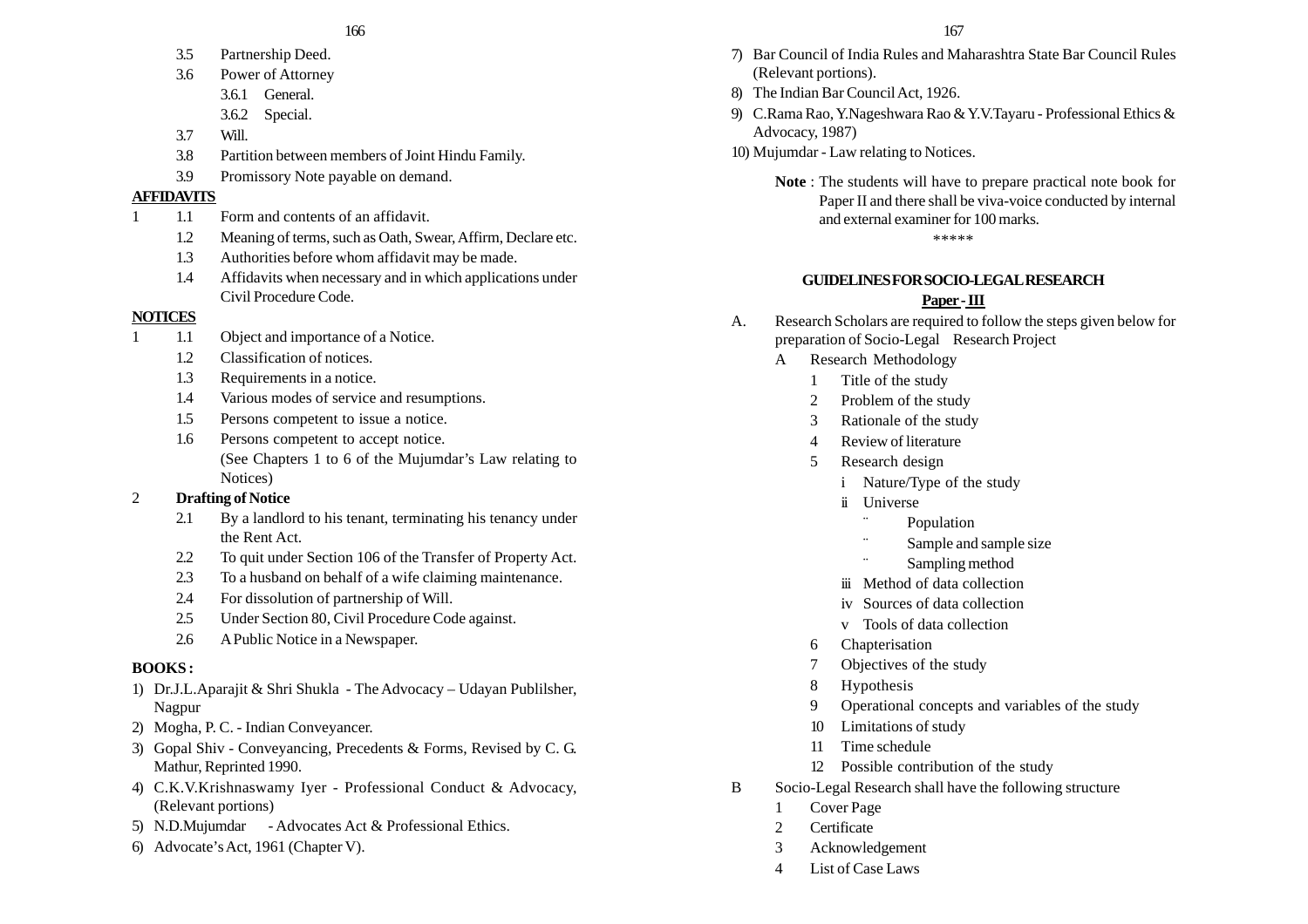#### $168$  169

- 5 List of Tables
- 6 List of Maps
- 7 Abbreviations
- 8 Contents
- 9 CHAPTER I : Theoretical Background
- 10 CHAPTER II : Research Methodology (As given in 'A')
- 11 CHAPTER III : Analysis and Interpretation of data
- 12 CHAPTER IV : Major findings, Conclusions and suggestion.
- 13 Bibliography
- 14 Annexures : Interview Schedules/Questionnaires Master charts
	- Acts, Bills, Maps, etc.

The students will undertake Socio-Legal Research Project on any topic of social relevance for the study. It will be an imperical work (through field study) of 40 to 50 pages. The students are required to follow the guidelines given in Section 'A'. The written work (report) will carry 75 marks and viva will carry 25 marks. The structure of the project will be as given in Section 'B'. The candidate will carry out the work under the supervision of supervisor/guide.

\*\*\*\*\*

### **Interpretation of Statutes**

### **Paper - IV**

### 1 **Principles of legislation**

- 1.1 Law making the legislature, executive and the judiciary.
- 1.2 Principle of utility.
- 1.3 Relevance of John Rawls and Robert Nozick individual interest to community interest.
- 1.4 Operation of these principles upon legislation.
- 1.5 Distinction between moral and legislation.

### 2 **Interpretation of Statutes**

- 2.1 Meaning of the term 'statutes'.
- 2.2 Commencement, operation and repeal of statutes.
- 2.3 Purpose of interpretation of statutes.

### 3 **Basic Principles**

- 3.1 Meaning of Interpretation or Construction
- 3.2 Intention of Legislature
- 3.3 Statute must read as a whole in it's context
- 3.4 Statute to construed to make it effective and workable

- 3.5 If meaning plain, effect must be given to it irrespective of consequences
- 3.6 Appraisal of the principle of plain meaning
- 3.7 **Aids to interpretation**
	- 3.7.1 **Internal aids**
		- 3.7.1.1 Title.
		- 3.7.1.2 Preamble.
		- 3.7.1.3 Heading and Marginal notes.
		- 3.7.1.4 Sections and sub-sections.
		- 3.7.1.5 Punctuations marks.
		- 3.7.1.6 Illustrations, exceptions, provisos and saving clauses.
		- 3.7.1.7 Schedules.
		- 3.7.1.8 Non-obstante clause.
		- 3.7.1.9 Explanation.
		- 3.7.1.10 Definition clause.

### 3.7.2 **External aids**

- 3.7.2.1 Dictionaries.
- 3.7.2.2 Translation.
- 3.7.2.3 Travaux preparatories.
- 3.7.2.4 Statutes in pari materia.
- 3.7.2.5 Contemporancea exposito.
- 3.7.2.6 Debates, Inquiry Commission, Law Commission Reports.
- 3.7.2.7 Parliamentary History.
- 3.7.2.8 Historical Facts and Surroundings.

### 4 **Rules of Statutory Interpretation**

- 4.1 Guiding rules
	- 4.1.1 Language of the Statute should be read as it is.
	- 4.1.2 The Rule of Literal Construction.
	- 4.1.3 Regard to subject and object.
	- 4.1.4 Regard to consequences.
- 4.2 Primary Rules
	- 4.2.1 Literal rule.
	- 4.2.2 Golden rule.
	- 4.2.3 Mischief rule (rule in Heydon's case).
	- 4.2.4 Rule of harmonious construction.
	- 4.2.5 Intention of legislature.
- 4.3 Secondary Rules
	- 4.3.1 Noscitur a sociis.
	- 4.3.2 Ejusdem generie.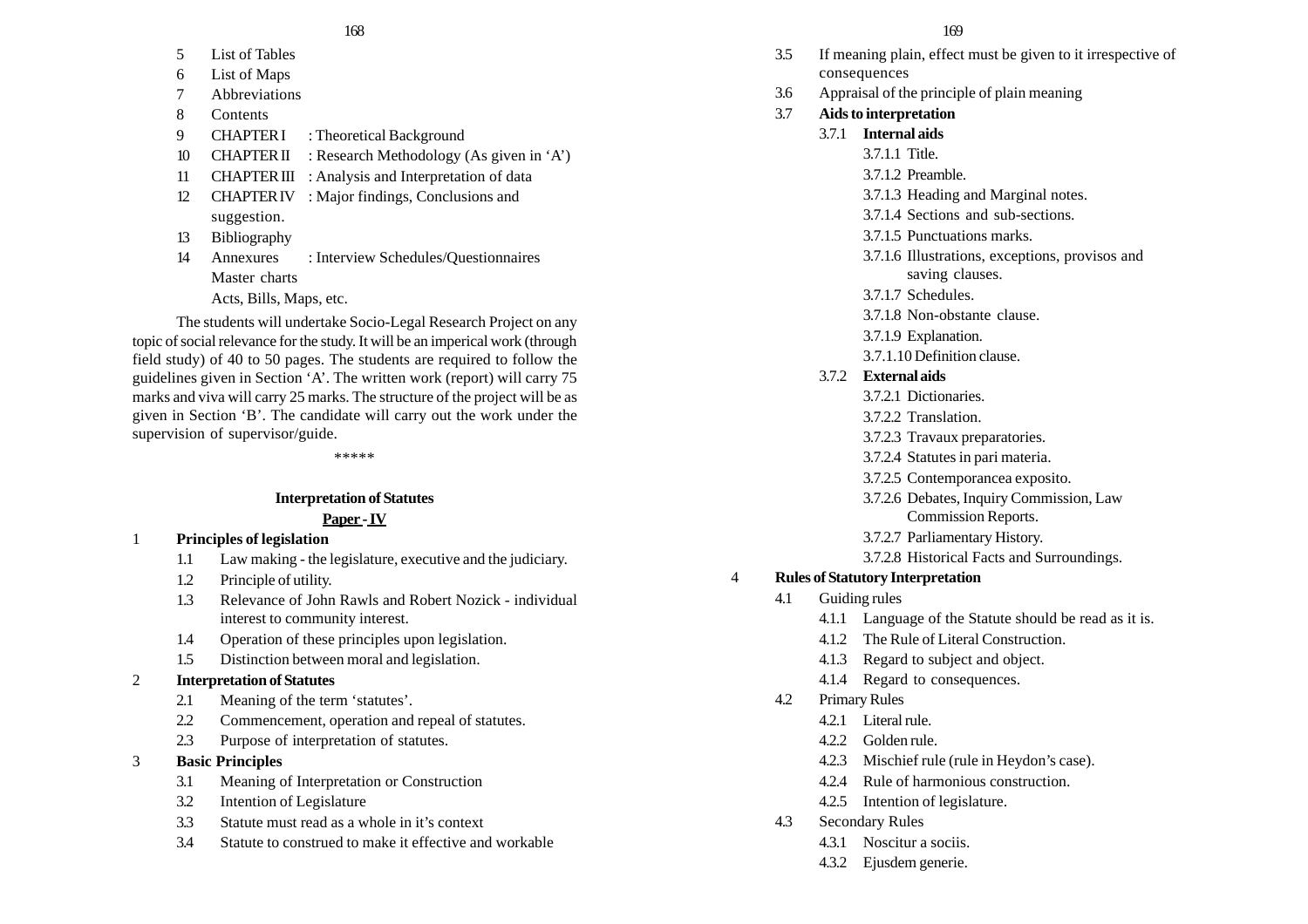4.3.3 Reddendo singula singulis.

#### 5 **Subsidiary Rules**

- 5.1 Same words same meaning.
- 5.2 Use of different words.
- 5.3 Rule of last antecedent.
- 5.4 Non-abstante clause.
- 5.5 Legal fiction.
- 5.6 Mandatory and directory provisions.
- 5.7 Conjunctive and disjunctive words 'OR' and 'AND'.
- 5.8 Construction of general words
- 5.9 Presumption in Statutory interpretation
	- 5.9.1 Statutes are valid.
	- 5.9.2 Statutes are territorial in operation.
	- 5.9.3 Presumption as to jurisdiction.
	- 5.9.4 Presumption against what is inconvenient or absurd.
	- 5.9.5 Presumption against intending injustice.
	- 5.9.6 Presumption against impairing obligation or permitting advantage from one's own wrong.
	- 5.9.7 Prospective operation of statutes.
	- 5.9.8 Presumption against retrospectivity.
- 6 Operation of Statute
	- 6.1 Commencement
	- 6.2 Retrospective operation
		- 6.2.1 General principles.
		- 6.2.2 Statutes regulating succession.
		- 6.2.3 Statutes regulating transfer and contracts.
		- 6.2.4 Statute of limitation.
		- 6.2.5 Fiscal statute.
		- 6.2.6 Pinal statute.
		- 6.2.7 Statute prescribing posterior disqualification on past conduct.
		- 6.2.8 Statute conferring prospective benefits on antecedent facts : Remedial statute.
		- 6.2.9 Declaratory statute.
		- 6.2.10 Statute regulating appeals.
		- 6.2.11 Statute affecting finality of order.
	- 6.3 Operation Control on consideration of constitutionality : Presumption against exceeding Constitutional powers
		- 6.3.1 Legislative power
		- 6.3.2 Presumption of constitutionality.
		- 6.3.3 Rule of construction.
- 6.3.4 Limitations of the rule.
- 6.3.5 Severalibility
- 6.4 Operation controlled on consideration of territorial nexus 6.4.1 Presumption against exceeding territorial powers.
- 6.5 Other relevant consideration relating to operation
- 6.6 Expiry and repealing statutes
	- 6.6.1 Perpetual and Temporary statutes.
	- 6.6.2 Effect of expiry of temporary statute.
	- 6.6.3 Power to repeal is consistent with power to enact and is not controlled by previous legislation – Repeal may be express or implied.
	- 6.6.4 Express Repeal
	- 6.6.5 Implied Repeal.
	- 6.6.6 Consequences of repeal.
	- 6.6.7 Subordinate legislation under repeal statutes.
	- 6.6.8 Quasi repeal by desuetude.
	- 6.6.9 Statutes affecting jurisdiction of courts 6.6.9.1 General Principles
		- (A) Exclusion must be explicitly express or clearly implied.
		- (B) Three classes of cases.
		- (C) Cases of breach of statutory duties
		- 6.6.9.2 The extent of exclusion
			- (A) Construction of exclusionary clauses.
			- (B) Cases of nullity.
			- (C) Rule of conclusive evidence.
		- 6.6.9.3 Exclusion of jurisdiction of superior court
	- 6.7 Construction of taxing statutes and evasion of statutes
		- 6.7.1 Strict construction of taxing statutes 6.7.1.1 General principle of strict
			- construction.
			- 6.7.1.2 Illustrative cases.
			- 6.7.1.3 Limits of the rules of strict construction.
			- 6.7.1.4 American view.
		- 6.7.2 Evasion of statute : Remedial and Penal **Statutes** 
			- A) Distinction between remedial and penal statutes
			- B) Liberal construction of remedial statute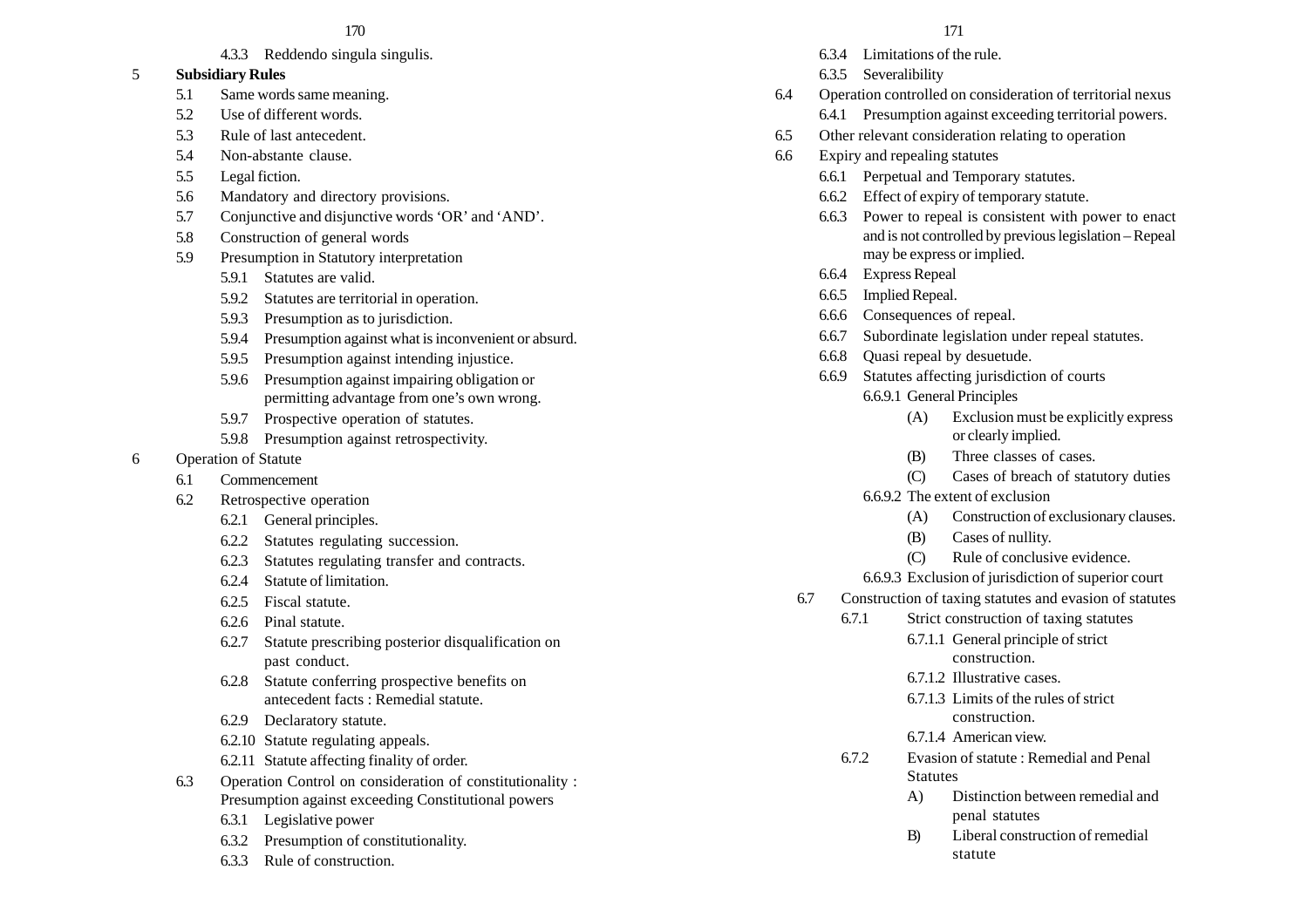#### 172 173

- (i) General principle.
- (ii) Illustrative cases.
- C) Strict construction of penal statutes
	- (i) General principle.
	- (ii) Illustrative cases.
- D) Men's rea in statutory offences
	- (i) General principle.
	- (ii) Illustrative cases.
- E) Varicious responsibility in statutory offences
- F) Men's rea under the Indian Penal Code.
- 6.7.3 Delegated legislation
	- (1) Forms of delegated legislation.
	- (2) Constitution limits of delegated legislation.
	- (3) Delegated legislation and judicial review.
	- (4) Procedural requirement.
	- (5) Power implied from general clauses Act 1897.
	- (6) Enabling Acts and delegated legislation.
	- (7) Sub-delegation.

### 7 **Maxims of statutory interpretation**

- 7.1 Delegatus non potest delegare.
- 7.2 Expressio unius exclusio alterius.
- 7.3 Genrelia specialibus non derogant.
- 7.4 In pari delicto potior est conditio possidentis.
- 7.5 Ut Res mages valet quam Peveat.
- 7.6 Expressum facit cessare tacitum.
- 7.7 In bonam partem.
- 7.8 Ex-visceribus Actus.
- 7.9 Casus Omissus.

### 8 **Interpretation with reference to the subject matter and purpose**

- 8.1 Restrictive and beneficial construction
	- 8.1.1 Taxing statutes.
	- 8.1.2 Penal statutes.
	- 8.1.3 Welfare legislation.
- 8.2 Interpretation of substantive and adjunctival statutes.
- 8.3 Interpretation of directory and mandatory provisions.
- 8.4 Interpretation of enabling statutes.
- 8.5 Interpretation of codifying and consolidating statutes.
- 8.6 Interpretation of statutes conferring rights.
- 8.7 Interpretation of statutes conferring powers.

### 9 **Principles of Constitutional Interpretation**

- 9.1 Harmonious construction.
- 9.2 Doctrine of Pith and Substance.
- 9.3 Colourable Legislation.
- 9.4 Ancillary powers.
- 9.5 "Occupied field"
- 9.6 Residuary Powers.
- 9.7 Doctrine of Repugnancy.
- 9.8 Legal Fiction.

### 10 **Expiry and Repeal of Statutes**

- 10.1 Perpetual & Temporary Statutes.
- 10.2 Effect of expiry of temporary Statutes.
- 10.3 Effect of Repeal.
- 10.4 Supplied and Express Repeal.
- 11 **Delegated legislation.**

### **Books :**

- 1) G. P. Singh Principles of Statutory Interpretation  $(7<sup>th</sup>$  Edn.) 1999, Wadhwa, Nagpur.
- 2) P. S. Langan (Ed.). Maxwell on Interpretation of Statutes, (1976), N.M.Tripathi, Bombay.
- 3) K. Shanmukham, N.S.Bindra's Interpretation of Statutes, (1997), The Law Book Company, Allahabad.
- 4) V. Sarathi Interpretation of Statutes, (1984), Eastern, Lucknow.
- 5) M.P.Jain (ed.) V.N.Shukla's Constitution of India, (1994), Eastern, Lucknow.
- 6) M.P.Jain Constitutional Law of India, (1994), Wadhwa & Co.
- 7) U.Baxi Introduction to Justice K.K.Mathew's Democracy Equality and Freedom, (1978), Eastern, Lucknow.

\*\*\*\*\*